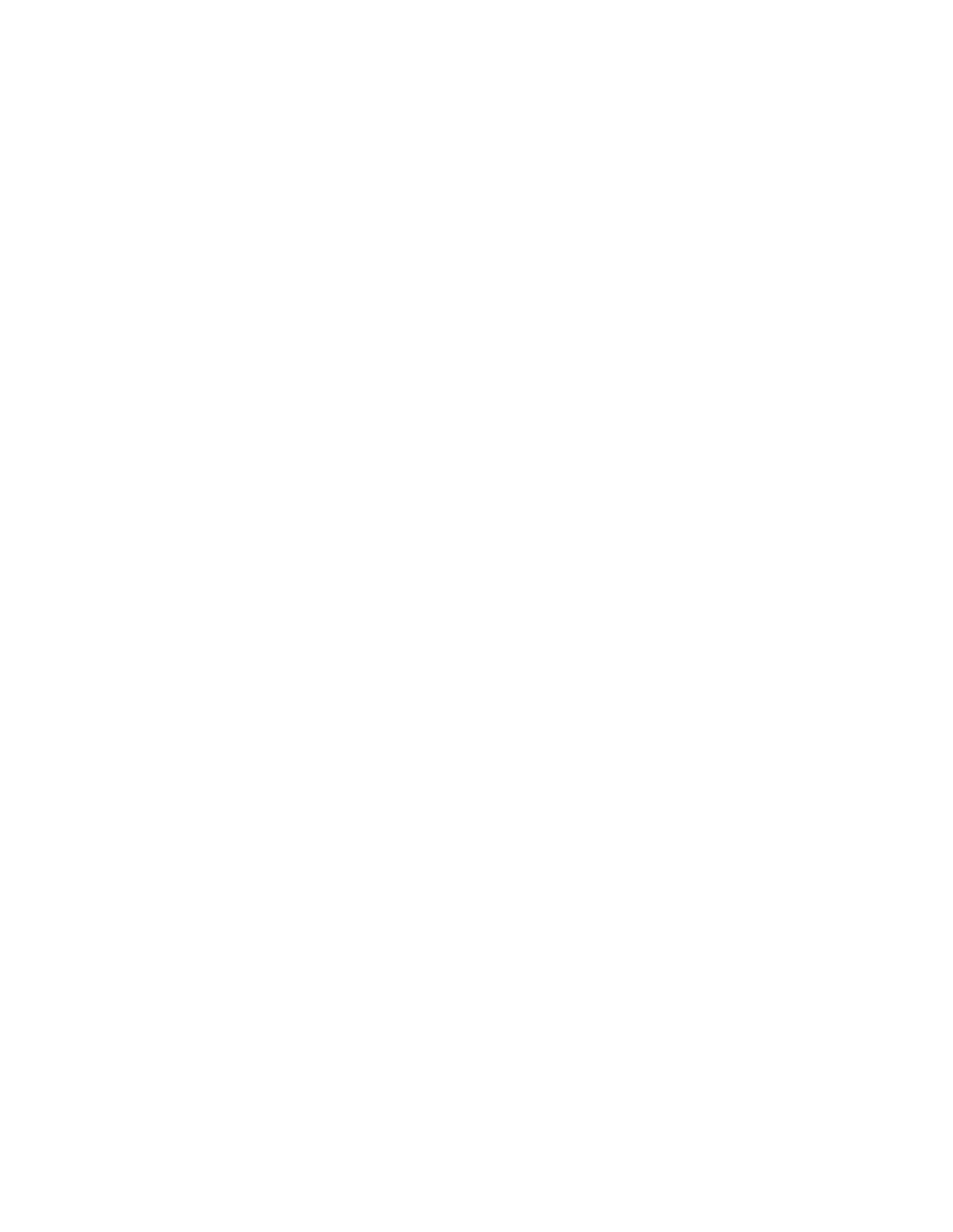### **NOTICE**

## **SUPERIOR COURT**

**NOTICE**<br>
SUPERIOR COURT<br>
On June 15, 2018, the judges of the Superior Court adopted the<br>
visions to the Practice Book that are contained herein. SUPERIOR COURT<br>
On June 15, 2018, the judges of the Superior Court adopter<br>
revisions to the Practice Book that are contained herein.<br>
These revisions become effective on January 1, 2019, exce

SUPERIOR COURT<br>
On June 15, 2018, the judges of the Superior Court adopted the<br>
visions to the Practice Book that are contained herein.<br>
These revisions become effective on January 1, 2019, except that<br>
a amendments to Sec On June 15, 2018, the judges of the Superior Court adopted the<br>revisions to the Practice Book that are contained herein.<br>These revisions become effective on January 1, 2019, except that<br>the amendments to Sections 2-8 and 2 On June 15, 2018, the judges of the Superior Court adopted the revisions to the Practice Book that are contained herein.<br>These revisions become effective on January 1, 2019, except that the amendments to Sections 2-8 and 2 and 2-13 become effective on July<br>Attest:<br>Joseph J. Del Ciampo<br>*Deputy Director, Legal Services* 

Attest:

Deputy Director, Legal Services

### **INTRODUCTION**

Contained herein are revisions to the Rules of Professional Conduct,<br>
Experience of Professional Conduct,<br>
Contained herein are revisions to the Rules of Professional Conduct,<br>
Sode of Judicial Conduct, and the Superior Co INTRODUCTION<br>
Contained herein are revisions to the Rules of Professional Conduct,<br>
the Code of Judicial Conduct, and the Superior Court rules. These<br>
revisions are indicated by brackets for deletions and underlines for INTRODUCTION<br>Contained herein are revisions to the Rules of Professional Conduct,<br>the Code of Judicial Conduct, and the Superior Court rules. These<br>revisions are indicated by brackets for deletions and underlines for<br>added Contained herein are revisions to the Rules of Professional Conduct,<br>the Code of Judicial Conduct, and the Superior Court rules. These<br>revisions are indicated by brackets for deletions and underlines for<br>added language. Th existence of Judicial Conduct, and the Superior Court rules. These<br>revisions are indicated by brackets for deletions and underlines for<br>added language. The designation "NEW" is printed with the title of<br>each new rule. This revisions are indicated by brackets for deletions and underlanded language. The designation "NEW" is printed with the each new rule. This material should be used as a supplemer Practice Book until the next edition becomes Ided language. The designation "NEW" is printed with the title of<br>ch new rule. This material should be used as a supplement to the<br>actice Book until the next edition becomes available.<br>The Amendment Notes to the Rules of P

each new rule. This material should be used as a supplement to the<br>Practice Book until the next edition becomes available.<br>The Amendment Notes to the Rules of Professional Conduct and<br>the Code of Judicial Conduct and the C Practice Book until the next edition becomes availabl<br>The Amendment Notes to the Rules of Profession<br>the Code of Judicial Conduct and the Commentaries<br>Court rules are for informational purposes only.<br>Rules Co ofessional Conduct and<br>entaries to the Superior<br>hly.<br>Rules Committee of the<br>Superior Court d Conduct and<br>to the Superior<br>superior Court<br>Superior Court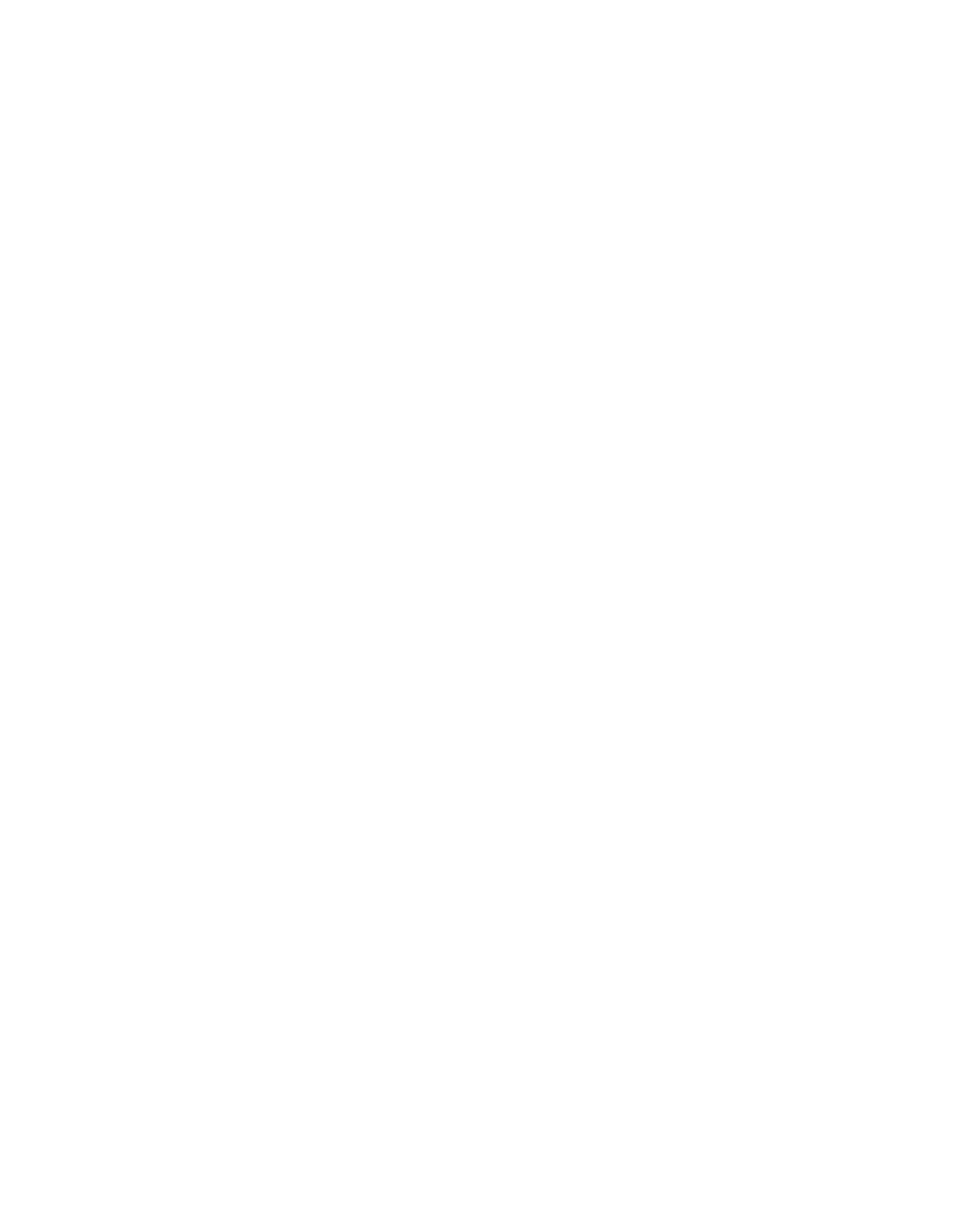### **CONNECTICUT LAW JOURNAL** Page 5PB<br> **CHAPTER AND SECTION HEADINGS OF THE RULES** CONNECTICUT LAW JOURNAL Page 5P.<br> **ER AND SECTION HEADINGS OF THE RULES**<br>
RULES OF PROFESSIONAL CONDUCT **COLIGAT CONDUCT**<br>
Client-Lawyer Relationships<br>
Client-Lawyer Relationships

Rule

RULES OF PROFESSIONAL CONDUCT<br>
Client-Lawyer Relationships<br>
Rule<br>
1.11. Special Conflicts of Interest for Former and Current Govern-<br>
ment Officers and Employees Client-Lawyer Relationships<br>Decial Conflicts of Interest for Former and<br>ment Officers and Employees Conflicts of Interest for Former and Current Government Constructs and Employees<br> **CODE OF JUDICIAL CONDUCT** 

Rule

2.11. Disqualification

# **SUPERIOR COURT—GENERAL PROVISIONS**

### **CHAPTER 1<br>CHAPTER 1<br>CHAPTER 1<br>OPE OF RULES SCOPE OF RULES**<br> **SCOPE OF RULES**<br> **SCOPE OF RULES**<br> **SCOPE OF RULES**

Sec.

SUPERIOR COURT—GENERAL PROVISION<br>
CHAPTER 1<br>
SCOPE OF RULES<br>
1-22. Disqualification of Judicial Authority

### **OPE OF RULES<br>Judicial Authority<br>CHAPTER 2<br>ATTORNEYS ATTORNEYS**

Sec.

- 
- CHAPTER 2<br>
CHAPTER 2<br>
Sec.<br>
2-8. Qualifications for Admission<br>
2-13. Attorneys of Other Jurisdictions; Qualific **CHAPTER 2<br>
ATTORNEYS**<br>
2-8. Qualifications for Admission<br>
2-13. Attorneys of Other Jurisdictions; Qualifications and Require-<br>
ments for Admission<br>
2.27 Cliente' Eugle: Lower Bogistration **CHAPTER 2<br>
ATTORNEYS**<br>
Qualifications for Admission<br>
Attorneys of Other Jurisdictions; Qualifications and Require-<br>
ments forAdmission<br>
Clients' Funds; Lawyer Registration<br>
Minimum Continuing Legal Education **ATTORNEYS**<br>
2-8. Qualifications for Admission<br>
2-13. Attorneys of Other Jurisdictions; Qualifications a<br>
ments for Admission<br>
2-27. Clients' Funds; Lawyer Registration<br>
2-27A. Minimum Continuing Legal Education<br>
2-52. Pes Sec.<br>
2-8. Qualifications for Admission<br>
2-13. Attorneys of Other Jurisdictions; Qualifications and<br>
ments for Admission<br>
2-27. Clients' Funds; Lawyer Registration<br>
2-27A. Minimum Continuing Legal Education<br>
2-52. Resignat 2-8. Qualifications for Admission<br>2-13. Attorneys of Other Jurisdictions; Qualifications and Require-<br>ments for Admission<br>2-27. Clients' Funds; Lawyer Registration<br>2-27A. Minimum Continuing Legal Education<br>2-52. Resignatio
- 
- 
- Investigation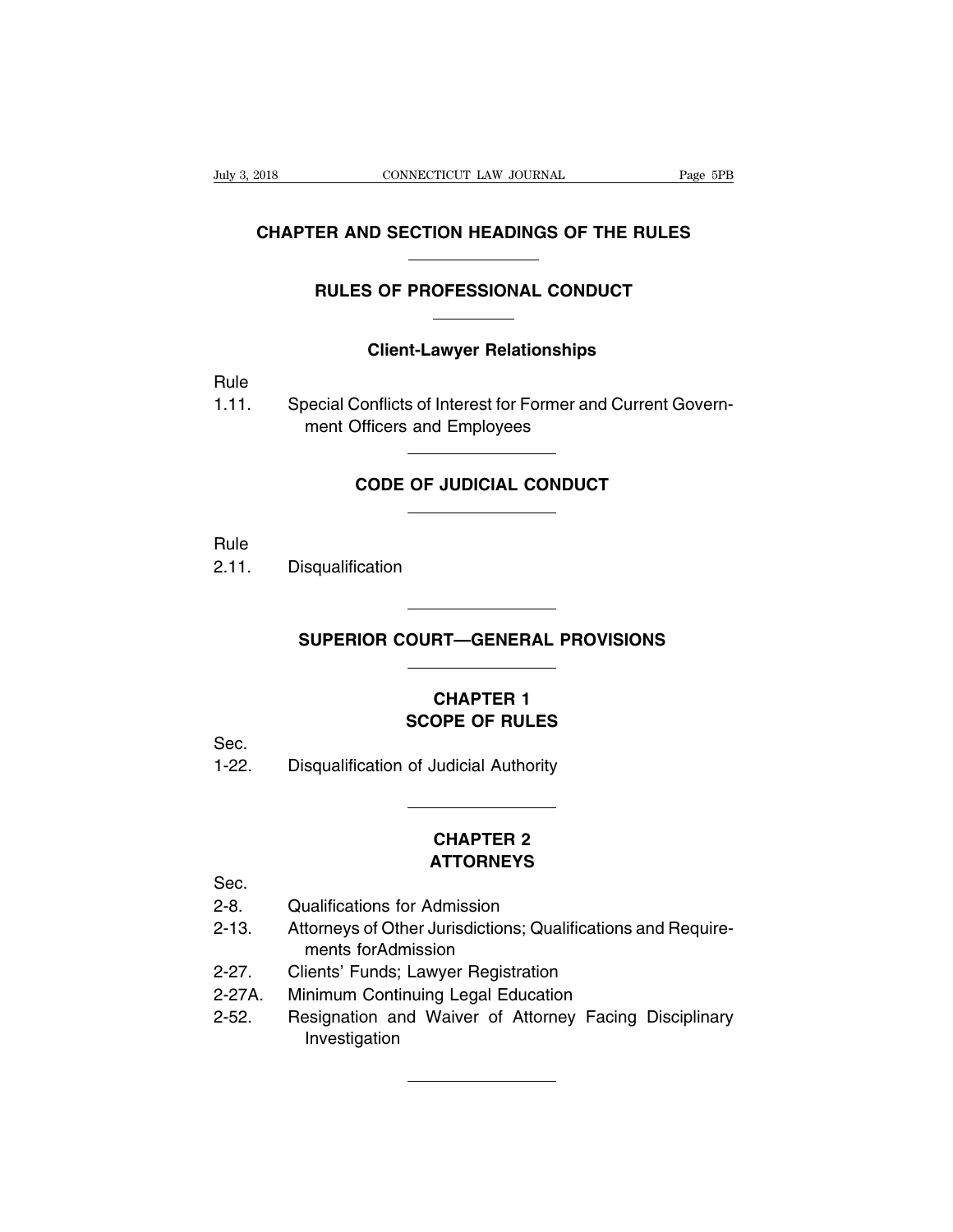### **TICUT LAW JOURNAL<br>CHAPTER 3<br>PPEARANCES APPEARANCES**

Sec.

- 
- Page 6PB<br>
CONNECTICUT LAW JOURNAL<br>
CHAPTER 3<br>
Sec.<br>
3-17. —Activities of Legal Intern<br>
3-19. —Legal Internship Committee<br>
2.21. Qut of State Interne CHAPTER 3<br>
Sec.<br>
3-17. —Activities of Legal Intern<br>
3-19. —Legal Internship Committee<br>
3-21. —Out-of-State Interns CHAPTER 3<br>
Sec.<br>
3-17. —Activities of Legal Intern<br>
3-19. —Legal Internship Committee<br>
3-21. —Out-of-State Interns
- 

### <sup>ll</sup> Intern<br>Committee<br>rns<br>CHAPTER 4<br>PLEADINGS **PLEADINGS**

Sec.

CHAPTER 4<br>
PLEADINGS<br>
4-8. (NEW) Notice of Complaint or Action Filed Against Judicial-<br>
Authority Authority (NEW) Notice of Complaint or Action Filed Against Judicial-<br>Authority<br>SUPERIOR COURT—PROCEDURE IN CIVIL MATTERS

### **CHAPTER 16** THE TROCEDURE IN CIVIL MANNET TRIALS

Sec.

SUPERIOR COURT—PROCEDURE IN CIVIL MATTERS<br>
CHAPTER 16<br>
Sec.<br>
16-1. [Deaf or Hearing Impaired] Jurors <u>Who are Deaf or Hard of</u><br>
Hearing Hearing [Deaf or Hearing Impaired] Jurors <u>Who are Deaf or Hard of Hearing</u><br> **CHAPTER 23**<br>
MISCELLANEOUS REMEDIES AND PROCEDURES<br>
Poquest for Complex Litigation Status

## **CHAPTER 23** CHAPTER 23<br>MISCELLANEOUS REMEDIES AND PROCEDURE<br>23-15. —Request for Complex Litigation Status MISCELLANEOUS REMEDIES AND PROCEDURES<br>
5. — Request for Complex Litigation Status<br>
SUPERIOR COURT—PROCEDURE IN FAMILY MATTERS

Sec.

### **CHAPTER 25<br>CHAPTER 25<br>CHAPTER 25<br>CHAPTER 25 GENERAL PROCEDURE IN FAMILY MATTE<br>
CHAPTER 25<br>
GENERAL PROVISIONS**<br>
GENERAL PROVISIONS SUPERIOR COURT—PROCEDURE IN F

Sec.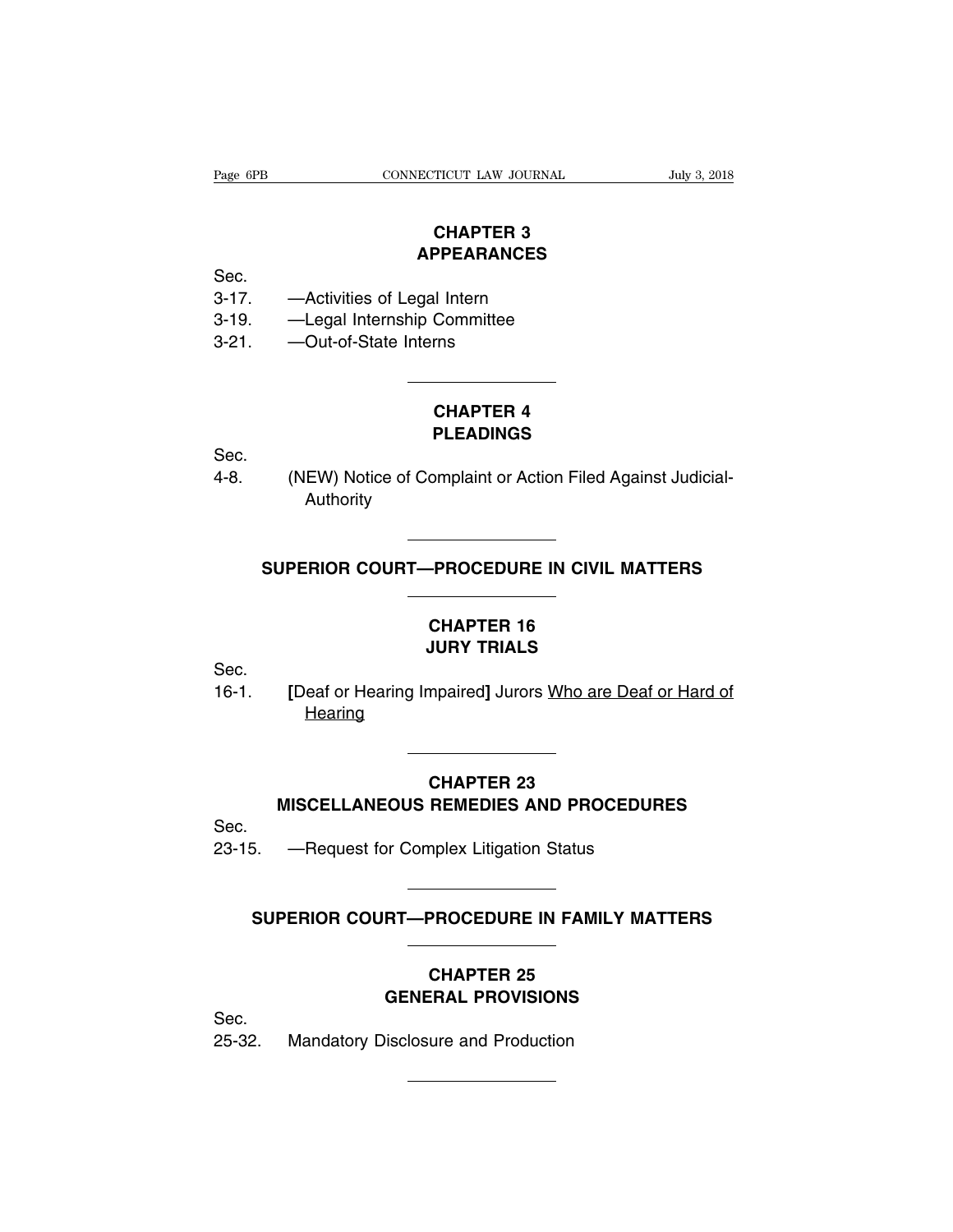# **S, 2018**<br> **SUPERIOR COURT—PROCEDURE IN JUVENILE MATTERS**

### **CONNECTICUT LAW JOURNAL** Page 7PB<br> **CHAPTER 34a-21**<br> **CHAPTER 34a-21<br>
PLEADINGS, MOTIONS AND DISCOVERY<br>
NEGLECTED, ABUSED AND UNCARED FOR CHILDREN AND PROCEDURE IN JUVENILE MATTERS<br>
CHAPTER 34a-21<br>
PLEADINGS, MOTIONS AND DISCOVERY<br>
ED, ABUSED AND UNCARED FOR CHILDREN AND<br>
TEPMINATION OF BAPENTAL PIGHTS** SUPERIOR COURT—PROCEDURE IN JUVENILE MATTERS<br>
CHAPTER 34a-21<br>
PLEADINGS, MOTIONS AND DISCOVERY<br>
NEGLECTED, ABUSED AND UNCARED FOR CHILDREN AND<br>
TERMINATION OF PARENTAL RIGHTS **TERMINATION OF PARENTAL RIGHTS**<br>
TEADINGS, MOTIONS AND DISCOVERY<br>
D, ABUSED AND UNCARED FOR CHILDREN AND<br>
TERMINATION OF PARENTAL RIGHTS<br>
TERMINATION OF PARENTAL RIGHTS<br>
TERMINATION OF PARENTAL RIGHTS CHAPTER 34a-21<br>PLEADINGS, MOTIONS AND DI<br>NEGLECTED, ABUSED AND UNCARED F<br>TERMINATION OF PARENTAL<br>Sec.<br>34a-21. Court-Ordered Evaluations

Sec.

### **CHAPTER 35a-12<br>
CHAPTER 35a-12<br>
CHAPTER 35a-12<br>
CHAPTER 35a-12<br>
CHAPTER 35a-12<br>
FD FOR CHILDBEN AND HEARING TION OF PANENTAL MIGHTS**<br>
1. Court-Ordered Evaluations<br> **CHAPTER 35a-12**<br> **HEARINGS CONCERNING NEGLECTED, ABUSED AND<br>
UNCARED FOR CHILDREN AND<br>
TEPMINATION OF PAPENTAL PIGHTS THE CONDUCTS CONCERNING NEGLECTED, ABUSED AND<br>
UNCARED FOR CHILDREN AND<br>
THE CONCERNING NEGLECTED, ABUSED AND<br>
UNCARED FOR CHILDREN AND<br>
THE RIGHTS TERMINATION OF PARENTAL RIGHTS**<br> **TERMINATION OF PARENTAL RIGHTS**<br> **TERMINATION OF PARENTAL RIGHTS**<br> **PARENTAL RIGHTS** CHAPTER 35a-12<br>
HEARINGS CONCERNING NEGLECTED, ABUSED AND<br>
UNCARED FOR CHILDREN AND<br>
TERMINATION OF PARENTAL RIGHTS<br>
Sec.<br>
35a-12. Protective Supervision—Conditions, [and] Modification <u>and</u><br>
Termination

Sec.

**Termination** FERMINATION OF PARENTAL RIGHTS<br>-12. Protective Supervision—Conditions, [and] Modification <u>and<br>Termination</u><br>SUPERIOR COURT—PROCEDURE IN CRIMINAL MATTERS

### **CHAPTER 38<br>CHAPTER 38<br>CHAPTER 38<br>CHAPTER 38 PROCEDURE IN CRIMINAL MAT<br>
CHAPTER 38<br>
PRETRIAL RELEASE<br>
PRETRIAL RELEASE**

Sec.

- 38-2. Release Following Any Other Arrest: Bologne May 1998-2.<br>Bec.<br>Bec. Release from Custody; Superior Court Arrest Warrant where<br>Appearance before Clerk Required **CHAPTER 38<br>
PRETRIAL RELEASE<br>
Selease from Custody; Superior Court Arrest Ware<br>
Appearance before Clerk Required<br>
Selease Following Any Other Arrest; Release**
- CHAPTER 38<br>
Sec.<br>
38-1. Release from Custody; Superior Court Arrest Warrant where<br>
4 Appearance before Clerk Required<br>
38-2. Release Following Any Other Arrest; Release by Law<br>
Enforcement Officer[s] <u>or Probation Officer </u> **PRETRIAL RELEASE**<br>
Please from Custody; Superior Court Arrest Warrant where<br>
Appearance before Clerk Required<br>
Please Following Any Other Arrest; Release by Law<br>
Enforcement Officer[s] <u>or Probation Officer Serving War-<br>
</u> rant 38-1. Release from Custody; Superior Court Arrest Warrant where<br>
Appearance before Clerk Required<br>
38-2. Release Following Any Other Arrest; Release by Law<br>
Enforcement Officer[s] or Probation Officer Serving War-<br>
rant<br>
3 Release from Custody; Superior Court Arrest Warrant where<br>
Appearance before Clerk Required<br>
Release Following Any Other Arrest; Release by Law<br>
Enforcement Officer[s] or Probation Officer Serving War-<br>
rant<br>
—Release by B 38-2. Release Following Any Other Arrest; Inforcement Officer[s] or Probation Off<br>
138-3. — Release by Bail Commissioner or Inta<br>
28-4 — Release by Judicial Authority<br>
38-5. — Release by Correctional Officials Enforcement Officer[s] or Probat<br>
rant<br>
38-3. — Release by Bail Commissioner<br>
and Referral Specialist<br>
38-4 — Release by Judicial Authority<br>
38-5. — Release by Correctional Officials
- 
- 
-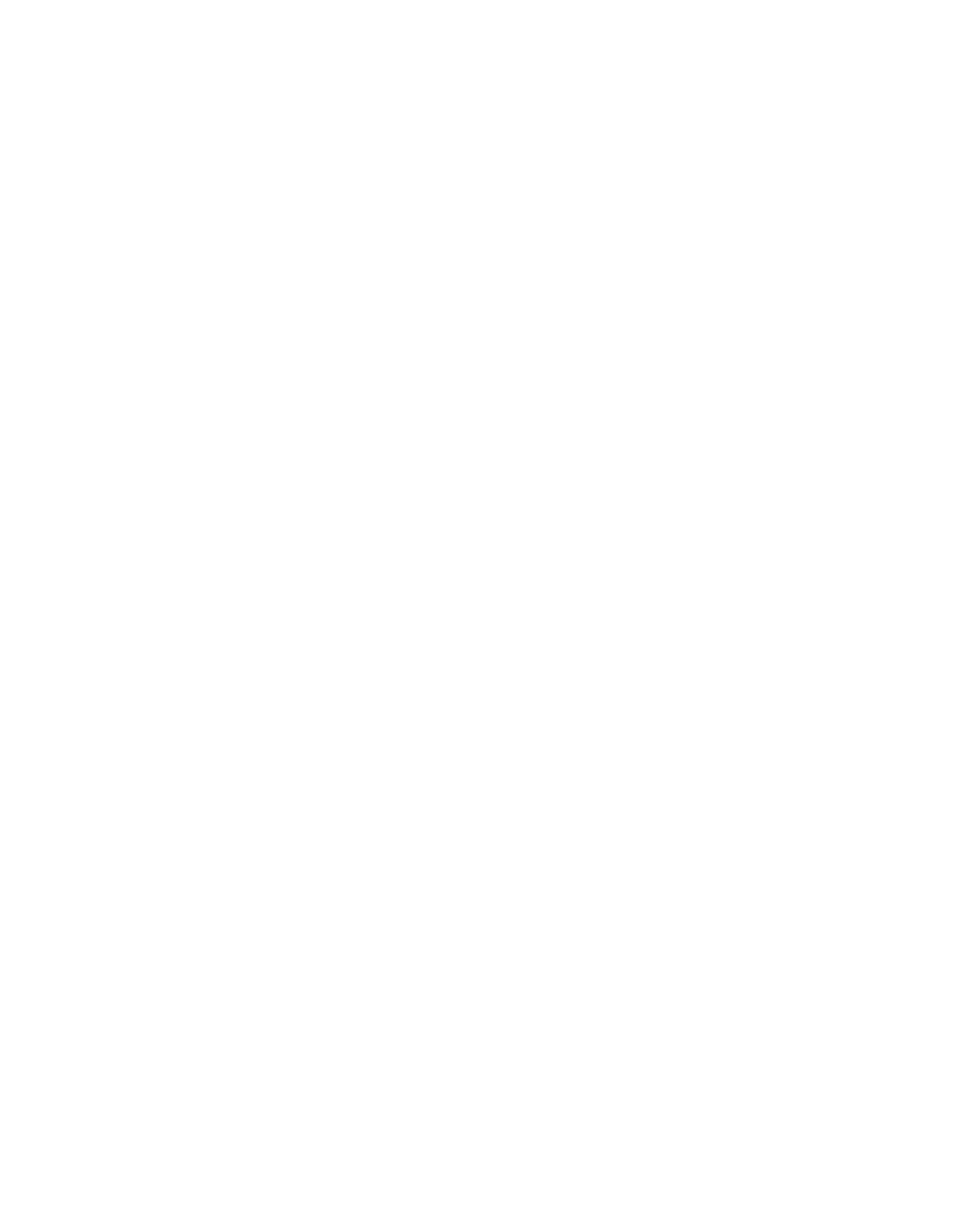### **CONNECTICUT LAW JOURNAL** Page 9<br> **AMENDMENTS TO THE RULES OF<br>
PROFESSIONAL CONDUCT PROFESSIONAL CONDUCT<br>
PROFESSIONAL CONDUCT<br>
PROFESSIONAL CONDUCT**

### **RULES OF**<br> **RULES OF**<br> **RULES OF**<br> **RULE 1.11.** Special Conflicts of Interest for Former and Current<br>
Government Officers and Employees **AMENDMENTS TO THE RULES OF<br>PROFESSIONAL CONDUCT<br>1.11. Special Conflicts of Interest for Former a<br>Government Officers and Employees<br>Fxcept as law may otherwise expressly permit a** PROFESSIONAL CONDUCT<br>
Ile 1.11. Special Conflicts of Interest for Former and Current<br>
Government Officers and Employees<br>
(a) Except as law may otherwise expressly permit, a lawyer who<br>
is formerly served as a public office Rule 1.11. Special Conflicts of Interest for Former and Current<br>Government Officers and Employees<br>(a) Except as law may otherwise expressly permit, a lawyer who<br>has formerly served as a public officer or employee of the go

Government Officers and Employees<br>
(a) Except as law may otherwise expressly permit, a lawyer who<br>
is formerly served as a public officer or employee of the government:<br>
(1) is subject to Rule 1.9 (c); and (2) shall not ot (a) Except as law may otherwise expressly permit, a lawyer who<br>has formerly served as a public officer or employee of the government:<br>(1) is subject to Rule 1.9 (c); and (2) shall not otherwise represent<br>a client in connec has formerly served as a public officer or employee of the government:<br>
(1) is subject to Rule 1.9 (c); and (2) shall not otherwise represent<br>
a client in connection with a matter in which the lawyer participated<br>
personal (1) is subject to Rule 1.9 (c); and (2) shall not otherwise represent<br>a client in connection with a matter in which the lawyer participated<br>personally and substantially as a public officer or employee, unless<br>the appropri First definition of the representation and distantially as a public official<br>the appropriate government agency gives its<br>firmed in writing, to the representation.<br>(b) When a lawyer is disqualified from repre Friendly and substantially as a public officer or employee, unless<br>a appropriate government agency gives its informed consent, con-<br>med in writing, to the representation.<br>(b) When a lawyer is disqualified from representati

the appropriate government agency gives its informed consent, confirmed in writing, to the representation.<br>
(b) When a lawyer is disqualified from representation under subsection (a), no lawyer in a firm with which that la firmed in writing, to the representation.<br>
(b) When a lawyer is disqualified from representation under subsection (a), no lawyer in a firm with which that lawyer is associated may<br>
knowingly undertake or continue represent unless: (1) The disqualified lawyer is timely screened from any participation<br>(1) The disqualified lawyer is timely screened from any participation<br>the matter and is apportioned no part of the fee therefrom; and knowingly undertake or continue representation in such a matter unless:<br>
(1) The disqualified lawyer is timely screened from any participation<br>
in the matter and is apportioned no part of the fee therefrom; and<br>
(2) Writte

(1) The disqualified lawyer is timely screened from any participation<br>the matter and is apportioned no part of the fee therefrom; and<br>(2) Written notice is promptly given to the appropriate government<br>lency to enable it to (1) The disqualified lawyer is timely screened from any participation<br>in the matter and is apportioned no part of the fee therefrom; and<br>(2) Written notice is promptly given to the appropriate government<br>agency to enable i in the matter and<br>
(2) Written not<br>
agency to enal<br>
this Rule.<br>
(c) Except as (2) Written notice is promptly given to the appropriate government<br>lency to enable it to ascertain compliance with the provisions of<br>s Rule.<br>(c) Except as law may otherwise expressly permit, a lawyer having<br>iormation that

information that the lawyer knows is confidential government information about a person acquired when the lawyer was a public officer or the lawyer same informa-<br>ion about a person acquired when the lawyer was a public off this Rule.<br>
(c) Except as law may otherwise expressly permit, a lawyer having<br>
information that the lawyer knows is confidential government informa-<br>
tion about a person acquired when the lawyer was a public officer or<br>
em (c) Except as law may otherwise expressly permit, a lawyer having<br>information that the lawyer knows is confidential government informa-<br>tion about a person acquired when the lawyer was a public officer or<br>employee, may not information that the lawyer knows is confidential government information about a person acquired when the lawyer was a public officer or employee, may not represent a private client whose interests are adverse to that pers unctination that the lawyer knows is confidential geventment information<br>tion about a person acquired when the lawyer was a public officer or<br>employee, may not represent a private client whose interests are<br>adverse to that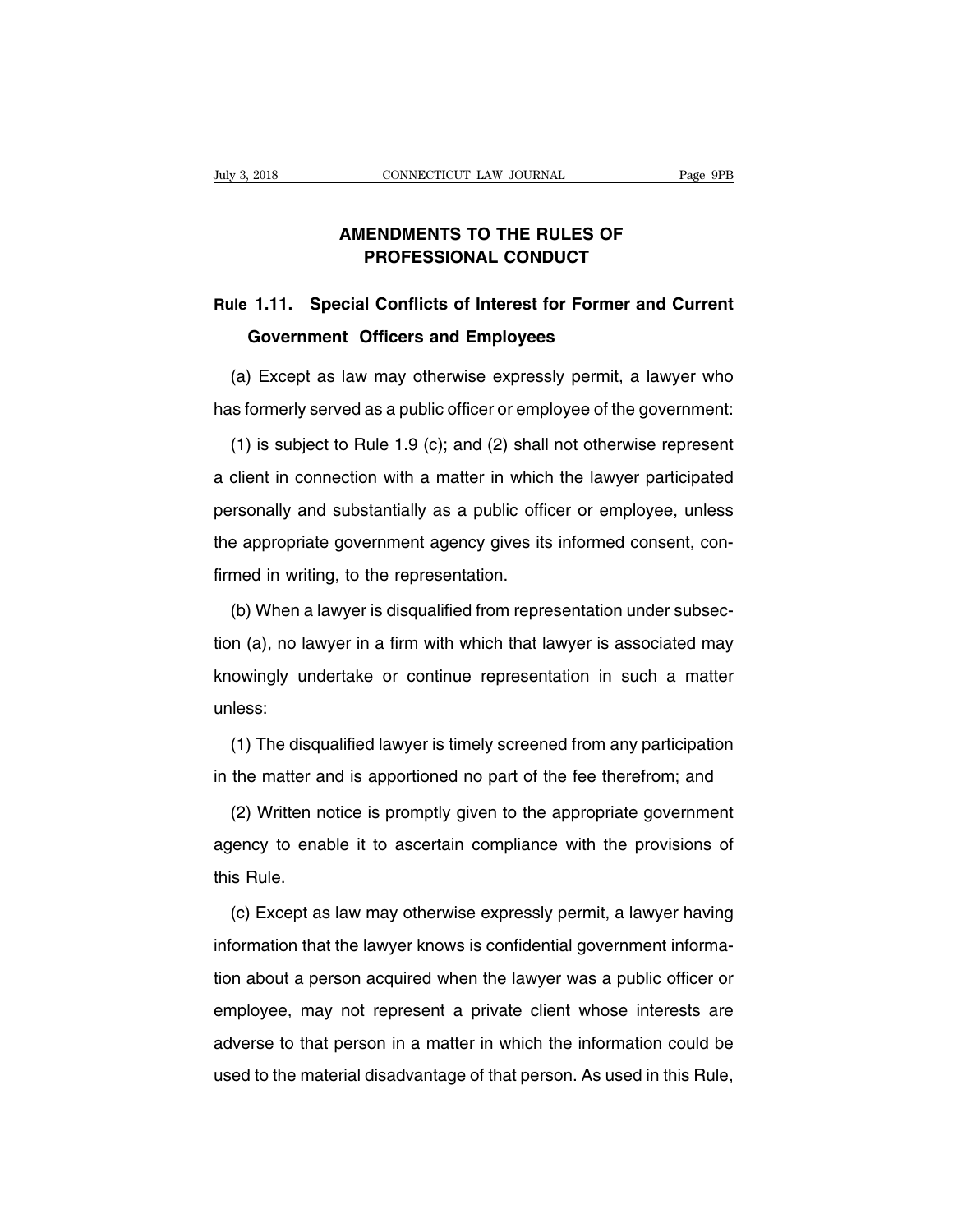The term  $\frac{1}{100}$  connecticut LAW JOURNAL July 3, 2018<br>the term "confidential government information" means information that<br>has been obtained under governmental authority and which, at the has been obtained under government information" means information that<br>the term "confidential government information" means information that<br>thas been obtained under governmental authority and which, at the<br>time this Rule the term "confidential government information" means information that<br>has been obtained under governmental authority and which, at the<br>time this Rule is applied, the government is prohibited by law from<br>disclosing to the p the term "confidential government information" means information that<br>has been obtained under governmental authority and which, at the<br>time this Rule is applied, the government is prohibited by law from<br>disclosing to the p the term commodial governmental authority and which, at the<br>time this Rule is applied, the government is prohibited by law from<br>disclosing to the public or has a legal privilege not to disclose and<br>which is not otherwise a law seen estanded and geven mental dationly and which, at the time this Rule is applied, the government is prohibited by law from disclosing to the public or has a legal privilege not to disclose and which is not otherwise disclosing to the public or has a legal privilege not to disclose and<br>which is not otherwise available to the public. A firm with which that<br>lawyer is associated may undertake or continue representation in<br>the matter only which is not otherwise available to the public. A firm with which that<br>lawyer is associated may undertake or continue representation in<br>the matter only if the disqualified lawyer is timely screened from any<br>participation i therefrom. e matter only if the disqualified lawyer is timely screened from any<br>
riticipation in the matter and is apportioned no part of the fee<br>
erefrom.<br>
(d) Except as law may otherwise expressly permit, a lawyer currently<br>
rving participation in the matter and is apportion<br>therefrom.<br>(d) Except as law may otherwise expressly p<br>serving as a public officer or employee:<br>(1) Is subject to Rules 1.7 and 1.9; and (2)

erefrom.<br>(d) Except as law may otherwise expressly permit, a lawyer c<br>rving as a public officer or employee:<br>(1) Is subject to Rules 1.7 and 1.9; and (2) Shall not:<br>(i) Participate in a matter in which the lawyer participa

(d) Except as law may otherwise expressly permit, a lawyer currently<br>rving as a public officer or employee:<br>(1) Is subject to Rules 1.7 and 1.9; and (2) Shall not:<br>(i) Participate in a matter in which the lawyer participat serving as a public officer or employee:<br>
(1) Is subject to Rules 1.7 and 1.9; and (2) Shall not:<br>
(i) Participate in a matter in which the lawyer participated personally<br>
and substantially while in private practice or non (1) Is subject to Rules 1.7 and 1.9; and (2) Shall not:<br>
(i) Participate in a matter in which the lawyer participated personally<br>
and substantially while in private practice or nongovernmental employ-<br>
ment, unless the app (i) Participate in a matter in which the<br>and substantially while in private practice<br>ment, unless the appropriate governme<br>consent, confirmed in writing; or<br>(ii) Negotiate for private employment v In the substantially while in private practice or nongovernmental employ-<br>
ent, unless the appropriate government agency gives its informed<br>
nsent, confirmed in writing; or<br>
(ii) Negotiate for private employment with any p

ment, unless the appropriate government agency gives its informed<br>consent, confirmed in writing; or<br>(ii) Negotiate for private employment with any person who is involved<br>as a party or as lawyer for a party in a matter in w consent, confirmed in writing; or<br>
(ii) Negotiate for private employment with any person who is involved<br>
as a party or as lawyer for a party in a matter in which the lawyer is<br>
participating personally and substantially; (ii) Negotiate for private employment with any person who is involved<br>as a party or as lawyer for a party in a matter in which the lawyer is<br>participating personally and substantially; except that a lawyer serving<br>as a la as a party or as lawyer for a party in a matter in which the lawyer is<br>participating personally and substantially; except that a lawyer serving<br>as a law clerk to a judge, other adjudicative officer or arbitrator may<br>negot as a party of as lawyer for a party in a matter in whish<br>participating personally and substantially; except that a<br>as a law clerk to a judge, other adjudicative officer or<br>negotiate for private employment as permitted by R (a) Grievance counsel, other adjudicative officer or arbitrator may gotiate for private employment as permitted by Rule 1.12 (b) and bject to the conditions stated in Rule 1.12 (b).<br>(e) Grievance counsel, disciplinary coun

negotiate for private employment as permitted by Rule 1.12 (b) and<br>subject to the conditions stated in Rule 1.12 (b).<br>(e) Grievance counsel, disciplinary counsel and bar counsel as well<br>as members of the statewide grievanc subject to the conditions stated in Rule 1.12 (b).<br>
(e) Grievance counsel, disciplinary counsel and bar counsel as well<br>
as members of the statewide grievance committee and grievance<br>
panels shall not represent any party o (e) Grievance counsel, disciplinary counsel and bar counsel as well<br>as members of the statewide grievance committee and grievance<br>panels shall not represent any party other than the state with respect<br>to an unauthorized pr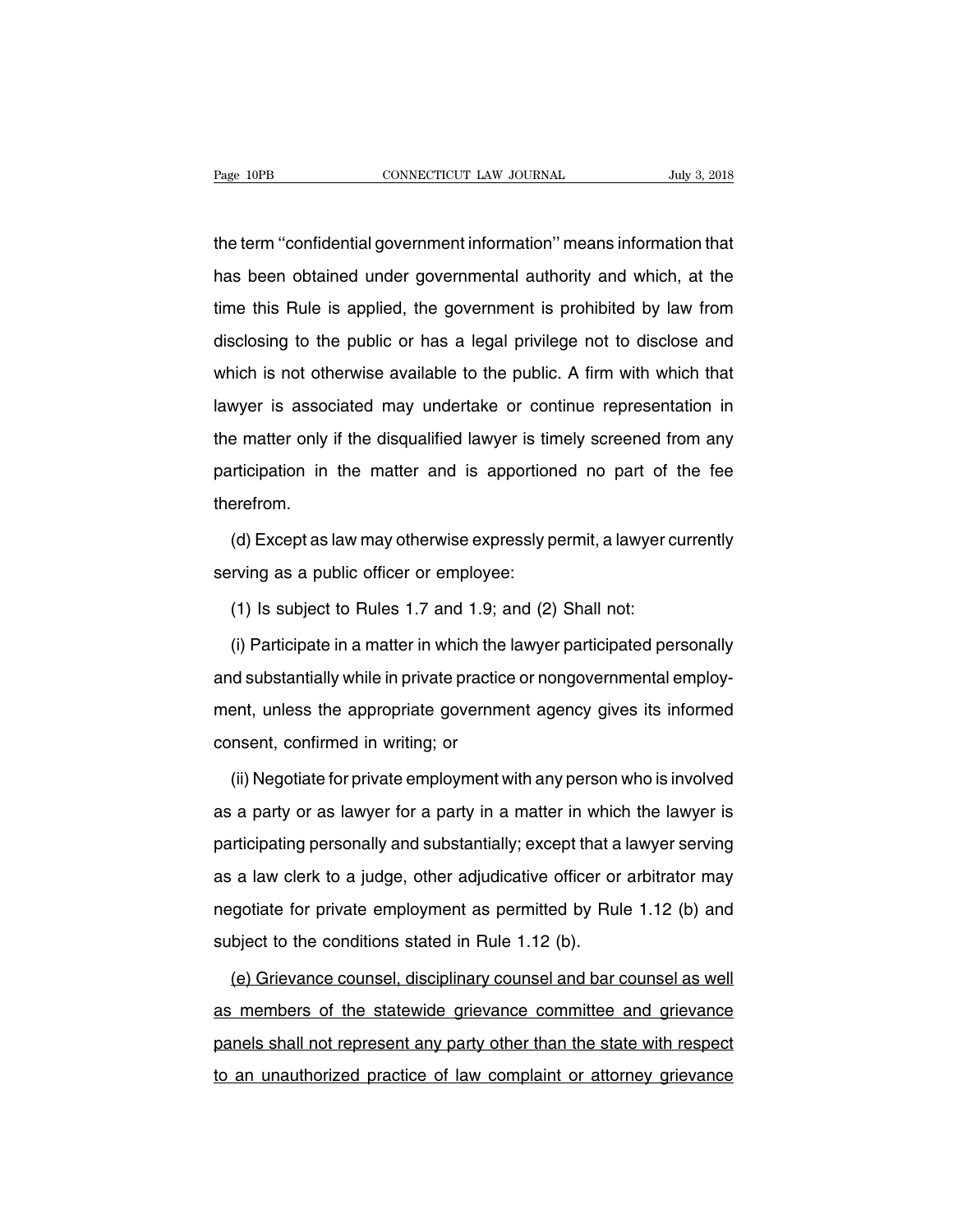Figure 3, 2018<br>
matter, while serving as such. In addition, such counsel and members<br>
shall not represent an individual or entity investigated or prosecuted Fage 11PB<br>matter, while serving as such. In addition, such counsel and members<br>shall not represent an individual or entity investigated or prosecuted<br>for the unauthorized practice of law or an attorney investigated or matter, while serving as such. In addition, such counsel and members<br>shall not represent an individual or entity investigated or prosecuted<br>for the unauthorized practice of law or an attorney investigated or<br>prosecuted wit matter, while serving as such. In addition, such counsel and members<br>shall not represent an individual or entity investigated or prosecuted<br>for the unauthorized practice of law or an attorney investigated or<br>prosecuted wit shall not represent an individual or entity investigated or prosecuted<br>for the unauthorized practice of law or an attorney investigated or<br>prosecuted with respect to an attorney grievance matter if that specific<br>unauthoriz for the unauthorized practice of law or an attorney investigated or<br>prosecuted with respect to an attorney grievance matter if that specific<br>unauthorized practice of law complaint or attorney grievance matter<br>was pending i prosecuted with respect to an attorney grievance matter if that specific<br>unauthorized practice of law complaint or attorney grievance matter<br>was pending in their office or with their committee or panel at the time<br>of such and the matter is an alterney grievance matter in that opective unauthorized practice of law complaint or attorney grievance matter was pending in their office or with their committee or panel at the time of such counsel's was pending in their office or with their committee or panel at the time<br>of such counsel's or member's termination of employment or service<br>as such grievance counsel, disciplinary counsel, bar counsel or mem-<br>ber of the st **EXECUTE: Such counsel's or member's termination of employment or ser<br>
<b>EXECUTE: SUCH AS USECUTE:** Such grievance counsel, bar counsel or m<br>
If the statewide grievance committee or a grievance panel.<br> **[(e)]** (f) As used i such grievance counsel, disciplinary counsel, bar counsel or mem-<br>in the statewide grievance committee or a grievance panel.<br>[(e)] (f) As used in this Rule, the term "matter" includes:<br>(1) Any judicial or other proceeding,

ber of the statewide grievance committee or a grievance panel.<br>
[(e)] (f) As used in this Rule, the term "matter" includes:<br>
(1) Any judicial or other proceeding, application, request for a ruling<br>
or other determination, [(e)] (f) As used in this Rule, the term "matter" includes:<br>
(1) Any judicial or other proceeding, application, request for a ruling<br>
or other determination, contract, claim, controversy, investigation,<br>
charge, accusation (1) Any judicial or other proces<br>or other determination, contrase<br>charge, accusation, arrest or other<br>party or parties, and<br>(2) Any other matter covered other determination, contract, claim, controversy, investigation,<br>arge, accusation, arrest or other particular matter involving a specific<br>irty or parties, and<br>(2) Any other matter covered by the conflict of interest rules charge, accusation, arrest or other partionally party or parties, and<br>
(2) Any other matter covered by the<br>
appropriate government agency.<br>
COMMENTARY: A lawyer who has

rty or parties, and<br>(2) Any other matter covered by the conflict of interest rules of the<br>propriate government agency.<br>COMMENTARY: A lawyer who has served or is currently serving<br>a public officer or employee is personally (2) Any other matter covered by the conflict of interest rules of the<br>appropriate government agency.<br>COMMENTARY: A lawyer who has served or is currently serving<br>as a public officer or employee is personally subject to the appropriate government agency.<br>
COMMENTARY: A lawyer who has served or is currently serving<br>
as a public officer or employee is personally subject to the Rules<br>
of Professional Conduct, including the prohibition against co COMMENTARY: A lawyer who has served or is currently serving<br>as a public officer or employee is personally subject to the Rules<br>of Professional Conduct, including the prohibition against concurrent<br>conflicts of interest sta Be subject to the Rules<br>as a public officer or employee is personally subject to the Rules<br>of Professional Conduct, including the prohibition against concurrent<br>conflicts of interest stated in Rule 1.7. In addition, such a of Professional Conduct, including the prohibition against concurrent<br>conflicts of interest stated in Rule 1.7. In addition, such a lawyer may<br>be subject to statutes and government regulations regarding conflicts<br>of intere conflicts of interest stated in Rule 1.7. In addition, such a lawyer may<br>be subject to statutes and government regulations regarding conflicts<br>of interest. Such statutes and regulations may circumscribe the extent<br>to which be subject to statutes and government regulations regarding<br>of interest. Such statutes and regulations may circumscribe the<br>to which the government agency may give consent under th<br>See Rule 1.0 (f) for the definition of in interest. Such statutes and regulations may circumscribe the extent<br>which the government agency may give consent under this Rule.<br>see Rule 1.0 (f) for the definition of informed consent.<br>Subsections (a) (1), (a) (2) and (d to which the government agency may give consent under this Rule.<br>See Rule 1.0 (f) for the definition of informed consent.<br>Subsections (a) (1), (a) (2) and (d) (1) restate the obligations of an individual lawyer who has se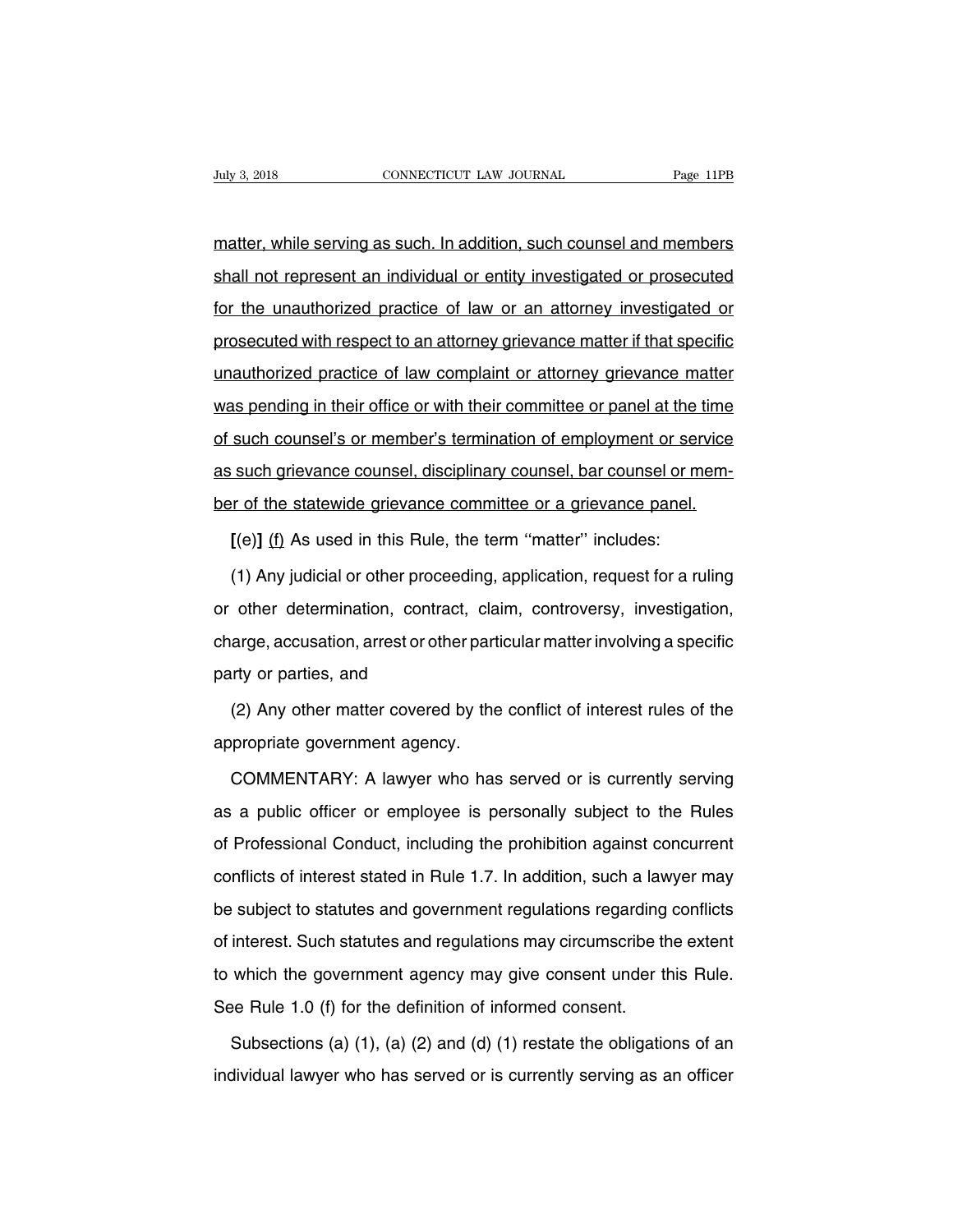Page 12PB<br>
connectricut LAW JOURNAL<br>
or employee of the government toward a former government or private<br>
client. Rule 1.10 is not applicable to the conflicts of interest addressed Page 12PB CONNECTICUT LAW JOURNAL July 3, 2018<br>
or employee of the government toward a former government or private<br>
client. Rule 1.10 is not applicable to the conflicts of interest addressed<br>
by this Rule. Rather, subsect or employee of the government toward a former government or private<br>client. Rule 1.10 is not applicable to the conflicts of interest addressed<br>by this Rule. Rather, subsection (b) sets forth a special imputation<br>rule for f or employee of the government toward a former government or private<br>client. Rule 1.10 is not applicable to the conflicts of interest addressed<br>by this Rule. Rather, subsection (b) sets forth a special imputation<br>rule for f client. Rule 1.10 is not applicable to the conflicts of interest addressed<br>by this Rule. Rather, subsection (b) sets forth a special imputation<br>rule for former government lawyers that provides for screening and<br>notice. Bec by this Rule. Rather, subsection (b) sets forth a special imputation<br>rule for former government lawyers that provides for screening and<br>notice. Because of the special problems raised by imputation within<br>a government agenc a lawyer currently serving as an officer or employees, although ordinal provides for screening and notice. Because of the special problems raised by imputation within a government agency, subsection (d) does not impute the tate for former government langue that profited tor externing and<br>notice. Because of the special problems raised by imputation within<br>a government agency, subsection (d) does not impute the conflicts of<br>a lawyer currently narily is used to the opposite pressure rate of  $\mu$ <br>a government agency, subsection (d) does not impute<br>a lawyer currently serving as an officer or employee of<br>to other associated government officers or employees<br>narily i awyer currently serving as an officer or employee of the government<br>other associated government officers or employees, although ordi-<br>rily it will be prudent to screen such lawyers.<br>Subsections (a) (2) and (d) (2) apply re

is adverse to a former difficers or employees, although ordinarily it will be prudent to screen such lawyers.<br>Subsections (a) (2) and (d) (2) apply regardless of whether a lawyer<br>is adverse to a former client and are thus narily it will be prudent to screen such lawyers.<br>Subsections (a) (2) and (d) (2) apply regardless of whether a lawyer<br>is adverse to a former client and are thus designed not only to protect<br>the former client, but also to Subsections (a) (2) and (d) (2) apply regardless of whether a lawyer<br>is adverse to a former client and are thus designed not only to protect<br>the former client, but also to prevent a lawyer from exploiting public<br>office for is adverse to a former client and are thus designed not only to protect<br>the former client, but also to prevent a lawyer from exploiting public<br>office for the advantage of another client. For example, a lawyer who<br>has purs same client, but also to prevent a lawyer from exploiting public<br>office for the advantage of another client. For example, a lawyer who<br>has pursued a claim on behalf of the government may not pursue the<br>same claim on behalf the former client, but also to prevent a lawyer from exploiting public<br>office for the advantage of another client. For example, a lawyer who<br>has pursued a claim on behalf of the government may not pursue the<br>same claim on med to the detainage of anomic under should transfer a lawyer time<br>has pursued a claim on behalf of the government may not pursue the<br>same claim on behalf of a later private client after the lawyer has left<br>government serv a claim on behalf of a later private client after the lawyer has left<br>government service, except when authorized to do so by the govern-<br>ment agency under subsection (a). Similarly, a lawyer who has pursued<br>a claim on beha government service, except when authorized to do so by the government agency under subsection (a). Similarly, a lawyer who has pursued<br>a claim on behalf of a private client may not pursue the claim on behalf<br>of the governm ment agency under subsection (a). Similarly, a lawyer who has pursued<br>a claim on behalf of a private client may not pursue the claim on behalf<br>of the government, except when authorized to do so by subsection<br>(d). As with s a claim on behalf of a private client may not pursue the claim on behalf<br>of the government, except when authorized to do so by subsection<br>(d). As with subsections (a) (1) and (d) (1), Rule 1.10 is not applicable<br>to the con the government, except when authorized to do so by subsection<br>
). As with subsections (a) (1) and (d) (1), Rule 1.10 is not applicable<br>
the conflicts of interest addressed by these subsections.<br>
This Rule represents a bala

(d). As with subsections (a) (1) and (d) (1), Rule 1.10 is not applicable<br>to the conflicts of interest addressed by these subsections.<br>This Rule represents a balancing of interests. On the one hand,<br>where the successive cl to the conflicts of interest addressed by these subsections.<br>This Rule represents a balancing of interests. On the one hand,<br>where the successive clients are a government agency and another<br>client, public or private, the r This Rule represents a balancing of interests. On the one hand,<br>where the successive clients are a government agency and another<br>client, public or private, the risk exists that power or discretion vested<br>in that agency mig where the successive clients are a government agency and another<br>client, public or private, the risk exists that power or discretion vested<br>in that agency might be used for the special benefit of the other client.<br>A lawyer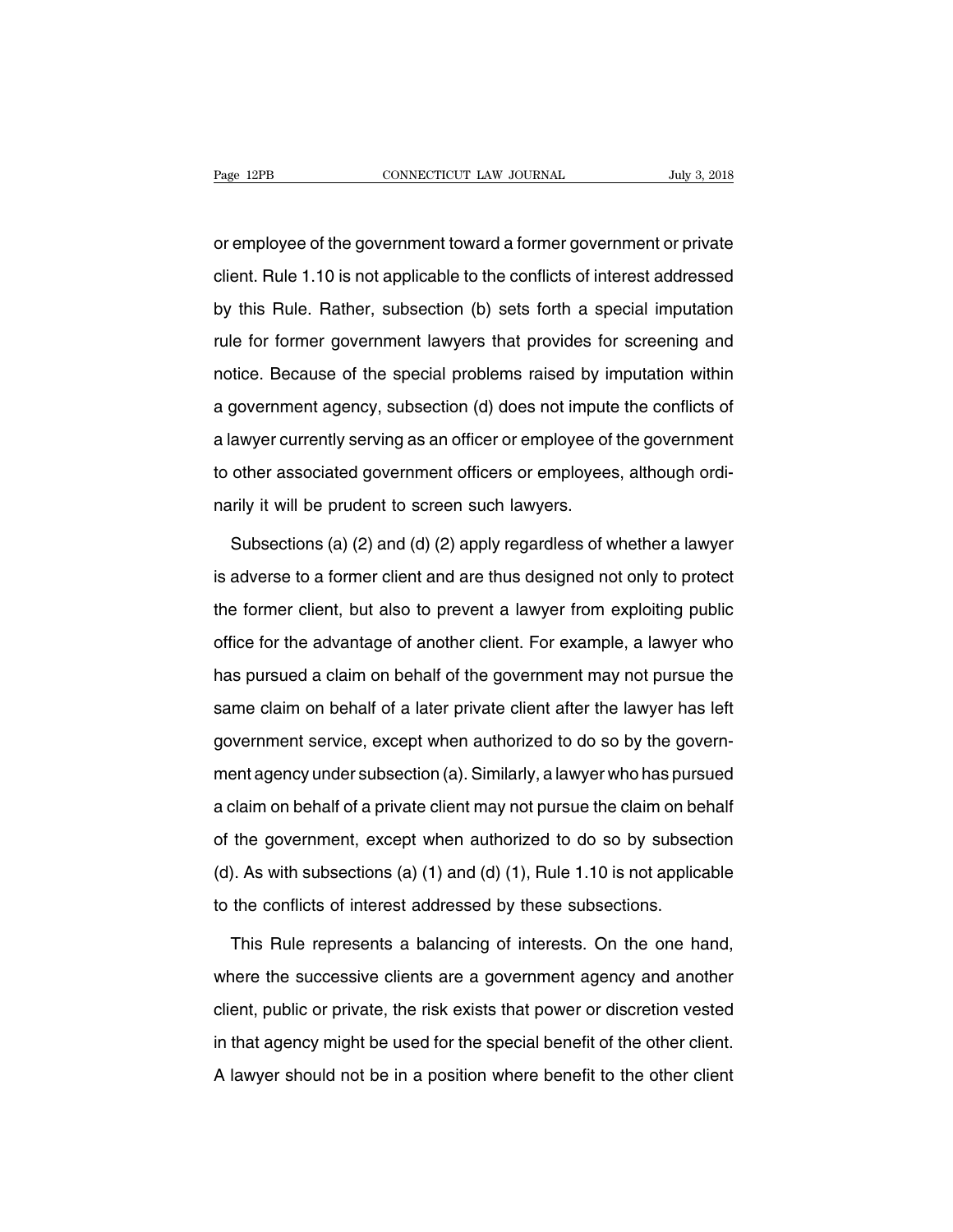Fage 13PB<br>might affect performance of the lawyer's professional functions on<br>behalf of the government. Also, unfair advantage could accrue to the behalf of the government. Also, unfair advantage could accrue to the domer client by reason of access to confidential government information might affect performance of the lawyer's professional functions on<br>behalf of the government. Also, unfair advantage could accrue to the<br>other client by reason of access to confidential government information<br>about the clie might affect performance of the lawyer's professional functions on<br>behalf of the government. Also, unfair advantage could accrue to the<br>other client by reason of access to confidential government information<br>about the clie behalf of the government. Also, unfair advantage could accrue to the<br>other client by reason of access to confidential government information<br>about the client's adversary, obtainable only through the lawyer's gov-<br>ernment s other client by reason of access to confidential government information<br>about the client's adversary, obtainable only through the lawyer's gov-<br>ernment service. On the other hand, the rules governing lawyers pres-<br>ently or about the client's adversary, obtainable only through the lawyer's government service. On the other hand, the rules governing lawyers presently or formerly employed by a government agency should not be so restrictive as to ernment service. On the other hand, the rules governing lawyers presently or formerly employed by a government agency should not be so restrictive as to inhibit transfer of employment to and from the government. The govern ently or formerly employed by a government agency should not be<br>so restrictive as to inhibit transfer of employment to and from the<br>government. The government has a legitimate need to attract qualified<br>lawyers as well as t so restrictive as to inhibit transfer of employment to and from the<br>government. The government has a legitimate need to attract qualified<br>lawyers as well as to maintain high ethical standards. Thus, a former<br>government law government. The government has a legitimate need to attract qualified<br>lawyers as well as to maintain high ethical standards. Thus, a former<br>government lawyer is disqualified only from particular matters in which<br>the lawyer lawyers as well as to maintain high ethical standards. Thus, a former<br>government lawyer is disqualified only from particular matters in which<br>the lawyer participated personally and substantially. The provisions<br>for screeni government lawyer is disqualified only from particular matters in which<br>the lawyer participated personally and substantially. The provisions<br>for screening and waiver in subsection (b) are necessary to prevent<br>the disqualif the lawyer participated personally and substantially. The provisions<br>for screening and waiver in subsection (b) are necessary to prevent<br>the disqualification rule from imposing too severe a deterrent against<br>entering publi for screening and waiver in subsection (b) are necessary to prevent<br>the disqualification rule from imposing too severe a deterrent against<br>entering public service. The limitation of disqualification in subsections<br>(a) (2) the disqualification rule from imposing too severe a deterrent against<br>entering public service. The limitation of disqualification in subsections<br>(a) (2) and (d) (2) to matters involving a specific party or parties, rather entering public service. The limitation of disquali<br>(a) (2) and (d) (2) to matters involving a specific<br>than extending disqualification to all substantiv<br>lawyer worked, serves a similar function. (2) and (d) (2) to matters involving a specific party or parties, rather<br>an extending disqualification to all substantive issues on which the<br>wyer worked, serves a similar function.<br>When a lawyer has been employed by one g

than extending disqualification to all substantive issues on which the<br>lawyer worked, serves a similar function.<br>When a lawyer has been employed by one government agency and<br>then moves to a second government agency, it may lawyer worked, serves a similar function.<br>When a lawyer has been employed by one government agency and<br>then moves to a second government agency, it may be appropriate<br>to treat that second agency as another client for purpo When a lawyer has been employed by one government agency and<br>then moves to a second government agency, it may be appropriate<br>to treat that second agency as another client for purposes of this Rule,<br>as when a lawyer is empl then moves to a second government agency, it may be appropriate<br>to treat that second agency as another client for purposes of this Rule,<br>as when a lawyer is employed by a city and subsequently is employed<br>by a federal agen to treat that second agency as another client for purposes of this Rule,<br>as when a lawyer is employed by a city and subsequently is employed<br>by a federal agency. However, because the conflict of interest is gov-<br>erned by s as when a lawyer is employed by a city and subsequently is employed<br>by a federal agency. However, because the conflict of interest is gov-<br>erned by subsection (d), the latter agency is not required to screen<br>the lawyer as by a federal agency. However, because the conflict of interest is governed by subsection (d), the latter agency is not required to screen<br>the lawyer as subsection (b) requires a law firm to do. The question<br>of whether two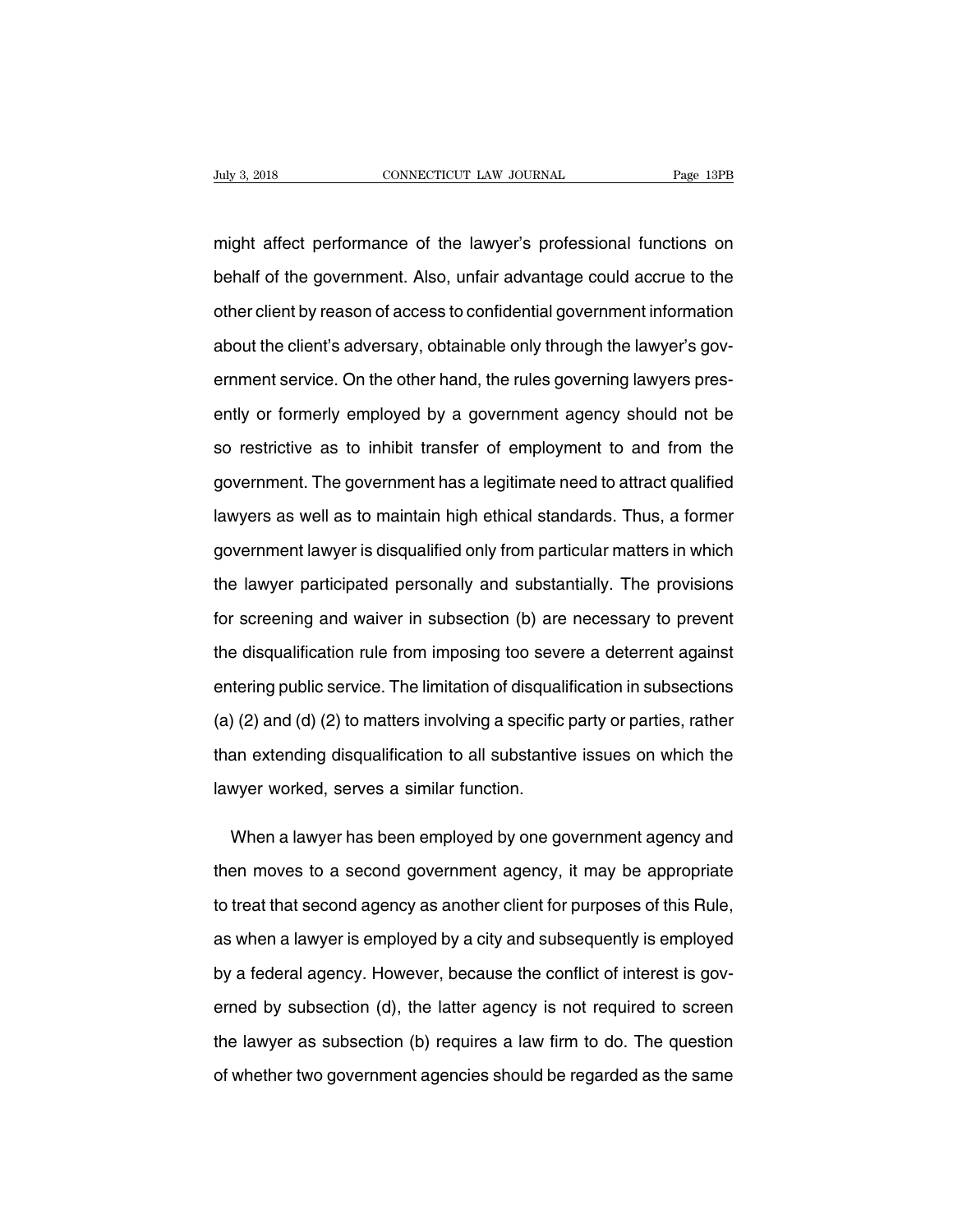Page 14PB<br>
CONNECTICUT LAW JOURNAL<br>
Or different clients for conflict of interest purposes is beyond the scope<br>
of these Rules. See Commentary to Rule 1.13. Page 14PB CONNECTICUT LAW JOURNAL<br>
or different clients for conflict of interest purposes is be<br>
of these Rules. See Commentary to Rule 1.13.<br>
Subsections (b) and (c) contemplate a screening art

different clients for conflict of interest purposes is beyond the scope<br>these Rules. See Commentary to Rule 1.13.<br>Subsections (b) and (c) contemplate a screening arrangement. See<br>le 1.0 ( $\theta$ ) (requirements for screening p or different clients for conflict of interest purposes is beyond the scope<br>of these Rules. See Commentary to Rule 1.13.<br>Subsections (b) and (c) contemplate a screening arrangement. See<br>Rule 1.0 (*l*) (requirements for scre of these Rules. See Commentary to Rule 1.13.<br>Subsections (b) and (c) contemplate a screening arrangement. See<br>Rule 1.0 ( $\theta$ ) (requirements for screening procedures). These subsec-<br>tions do not prohibit a lawyer from recei Subsections (b) and (c) contemplate a screening arrangement. See<br>Rule 1.0 ( $\theta$ ) (requirements for screening procedures). These subsec-<br>tions do not prohibit a lawyer from receiving a salary or partnership<br>share establishe Example 2 of something a satisfact competion. See Rule 1.0 (*l*) (requirements for screening procedures). These subsections do not prohibit a lawyer from receiving a salary or partnership share established by prior indepen tions do not prohibit a lawyer from receiving a salary or partnership<br>share established by prior independent agreement, but that lawyer<br>may not receive compensation directly relating the lawyer's compensa-<br>tion to the fee are established by prior independent agreement, but that lawyer<br>ay not receive compensation directly relating the lawyer's compensa-<br>n to the fee in the matter in which the lawyer is disqualified.<br>Notice, including a descr

may not receive compensation directly relating the lawyer's compensation to the fee in the matter in which the lawyer is disqualified.<br>Notice, including a description of the screened lawyer's prior representation and of th tion to the fee in the matter in which the lawyer is disqualified.<br>Notice, including a description of the screened lawyer's prior repre-<br>sentation and of the screening procedures employed, generally should<br>be given as soon Notice, including a dese<br>sentation and of the scree<br>be given as soon as<br>becomes apparent.<br>Subsection (c) operates ntation and of the screening procedures employed, generally should<br>
given as soon as practicable after the need for screening<br>
comes apparent.<br>
Subsection (c) operates only when the lawyer in question has knowl-<br>
Ige of th

be given as soon as practicable after the need for screening<br>becomes apparent.<br>Subsection (c) operates only when the lawyer in question has knowl-<br>edge of the information, which means actual knowledge; it does not<br>operate becomes apparent.<br>Subsection (c) operates only when the lawyer in question has knowl-<br>edge of the information, which means actual knowledge; it does not<br>operate with respect to information that merely could be imputed to<br>t Subsection (c)<br>edge of the infor<br>operate with resp<br>the lawyer.<br>Subsections (s Ige of the information, which means actual knowledge; it does not<br>erate with respect to information that merely could be imputed to<br>a lawyer.<br>Subsections (a) and (d) do not prohibit a lawyer from jointly repre-<br>nting a pri

senting a private party and is not otherwise prohibit a lawyer from pointly representing a private party and a government agency when doing so is permitted by Rule 1.7 and is not otherwise prohibited by law. the lawyer.<br>
Subsections (a) and (d) do not prohibit a lawyer from jointly representing a private party and a government agency when doing so<br>
permitted by Rule 1.7 and is not otherwise prohibited by law.<br>
For purposes of Subsections (a) and (d) do not prohibit a lawyer from jointly repre-<br>nting a private party and a government agency when doing so is<br>rmitted by Rule 1.7 and is not otherwise prohibited by law.<br>For purposes of subsection (e)

senting a private party and a government agency when doing so is<br>permitted by Rule 1.7 and is not otherwise prohibited by law.<br>For purposes of subsection (e), an "unauthorized practice of law<br>complaint" means a complaint a permitted by Rule 1.7 and is not otherwise prohibited by law.<br>
For purposes of subsection (e), an "unauthorized practice of law<br>
complaint" means a complaint alleging conduct covered by General<br>
Statutes § 51-88. "Attorney For purposes of subsection (e), an "unauthorized practice of law<br>complaint" means a complaint alleging conduct covered by General<br>Statutes § 51-88. "Attorney grievance matter" means any grievance<br>complaint, investigation, resignation, reinstatement, reference matter in experience of the Statutes § 51-88. "Attorney grievance matter" means any grievance complaint, investigation, presentment, interim suspension, disability, resignation, reinst Statutes § 51-88. "Attorney grievance matter" means any<br>Complaint, investigation, presentment, interim suspension,<br>resignation, reinstatement, reciprocal discipline, discipline f<br>finding of guilt of a serious crime or inac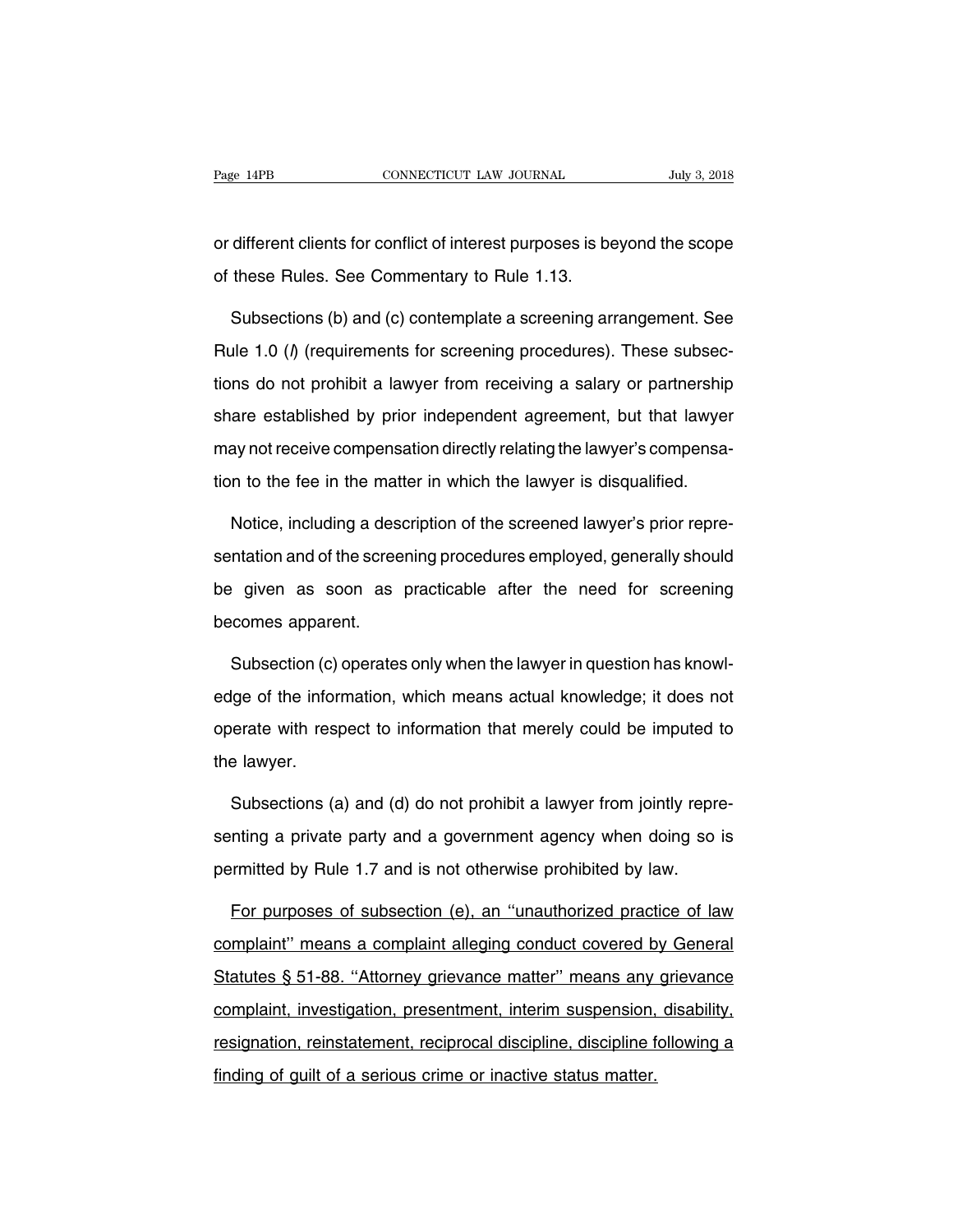For purposes of subsection  $[(e)](f)$  of this Rule, a "matter" may<br>tinue in another form. In determining whether two particular matters CONNECTICUT LAW JOURNAL Page 15PB<br>For purposes of subsection  $[(e)](f)$  of this Rule, a "matter" may<br>continue in another form. In determining whether two particular matters<br>are the same, the lawyer should consider the extent For purposes of subsection  $[(e)](f)$  of this Rule, a "matter" may continue in another form. In determining whether two particular matters are the same, the lawyer should consider the extent to which the matters involve the For purposes of subsection  $[(e)](f)$  of this Rule, a "matter" may continue in another form. In determining whether two particular matters are the same, the lawyer should consider the extent to which the matters involve the continue in another form<br>are the same, the law<br>matters involve the sam<br>the time elapsed. e the same, the lawyer should consider the extent to which the<br>atters involve the same basic facts, the same or related parties, and<br>e time elapsed.<br>AMENDMENT NOTE: The reason for the amendment to this provi-<br>on is to esta

matters involve the same basic facts, the same or related parties, and<br>the time elapsed.<br>AMENDMENT NOTE: The reason for the amendment to this provi-<br>sion is to establish rules to avoid conflicts of interest and appearances the time elapsed.<br>AMENDMENT NOTE: The reason for the amendment to this provision is to establish rules to avoid conflicts of interest and appearances<br>of such conflicts by those engaged in the disciplinary process. Cur-<br>ren AMENDMENT NOTE: The reason for the amendment to this provision is to establish rules to avoid conflicts of interest and appearances of such conflicts by those engaged in the disciplinary process. Currently, the subsection sion is to establish rules to avoid conflicts of interest and appearances<br>of such conflicts by those engaged in the disciplinary process. Cur-<br>rently, the subsection does not prohibit a grievance counsel, bar coun-<br>sel or parally, the subsection does not prohibit a grievance counsel, bar coun-<br>rently, the subsection does not prohibit a grievance counsel, bar coun-<br>sel or committee member from appearing before a local grievance<br>panel or the rently, the subsection does not prohibit a grievance counsel, bar counsel or committee member from appearing before a local grievance<br>panel or the statewide grievance committee while he or she continues<br>to serve as counsel sel or committee member from appearing before a local grievance<br>panel or the statewide grievance committee while he or she continues<br>to serve as counsel or a panel member. The proposal also will prohibit<br>individuals involv panel or the statewide grievance committee while he or she continues<br>to serve as counsel or a panel member. The proposal also will prohibit<br>individuals involved in the disciplinary process from representing<br>someone with re to serve as counsel or a panel member. The proposal also will prohibit<br>individuals involved in the disciplinary process from representing<br>someone with respect to a matter that was pending in their office or<br>before their co individuals involved i<br>someone with respect<br>before their committee<br>ment or service. meone with respect to a matter that was pending in their office or<br>fore their committee at the time that they terminated their employ-<br>ent or service.<br>The provisions of subsection (e) should be prospective to the extent<br>at

that it would only apply to those who held a position subject to its<br>terms on the date the amendment becomes effective. As a result, if<br>terms on the date the amendment becomes effective. As a result, if ment or service.<br>The provisions of subsection (e) should be prospective to the extent<br>that it would only apply to those who held a position subject to its<br>terms on the date the amendment becomes effective. As a result, if<br> The provisions of subsection (e) should be prospective to the extent<br>that it would only apply to those who held a position subject to its<br>terms on the date the amendment becomes effective. As a result, if<br>a current member that it would only apply to those who held a position subject to its<br>terms on the date the amendment becomes effective. As a result, if<br>a current member of the statewide grievance committee wished to be<br>exempt from this pr date of the date the amendment becomes effective. As a result, if<br>a current member of the statewide grievance committee wished to be<br>exempt from this provision, he or she could resign prior to the effective<br>date of the ame a current member of the statewide grievance committee wished to be<br>exempt from this provision, he or she could resign prior to the effective<br>date of the amendment to Rule 1.11 taking effect. The prospective<br>effect of this exempt from this provision, he or she could resign prior to the effective<br>date of the amendment to Rule 1.11 taking effect. The prospective<br>effect of this provision would be analogous to the prospective effect<br>of Practice exempt from this provision, he or she could resign prior to the effective<br>date of the amendment to Rule 1.11 taking effect. The prospective<br>effect of this provision would be analogous to the prospective effect<br>of Practice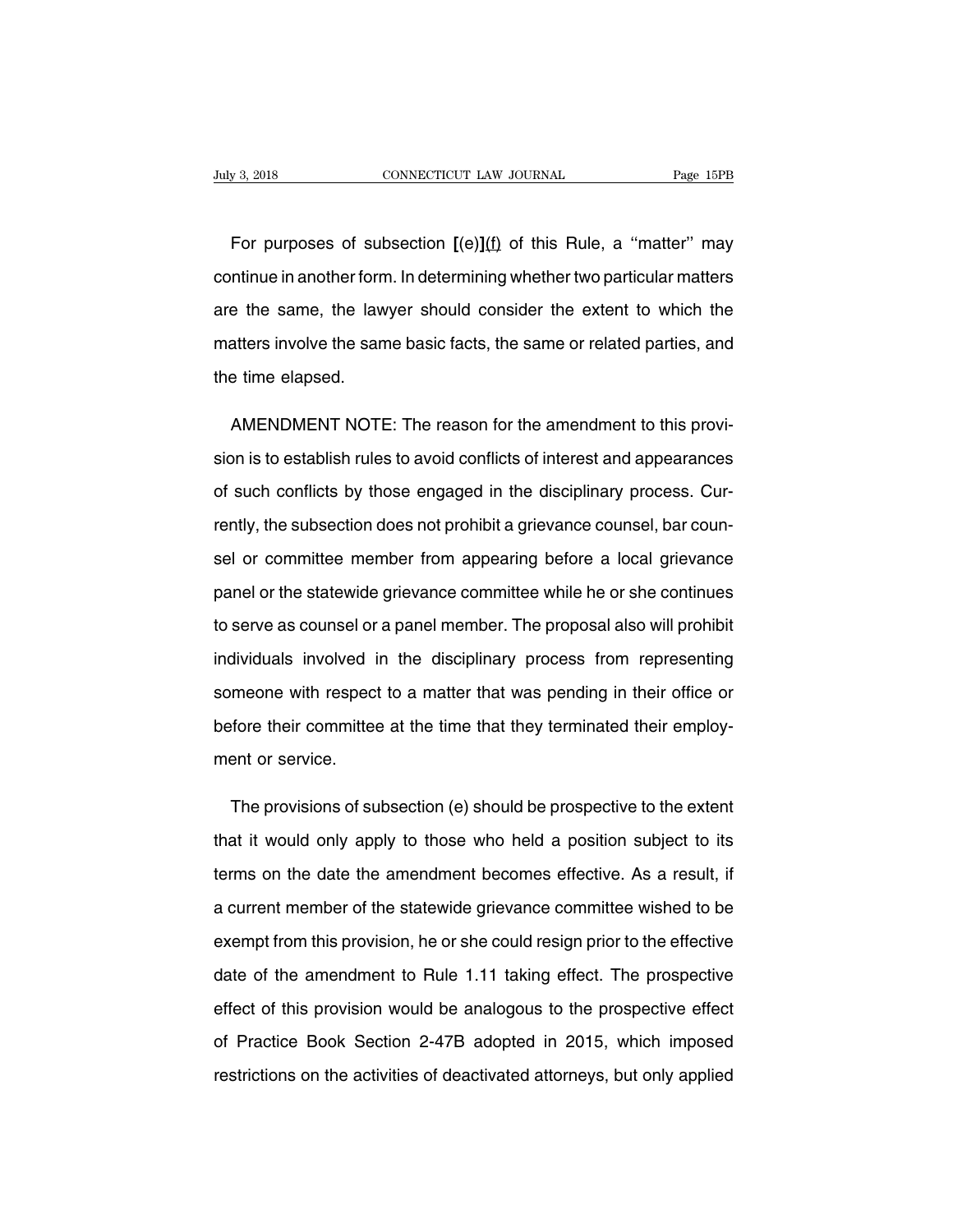Fage 16PB CONNECTICUT LAW JOURNAL July 3, 2018<br>to attorneys who were deactivated on or after January 1, 2016, the<br>effective date of the rule. Page 16PB<br>to attorneys who were deactive<br>effective date of the rule.<br>**AMENDMENTS TO THE AMENDMENTS TO THE CODE OF JUDICIAL CONDUCT**<br> **AMENDMENTS TO THE CODE OF JUDICIAL CONDUCT Rulee 11. Solution** to attorneys who were deactivated on or<br> **Rule 2.11. Disqualification**<br>
(a) A judge shall disqualify himself or h

Fective date of the rule.<br> **AMENDMENTS TO THE CODE OF JUDICIAL CONDUCT**<br> **Ile 2.11. Disqualification**<br>
(a) A judge shall disqualify himself or herself in any proceeding in<br>
hich the judge's impartiality might reasonably be AMENDMENTS TO THE CODE OF JUDICIAL CONDUCT<br>Rule 2.11. Disqualification<br>(a) A judge shall disqualify himself or herself in any proceeding in<br>which the judge's impartiality might reasonably be questioned includ-<br>ing, but not **Rule 2.11. Disqualification**<br>(a) A judge shall disqualify himself or herself in any provided to the following circumstances:<br>ing, but not limited to, the following circumstances:<br>(1) The judge has a personal bias or preju (a) A judge shall disqualify himself or herself in any proceeding in<br>ich the judge's impartiality might reasonably be questioned includ-<br>g, but not limited to, the following circumstances:<br>(1) The judge has a personal bias

which the judge's impartiality might reasonably be questioned including, but not limited to, the following circumstances:<br>(1) The judge has a personal bias or prejudice concerning a party or a party's lawyer, or personal ing, but not limited to, the proceeding.<br>
The judge has a por a party's lawyer, or por<br>
in the proceeding.<br>
(2) The judge knows to (1) The judge has a personal bias or prejudice concerning a party<br>a party's lawyer, or personal knowledge of facts that are in dispute<br>the proceeding.<br>(2) The judge knows that the judge, the judge's spouse or domestic<br>trin

programs or programs of programs controlling a party<br>or a party's lawyer, or personal knowledge of facts that are in dispute<br>in the proceeding.<br>(2) The judge knows that the judge, the judge's spouse or domestic<br>partner, or the proceeding.<br>
(2) The judge knows that the judge, the judge's spouse or domest<br>
partner, or a person within the third degree of relationship to either<br>
them, or the spouse or domestic partner of such a person is:<br>
(A) a (2) The judge knows that the judge, the judge's spouse or domestic<br>inter, or a person within the third degree of relationship to either of<br>em, or the spouse or domestic partner of such a person is:<br>(A) a party to the proce partner, or a person within the third degree of r<br>them, or the spouse or domestic partner of surface, direction, or the proceeding, or an officer, direction<br>managing member, or trustee of a party;<br>(B) acting as a lawyer i

Finition, or a person which are and acgress of text<br>em, or the spouse or domestic partner of such<br>(A) a party to the proceeding, or an officer, direc<br>anaging member, or trustee of a party;<br>(B) acting as a lawyer in the pro (A) a party to the proceeding, or an officer, director, general partner,<br>anaging member, or trustee of a party;<br>(B) acting as a lawyer in the proceeding;<br>(C) a person who has more than a de minimis interest that could<br>subs

be substantially affected by the proceeding;<br>
(B) acting as a lawyer in the proceeding;<br>
(C) a person who has more than a de minimis intervalsed by the proceeding; or<br>
(D) likely to be a material witness in the proceeding (B) acting as a lawyer in the proceeding;<br>
(C) a person who has more than a de minimis interest the<br>
substantially affected by the proceeding; or<br>
(D) likely to be a material witness in the proceeding.<br>
(3) The judge know

(C) a person who has more than a de minimis interest that could<br>substantially affected by the proceeding; or<br>(D) likely to be a material witness in the proceeding.<br>(3) The judge knows that he or she, individually or as a be substantially affected by the proceeding; or<br>
(D) likely to be a material witness in the proceeding.<br>
(3) The judge knows that he or she, individually or as a fiduciary,<br>
or the judge's spouse, domestic partner, parent, (D) likely to be a material witness in the proceeding.<br>
(3) The judge knows that he or she, individually or as a fiduciary,<br>
or the judge's spouse, domestic partner, parent, or child, or any other<br>
member of the judge's fa (3) The judge knows that he or she, individually or as a fiduciary,<br>or the judge's spouse, domestic partner, parent, or child, or any other<br>member of the judge's family residing in the judge's household, has<br>an economic i or the judge's spouse, do<br>member of the judge's t<br>an economic interest in to<br>to the proceeding.<br>(4) The judge has ma (4) The judge has made a public statement, other than in a court<br>of the judge's family residing in the judge's household, has<br>the proceeding.<br>(4) The judge has made a public statement, other than in a court<br>oceeding, judic proceeding, judicial decision, or opinion that commits or appears to<br>proceeding, judicial decision, or opinion that commits or appears to<br>proceeding, judicial decision, or opinion that commits or appears to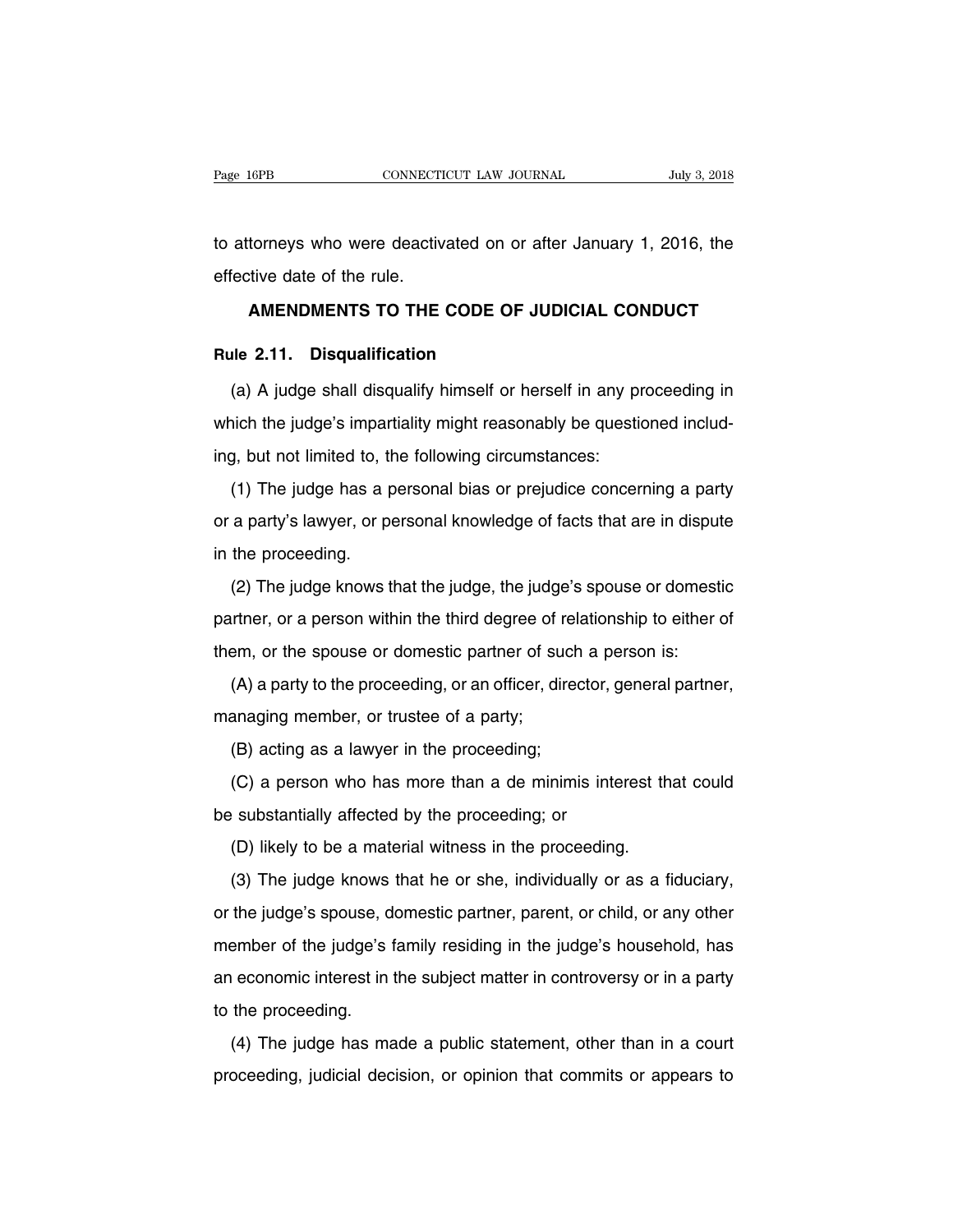Finding 3, 2018<br>
commet the judge to reach a particular result or rule in a particular way<br>
in the proceeding or controversy. July 3, 2018<br>
connecticular Law<br>
commit the judge to reach a particular re<br>
in the proceeding or controversy.<br>
(5) The judge: mmit the judge to reeffier proceeding or commit the proceeding or commission.<br>(5) The judge:<br>(A) served as a lawy

mmit the judge to reach a particular result or rule in a particular way<br>the proceeding or controversy.<br>(5) The judge:<br>(A) served as a lawyer in the matter in controversy or was associated<br>th a lawyer who participated subst in the proceeding or controversy.<br>
(5) The judge:<br>
(A) served as a lawyer in the matter in controversy or was associated<br>
with a lawyer who participated substantially as a lawyer in the matter<br>
during such association; (5) The judge:<br>(A) served as a lawyer in the<br>with a lawyer who participated<br>during such association;<br>(B) served in governmental e (A) served as a lawyer in the matter in controversy or was associated<br>th a lawyer who participated substantially as a lawyer in the matter<br>ring such association;<br>(B) served in governmental employment and in such capacity p

with a lawyer who participated substantially as a lawyer in the matter<br>during such association;<br>(B) served in governmental employment and in such capacity partici-<br>pated personally and substantially as a lawyer or public o during such association;<br>(B) served in governmental employment and in such capacity partici-<br>pated personally and substantially as a lawyer or public official con-<br>cerning the proceeding or has publicly expressed in such c (B) served in governmental employment and in such capacity partici-<br>pated personally and substantially as a lawyer or public official con-<br>cerning the proceeding or has publicly expressed in such capacity an<br>opinion concer (C) was a material witness concerning the matter in containing the proceeding or has publicly expressed in such concerning the merits of the particular matter in cont (C) was a material witness concerning the matter.<br>(b) A rning the proceeding or has publicly expressed in such capacity an<br>inion concerning the merits of the particular matter in controversy; or<br>(C) was a material witness concerning the matter.<br>(b) A judge shall keep informed a

fiduciary economic interests of the particular matter in controversy; or<br>
(C) was a material witness concerning the matter.<br>
(b) A judge shall keep informed about the judge's personal and<br>
fiduciary economic interests and (C) was a material witness concerning the matter.<br>
(b) A judge shall keep informed about the judge's personal and<br>
fiduciary economic interests and make a reasonable effort to keep<br>
informed about the personal economic int (b) A judge shall keep informed about the judge's personal and fiduciary economic interests and make a reasonable effort to keep informed about the personal economic interests of the judge's spouse or domestic partner and household. (c) A judge subject to disqualification under this Rule, other than<br>
than or prejudice under subsection (a) (1), may ask the parties and<br>
than or prejudice under subsection (a) (1), may ask the parties and

for domestic partner and minor children residing in the judge's<br>household.<br>(c) A judge subject to disqualification under this Rule, other than<br>for bias or prejudice under subsection (a) (1), may ask the parties and<br>their l household.<br>
(c) A judge subject to disqualification under this Rule, other than<br>
for bias or prejudice under subsection (a) (1), may ask the parties and<br>
their lawyers to consider, outside the presence of the judge and cou (c) A judge subject to disqualification under this Rule, other than<br>for bias or prejudice under subsection (a) (1), may ask the parties and<br>their lawyers to consider, outside the presence of the judge and court<br>personnel, (c) A judge subject to disqualification under this Rule, other than<br>for bias or prejudice under subsection (a) (1), may ask the parties and<br>their lawyers to consider, outside the presence of the judge and court<br>personnel, their lawyers to consider, outside the presence of the judge and court<br>personnel, whether to waive disqualification, provided that the judge<br>shall disclose on the record the basis of such disqualification. If, follow-<br>ing personnel, whether to waive disqualification, provided that the judge<br>shall disclose on the record the basis of such disqualification. If, follow-<br>ing the disclosure, the parties and lawyers agree, either in writing or<br>on personnel, whence to wave disqualification, provided that the jadge<br>shall disclose on the record the basis of such disqualification. If, follow-<br>ing the disclosure, the parties and lawyers agree, either in writing or<br>on th shall disclosure, the parties and lawyers agree, either in writing or<br>on the record before another judge, that the judge should not be<br>disqualified, the judge may participate in the proceeding. (d) Notwith-<br>standing the fo may are discreasing, the parties and lawyers agree, station in whiting or<br>on the record before another judge, that the judge should not be<br>disqualified, the judge may participate in the proceeding. (d) Notwith-<br>standing th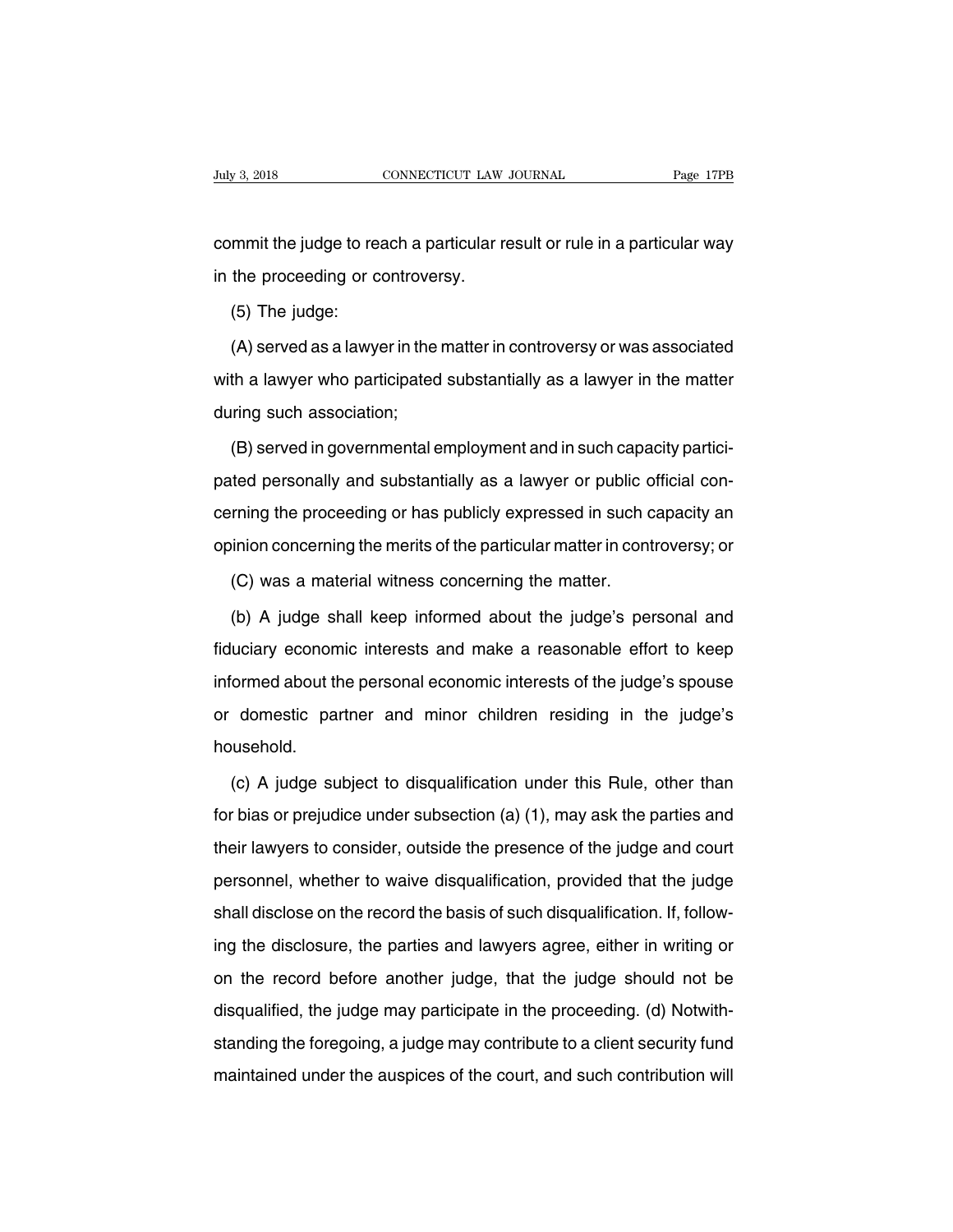Page 18PB<br>
not require that the judge disqualify himself or herself from service on<br>
such a client security fund committee or from participation in a lawyer Fage 18PB CONNECTICUT LAW JOURNAL July 3, 2018<br>not require that the judge disqualify himself or herself from service on<br>such a client security fund committee or from participation in a lawyer<br>disciplinary proceeding or in not require that the judge disqualify himself or herself from service on<br>such a client security fund committee or from participation in a lawyer<br>disciplinary proceeding or in any matter concerning restitution or subro-<br>gat not require that the judge disqualify himself or hers<br>such a client security fund committee or from partic<br>disciplinary proceeding or in any matter concerning r<br>gation relating to such a client security fund.<br>(e) A judge i ch a client security fund committee or from participation in a lawyer<br>sciplinary proceeding or in any matter concerning restitution or subro-<br>tion relating to such a client security fund.<br>(e) A judge is not automatically d

disciplinary proceeding or in any matter concerning restitution or subro-<br>gation relating to such a client security fund.<br>(e) A judge is not automatically disqualified from sitting on a proceed-<br>ing merely because a lawyer gation relating to such a client security fund.<br>
(e) A judge is not automatically disqualified from sitting on a proceed-<br>
ing merely because a lawyer or party to the proceeding has filed a<br>
lawsuit against the judge or fi (e) A judge is not automatically disqualified from sitting on a proceed-<br>ing merely because a lawyer or party to the proceeding has filed a<br>lawsuit against the judge or filed a complaint against the judge with<br>the judicial (c)  $\pi$  jaage is not date maked in gradual neutrom ontinity on a proceed ing merely because a lawyer or party to the proceeding has filed a lawsuit against the judge or filed a complaint against the judge with the judici lawsuit against the judge or filed a complaint against the judge with<br>the judicial review council or an administrative agency. When the judge<br>becomes aware pursuant to Practice Book Sections 1-22 (b) or 4-8<br>or otherwise th the judicial review council <u>or an administrative agency</u>. When the judge<br>becomes aware <u>pursuant to Practice Book Sections 1-22 (b) or 4-8</u><br>or otherwise that such a lawsuit or complaint has been filed against<br>him or her, becomes aware pursuant to Practice Book Sections 1-22 (b) or 4-8<br>or otherwise that such a lawsuit or complaint has been filed against<br>him or her, the judge shall, on the record, disclose that fact to the<br>lawyers and partie or otherwise that such a lawsuit or complaint has been filed against<br>him or her, the judge shall, on the record, disclose that fact to the<br>lawyers and parties to the proceeding before such judge, and the judge<br>shall therea be oncenting<br>him or her,<br>lawyers and<br>shall thereaf<br>22 (b). wyers and parties to the proceeding before such judge, and the judge<br>all thereafter proceed in accordance with Practice Book Section 1-<br>(b).<br>(f) The fact that the judge was represented or defended by the<br>torney general in

shall thereafter proceed in accordance with Practice Book Section 1-<br>22 (b).<br>(f) The fact that the judge was represented or defended by the attorney general in a lawsuit that arises out of the judge's judicial<br>duties shall 22 (b).<br>
(f) The fact that the judge was represented or defended by the<br>
attorney general in a lawsuit that arises out of the judge's judicial<br>
duties shall not be the sole basis for recusal by the judge in lawsuits<br>
where (f) The fact that the judge was represented or defended by the attorney general in a lawsuit that arises out of the judge's judicial duties shall not be the sole basis for recusal by the judge in lawsuits where the attorn Corney general in a lawsuit that arises out of the judge's judicial<br>ties shall not be the sole basis for recusal by the judge in lawsuits<br>nere the attorney general appears. (Effective Jan. 1, 2011.)<br>COMMENT: (1) Under this

duties shall not be the sole basis for recusal by the judge in lawsuits<br>where the attorney general appears. (Effective Jan. 1, 2011.)<br>COMMENT: (1) Under this Rule, a judge is disqualified whenever<br>the judge's impartiality where the attorney general appears. (Effective Jan. 1, 2011.)<br>COMMENT: (1) Under this Rule, a judge is disqualified whenever<br>the judge's impartiality might reasonably be questioned, regardless of<br>whether any of the specifi COMMENT: (1) Under this Rule, a judge is disqualified whenever<br>the judge's impartiality might reasonably be questioned, regardless of<br>whether any of the specific provisions of subsections (a) (1) through (5)<br>apply. In many COMMENT: (1) Under this Rule, a judge is disqualified whenever<br>the judge's impartiality might reasonably be questioned, regardless of<br>whether any of the specific provisions of subsections (a) (1) through (5)<br>apply. In many The ther any of the specific provisions of subsections (a) (1) through (5)<br>ply. In many jurisdictions, the term "recusal" is used interchangeably<br>th the term "disqualification."<br>(2) A judge's obligation not to hear or deci

apply. In many jurisdictions, the term "recusal" is used interchangeably<br>with the term "disqualification."<br>(2) A judge's obligation not to hear or decide matters in which<br>disqualification is required applies regardless of with the term "dis<br>(2) A judge's disqualification is<br>disqualify is filed.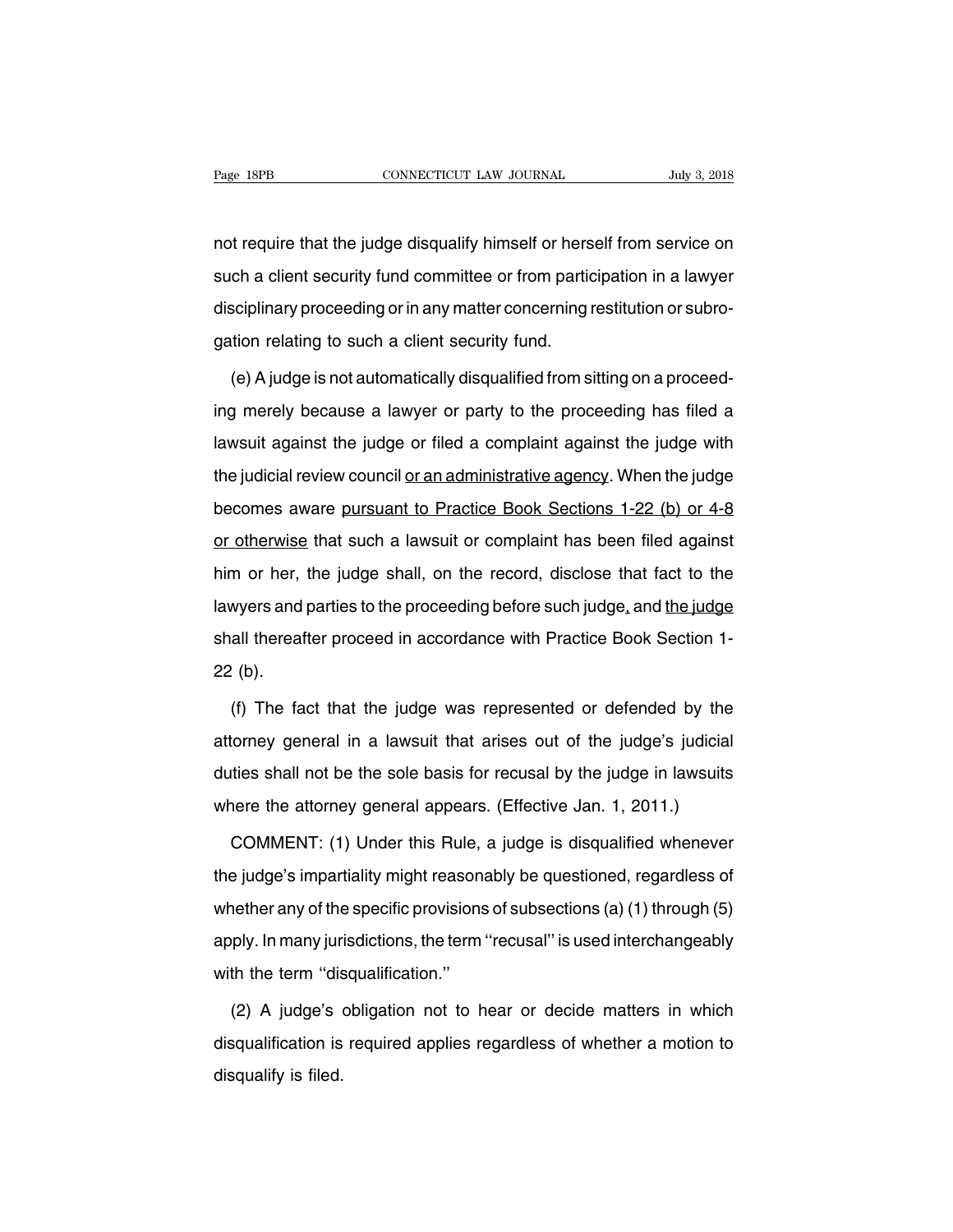(3) The rule of necessity may override the rule of disqualification.<br>The rule of necessity may override the rule of disqualification.<br>The rule of disqualification. For example, a judge might be required to participate in judicial review<br>of a judicial salary statute. In matters that require immediate action, (3) The rule of necessity may override the rule of disqualification.<br>For example, a judge might be required to participate in judicial review<br>of a judicial salary statute. In matters that require immediate action,<br>the judg (3) The rule of necessity may override the rule of disqualification.<br>For example, a judge might be required to participate in judicial review<br>of a judicial salary statute. In matters that require immediate action,<br>the judg For example, a judge might be required to participate in judicial review<br>of a judicial salary statute. In matters that require immediate action,<br>the judge must disclose on the record the basis for possible disqualifi-<br>cati of a judicial salary statute. In matter the judge must disclose on the recordation and make reasonable efforts judge as soon as practicable. (4) The fact that a lawyer in a proceeding is affiliated with a law firm<br>(4) The fact that a lawyer in a proceeding is affiliated with a law firm<br>(4) The fact that a lawyer in a proceeding is affiliated with a law firm<br>(1)

cation and make reasonable efforts to transfer the matter to another<br>judge as soon as practicable.<br>(4) The fact that a lawyer in a proceeding is affiliated with a law firm<br>with which a relative of the judge is affiliated d indee as soon as practicable.<br>
(4) The fact that a lawyer in a proceeding is affiliated with a law firm<br>
with which a relative of the judge is affiliated does not itself disqualify<br>
the judge. If, however, the judge's impa (4) The fact that a lawyer in a proceeding is affiliated with a law firm<br>with which a relative of the judge is affiliated does not itself disqualify<br>the judge. If, however, the judge's impartiality might reasonably be<br>ques with which a relative of the judge is affiliated does not itself disqualify<br>the judge. If, however, the judge's impartiality might reasonably be<br>questioned under subsection (a) or the relative is known by the judge<br>to hav White which a relative of the judge is annitated december incompledantly the judge. If, however, the judge's impartiality might reasonably be questioned under subsection (a) or the relative is known by the judge to have an  $\frac{1}{100}$  is requestioned under subsets to have an interest in by the proceeding unconsistent in Fig. 7. The Dule data have an interest in the law firm that could be substantially affected<br>the proceeding under subsection (a) (2) (C), the judge's disqualifica-<br>n is required.<br>(5) The Rule does not prevent a judge from relying on personal<br>owl

by the proceeding under subsection (a) (2) (C), the judge's disqualification is required.<br>
(5) The Rule does not prevent a judge from relying on personal<br>
knowledge of historical or procedural facts acquired as a result of Fraction is required.<br>
(5) The Rule does not prevent a judge<br>
knowledge of historical or procedural factorisation<br>
(6) Subsection (d) is intended to make (5) The Rule does not prevent a judge from relying on personal<br>owledge of historical or procedural facts acquired as a result of<br>esiding over the proceeding itself.<br>(6) Subsection (d) is intended to make clear that the res

knowledge of historical or procedural facts acquired as a result of<br>presiding over the proceeding itself.<br>(6) Subsection (d) is intended to make clear that the restrictions<br>imposed by *Dacey* v. Connecticut Bar Assn., 184 presiding over the proceeding itself.<br>
(6) Subsection (d) is intended to make clear that the restrictions<br>
imposed by *Dacey* v. *Connecticut Bar Assn.*, 184 Conn. 21, 441 A.2d<br>
49 (1981), or any implications therefrom sho (6) Subsection (d) is intended to make clear that the restrictions<br>imposed by *Dacey* v. *Connecticut Bar Assn.*, 184 Conn. 21, 441 A.2d<br>49 (1981), or any implications therefrom should not be considered to<br>apply to judges imposed by *Dace*<br>49 (1981), or any<br>apply to judges court. AMENDMENT NOTE: Comment (7) to Rule 2.11 was adopted by a judges of the appellate court.<br> **AMENDMENT NOTE:** Comment (7) to Rule 2.11 was adopted by a judges of the appellate court on July 15, 2010, and the justices

apply to judges contributing to a client security fund under the auspices<br>of the court.<br>**AMENDMENT NOTE:** Comment (7) to Rule 2.11 was adopted by<br>the judges of the appellate court on July 15, 2010, and the justices<br>of the of the court.<br> **AMENDMENT NOTE:** Comment (7) to Rule 2.11 was adopted by<br>
the judges of the appellate court on July 15, 2010, and the justices<br>
of the supreme court on July 1, 2010. It was not, however, adopted<br>
by the jud **AMENDMENT NOTE:** Comment<br>the judges of the appellate court of<br>of the supreme court on July 1, 20<br>by the judges of the superior court.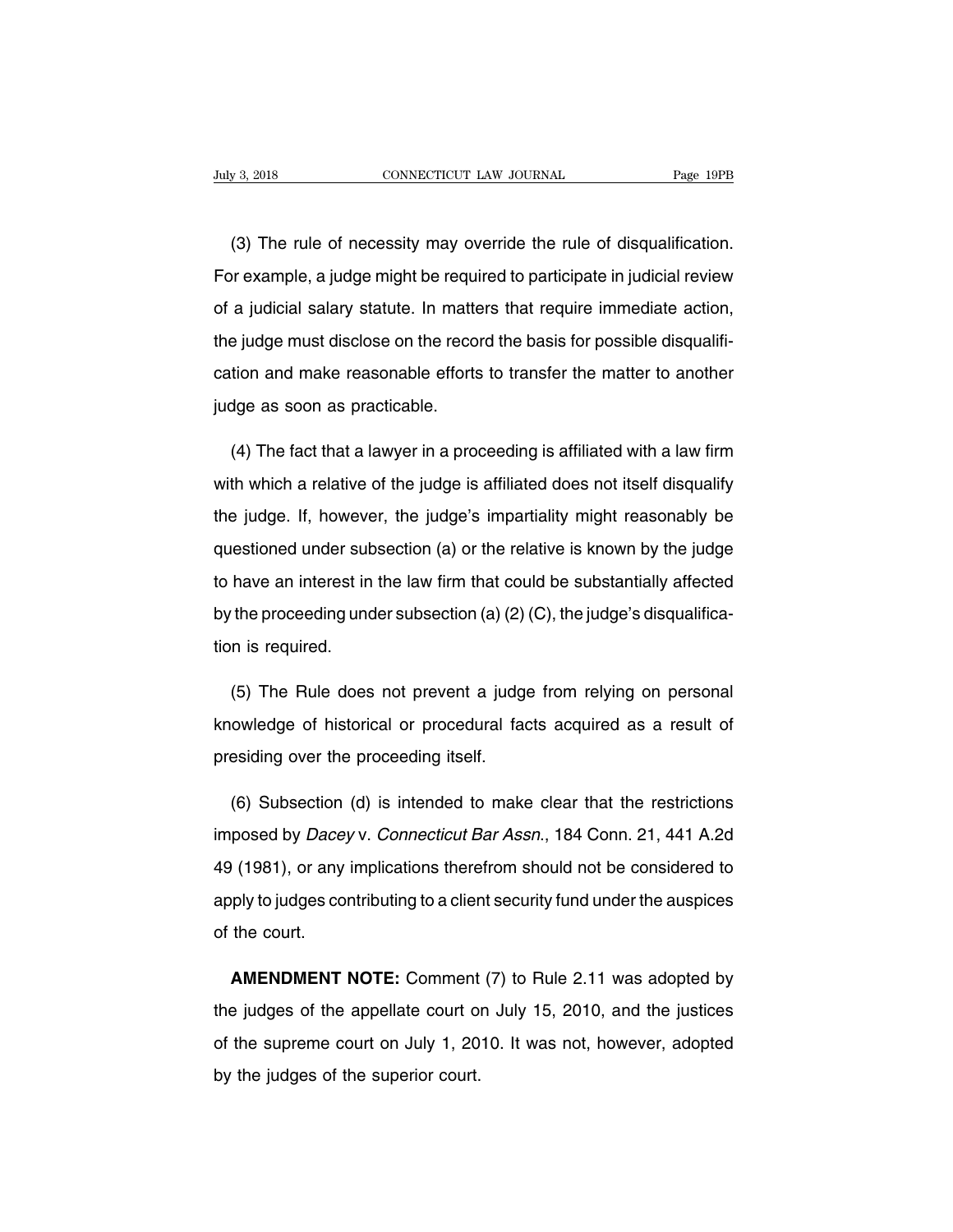(7) A justice of the supreme court or a judge of the appellate court<br>
Tuly 3, 2018<br>
Tuly 3, 2018<br>
Tuly 3, 2018<br>
Tuly 3, 2018<br>
Tuly 3, 2018<br>
Tuly 3, 2018<br>
Tuly 3, 2018<br>
Tuly 3, 2018<br>
Tuly 3, 2018<br>
Tuly 3, 2018<br>
Tuly 3, 2018 Fage 20PB CONNECTICUT LAW JOURNAL July 3, 2018<br>
(7) A justice of the supreme court or a judge of the appellate court<br>
is not disqualified from sitting on a proceeding merely because he or<br>
she previously practiced law with (7) A justice of the supreme court or a judge of the appellate court<br>is not disqualified from sitting on a proceeding merely because he or<br>she previously practiced law with the law firm or attorney who filed an<br>amicus brie (7) A justice of the supreme court or a judge of the appellate court<br>is not disqualified from sitting on a proceeding merely because he or<br>she previously practiced law with the law firm or attorney who filed an<br>amicus brie partner, parent, or child, or any other member of the justice's or judge's any other previously practiced law with the law firm or attorney who filed an amicus brief in the matter, or the justice's or judge's spouse, domes family practiced law with the law firm or attorney who filed an amicus brief in the matter, or the justice's or judge's spouse, domestic partner, parent, or child, or any other member of the justice's or judge's family res she previously practiced law with the law firm or attorney who filed an amicus brief in the matter, or the justice's or judge's spouse, domestic partner, parent, or child, or any other member of the justice's or judge's fa Finally residing in his or her household is practicing or has practiced<br>A with such law firm or attorney.<br>**AMENDMENT NOTE 2018:** The purpose of the amendments to<br>S Rule and to Section 1-22, and the adoption of new Section

family residing in his or her household is practicing or has practiced<br>law with such law firm or attorney.<br>**AMENDMENT NOTE 2018:** The purpose of the amendments to<br>this Rule and to Section 1-22, and the adoption of new Sect is to place an affirmative obligation on the attorney.<br> **AMENDMENT NOTE 2018:** The purpose of the amendments to<br>
this Rule and to Section 1-22, and the adoption of new Section 4-8<br>
is to place an affirmative obligation on **AMENDMENT NOTE 2018:** The purpose of the amendments to this Rule and to Section 1-22, and the adoption of new Section 4-8 is to place an affirmative obligation on the attorneys and parties who have filed a complaint or la This Rule and to Section 1-22, and the adoption of new Section 4-8<br>is to place an affirmative obligation on the attorneys and parties who<br>have filed a complaint or lawsuit against a judicial authority to give<br>notice of tho proceed in accordance with the appropriate ethical and procedural responsibilities.<br>
Figure an affirmative obligation on the attorneys and parties who have filed a complaint or lawsuit against a judicial authority to give responsibilities. Filings so that the judicial authority is alerted and expredience with the appropriate ethical and proceder<br>AMENDMENTS TO THE GENERAL<br>SIONS OF THE SUPERIOR COURT RULES Francordance with the appropriate ethical and procedural<br> **PROVISIONS OF THE SUPERIOR COURT RULES**<br> **PROVISIONS OF THE SUPERIOR COURT RULES** 

# **AMENDMENTS TO THE GENERAL<br>PROVISIONS OF THE SUPERIOR COURT RULES<br>Sec. 1-22. Disqualification of Judicial Authority<br>(c) A individual authority of the state of either next cause**

AMENDMENTS TO THE GENERAL<br>
PROVISIONS OF THE SUPERIOR COURT RULES<br>
c. 1-22. Disqualification of Judicial Authority<br>
(a) A judicial authority shall, upon motion of either party or upon its<br>
on motion, be disqualified from a Sec. 1-22. Disqualification of Judicial Authority<br>(a) A judicial authority shall, upon motion of either party or upon its<br>own motion, be disqualified from acting in a matter if such judicial<br>authority is disqualified from Sec. 1-22. Disqualification of Judicial Authority<br>
(a) A judicial authority shall, upon motion of either party or upon its<br>
own motion, be disqualified from acting in a matter if such judicial<br>
authority is disqualified fr (a) A judicial authority shall, upon motion of either party or upon its<br>own motion, be disqualified from acting in a matter if such judicial<br>authority is disqualified from acting therein pursuant to Rule 2.11 of<br>the Code o own motion, be disqualified from acting in a matter if such judicial authority is disqualified from acting therein pursuant to Rule 2.11 of the Code of Judicial Conduct or because the judicial authority previously tried t authority is disqualified from acting therein pursuant to Rule 2.11 of<br>the Code of Judicial Conduct or because the judicial authority pre-<br>viously tried the same matter and a new trial was granted therein or<br>because the ju the Code of Judicial Conduct or because the judicial authority previously tried the same matter and a new trial was granted therein or because the judgment was reversed on appeal. A judicial authority may not preside at th shows the same matter and a new trial was granted therein or because the judgment was reversed on appeal. A judicial authority may not preside at the hearing of any motion attacking the validity or sufficiency of any warra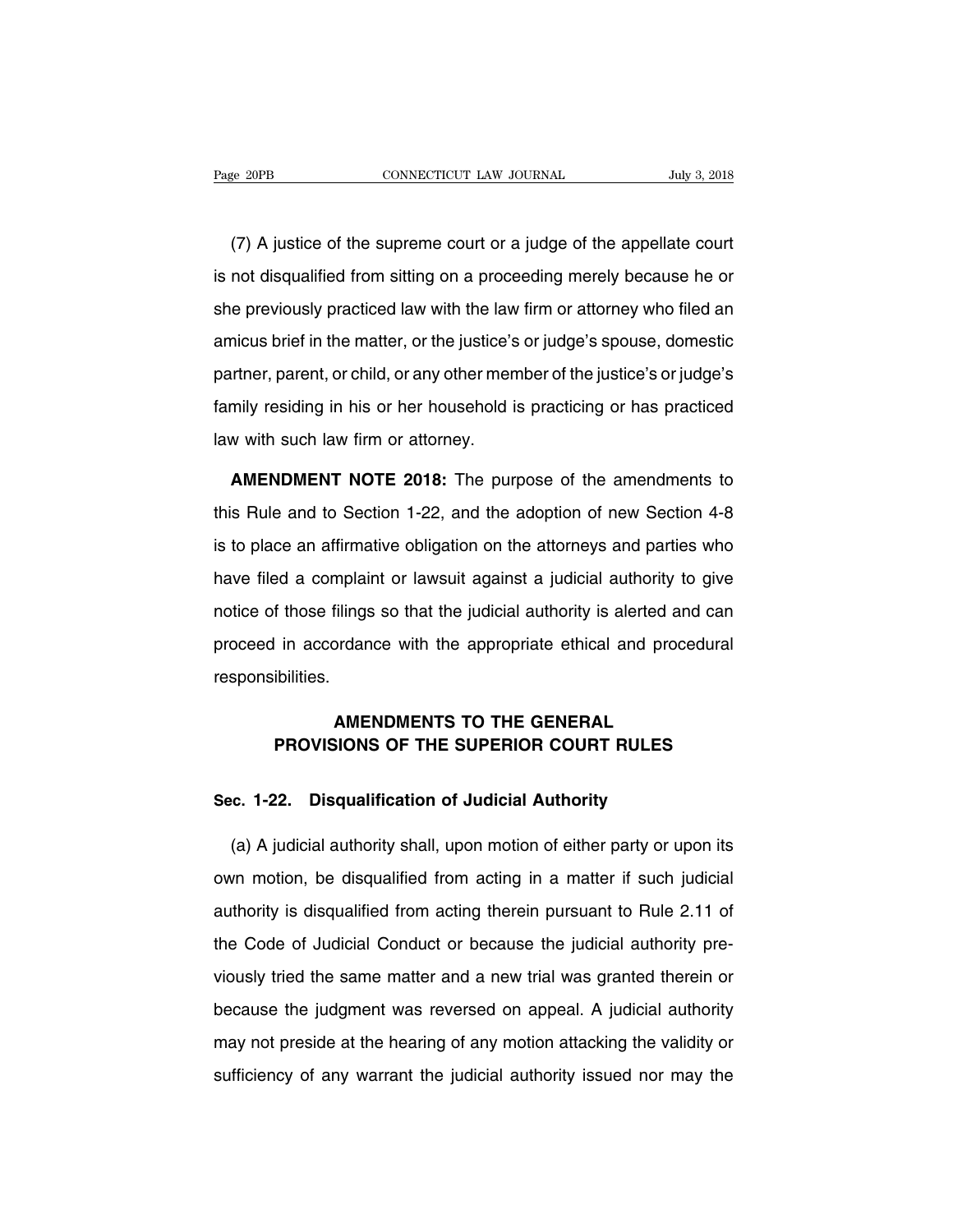July 3, 2018 CONNECTICUT LAW JOURNAL Page 21PB<br>judicial authority sit in appellate review of a judgment or order originally<br>rendered by such authority. Figure 3, 2018<br>
Figure 2018<br>
Figure 2018<br>
Figure 2019<br>
Figure 2019<br>
The Such authority discriming the Such authority.<br>
The Such authority is not at

(b) dicial authority sit in appellate review of a judgment or order originally<br>ndered by such authority.<br>(b) A judicial authority is not automatically disqualified from sitting<br>a proceeding merely because an attorney or pa indicial authority sit in appellate review of a judgment or order originally<br>rendered by such authority.<br>(b) A judicial authority is not automatically disqualified from sitting<br>on a proceeding merely because an attorney or rendered by such authority.<br>
(b) A judicial authority is not automatically disqualified from sitting<br>
on a proceeding merely because an attorney or party to the proceeding<br>
has filed a lawsuit against the judicial authorit (b) A judicial authority is not automatically disqualified from sitting<br>on a proceeding merely because an attorney or party to the proceeding<br>has filed a lawsuit against the judicial authority or filed a complaint<br>against (b) A jadiolal dationly is not datomated by disquainted noth sharing<br>on a proceeding merely because an attorney or party to the proceeding<br>has filed a lawsuit against the judicial authority or filed a complaint<br>against the and prococoung morely booddoo an alterney or party to the prococoung<br>has filed a lawsuit against the judicial authority or filed a complaint<br>against the judicial authority with the judicial review council <u>or an</u><br>administr against the judicial authority with the judicial review council or an<br>administrative agency. When [the judicial authority has been made<br>aware of the filing of such lawsuit or complaint,] such an attorney or<br>party appears b administrative agency. When [the judicial authority has been made<br>aware of the filing of such lawsuit or complaint,] such an attorney or<br>party appears before the judicial authority, he or she shall so advise<br>the judicial a administrative agency. When [the judicial authority has been made<br>aware of the filing of such lawsuit or complaint,] such an attorney or<br>party appears before the judicial authority, he or she shall so advise<br>the judicial a party appears before the judicial authority, he or she shall so advise<br>the judicial authority and other attorneys and parties to the proceeding<br>on the record, and, thereafter, the judicial authority shall either disqual-<br>i the judicial authority and other attorneys and parties to the proceeding<br>on the record, and, thereafter, the judicial authority shall either disqual-<br>ify himself or herself from sitting on the proceeding, conduct a hearing and particle to the proceeding<br>on the record, and, thereafter, the judicial authority shall either disqual-<br>ify himself or herself from sitting on the proceeding, conduct a hearing<br>on the disqualification issue before deci self or herself or refer the disqualification issue to another judicial<br>authority for a hearing and decision.<br>COMMENTARY: The purpose of the amendments to this section The disqualification issue before deciding whether to disqualify him-<br>If or herself or refer the disqualification issue to another judicial<br>thority for a hearing and decision.<br>COMMENTARY: The purpose of the amendments to t

self or herself or refer the disqualification issue to another judicial<br>authority for a hearing and decision.<br>COMMENTARY: The purpose of the amendments to this section<br>and to Rule 2.11 of the Code of Judicial Conduct, and of New Section 4-8 is to place an affirmation is to this section<br>and to Rule 2.11 of the Code of Judicial Conduct, and the adoption<br>of New Section 4-8 is to place an affirmative obligation on the attorneys<br>and parties who COMMENTARY: The purpose of the amendments to this section<br>and to Rule 2.11 of the Code of Judicial Conduct, and the adoption<br>of New Section 4-8 is to place an affirmative obligation on the attorneys<br>and parties who have fi and to Rule 2.11 of the Code of Judicial Conduct, and the adoption<br>of New Section 4-8 is to place an affirmative obligation on the attorneys<br>and parties who have filed a complaint or lawsuit against a judicial<br>authority to allerted and can proceed of statistic schedular, and the dapple of New Section 4-8 is to place an affirmative obligation on the attorneys<br>and parties who have filed a complaint or lawsuit against a judicial<br>authority to gi responsibilities. Authority to give notice of those filings so that the judicial authority is<br>alerted and can proceed in accordance with their ethical and procedural<br>responsibilities.<br>Sec. 2-8. Qualifications for Admission<br>To entitle an app erted and can proceed in accordance with their ethical and procedural<br>sponsibilities.<br>c. 2-8. Qualifications for Admission<br>To entitle an applicant to admission to the bar, except under Sections<br>13 through 2-15 of these rul

responsibilities.<br> **2-2-8.** Qualifications for Admission<br>
To entitle an applicant to admission to the bar, except under Sections<br>
2-13 through 2-15 of these rules, the applicant must satisfy the commit-<br>
tee that: Sec. 2-8<br>To ent<br>2-13 thro<br>tee that: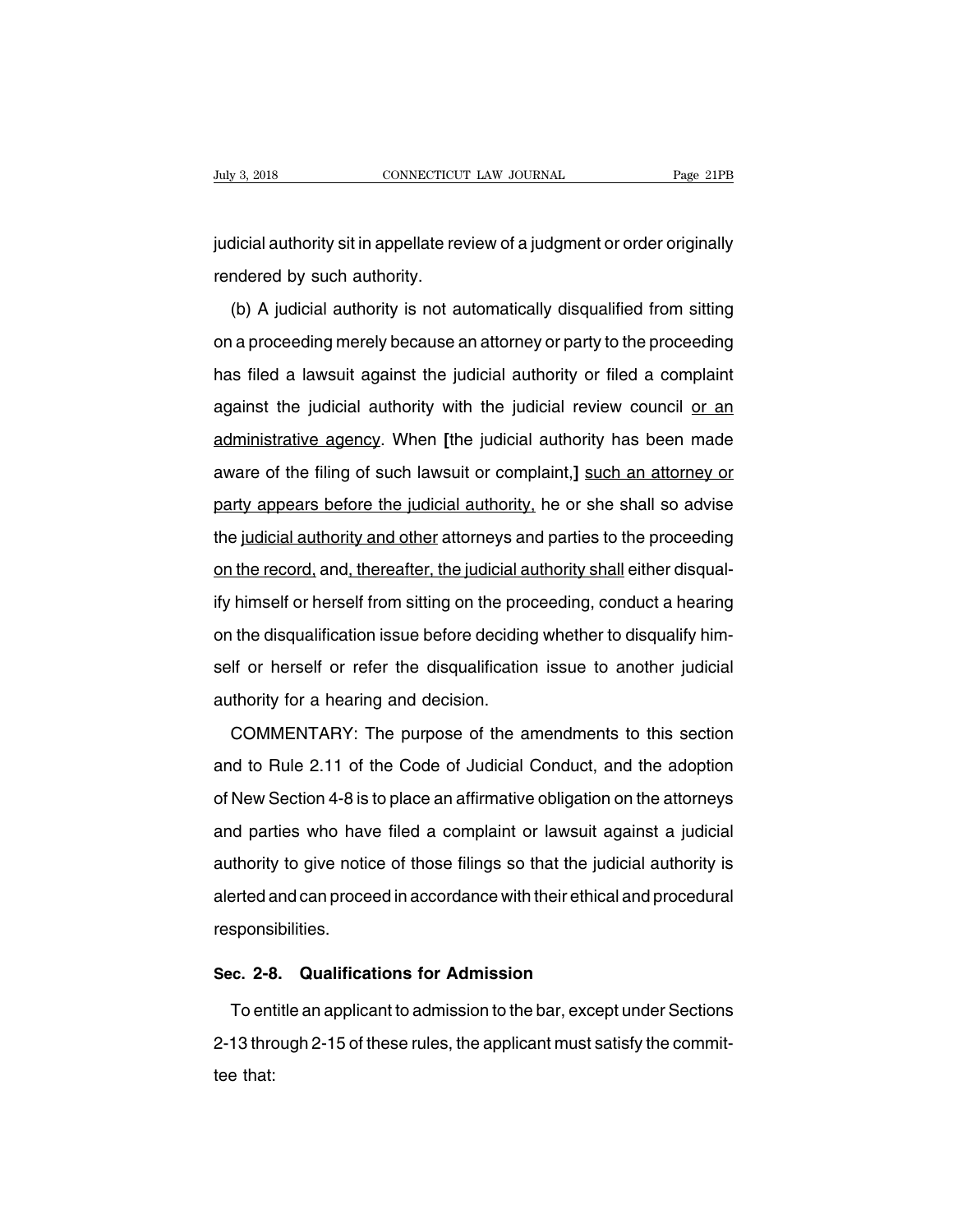EXEMBED THE CONNECTICUT CONNECTION CONNECTION CONNECTION CONNECTION CONNECTION CONNECTION CONNECTION CONNECTION<br>
(1) The applicant is a citizen of the United States or an alien lawfully<br>
Siding in the United States, which Page 22PB CONNECTICUT LAW JOURNAL July 3, 2018<br>
(1) The applicant is a citizen of the United States or an alien lawfully<br>
residing in the United States, which shall include an individual author-<br>
ized to work lawfully in t (1) The applicant is a citizen of the United State<br>residing in the United States, which shall include<br>ized to work lawfully in the United States.<br>(2) The applicant is not less than eighteen ve (1) The applicant is a citizen of the United States or an alien law<br>siding in the United States, which shall include an individual aut<br>ed to work lawfully in the United States.<br>(2) The applicant is not less than eighteen y iding in the United States<u>, which shall include an individual author-</u><br>Ed to work lawfully in the United States.<br>(2) The applicant is not less than eighteen years of age.<br>(3) The applicant is a person of good moral charac

ized to work lawfully in the United States.<br>
(2) The applicant is not less than eighteen years of age.<br>
(3) The applicant is a person of good moral character, is fit to<br>
practice law, and has either passed an examination i (2) The applicant is not less than eighteen years of age.<br>
(3) The applicant is a person of good moral character, is fit to<br>
practice law, and has either passed an examination in professional<br>
responsibility administered u (3) The applicant is a person of good moral character, is fit to<br>practice law, and has either passed an examination in professional<br>responsibility administered under the auspices of the bar examining<br>committee or has compl practice law, and has either passed an examination in professional<br>responsibility administered under the auspices of the bar examining<br>committee or has completed a course in professional responsibility in<br>accordance with t responsibility administered under the auspices of the bar examining<br>committee or has completed a course in professional responsibility in<br>accordance with the regulations of the bar examining committee. Any<br>inquiries or pro responsibility daministic to diate the displace of the bat examining<br>committee or has completed a course in professional responsibility in<br>accordance with the regulations of the bar examining committee. Any<br>inquiries or pr committee or has completed a course in professional responsibility in accordance with the regulations of the bar examining committee. Any inquiries or procedures used by the bar examining committee that relate to physical inquiries or procedures used by the bar examining committee that<br>relate to physical or mental disability must be narrowly tailored and<br>necessary to a determination of the applicant's current fitness to prac-<br>tice law, in a relate to physical or mental disability must be narrowly tailored and<br>necessary to a determination of the applicant's current fitness to prac-<br>tice law, in accordance with the Americans with Disabilities Act and<br>amendment in a manner consistent with privacy rights afforded under the federal<br>amendment twenty-one of the Connecticut constitution, and conducted<br>in a manner consistent with privacy rights afforded under the federal<br>and state cons risesseary to a determination or and applicantle station<br>tice law, in accordance with the Americans with Dis<br>amendment twenty-one of the Connecticut constitutior<br>in a manner consistent with privacy rights afforded u<br>and st (4) The applicant has met the educational requirements as may be the federal requirements as may be the educational requirements as may be the form time to time, by the bar examining committee. in a manner consistent with privacy rights afforded under the<br>and state constitutions or other applicable law.<br>(4) The applicant has met the educational requirements as i<br>set, from time to time, by the bar examining commit

(4) The applicant has met the educational requirements as may be<br>
(4) The applicant has met the educational requirements as may be<br>
(5) The applicant has filed with the administrative director of the bar<br>
amining committee (4) The applicant has met the educational requirements as may be set, from time to time, by the bar examining committee.<br>
(5) The applicant has filed with the administrative director of the bar examining committee an appl set, from time to time, by the bar examining committee.<br>
(5) The applicant has filed with the administrative director of the bar<br>
examining committee an application to take the examination and for<br>
admission to the bar, al (5) The applicant has filed with the administrative director of the bar examining committee an application to take the examination and for admission to the bar, all in accordance with these rules and the regulations of the examining committee an application to take the examining committee an application to take the exaministicative<br>admission to the bar, all in accordance with these rultions of the committee, and has paid such appli<br>committee Imission to the bar, all in accordance with these rules and the regula-<br>ns of the committee, and has paid such application fee as the<br>mmittee shall from time to time determine.<br>(6) The applicant has passed an examination i tions of the committee, and has pair<br>committee shall from time to time det<br>(6) The applicant has passed an ex<br>with the regulations of the committee.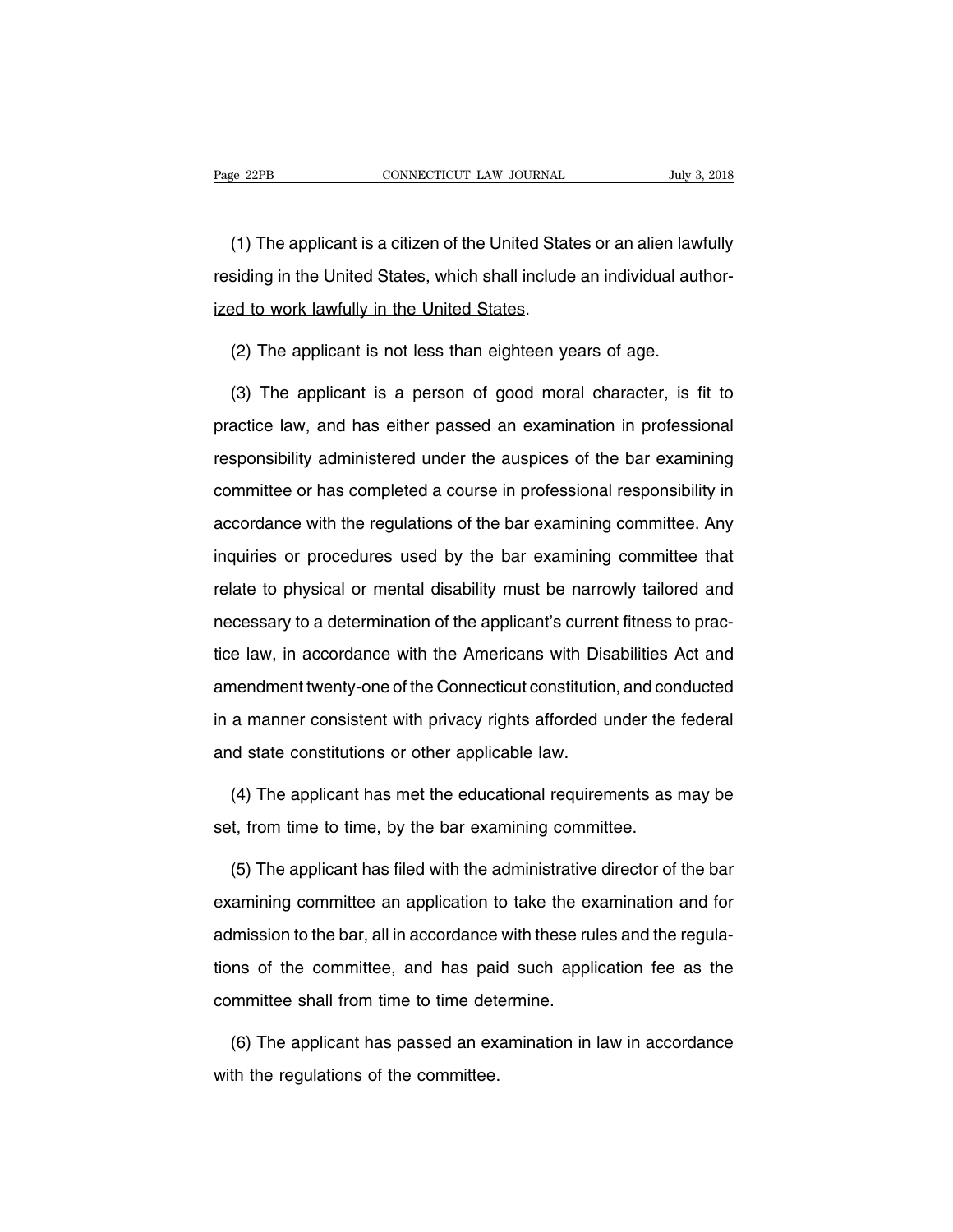(7) The applicant has complied with all of the pertinent rules and gulations of the committee. Figure 3, 2018<br>
CONNECTICUT 1<br>
(7) The applicant has complied<br>
regulations of the committee.<br>
(8) As an alternative to satisfying

(7) The applicant has complied with all of the pertinent rules and<br>gulations of the committee.<br>(8) As an alternative to satisfying the committee that the applicant<br>is met the committee's educational requirements, the appli (7) The applicant has complied with all of the pertinent rules and<br>regulations of the committee.<br>(8) As an alternative to satisfying the committee that the applicant<br>has met the committee's educational requirements, the a rife applicant has complied with all of the pertifient rules and<br>regulations of the committee.<br>(8) As an alternative to satisfying the committee that the applicant<br>has met the committee's educational requirements, the appl regulations of the committee.<br>
(8) As an alternative to satisfying the committee that the applicant<br>
has met the committee's educational requirements, the applicant who<br>
meets all the remaining requirements of this section (b) As an alternative to satisfying the committee that the applicant<br>has met the committee's educational requirements, the applicant who<br>meets all the remaining requirements of this section may, upon pay-<br>ment of such inve The applicant who<br>meets all the remaining requirements of this section may, upon pay-<br>ment of such investigation fee as the committee shall from time to<br>time determine, substitute proof satisfactory to the committee that: meets an the remaining requirements of this section may, upon pay-<br>ment of such investigation fee as the committee shall from time to<br>time determine, substitute proof satisfactory to the committee that: (A)<br>the applicant h Thent or such investigation ree as the committee shall from time to<br>time determine, substitute proof satisfactory to the committee that: (A)<br>the applicant has been admitted to practice before the highest court<br>of original the applicant has been admitted to practice before the highest court<br>of original jurisdiction in one or more states, the District of Columbia<br>or the commonwealth of Puerto Rico or in one or more district courts<br>of the Unit application in one or more states, the District of Columbia<br>or the commonwealth of Puerto Rico or in one or more district courts<br>of the United States for ten or more years and at the time of filing the<br>application is a mem or original jurisdiction in one or more states, the District or Columbia<br>or the commonwealth of Puerto Rico or in one or more district courts<br>of the United States for ten or more years and at the time of filing the<br>applica of the United States for ten or more years and at the time of filing the<br>application is a member in good standing of such a bar; (B) the appli-<br>cant has actually practiced law in such a jurisdiction for not less than<br>five for the United States for terror more years and at the time of filing the<br>application is a member in good standing of such a bar; (B) the appli-<br>cant has actually practiced law in such a jurisdiction for not less than<br>five application is a member in good standing or such a bar, (b) the appli-<br>cant has actually practiced law in such a jurisdiction for not less than<br>five years during the seven year period immediately preceding the<br>filing date Early had a sectually practiced law in such a junsuiction for not less than<br>five years during the seven year period immediately preceding the<br>filing date of the application; and (C) the applicant intends, upon a<br>continuing inve years during the<br>filing date of the app<br>continuing basis, acti<br>the major portion of t<br>in Connecticut.<br>COMMENTARY: 1 Ing date of the application, and (C) the applicant intents, upon a<br>intinuing basis, actively to practice law in Connecticut and to devote<br>e major portion of the applicant's working time to the practice of law<br>COMMENTARY: T

continuing basis, actively to practice faw in Connecticut and to devote<br>the major portion of the applicant's working time to the practice of law<br>in Connecticut.<br>COMMENTARY: The primary intent of the change to this section<br> Ine major portion of the applicant's working time to the practice of law<br>in Connecticut.<br>COMMENTARY: The primary intent of the change to this section<br>is to clarify that status as a Deferred Action for Childhood Arrivals<br>(D COMMENTARY: The primary intent of the change to this section<br>is to clarify that status as a Deferred Action for Childhood Arrivals<br>(DACA) beneficiary meets the first qualification for admission to the<br>Connecticut Bar, that COMMENTART. The primary in<br>is to clarify that status as a Defer<br>(DACA) beneficiary meets the first<br>Connecticut Bar, that is, that the ap<br>residing in the United States.<br>Sec. 2-13. Attorneys of Other J **CONCA)** beneficiary meets the first qualification for admission to the Connecticut Bar, that is, that the applicant is a citizen or alien lawfully residing in the United States.<br>Sec. 2-13. Attorneys of Other Jurisdictions (DACA) beneficiary meets the first qualification for admission to the<br>Connecticut Bar, that is, that the applicant is a citizen or alien lawfully<br>residing in the United States.<br>Sec. 2-13. Attorneys of Other Jurisdictions;

## (a) Any member of the bar of another state or territory of the United<br>
(a) Any member of the bar of another state or territory of the United<br>
(a) Any member of the bar of another state or territory of the United<br>
ates or t Sec. 2-13. Attorneys of Other Jurisdictions; Qualifications and<br>Requirements for Admission<br>(a) Any member of the bar of another state or territory of the United<br>States or the District of Columbia, who, after satisfying the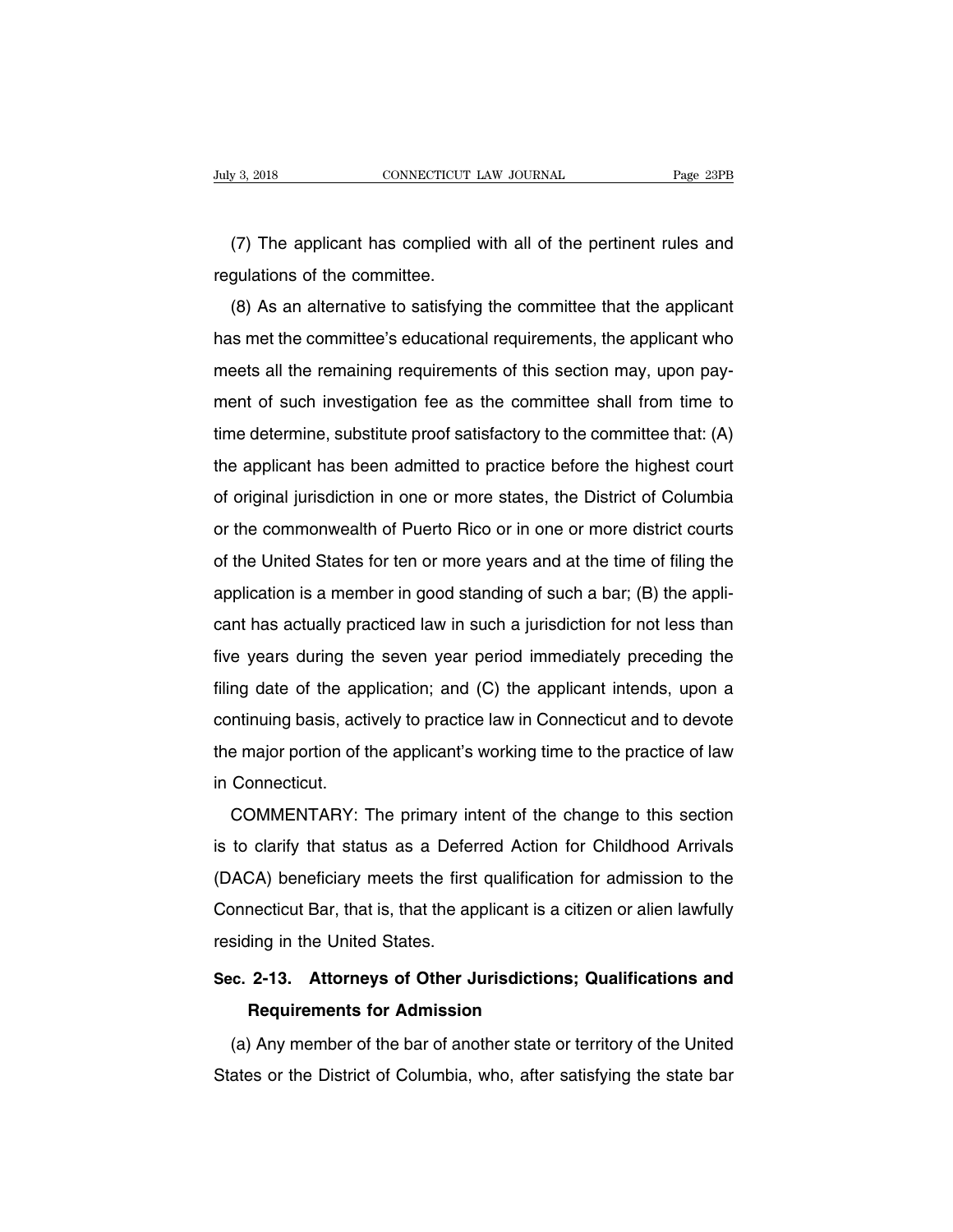Page 24PB CONNECTICUT LAW JOURNAL July 3, 2018<br>examining committee that his or her educational qualifications are<br>such as would entitle him or her to take the examination in Connecticut, Page 24PB CONNECTICUT LAW JOURNAL July 3, 2018<br>examining committee that his or her educational qualifications are<br>such as would entitle him or her to take the examination in Connecticut,<br>and that (i) at least one jurisdict examining committee that his or her educational qualifications are<br>such as would entitle him or her to take the examination in Connecticut,<br>and that (i) at least one jurisdiction in which he or she is a member<br>of the bar i examining committee that his or her educational qualifications are<br>such as would entitle him or her to take the examination in Connecticut,<br>and that (i) at least one jurisdiction in which he or she is a member<br>of the bar i such as would entitle him or her to take the examination in Connecticut,<br>and that (i) at least one jurisdiction in which he or she is a member<br>of the bar is reciprocal to Connecticut in that it would admit a member<br>of the similar to the test one jurisdiction in which he or she is a member<br>of the bar is reciprocal to Connecticut in that it would admit a member<br>of the bar of Connecticut to its bar without examination under provisions<br>similar of the bar is reciprocal to Connecticut in that it would admit a member<br>of the bar of Connecticut to its bar without examination under provisions<br>similar to those set out in this section or (ii) he or she is a full-time<br>fa of the bar of Connecticut to its bar without examination under provisions<br>similar to those set out in this section or (ii) he or she is a full-time<br>faculty member or full-time clinical fellow at an accredited Connecticut<br>l similar to those set out in this section or (ii) he or she is a full-time<br>faculty member or full-time clinical fellow at an accredited Connecticut<br>law school and admitted in a reciprocal or nonreciprocal jurisdiction,<br>shal faculty member or full-time clinical fellow at an accredited Connecticut<br>law school and admitted in a reciprocal or nonreciprocal jurisdiction,<br>shall satisfy the state bar examining committee that he or she (1) is<br>of good law school and admitted in a reciprocal or nonreciprocal jurisdiction,<br>shall satisfy the state bar examining committee that he or she (1) is<br>of good moral character, is fit to practice law, and has either passed<br>an examina shall satisfy the state bar examining committee that he or she (1) is<br>of good moral character, is fit to practice law, and has either passed<br>an examination in professional responsibility administered under the<br>auspices of of good moral character, is fit to practice law, and has either passed<br>an examination in professional responsibility administered under the<br>auspices of the bar examining committee or has completed a course<br>in professional an examination in professional responsibility administered under the<br>auspices of the bar examining committee or has completed a course<br>in professional responsibility in accordance with the regulations of the<br>bar examining auspices of the bar examining committee or has completed a course<br>in professional responsibility in accordance with the regulations of the<br>bar examining committee; (2) has been duly licensed to practice law<br>before the high in professional responsibility in accordance with the regulations of the<br>bar examining committee; (2) has been duly licensed to practice law<br>before the highest court of a reciprocal state or territory of the United<br>States bar examining committee; (2) has been duly licensed to practice law<br>before the highest court of a reciprocal state or territory of the United<br>States or in the District of Columbia if reciprocal to Connecticut, or<br>that he o before the highest court of a reciprocal state or territory of the United<br>States or in the District of Columbia if reciprocal to Connecticut, or<br>that he or she is a full-time faculty member or full-time clinical fellow<br>at States or in the District of Columbia if reciprocal to Connecticut, or<br>that he or she is a full-time faculty member or full-time clinical fellow<br>at an accredited Connecticut law school and admitted in a reciprocal<br>or nonre that he or she is a full-time faculty member or full-time clinical fellow<br>at an accredited Connecticut law school and admitted in a reciprocal<br>or nonreciprocal jurisdiction and (A) has lawfully engaged in the prac-<br>tice of at an accredited Connecticut law school and admitted in a reciprocal<br>or nonreciprocal jurisdiction and (A) has lawfully engaged in the prac-<br>tice of law as the applicant's principal means of livelihood for at least<br>five of or nonreciprocal jurisdiction and (A) has lawfully engaged in the practice of law as the applicant's principal means of livelihood for at least five of the ten years immediately preceding the date of the application and is tice of law as the applicant's principal means of livelihood for at least<br>five of the ten years immediately preceding the date of the application<br>and is in good standing, or (B) if the applicant has taken the bar<br>examinati five of the ten years immediately preceding the date of the application<br>and is in good standing, or (B) if the applicant has taken the bar<br>examinations of Connecticut and failed to pass them, the applicant<br>has lawfully eng and is in good standing, or (B) if the applicant has taken the bar<br>examinations of Connecticut and failed to pass them, the applicant<br>has lawfully engaged in the practice of law as his or her principal<br>means of livelihood examinations of Connecticut and failed to pass them, the applicant<br>has lawfully engaged in the practice of law as his or her principal<br>means of livelihood for at least five of the ten years immediately<br>preceding the date o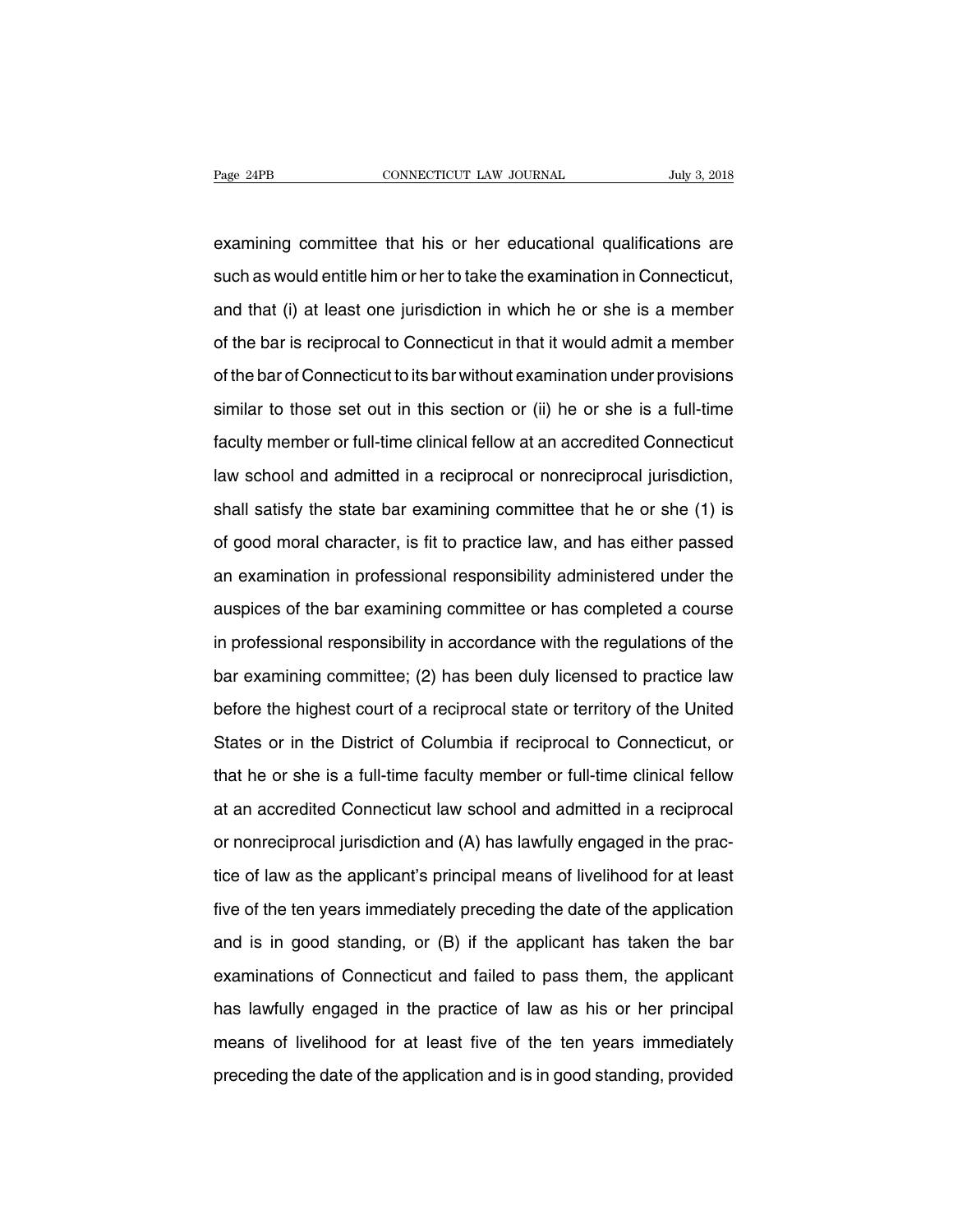That such five years of practice shall have occurred subsequent to the<br>applicant's last failed Connecticut examination; (3) is a citizen of the Fage 25PB<br>that such five years of practice shall have occurred subsequent to the<br>applicant's last failed Connecticut examination; (3) is a citizen of the<br>United States or an alien lawfully residing in the United States<u>, w</u> that such five years of practice shall have occurred subsequent to the<br>applicant's last failed Connecticut examination; (3) is a citizen of the<br>United States or an alien lawfully residing in the United States, which<br>shall that such five years of practice shall have occurred subsequent to the<br>applicant's last failed Connecticut examination; (3) is a citizen of the<br>United States or an alien lawfully residing in the United States, which<br>shall applicant's last failed Connecticut examination; (3) is a citizen of the<br>United States or an alien lawfully residing in the United States, which<br>shall include an individual authorized to work lawfully in the United<br>States; United States or an alien lawfully residing in the United States, which<br>shall include an individual authorized to work lawfully in the United<br>States; (4) intends, upon a continuing basis, to practice law actively<br>in Connec shall include an individual authorized to work lawfully in the United<br>States; (4) intends, upon a continuing basis, to practice law actively<br>in Connecticut, may be admitted by the court as an attorney without<br>examination u States; (4) intends, upon a continuing basis, to practice law actively<br>in Connecticut, may be admitted by the court as an attorney without<br>examination upon written application and the payment of such fee as<br>the examining c examination upon written application and the payment of such fee as<br>the examining committee shall from time to time determine, upon<br>compliance with the following requirements: Such application, duly<br>verified, shall be file examination upon written application and the payment of such fee as<br>the examining committee shall from time to time determine, upon<br>compliance with the following requirements: Such application, duly<br>verified, shall be file the examining committee shall from time to time determine, upon<br>compliance with the following requirements: Such application, duly<br>verified, shall be filed with the administrative director of the bar examin-<br>ing committee compliance with the following requirements: Such application, duly<br>verified, shall be filed with the administrative director of the bar examin-<br>ing committee and shall set forth the applicant's qualifications as here-<br>inbe Following affidavits: Affidavits from two attorneys who personally know the applicant is qualifications as here-<br>inbefore provided. There shall be filed with such application the<br>following affidavits: Affidavits from two a ing committee and shall set forth the applicant's qualifications as here-<br>inbefore provided. There shall be filed with such application the<br>following affidavits: Affidavits from two attorneys who personally know<br>the applic inbefore provided. There shall be filed with such application the following affidavits: Affidavits from two attorneys who personally know the applicant certifying to his or her good moral character and fitness to practice following affidavits: Affidavits from two attorneys who personally know<br>the applicant certifying to his or her good moral character and fitness<br>to practice law and supporting, to the satisfaction of the state bar<br>examining the applicant certifying to his or her good moral character and fitness<br>to practice law and supporting, to the satisfaction of the state bar<br>examining committee, his or her practice of law as defined under (2)<br>of this subs to practice law and supporting, to the satisfaction of the state bar<br>examining committee, his or her practice of law as defined under (2)<br>of this subsection; affidavits from two members of the bar of Connecti-<br>cut of at le examining committee, his or her practice of law as defined under (2)<br>of this subsection; affidavits from two members of the bar of Connecti-<br>cut of at least five years' standing, certifying that the applicant is of<br>good mo of this subsection; affidavits from two members of the bar of Connecticut of at least five years' standing, certifying that the applicant is of good moral character and is fit to practice law; and an affidavit from the app cut of at least five years' standing, certifying that the applicant is of good moral character and is fit to practice law; and an affidavit from the applicant, certifying whether such applicant has a grievance pending agai good moral character and is fit to practice law; and an affidavit from the<br>applicant, certifying whether such applicant has a grievance pending<br>against him or her, has ever been reprimanded, suspended, placed<br>on inactive s applicant, certifying whether such applicant has a grievance pending<br>against him or her, has ever been reprimanded, suspended, placed<br>on inactive status, disbarred, or has ever resigned from the practice<br>of law, and, if so against him or her, has ever been reprimanded, suspended, placed<br>on inactive status, disbarred, or has ever resigned from the practice<br>of law, and, if so, setting forth the circumstances concerning such<br>action. Such an aff part of the status, disbarred, or has ever resigned from the practice<br>of law, and, if so, setting forth the circumstances concerning such<br>action. Such an affidavit is not required if it has been furnished as<br>part of the ap mittee.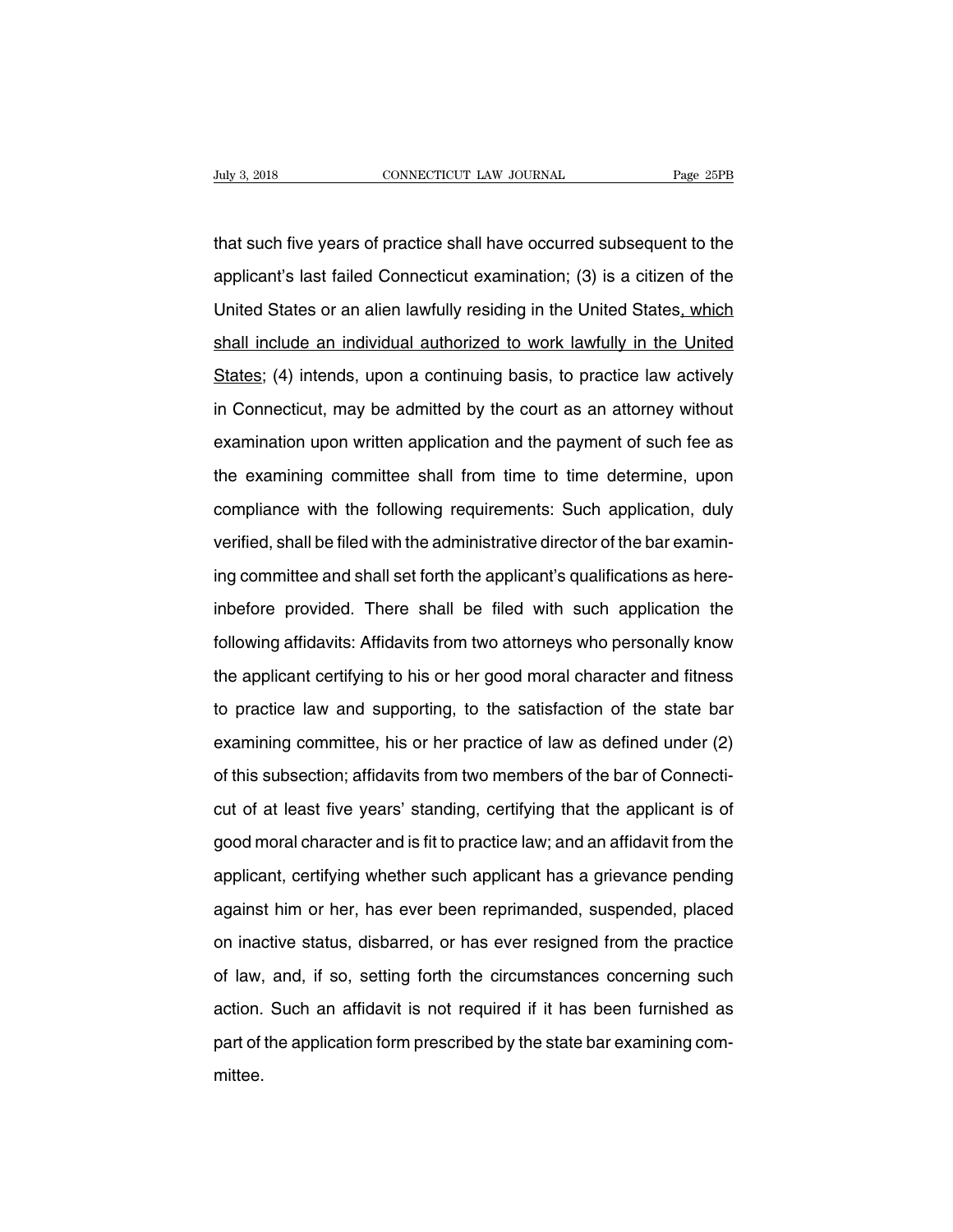EXET THE CONNECTICUT LAW JOURNAL THE SAME THE PURPOSE OF THE PURPOSE OF THE PURPOSE OF LAW' SHALL INCLUDE<br>
The purpose of this rule, the "practice of law" shall include<br>
The following activities, if performed after the dat The following activities, if performed after the date of the applicant's<br>admission to the jurisdiction in which the activities were performed, (b) For the purpose of this rule, the "practice of law" shall include<br>the following activities, if performed after the date of the applicant's<br>admission to the jurisdiction in which the activities were performed,<br>or if per (b) For the purpose of this rule, the "practice of law" shall include the following activities, if performed after the date of the applicant's admission to the jurisdiction in which the activities were performed, or if per the following activities, if performed in a jurisdiction in<br>or if performed in a jurisdiction<br>not admitted to practice:<br>(1) representation of one or Imission to the jurisdiction in which the activities were performed,<br>if performed in a jurisdiction that permits such activity by a lawyer<br>of admitted to practice:<br>(1) representation of one or more clients in the practice if performed in a jurisdiction that permits such activity by a lawyer<br>t admitted to practice:<br>(1) representation of one or more clients in the practice of law;<br>(2) service as a lawyer with a state, federal, or territorial

including military services;<br>(1) representation of one or m<br>(2) service as a lawyer with a<br>including military services;<br>(3) teaching law at an accredi (1) representation of one or more clients in the practice of law;<br>(2) service as a lawyer with a state, federal, or territorial agency,<br>cluding military services;<br>(3) teaching law at an accredited law school, including sup (1) representation of one of more shorts in (2)<br>(2) service as a lawyer with a state, federal<br>including military services;<br>(3) teaching law at an accredited law school,<br>of law students within a clinical program;<br>(4) servic

call service as a fample in a state, federal, or territorial agency,<br>(3) teaching law at an accredited law school, including supervision<br>law students within a clinical program;<br>(4) service as a judge in a state, federal, (3) teaching law at an accredited law so<br>law students within a clinical program;<br>(4) service as a judge in a state, federal,<br>(5) service as a judicial law clerk;<br>(6) service as a uthorized house counse (e) teading ian at an accreance ian censel; if<br>law students within a clinical program;<br>(4) service as a judge in a state, federal, or territ<br>(5) service as a judicial law clerk;<br>(6) service as authorized house counsel;<br>(7)

(4) service as a judge in a state, federal, or territorial court of record;<br>(5) service as a judicial law clerk;<br>(6) service as authorized house counsel;<br>(7) service as authorized house counsel in Connecticut before July<br>2

(1) service as a judicial law clerk;<br>
(6) service as a judicial law clerk;<br>
(7) service as authorized house counsel;<br>
(7) service as authorized house counsel in Connecticut befor<br>
1, 2008, or while certified pursuant to S (5) service as a judicial law clerk;<br>
(6) service as authorized house counsel;<br>
(7) service as authorized house counsel in Connecticut before July<br>
1, 2008, or while certified pursuant to Section 2-15A; or<br>
(8) any combin

(7) service as authorized house counsel in Connecticut before July<br>2008, or while certified pursuant to Section 2-15A; or<br>(8) any combination of the above.<br>COMMENTARY: The primary intent of the change to this section<br>to cl 1, 2008, or while certified pursuant to Section 2-15A; or<br>
(8) any combination of the above.<br>
COMMENTARY: The primary intent of the change to this section<br>
is to clarify that status as a Deferred Action for Childhood Arriv (8) any combination of the above.<br>
COMMENTARY: The primary intent of the change to this section<br>
is to clarify that status as a Deferred Action for Childhood Arrivals<br>
(DACA) beneficiary meets the first qualification for COMMENTARY: The primary intent of the change to this section<br>is to clarify that status as a Deferred Action for Childhood Arrivals<br>(DACA) beneficiary meets the first qualification for admission to the<br>Connecticut Bar, that is to clarify that status as a Defer<br>(DACA) beneficiary meets the first<br>Connecticut Bar, that is, that the ap<br>residing in the United States. (DACA) beneficiary meets the first qualification for admission to<br>
Connecticut Bar, that is, that the applicant is a citizen or alien lav<br>
residing in the United States.<br> **Sec. 2-27. Clients' Funds; Lawyer Registration**<br>
( onnecticut Bar, that is, that the applicant is a citizen or alien lawfully<br>siding in the United States.<br>c. 2-27. Clients' Funds; Lawyer Registration<br>(a) Consistent with the requirement of Rule 1.15 of the Rules of<br>ofession

residing in the United States.<br>
Sec. 2-27. Clients' Funds; Lawyer Registration<br>
(a) Consistent with the requirement of Rule 1.15 of the Rules of<br>
Professional Conduct, each lawyer or law firm shall maintain, separate<br>
from Sec. 2-27. Clients' Funds; Lawyer Registration<br>
(a) Consistent with the requirement of Rule 1.15 of the Rules of<br>
Professional Conduct, each lawyer or law firm shall maintain, separate<br>
from the lawyer's or the firm's pers (a) Consistent with the requirement of Rule 1.15 of the Rules of<br>Professional Conduct, each lawyer or law firm shall maintain, separate<br>from the lawyer's or the firm's personal funds, one or more accounts<br>accurately reflec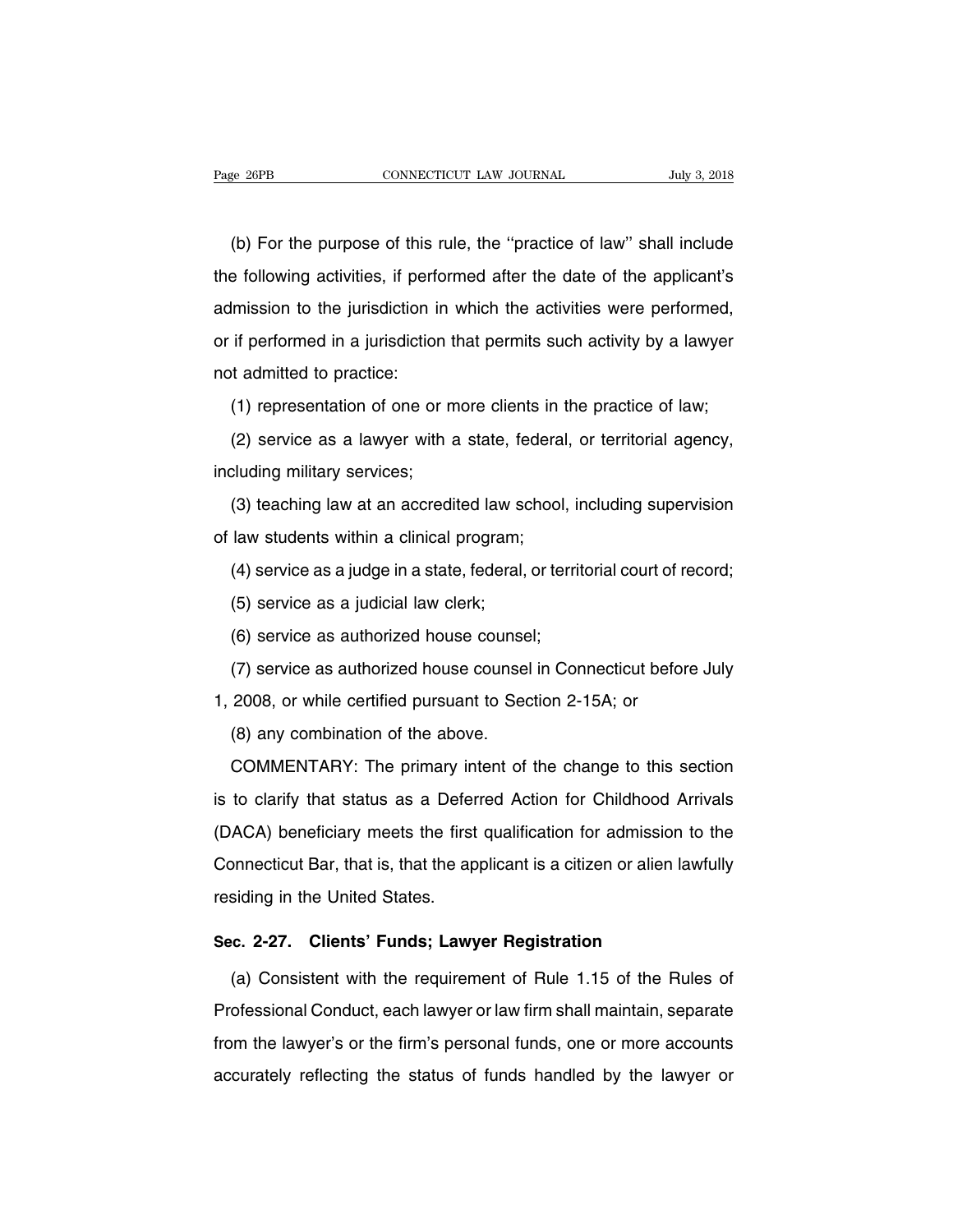Firm as fiduciary or attorney, and shall not use such funds for any unauthorized purpose. July 3, 2018<br>
firm as fiduciary or attorney<br>
unauthorized purpose.<br>
(b) Each lawver or law firm

m as fiduciary or attorney, and shall not use such funds for any<br>authorized purpose.<br>(b) Each lawyer or law firm maintaining one or more trust accounts<br>defined in Rule 1.15 of the Rules of Professional Conduct and firm as fiduciary or attorney, and shall not use such funds for any<br>unauthorized purpose.<br>(b) Each lawyer or law firm maintaining one or more trust accounts<br>as defined in Rule 1.15 of the Rules of Professional Conduct and<br> unauthorized purpose.<br>
(b) Each lawyer or law firm maintaining one or more trust accounts<br>
as defined in Rule 1.15 of the Rules of Professional Conduct and<br>
Section 2-28 (b) shall keep records of the maintenance and dispos (b) Each lawyer or law firm maintaining one or more trust accounts<br>as defined in Rule 1.15 of the Rules of Professional Conduct and<br>Section 2-28 (b) shall keep records of the maintenance and disposition<br>of all funds of cli fight and the Hules of Professional Conduct and<br>Section 2-28 (b) shall keep records of the maintenance and disposition<br>of all funds of clients or of third persons held by the lawyer or firm in a<br>fiduciary capacity from the Section 2-28 (b) shall keep records of the maintenance and disposition<br>of all funds of clients or of third persons held by the lawyer or firm in a<br>fiduciary capacity from the time of receipt to the time of final distributi of all funds of clients or of third persons held by the lawyer or firm in a fiduciary capacity from the time of receipt to the time of final distribution.<br>Each lawyer or law firm shall retain the records required by Rule 1 tiduciary capacity from the time of receip<br>Each lawyer or law firm shall retain the<br>of the Rules of Professional Conduct fo<br>termination of the representation.<br>(c) Such books of account and stat (c) acts acts of Professional Conduct for a period of seven years after<br>the Rules of Professional Conduct for a period of seven years after<br>rmination of the representation.<br>(c) Such books of account and statements of recon

of the Rules of Professional Conduct for a period of seven years after<br>termination of the representation.<br>(c) Such books of account and statements of reconciliation, and<br>any other records required to be maintained pursuant termination of the representation.<br>
(c) Such books of account and statements of reconciliation, and<br>
any other records required to be maintained pursuant to Rule 1.15 of<br>
the Rules of Professional Conduct, shall be made av (c) Such books of account and statements of reconciliation, and<br>any other records required to be maintained pursuant to Rule 1.15 of<br>the Rules of Professional Conduct, shall be made available upon<br>request of the statewide (e) duch books of account and statements of reconomation, and<br>any other records required to be maintained pursuant to Rule 1.15 of<br>the Rules of Professional Conduct, shall be made available upon<br>request of the statewide gr the Rules of Professional Conduct, shall be made available upon<br>request of the statewide grievance committee or its counsel, or the<br>disciplinary counsel for review, examination or audit upon receipt of<br>notice by the statew request of the statewide grievance committee or its counsel, or the disciplinary counsel for review, examination or audit upon receipt of notice by the statewide grievance committee of an overdraft notice as provided by Se disciplinary counsel for review, examination or audit upon receipt of<br>notice by the statewide grievance committee of an overdraft notice as<br>provided by Section 2-28 (f). Upon the filing of a grievance complaint<br>or a findin notice by the statewide grievance committee of an overdraft notice as<br>provided by Section 2-28 (f). Upon the filing of a grievance complaint<br>or a finding of probable cause, such records shall be made available<br>upon request provided by Section 2-28 (f). Upon the filing cor a finding of probable cause, such records<br>upon request of the statewide grievance comm<br>disciplinary counsel for review or audit.<br>(d) Each lawver shall register with the sta (a) a finding of probable cause, such records shall be made available<br>on request of the statewide grievance committee, its counsel or the<br>sciplinary counsel for review or audit.<br>(d) Each lawyer shall register with the stat

the disciplinary counsel for review or audit.<br>
(d) Each lawyer shall register with the statewide grievance commit-<br>
tee, on a form devised by the committee, the address of the lawyer's<br>
office or offices maintained for the disciplinary counsel for review or audit.<br>
(d) Each lawyer shall register with the statewide grievance commit-<br>
tee, on a form devised by the committee, the address of the lawyer's<br>
office or offices maintained for the pra (d) Each lawyer shall register with the statewide grievance commit-<br>tee, on a form devised by the committee, the address of the lawyer's<br>office or offices maintained for the practice of law, the lawyer's office<br>e-mail addr (a) Laon lawyor onal register with the statemas gheralities semilited the action of the lawyer's office or offices maintained for the practice of law, the lawyer's office e-mail address and business telephone number, the n any account in which the funds of more than one client are kept and address of every financial institution with which the lawyer maintains any account in which the funds of more than one client are kept and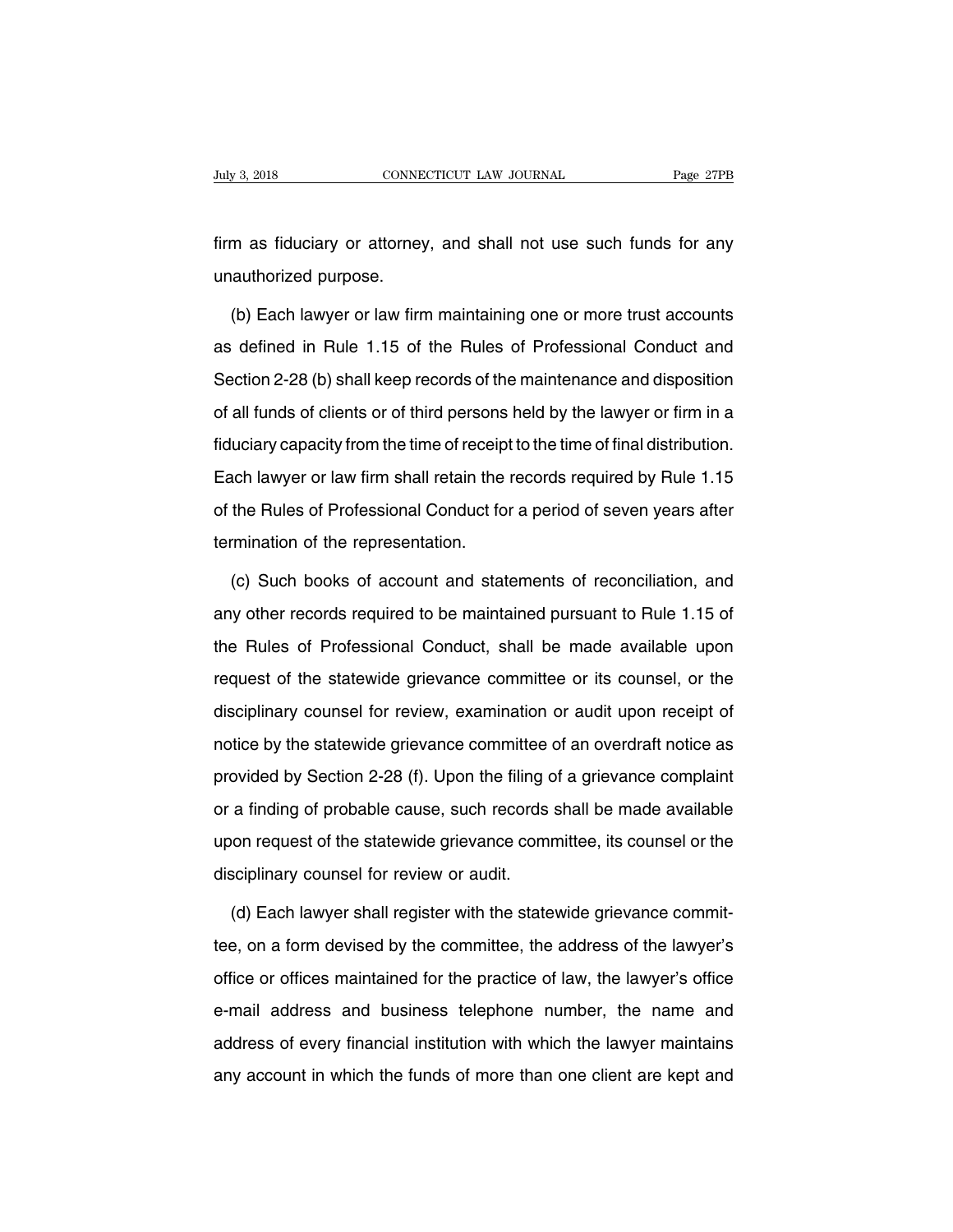The identification number of any such account. Such registrations will<br>the identification number of any such account. Such registrations will<br>be made on an annual basis and at such time as the lawyer changes Page 28PB CONNECTICUT LAW JOURNAL July 3, 2018<br>the identification number of any such account. Such registrations will<br>be made on an annual basis and at such time as the lawyer changes<br>his or her address or addresses or loc the identification number of any such account. Such registrations will<br>be made on an annual basis and at such time as the lawyer changes<br>his or her address or addresses or location or identification number<br>of any such trus the identification number of any such account. Such registrations will<br>be made on an annual basis and at such time as the lawyer changes<br>his or her address or addresses or location or identification number<br>of any such trus be made on an annual basis and at such time as the lawyer changes<br>his or her address or addresses or location or identification number<br>of any such trust account in which the funds of more than one client<br>are kept. The regi pursuant of the addresses or location or identification number<br>of any such trust account in which the funds of more than one client<br>are kept. The registration forms filed pursuant to this subsection and<br>pursuant to Section of any such trust account in which the funds of more than one client<br>are kept. The registration forms filed pursuant to this subsection and<br>pursuant to Section 2-26 shall not be public; however, all information<br>obtained by are kept. The registration forms filed pursuant to this subsection and<br>pursuant to Section 2-26 shall not be public; however, all information<br>obtained by the statewide grievance committee from these forms shall<br>be public, pursuant to Section 2-26 shall not be public; however, all information<br>obtained by the statewide grievance committee from these forms shall<br>be public, except the following: trust account identification numbers;<br>the lawyer' obtained by the statewide grievance committee from these forms shall<br>be public, except the following: trust account identification numbers;<br>the lawyer's home address; the lawyer's office e-mail address; and<br>the lawyer's bi be public, except the following: trust account identification numbers;<br>the lawyer's home address; the lawyer's office e-mail address; and<br>the lawyer's birth date. Unless otherwise ordered by the court, all<br>nonpublic inform the lawyer's home address; the lawyer's office e-mail address; and<br>the lawyer's birth date. Unless otherwise ordered by the court, all<br>nonpublic information obtained from these forms shall be available only<br>to the statewid the lawyer's birth date. Unless otherwise ordered by the court, all<br>nonpublic information obtained from these forms shall be available only<br>to the statewide grievance committee and its counsel, the reviewing<br>committees, th nonpublic information obtained from these forms shall be available only<br>to the statewide grievance committee and its counsel, the reviewing<br>committees, the grievance panels and their counsel, the bar examining<br>committee, t is to the statewide grievance committee and its counsel, the reviewing<br>committees, the grievance panels and their counsel, the bar examining<br>committee, the standing committee on recommendations for admis-<br>sion to the bar, committees, the grievance panels and their counsel, the bar examining<br>committee, the standing committee on recommendations for admis-<br>sion to the bar, disciplinary counsel, the client security fund committee<br>and its counse committee, the standing committee on recommendations for admission to the bar, disciplinary counsel, the client security fund committee and its counsel, a judge of the superior court, a judge of the United States District sion to the bar, disciplinary counsel, the client security fund committee<br>and its counsel, a judge of the superior court, a judge of the United<br>States District Court for the District of Connecticut, any grievance<br>committee and its counsel, a judge of the superior court, a judge of the United<br>States District Court for the District of Connecticut, any grievance<br>committee or other disciplinary authority of the United States District<br>Court for t States District Court for the District of Connecticut, any grievance<br>committee or other disciplinary authority of the United States District<br>Court for the District of Connecticut or, with the consent of the lawyer,<br>to any committee or other disciplinary authority of the United States District<br>Court for the District of Connecticut or, with the consent of the lawyer,<br>to any other person. In addition, the trust account identification num-<br>bers Court for the District of Connecticut or, with the consent of the lawyer,<br>to any other person. In addition, the trust account identification num-<br>bers on the registration forms filed pursuant to Section 2-26 and this<br>secti to any other person. In addition, the trust account identification num-<br>bers on the registration forms filed pursuant to Section 2-26 and this<br>section shall be available to the organization designated by the judges<br>of the bers on the registration forms filed pursuant to Section 2-26 and this<br>section shall be available to the organization designated by the judges<br>of the superior court to administer the IOLTA program pursuant to<br>Rule 1.15 of section shall be available to the organization designated by the judges<br>of the superior court to administer the IOLTA program pursuant to<br>Rule 1.15 of the Rules of Professional Conduct. The registration<br>requirements of thi of the superior court to administer the IOLTA program pursuant to<br>Rule 1.15 of the Rules of Professional Conduct. The registration<br>requirements of this subsection shall not apply to judges of the<br>supreme, appellate or supe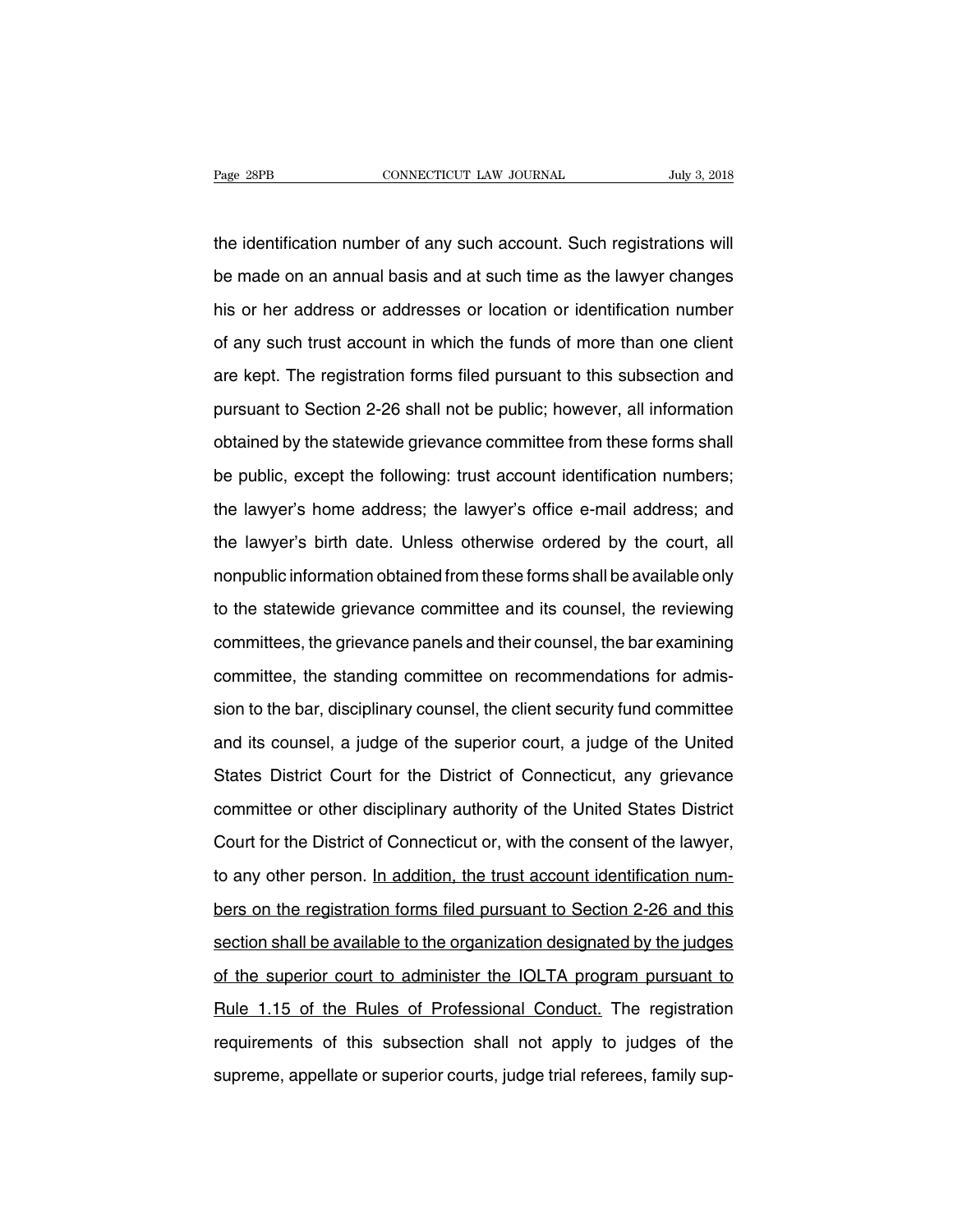puly 3, 2018<br>
port magistrates, federal judges, federal magistrate judges, federal<br>
administrative law judges or federal bankruptcy judges. administrative law judges, federal magistrate judges, daministrative law judges or federal bankruptcy judges.<br>The state is counsel magistrative law judges or federal bankruptcy judges.<br>(e) The state wide grievance committe

ort magistrates, federal judges, federal magistrate judges, federal<br>Iministrative law judges or federal bankruptcy judges.<br>(e) The statewide grievance committee or its counsel may conduct<br>Indom inspections and audits of ac port magistrates, federal judges, federal magistrate judges, federal<br>administrative law judges or federal bankruptcy judges.<br>(e) The statewide grievance committee or its counsel may conduct<br>random inspections and audits of administrative law judges or federal bankruptcy judges.<br>
(e) The statewide grievance committee or its counsel may conduct<br>
random inspections and audits of accounts maintained pursuant to<br>
Rule 1.15 of the Rules of Profess (e) The statewide grievance committee or its counsel may conduct<br>random inspections and audits of accounts maintained pursuant to<br>Rule 1.15 of the Rules of Professional Conduct to determine whether<br>such accounts are in com random inspections and audits of accounts maintained pursuant to<br>Rule 1.15 of the Rules of Professional Conduct to determine whether<br>such accounts are in compliance with the Rule and this section. If any<br>random inspection random impediant and datate or decounte maintained purcelent to<br>Rule 1.15 of the Rules of Professional Conduct to determine whether<br>such accounts are in compliance with the Rule and this section. If any<br>random inspection o First The end of and the control of the matter of a grieval control is such accounts are in compliance with the Rule and this section. If any random inspection or audit performed under this subsection discloses an apparent Franchin accounts are in complements intrinse that the coordinating random inspection or audit performed under this subsection discloses<br>an apparent violation of this section or the Rules of Professional Con-<br>duct, the mat rancemine<br>peasant violation of this section or the Rules of Professional Con-<br>duct, the matter may be referred to a grievance panel for further<br>investigation or to the disciplinary counsel for presentment to the supe-<br>rior an approach a state of this section is an experience panel for further<br>investigation or to the disciplinary counsel for presentment to the supe-<br>rior court. Any lawyer whose accounts are selected for inspection or<br>audit un audit, which cooperation shall fully cooperate with the superior court. Any lawyer whose accounts are selected for inspection or audit under this section shall fully cooperate with the inspection or audit, which cooperatio rior court. Any lawyer whose accounts are selected for inspection or<br>audit under this section shall fully cooperate with the inspection or<br>audit, which cooperation shall not be construed to be a violation of<br>Rule 1.6 (a) o ment ceans hall y cooperation of marger information or<br>audit, which cooperation shall not be construed to be a violation of<br>Rule 1.6 (a) of the Rules of Professional Conduct. Any records, docu-<br>ments or information obtaine audit, which cooperation shall not be construed to be a violation of<br>Rule 1.6 (a) of the Rules of Professional Conduct. Any records, docu-<br>ments or information obtained or produced pursuant to a random<br>inspection or audit ment is initiated by the Rules of Professional Conduct. Any records, documents or information obtained or produced pursuant to a random inspection or audit shall remain confidential unless and until a presentment is initia 1.15 of the Rules of Professional Conducted pursuant to a random<br>inspection or audit shall remain confidential unless and until a present-<br>ment is initiated by the disciplinary counsel alleging a violation of Rule<br>1.15 of inspection or audit shall remain confidential unless and until a present-<br>ment is initiated by the disciplinary counsel alleging a violation of Rule<br>1.15 of the Rules of Professional Conduct or of this section, or probable ment is initiated by the disciplinary counsel alleging a violation of Rule<br>1.15 of the Rules of Professional Conduct or of this section, or probable<br>cause is found by the grievance panel, the statewide grievance com-<br>mitte mence minates by the disciplinal y counser alloging a measurement of this<br>1.15 of the Rules of Professional Conduct or of this section, or probable<br>cause is found by the grievance panel, the statewide grievance com-<br>mittee notice shall by the grievance panel, the statewide grievance com-<br>mittee or a reviewing committee. Contemporaneously with the com-<br>mencement of a presentment or the filing of a grievance complaint,<br>notice shall be given in the content or the given any the statemeter of the com-<br>mencement of a presentment or the filing of a grievance complaint,<br>notice shall be given in writing by the statewide grievance committee<br>to any client or third person mencement of a presentment or the filing of a grievance complaint,<br>notice shall be given in writing by the statewide grievance committee<br>to any client or third person whose identity may be publicly disclosed<br>through the di menteement of a procent and antigration. The terming of a given ance committee<br>to any client or third person whose identity may be publicly disclosed<br>through the disclosure of records obtained or produced in accordance<br>wit be subject to the client or third person whose identity may be publicly disclosed<br>through the disclosure of records obtained or produced in accordance<br>with this subsection. Thereafter, public disclosure of such records sha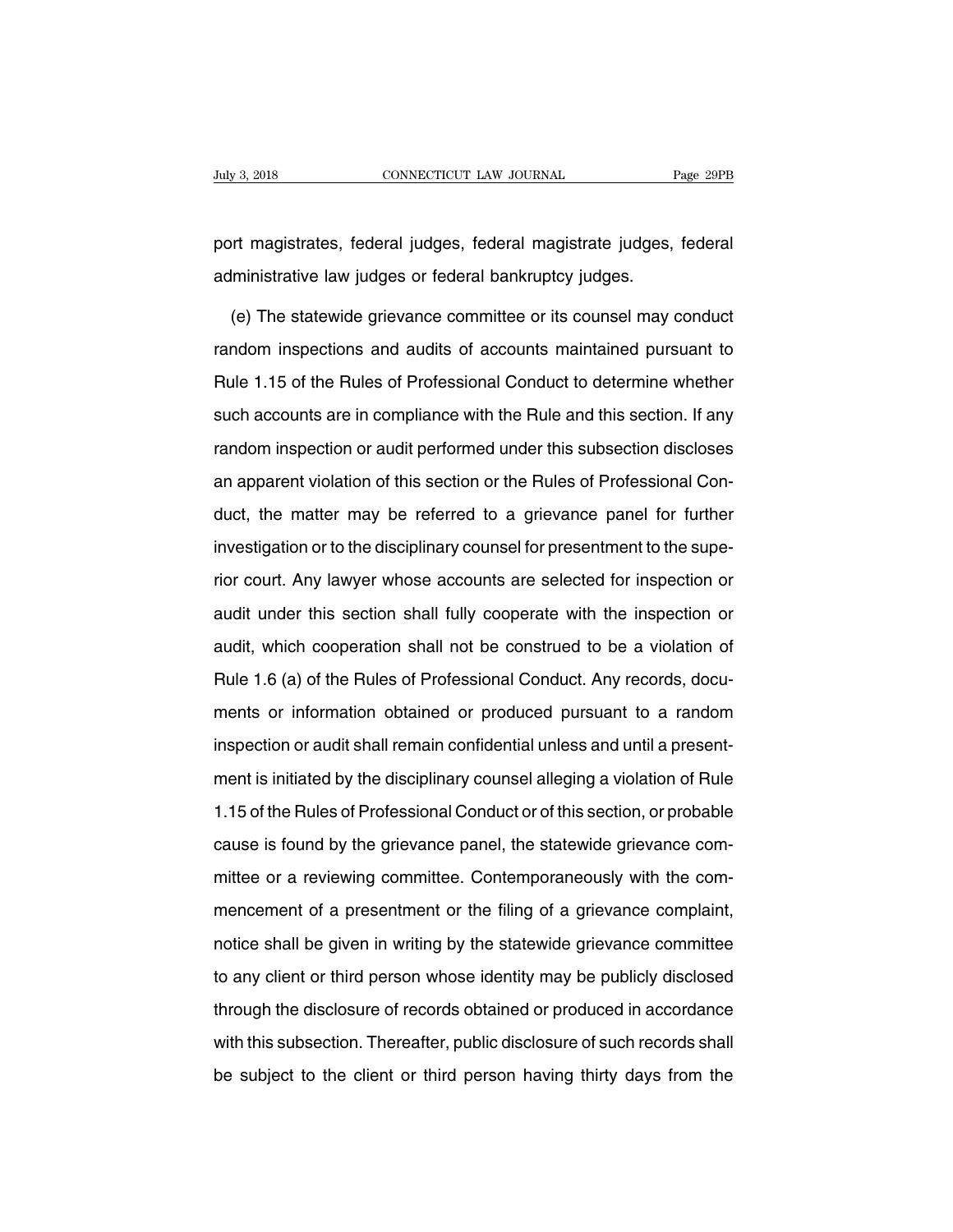Page 30PB<br>
connectricut LAW JOURNAL<br>
issuance of the notice to seek a court order restricting publication of<br>
any such records disclosing confidential information. During the thirty Fage 30PB CONNECTICUT LAW JOURNAL July 3, 2018<br>issuance of the notice to seek a court order restricting publication of<br>any such records disclosing confidential information. During the thirty<br>day period, or the pendency of issuance of the notice to seek a court order restricting publication of<br>any such records disclosing confidential information. During the thirty<br>day period, or the pendency of any such motion, any document filed<br>with the co issuance of the notice to seek a court order restricting publication of<br>any such records disclosing confidential information. During the thirty<br>day period, or the pendency of any such motion, any document filed<br>with the co any such records disclosing confidential information. During the thirty<br>day period, or the pendency of any such motion, any document filed<br>with the court or as part of a grievance record shall refer to such clients<br>or thir day period, or the pendency of any s<br>with the court or as part of a grievance<br>or third persons by pseudonyms or wit<br>otherwise ordered by the court. th the court or as part of a grievance record shall refer to such of<br>third persons by pseudonyms or with appropriate redactions, unerwise ordered by the court.<br>(f) Violation of this section shall constitute misconduct.

third persons by pseudonyms or with appropriate redactions, unless<br>nerwise ordered by the court.<br>(f) Violation of this section shall constitute misconduct.<br>COMMENTARY: The change to this section makes IOLTA trust<br>count inf otherwise ordered by the court.<br>
(f) Violation of this section shall constitute misconduct.<br>
COMMENTARY: The change to this section makes IOLTA trust<br>
account information available to the organization designated by the<br>
ju (f) Violation of this section shall constitute misconduct.<br>COMMENTARY: The change to this section makes IOLTA trust<br>account information available to the organization designated by the<br>judges of the superior court to admini COMMENTARY: The change to this section makes IOLTA trust<br>account information available to the organization designated by the<br>judges of the superior court to administer the IOLTA program. This<br>change will improve the abilit domination available to<br>account information available to<br>change will improve the ability to<br>regarding IOLTA accounts. quages of the superior court to administer the IOLTA program. The<br>change will improve the ability to ensure compliance with Rule 1.1<br>regarding IOLTA accounts.<br>Sec. 2-27A. Minimum Continuing Legal Education

garding IOLTA accounts.<br> **E. 2-27A. Minimum Continuing Legal Education**<br>
(a) On an annual basis, each attorney admitted in Connecticut shall<br>
rtify, on the registration form required by Section 2-27 (d), that the Sec. 2-27A. Minimum Continuing Legal Education<br>(a) On an annual basis, each attorney admitted in Connecticut shall<br>certify, on the registration form required by Section 2-27 (d), that the<br>attorney has completed in the last Sec. 2-27A. Minimum Continuing Legal Education<br>
(a) On an annual basis, each attorney admitted in Connecticut shall<br>
certify, on the registration form required by Section 2-27 (d), that the<br>
attorney has completed in the l (a) On an annual basis, each attorney admitted in Connecticut shall<br>certify, on the registration form required by Section 2-27 (d), that the<br>attorney has completed in the last calendar year no less than twelve<br>credit hours (a) On an annual basis, each attorney admitted in Connecticut shall certify, on the registration form required by Section 2-27 (d), that the attorney has completed in the last calendar year no less than twelve credit hour attorney has completed in the last calendar year no less than twelve<br>credit hours of appropriate continuing legal education, at least two<br>hours of which shall be in ethics/professionalism. The ethics and pro-<br>fessionalism credit hours of appropriate continuing legal education, a<br>hours of which shall be in ethics/professionalism. The ethic<br>fessionalism components may be integrated with other cor<br>rule shall apply to all attorneys except the f ours of which shall be in ethics/professionalism. The ethics and pro-<br>ssionalism components may be integrated with other courses. This<br>le shall apply to all attorneys except the following:<br>(1) Judges and senior judges of t

fessionalism components may be integrated with other courses. This<br>rule shall apply to all attorneys except the following:<br>(1) Judges and senior judges of the supreme, appellate or superior<br>courts, judge trial referees, fa rule shall apply to all attorneys except the following:<br>
(1) Judges and senior judges of the supreme, appellate or superior<br>
courts, judge trial referees, family support magistrates, family support<br>
magistrate referees, fe (1) Judges and senior judges of the supreme, appella<br>courts, judge trial referees, family support magistrates, f<br>magistrate referees, federal judges, federal magistrate ju<br>administrative law judges or federal bankruptcy ju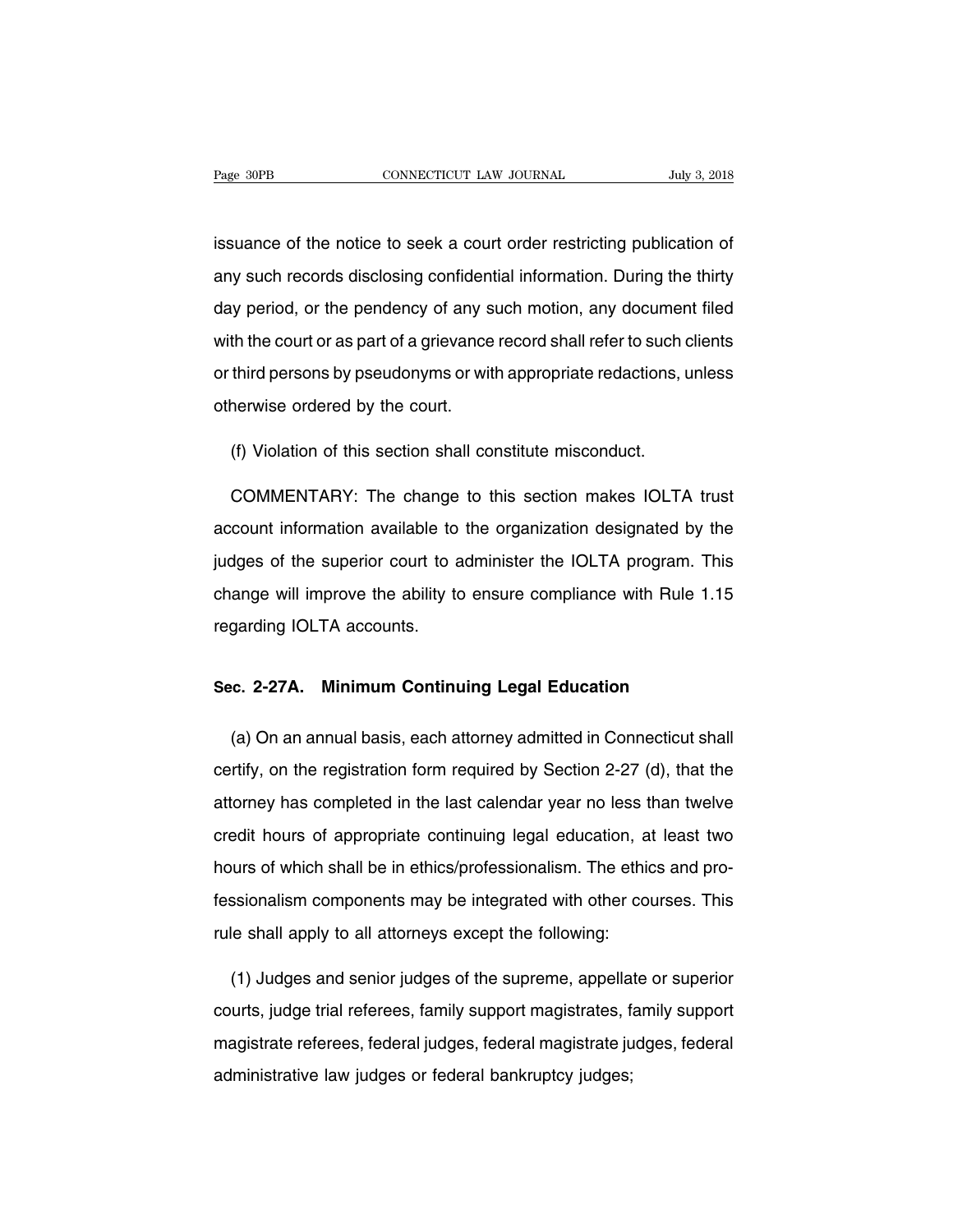(2) Attorneys who are disbarred, resigned pursuant to Section 2-<br>(2) Attorneys who are disbarred, resigned pursuant to Section 2-<br>(3) on inactive status pursuant to Section 2-56 et seq., or retired 52, July 3, 2018 CONNECTICUT LAW JOURNAL Page 31PB<br>
(2) Attorneys who are disbarred, resigned pursuant to Section 2-<br>
52, on inactive status pursuant to Section 2-56 et seq., or retired<br>
pursuant to Sections 2-55 or 2-55A; (2) Attorneys who are disbarred, resign<br>
52, on inactive status pursuant to Sections<br>
pursuant to Sections 2-55 or 2-55A;<br>
(3) Attorneys who are serving on active (2) Attorneys who are disbarred, resigned pursuant to Section 2-<br>  $\alpha$ , on inactive status pursuant to Section 2-56 et seq., or retired<br>
in the armed forces of<br>
(3) Attorneys who are serving on active duty in the armed fo 52, on inactive status pursuant to Section 2-56 et seq., or r<br>pursuant to Sections 2-55 or 2-55A;<br>(3) Attorneys who are serving on active duty in the armed for<br>the United States for more than six months in such year;<br>(4)

Irsuant to Sections 2-55 or 2-55A;<br>
(3) Attorneys who are serving on active duty in the armed forces of<br>
e United States for more than six months in such year;<br>
(4) Attorneys for the calendar year in which they are admitte

(3) Attorneys who are serving on active duty in the armed forces of<br>e United States for more than six months in such year;<br>(4) Attorneys for the calendar year in which they are admitted;<br>(5) Attorneys who earn less than \$1 the United States for more than six months in<br>
(4) Attorneys for the calendar year in which<br>
(5) Attorneys who earn less than \$1000 in<br>
provision of legal services in such year;<br>
(6) Attorneys who, for good cause shown, ha

(4) Attorneys for the calendar year in which they are admitted;<br>(5) Attorneys who earn less than \$1000 in compensation for the<br>ovision of legal services in such year;<br>(6) Attorneys who, for good cause shown, have been gran (5) Attorneys who earn less than \$1000 in compensation for the provision of legal services in such year;<br>(6) Attorneys who, for good cause shown, have been granted tempo-<br>rary or permanent exempt status by the statewide gr mittee. (6) Attorneys who, for good cause shown, have been granted tempo-<br>ry or permanent exempt status by the statewide grievance com-<br>ttee.<br>(b) Attorneys may satisfy the required hours of continuing legal edu-<br>tion:

cation:

ttee.<br>
(b) Attorneys may satisfy the required hours of continuing legal edu-<br>
tion:<br>
(1) By attending legal education courses provided by any local, state<br>
special interest bar association in this state or regional or nati (b) Attorneys may satisfy the required hours of continuing legal edu-<br>cation:<br>(1) By attending legal education courses provided by any local, state<br>or special interest bar association in this state or regional or national<br> cation:<br>
(1) By attending legal education courses provided by any local, state<br>
or special interest bar association in this state or regional or national<br>
bar associations recognized in this state or another state or terri (1) By attending legal education courses provided by any local, state<br>or special interest bar association in this state or regional or national<br>bar associations recognized in this state or another state or territory<br>of the They alternary legal education coulded provided by any local, etable or special interest bar association in this state or regional or national bar associations recognized in this state or another state or territory of the bar associations recognized in this state or another state or territory<br>of the United States or the District of Columbia (hereinafter referred<br>to as "bar association"); any private or government legal employer;<br>any court o but descellations recognized in this state of different clate of termsty<br>of the United States or the District of Columbia (hereinafter referred<br>to as "bar association"); any private or government legal employer;<br>any court of the United States or the District of Columbia (hereinafter referred<br>to as "bar association"); any private or government legal employer;<br>any court of this or any other state or territory of the United States or<br>the Distr that has been reviewed and approved by any state or territory of the United States or<br>the District of Columbia; any organization whose program or course<br>has been reviewed and approved by any bar association or organiza-<br>ti The District of Columbia; any organization whose program or course<br>has been reviewed and approved by any bar association or organiza-<br>tion that has been established in any state or territory of the United<br>States or the Dis Intertuation of Solution, any organization whose pregram or educe<br>has been reviewed and approved by any bar association or organiza-<br>tion that has been established in any state or territory of the United<br>States or the Dist rias secritories and approved by any san assessiation of eiganization that has been established in any state or territory of the United States or the District of Columbia to certify and approve continuing legal education c States or the District of Columbia to certify and approve continuing<br>legal education courses; and any other nonprofit or for-profit legal<br>education providers, including law schools and other appropriate con-<br>tinuing legal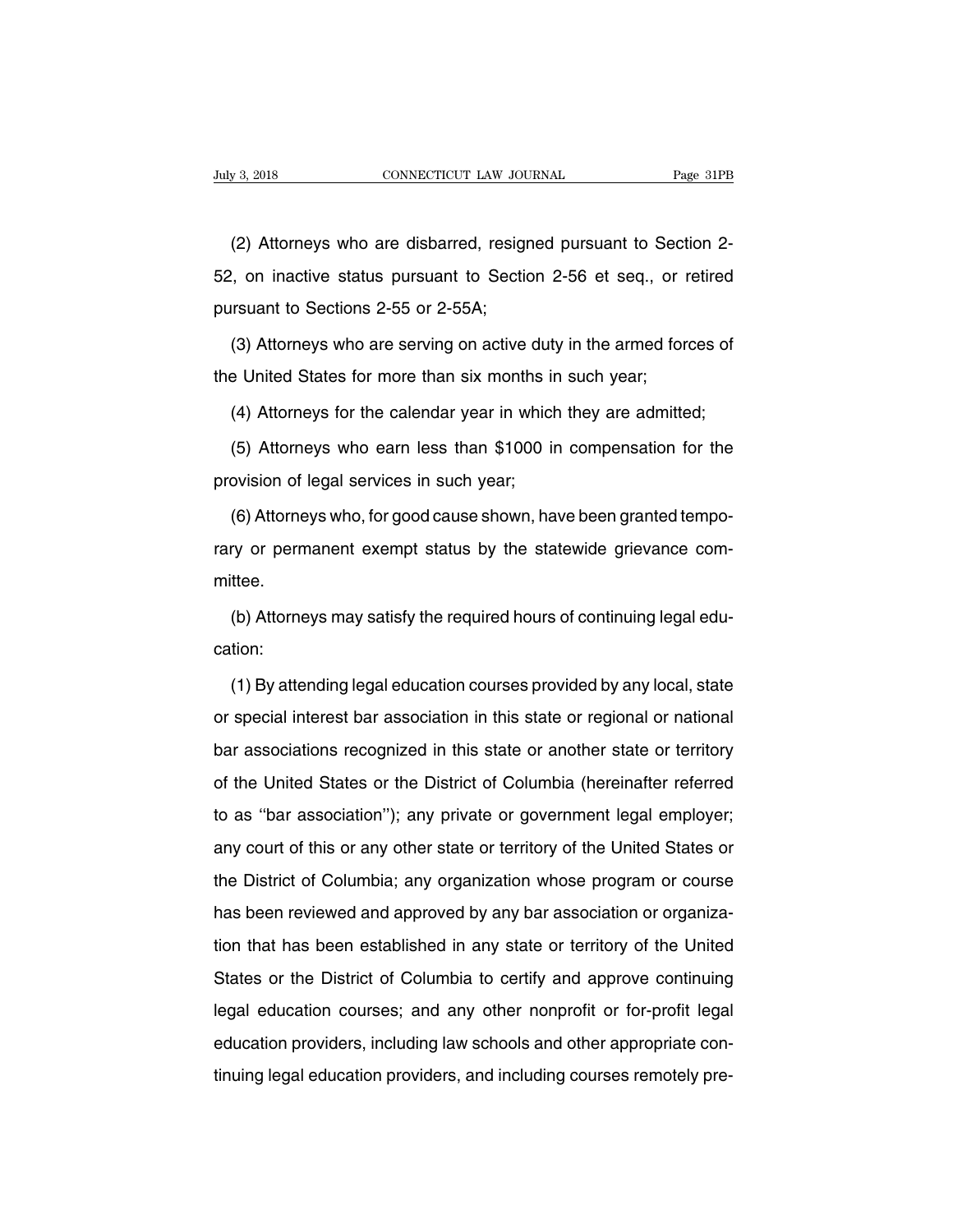Page 32PB CONNECTICUT LAW JOURNAL July 3, 2018<br>Sented by video conference, webcasts, webinars, or the like by said<br>providers. providers.

nted by video conference, webcasts, webinars, or the like by said<br>oviders.<br>(2) By self-study of appropriate programs or courses directly related<br>substantive or procedural law or related topics, including professented by video conference, webcasts, webinars, or the like by said<br>providers.<br>(2) By self-study of appropriate programs or courses directly related<br>to substantive or procedural law or related topics, including profes-<br>sio providers.<br>
(2) By self-study of appropriate programs or courses directly related<br>
to substantive or procedural law or related topics, including profes-<br>
sional responsibility, legal ethics, or law office management and pr (2) By self-study of appropriate programs or courses directly related<br>to substantive or procedural law or related topics, including profes-<br>sional responsibility, legal ethics, or law office management and pre-<br>pared by th ( $\Box$ ) By son staty or appropriate programs or scaless already related to substantive or procedural law or related topics, including professional responsibility, legal ethics, or law office management and prepared by thos communication, including, including to history including processional responsibility, legal ethics, or law office management and pre-<br>pared by those continuing legal education providers in subsection (b)<br>(1). Said selfstud pared by those continuing legal education providers in subsection (b)<br>(1). Said selfstudy may include viewing and listening to all manner of<br>communication, including, but not limited to, video or audio recordings<br>or taking provided by these sontaining legal education provided in subsection (b)<br>
(1). Said selfstudy may include viewing and listening to all manner of<br>
communication, including, but not limited to, video or audio recordings<br>
or t communication, including, but not limited to, video or audio recordings<br>or taking online legal courses. The selection of self-study courses or<br>programs shall be consistent with the objective of this rule, which<br>is to maint or taking online legal courses. The selection of self-study courses or<br>programs shall be consistent with the objective of this rule, which<br>is to maintain and enhance the skill level, knowledge, ethics and<br>competence of the or taking online legal courses. The selection of self-study courses or<br>programs shall be consistent with the objective of this rule, which<br>is to maintain and enhance the skill level, knowledge, ethics and<br>competence of the to maintain and enhance the skill level, knowledge, ethics and<br>mpetence of the attorney and shall comply with the minimum quality<br>andards set forth in subsection (c) (6).<br>(3) By publishing articles in legal publications th

competence of the attorney and shall comply with the minimum quality<br>standards set forth in subsection (c) (6).<br>(3) By publishing articles in legal publications that have as their<br>primary goal the enhancement of competenc standards set forth in subsection (c) (6).<br>
(3) By publishing articles in legal publications that have as their<br>
primary goal the enhancement of competence in the legal profession,<br>
including, without limitation, substanti (3) By publishing articles in legal publications the primary goal the enhancement of competence in the  $\mathbb R$  including, without limitation, substantive and procedulaw practice management and professionalism.<br>(4) By teach (1) By teaching in the legal profession,<br>cluding, without limitation, substantive and procedural law, ethics,<br>w practice management and professionalism.<br>(4) By teaching legal seminars and courses, including the participa-<br> including, without limitation, substantive and procedural laver<br>law practice management and professionalism.<br>(4) By teaching legal seminars and courses, including the<br>tion on panel discussions as a speaker or moderator.<br>(5

w practice management and professionalism.<br>(4) By teaching legal seminars and courses, including the participa-<br>n on panel discussions as a speaker or moderator.<br>(5) By serving as a full-time faculty member at a law school (4) By teaching legal seminars and courses, including the participation on panel discussions as a speaker or moderator.<br>
(5) By serving as a full-time faculty member at a law school accredited by the American Bar Associati The union on panel discussions as a speaker or moderator.<br>
(5) By serving as a full-time faculty member at a law school accredited by the American Bar Association or approved by the Connecticut<br>
Bar Examining Committee, in (5) By serving as a full-time faculty member at a law school accredited by the American Bar Association or approved by the Connecticut Bar Examining Committee, in which case, such attorney will be credited with meeting the  $(0, 2)$  setving as a<br>ited by the American I<br>Bar Examining Comm<br>with meeting the min<br>set forth herein.<br>(6) By serving as a It Examining Committee, in which case, such attorney will be credited<br>th meeting the minimum continuing legal education requirements<br>t forth herein.<br>(6) By serving as a part-time or adjunct faculty member at a law<br>hool acc with meeting the minimum continuing legal education requirements<br>set forth herein.<br>(6) By serving as a part-time or adjunct faculty member at a law<br>school accredited by the American Bar Association <u>or approved by</u>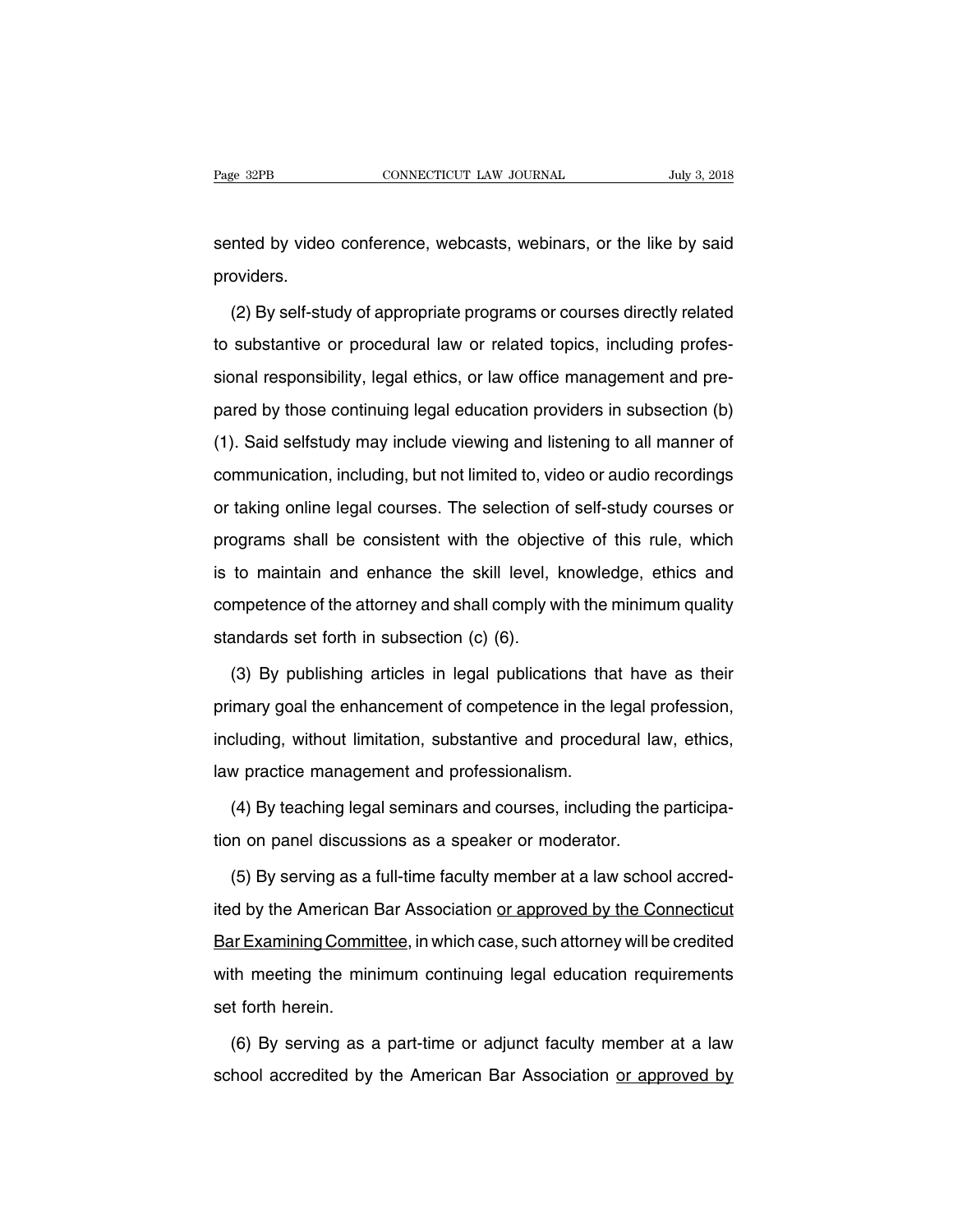Tuly 3, 2018<br>CONNECTICUT LAW JOURNAL Page 33PB<br>the Connecticut Bar Examining Committee, in which case, such attor-<br>ney will be credited with meeting the minimum continuing legal educa-Duly 3, 2018 CONNECTICUT LAW JOURNAL Page 33PB<br>
the Connecticut Bar Examining Committee, in which case, such attor-<br>
ney will be credited with meeting the minimum continuing legal educa-<br>
tion requirements set forth herein the Connecticut Bar Examining Committee, in which case, such attor-<br>ney will be credited with meeting the minimum continuing legal educa-<br>tion requirements set forth herein at the rate of one hour for each hour of<br>classroo the Connecticut Bar Examining Committee, in which case, such attor-<br>ney will be credited with meeting the minimum continuing legal educa-<br>tion requirements set forth herein at the rate of one hour for each hour of<br>classroo (17) By serving as a judge or coach for a moot court or mock trial urse or competition that is part of the curriculum at or sanctioned urse or competition that is part of the curriculum at or sanctioned

contained tion requirements set forth herein at the rate of one hour for each hour of<br>classroom instruction and one hour for each two hours of preparation.<br>(7) By serving as a judge or coach for a moot court or mock trial<br> classroom instruction and one hour for each two hours of preparation.<br>
(7) By serving as a judge or coach for a moot court or mock trial<br>
course or competition that is part of the curriculum at or sanctioned<br>
by a law scho (7) By serving as a judge or coach for a moot court or mod<br>course or competition that is part of the curriculum at or sand<br>by a law school accredited by the American Bar Associat<br>approved by the Connecticut Bar Examining C The State of Competition that is pair and the State of the Connecticut B<br>(c) Credit Computation:<br>(1) Credit for any of the above (2) a law school accredited by the American Bar Association or<br>proved by the Connecticut Bar Examining Committee.<br>(c) Credit Computation:<br>(1) Credit for any of the above activities shall be based on the actual<br>struction ti

instruction time, which may include lecture, panel discussion, and<br>question and answer periods. Credit for the activities shall be based on the actual<br>question time, which may include lecture, panel discussion, and<br>questio (c) Credit Computation:<br>
(1) Credit for any of the above activities shall be based on the actual<br>
instruction time, which may include lecture, panel discussion, and<br>
question and answer periods. Credit for the activity lis (1) Credit for any of the above activities shall be based on the actual instruction time, which may include lecture, panel discussion, and question and answer periods. Credit for the activity listed in subsection (b) (7) s (1) Socal for any of the above activities shall be based of the action.<br>
instruction time, which may include lecture, panel discussion, and<br>
question and answer periods. Credit for the activity listed in subsection<br>
(b) (7 question and answer periods. Credit for the activity listed in subsection<br>(b) (7) shall be based upon the actual judging or coaching time, up<br>to four hours for each activity per year. Self-study credit shall be<br>based on th question and answer periods. Credit for the activity listed in subsection<br>
(b) (7) shall be based upon the actual judging or coaching time, up<br>
to four hours for each activity per year. Self-study credit shall be<br>
based on Four hours for each activity per year. Self-study credit shall be<br>sed on the reading time or running time of the selected materials<br>program.<br>(2) Credit for attorneys preparing for and presenting legal seminars,<br>urses or pr

based on the reading time or running time of the selected materials<br>or program.<br>(2) Credit for attorneys preparing for and presenting legal seminars,<br>courses or programs shall be based on one hour of credit for each<br>two ho or program.<br>
(2) Credit for attorneys preparing for and presenting legal seminars,<br>
courses or programs shall be based on one hour of credit for each<br>
two hours of preparation. A maximum of six hours of credit may be<br>
cred (2) Credit for attorneys preparing for and present<br>courses or programs shall be based on one hour<br>two hours of preparation. A maximum of six hour<br>credited for preparation of a single program.<br>Credit for presentation shall The set of preparation of the based on one hour of credit for each<br>o hours of preparation. A maximum of six hours of credit may be<br>edited for preparation of a single program.<br>Credit for presentation shall be on an hour for

two hours of preparation. A maximum of six hours of credit may be<br>credited for preparation of a single program.<br>Credit for presentation shall be on an hour for hour basis. Credit<br>may not be earned more than once for the sa credited for preparation of a single program.<br>Credit for presentation shall be on an hot<br>may not be earned more than once for the sa<br>a [twelve month period] <u>calendar year</u>.<br>(3) Credit for the writing and publication o Credit for presentation shall be on an hour for hour basis. Credit<br>ay not be earned more than once for the same course given during<br>[twelve month period] calendar year.<br>(3) Credit for the writing and publication of article

may not be earned more than once for the same course given during<br>a [twelve month period] calendar year.<br>(3) Credit for the writing and publication of articles shall be based<br>on the actual drafting time required. Each arti a [twelve month pe<br>(3) Credit for the<br>on the actual draftir<br>one time for credit.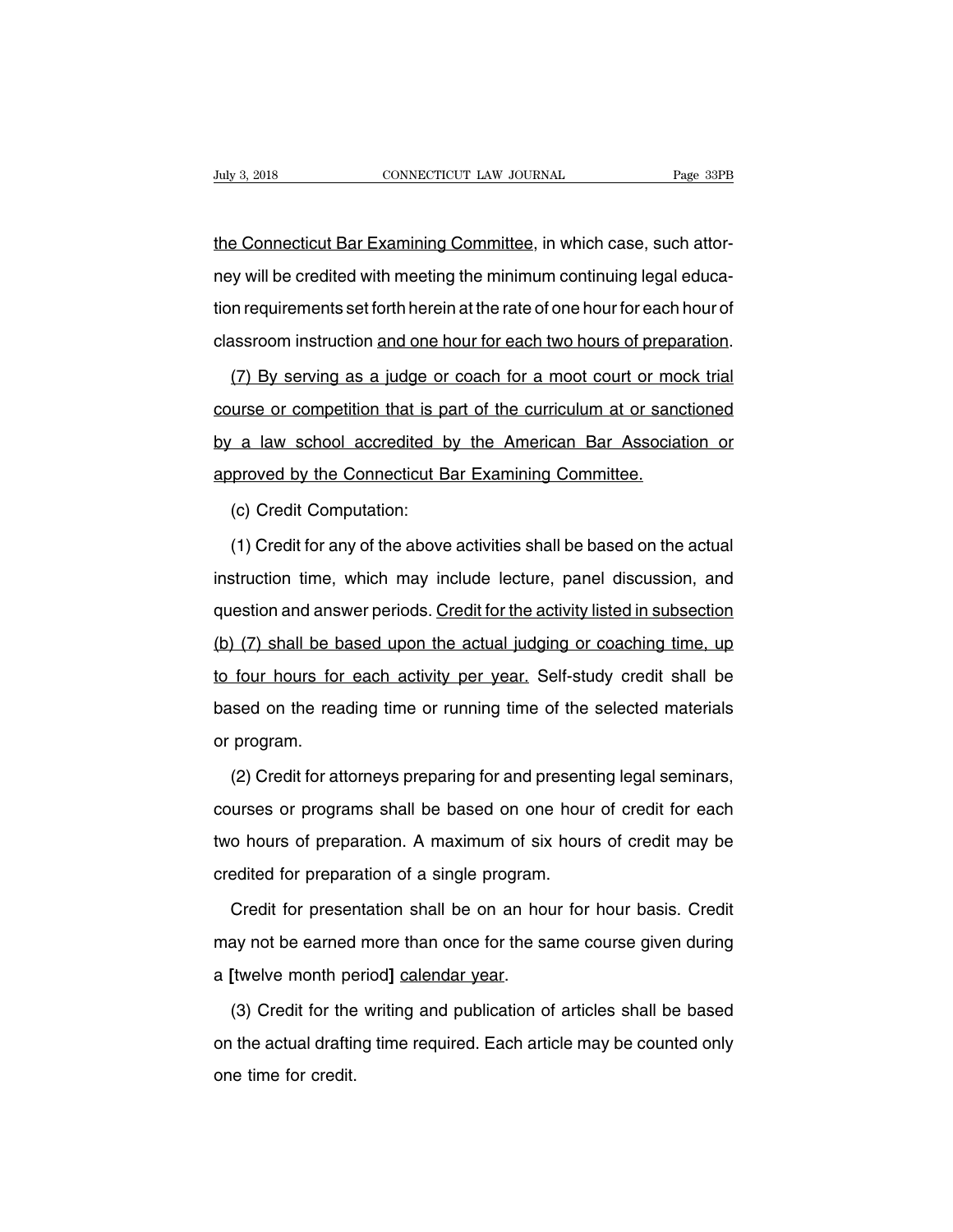EXEMBERTHE CONNECTICUT LAW JOURNAL July 3, 2018<br>
(4) Continuing legal education courses ordered pursuant to Section<br>
(37 (a) (5) or any court order of discipline shall not count as credit Page 34PB CONNECTICUT LAW JOURNAL July 3, 2018<br>
(4) Continuing legal education courses ordered pursuant to Section<br>
2-37 (a) (5) or any court order of discipline shall not count as credit<br>
toward an attorney's obligation u (4) Continuing legal education courses ordered pursua<br>2-37 (a) (5) or any court order of discipline shall not co<br>toward an attorney's obligation under this section.<br>(5) Attorneys may carry forward no more than two cr (4) Continuing legal education courses ordered pursuant to Section<br>37 (a) (5) or any court order of discipline shall not count as credit<br>ward an attorney's obligation under this section.<br>(5) Attorneys may carry forward no

2-37 (a) (5) or any court order of discipline shall not count as credit<br>toward an attorney's obligation under this section.<br>(5) Attorneys may carry forward no more than two credit hours in<br>excess of the current annual cont toward an attorney's obligation under this section.<br>
(5) Attorneys may carry forward no more than two credit hours in<br>
excess of the current annual continuing legal education requirement<br>
to be applied to the following yea requirement. (6) To be eligible for continuing legal education requirement<br>
(6) To be eligible for continuing legal education credit, the course<br>
activity must: (A) have significant intellectual or practical content

to be applied to the following year's continuing legal education<br>requirement.<br>(6) To be eligible for continuing legal education credit, the course<br>or activity must: (A) have significant intellectual or practical content<br>de requirement.<br>
(6) To be eligible for continuing legal education credit, the course<br>
or activity must: (A) have significant intellectual or practical content<br>
designed to increase or maintain the attorney's professional com (6) To be eligible for continuing legal education credit, the course<br>or activity must: (A) have significant intellectual or practical content<br>designed to increase or maintain the attorney's professional compe-<br>tence and sk (c) To be englibe for commaning legal causation of eart, the course<br>or activity must: (A) have significant intellectual or practical content<br>designed to increase or maintain the attorney's professional compe-<br>tence and ski designed to increase or maintain the attorney's professional competence and skills as a lawyer; (B) constitute an organized program of learning dealing with matters directly related to legal subjects and the legal professi designed to increase or maintain the attenty of proteince and skills as a lawyer; (B) constitute an orgal<br>learning dealing with matters directly related to legal<br>legal profession; and (C) be conducted by an inc<br>qualified b arning dealing with matters directly related to legal subjects and the<br>gal profession; and (C) be conducted by an individual or group<br>alified by practical or academic experience.<br>(d) Attorneys shall retain records to prove

regal profession; and (C) be conducted by an individual or group<br>qualified by practical or academic experience.<br>(d) Attorneys shall retain records to prove compliance with this<br>rule for a period of seven years. (e) Violati qualified by practical or acam<br>
(d) Attorneys shall retain<br>
rule for a period of seven<br>
constitute misconduct.<br>
(f) Unless it is determined (d) Attorneys shall retain records to prove compliance with this<br>le for a period of seven years. (e) Violation of this section shall<br>nstitute misconduct.<br>(f) Unless it is determined that the violation of this section was w

rule for a period of seven years. (e) Violation of this section shall<br>constitute misconduct.<br>(f) Unless it is determined that the violation of this section was wilful,<br>a noncompliant attorney must be given at least sixty d constitute misconduct.<br>
(f) Unless it is determined that the violation of this section was wilfu<br>
a noncompliant attorney must be given at least sixty days to compl<br>
with this section before he or she is subject to any dis (f) Unless it is determined that the violation of this section was wilful,<br>noncompliant attorney must be given at least sixty days to comply<br>th this section before he or she is subject to any discipline.<br>(g) A minimum cont

a noncompliant attorney must be given at least sixty days to comply<br>with this section before he or she is subject to any discipline.<br>(g) A minimum continuing legal education commission ("commis-<br>sion") shall be established with this section before he or she is subject to any discipline.<br>
(g) A minimum continuing legal education commission ("commis-<br>
sion") shall be established by the judicial branch and shall be com-<br>
posed of four superior (g) A minimum continuing legal education commission ("commis-<br>sion") shall be established by the judicial branch and shall be com-<br>posed of four superior court judges and four attorneys admitted to<br>practice in this state, sion") shall be established by the judicial branch and shall be com-<br>posed of four superior court judges and four attorneys admitted to<br>practice in this state, all of whom shall be appointed by the chief justice<br>of the su posed of four superior court judges and four attorneys admitted to<br>practice in this state, all of whom shall be appointed by the chief justice<br>of the supreme court or his or her designee and who shall serve<br>without compens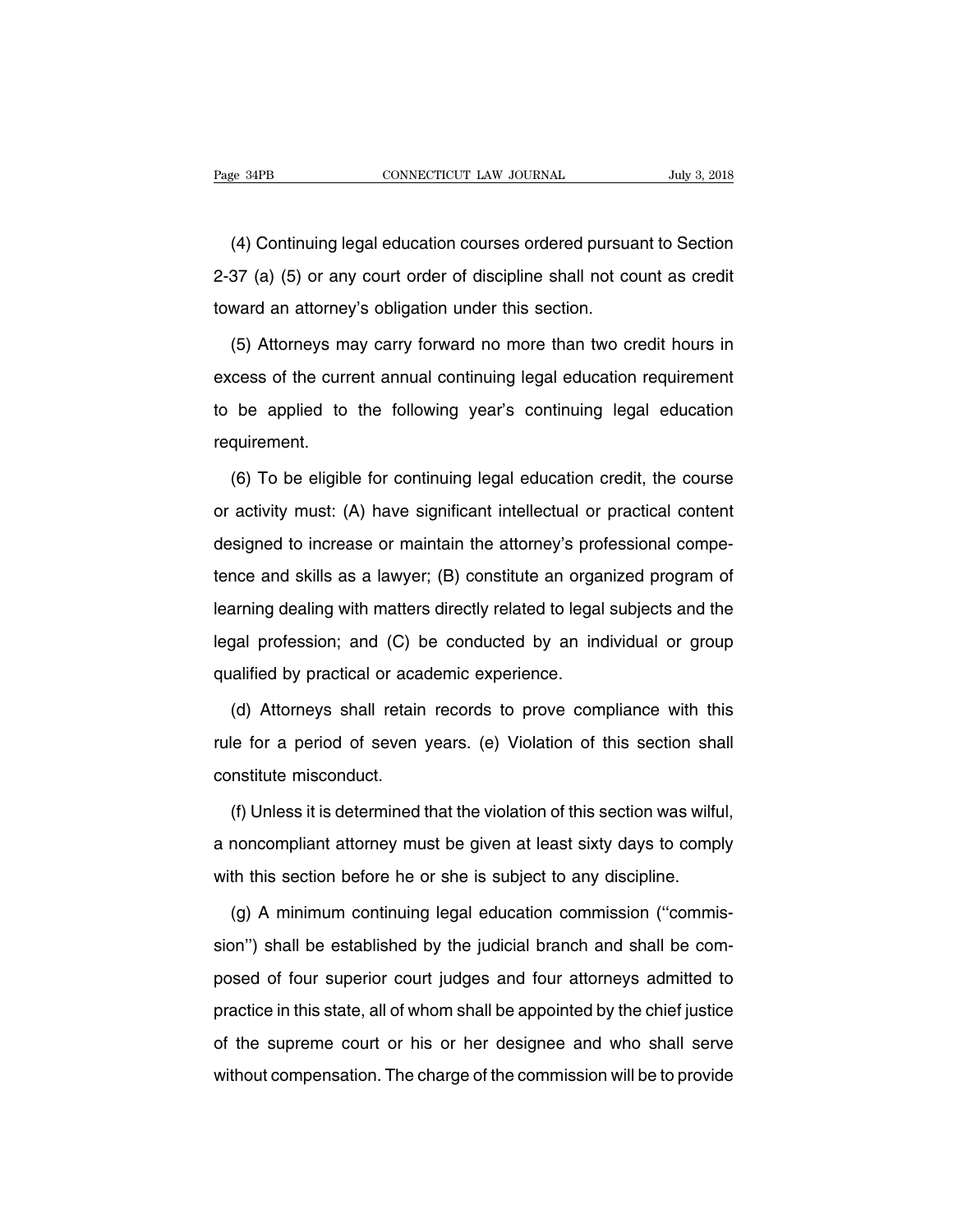Addy 3, 2018<br>
advice regarding the application and interpretation of this rule and to<br>
assist with its implementation including, but not limited to, the developand July 3, 2018<br>
and Vice regarding the application and interpretation of this rule and to<br>
dassist with its implementation including, but not limited to, the develop-<br>
ment of a list of frequently asked questions and oth advice regarding the application and interpretation of this rule and to<br>assist with its implementation including, but not limited to, the develop-<br>ment of a list of frequently asked questions and other documents to<br>assist advice regarding the application and interpretation of this rule and to<br>assist with its implementation including, but not limited to, the develop-<br>ment of a list of frequently asked questions and other documents to<br>assist sist with its implementation including, but not limited to, the developent of a list of frequently asked questions and other documents to sist the members of the bar to meet the requirements of this rule.<br>COMMENTARY 2017:

ment of a list of frequently asked questions and other documents to<br>assist the members of the bar to meet the requirements of this rule.<br>COMMENTARY 2017: It is the intention of this rule to provide attor-<br>neys with relevan assist the members of the bar to meet the requirements of this rule.<br>COMMENTARY 2017: It is the intention of this rule to provide attor-<br>neys with relevant and useful continuing legal education covering the<br>broadest spectr COMMENTARY 2017: It is the intention of this rule to provide attor-<br>neys with relevant and useful continuing legal education covering the<br>broadest spectrum of substantive, procedural, ethical and professional<br>subject matte Least amount of substantive, procedural, ethical and professional subject matter at the lowest cost reasonably feasible and with the least amount of supervision, structure and reporting requirements, which will aid in the which will aid in the development, enhancement and maintenance of the legal knowledge and skills of practicing attorneys and with the legal knowledge and skills of practicing attorneys and will facilitate subject matter at the lowest cost reasonably feasible and with the<br>least amount of supervision, structure and reporting requirements,<br>which will aid in the development, enhancement and maintenance of<br>the legal knowledge an the delivery at the lowest sest reasonally reashib and<br>least amount of supervision, structure and reporting requ<br>which will aid in the development, enhancement and mainte<br>the legal knowledge and skills of practicing attorn inch will aid in the development, enhancement and maintenance of<br>
e legal knowledge and skills of practicing attorneys and will facilitate<br>
e delivery of competent legal services to the public.<br>
The rule also permits an at

the legal knowledge and skills of practicing attorneys and will facilitate<br>the delivery of competent legal services to the public.<br>The rule also permits an attorney to design his or her own course<br>of study. The law is cons the delivery of competent legal services to the public.<br>The rule also permits an attorney to design his or her own course<br>of study. The law is constantly evolving and attorneys, like all other<br>professionals, are expected t The rule also permits an attorney to design his or her own course<br>of study. The law is constantly evolving and attorneys, like all other<br>professionals, are expected to keep abreast of changes in the profes-<br>sion and the la study. The law is constantly evolving and attorneys, like all other<br>ofessionals, are expected to keep abreast of changes in the profes-<br>on and the law if they are to provide competent representation.<br>Subsection (a) provide

professionals, are expected to keep abreast of changes in the profession and the law if they are to provide competent representation.<br>Subsection (a) provides that Connecticut attorneys must complete<br>twelve credit hours of sion and the law if they are to provide competent representation.<br>Subsection (a) provides that Connecticut attorneys must complete<br>twelve credit hours of continuing legal education per calendar year.<br>Subsection (a) also li Subsection (a) provides that Connecticut attorneys must complete<br>twelve credit hours of continuing legal education per calendar year.<br>Subsection (a) also lists those Connecticut attorneys, who are exempt<br>from compliance, i Expedience of the military and the military and the military entire military exting the exempt<br>subsection (a) also lists those Connecticut attorneys, who are exempt<br>from compliance, including, among others: judges, senior Subsection (a) also lists those Connecticut attorneys, who are exempt<br>from compliance, including, among others: judges, senior judges, attor-<br>neys serving in the military, new attorneys during the year in which<br>they are ad caboochom (a) also hold hold second alternatys, who are stornft<br>from compliance, including, among others: judges, senior judges, attor-<br>neys serving in the military, new attorneys during the year in which<br>they are admitted meys serving in the military, new attorneys during the year in which<br>they are admitted to practice, attorneys who earn less than \$1000 in<br>compensation for the provision of legal services in the subject year,<br>and those who subsection also practice, attorneys who earn less than \$1000 in compensation for the provision of legal services in the subject year, and those who obtain an exempt status for good cause shown. The subsection also provides barred, resigned, on inactive status due to disability, or are retired. The subsection also provides an exemption for attorneys who are disbarred, resigned, on inactive status due to disability, or are retired. The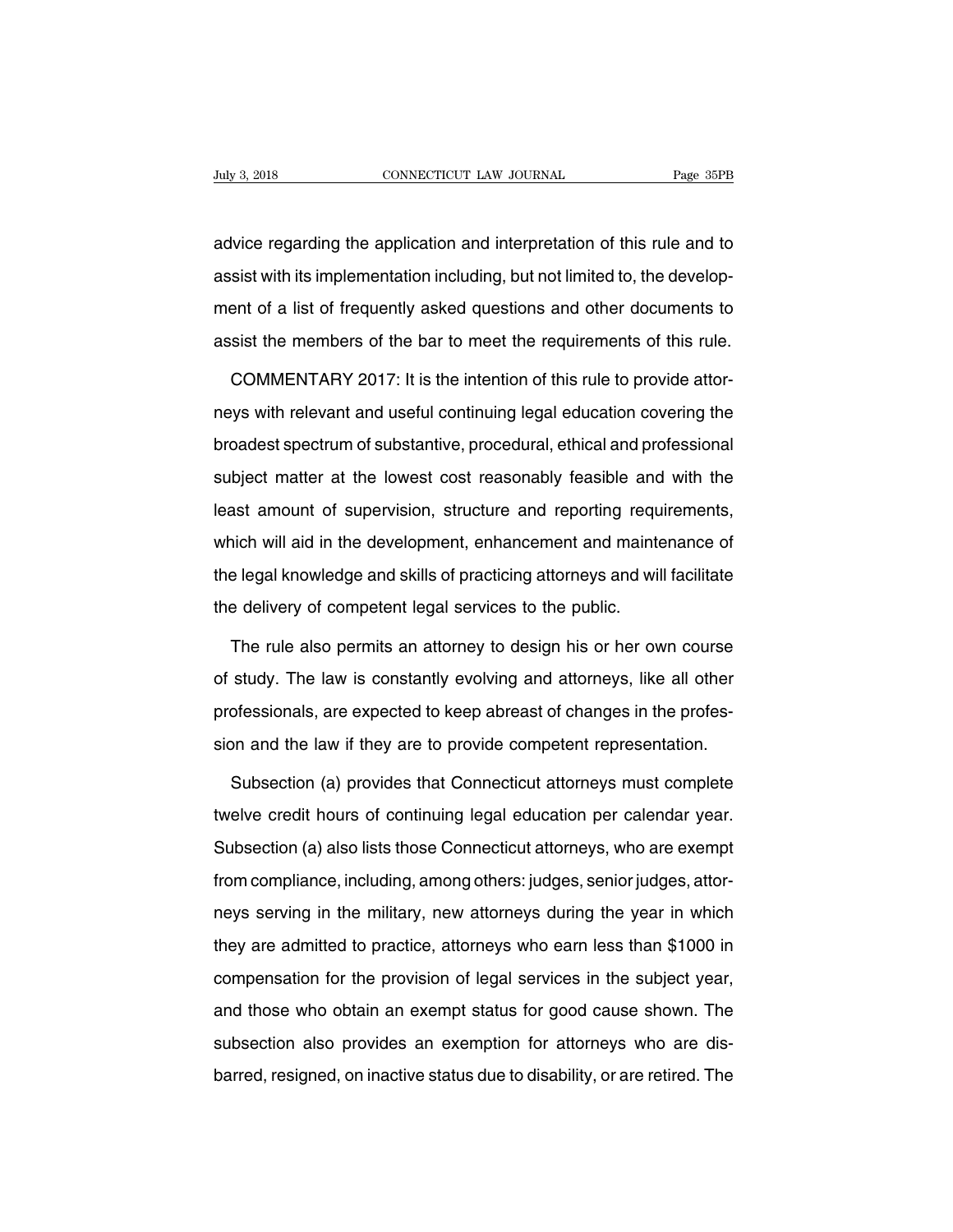Page 36PB<br>
exemption for attorneys who earn less than \$1000 in compensation<br>
in a particular year is not intended to apply to attorneys who claim that Fage 36PB CONNECTICUT LAW JOURNAL July 3, 2018<br>exemption for attorneys who earn less than \$1000 in compensation<br>in a particular year is not intended to apply to attorneys who claim that<br>they were not paid as a result of bi exemption for attorneys who earn less than \$1000 in compensation<br>in a particular year is not intended to apply to attorneys who claim that<br>they were not paid as a result of billed fees to a client. All compensation<br>receive exemption for attorneys who earn less than \$1000 in compensation<br>in a particular year is not intended to apply to attorneys who claim that<br>they were not paid as a result of billed fees to a client. All compensation<br>receive fracture of the basic train issues that the componented.<br>In a particular year is not intended to apply to attorneys who claim that<br>they were not paid as a result of billed fees to a client. All compensation<br>received for th they were not paid as a result of billed fees to a client. All compensation<br>received for the provision of legal services, whether the result of billed<br>fees or otherwise, must be counted. There is no exemption for attor-<br>ne received for the provision of legal services to a short. The componeation<br>received for the provision of legal services, whether the result of billed<br>fees or otherwise, must be counted. There is no exemption for attor-<br>neys For contenuise, must be counted. There is no exemption for attor-<br>heys who are suspended or on administrative suspension. Subsection<br>(d) requires an attorney to maintain adequate records of compliance.<br>For continuing legal shall be sufficient proof of compliance. For self-study, a contemporance.<br>For continuing legal education courses, a certificate of attendance<br>shall be sufficient proof of compliance. For self-study, a contemporane-<br>ous log (d) requires an attorney to maintain adequate records of compliance.<br>For continuing legal education courses, a certificate of attendance<br>shall be sufficient proof of compliance. For self-study, a contemporane-<br>ous log iden For continuing legal education courses, a certificate of attendance<br>shall be sufficient proof of compliance. For self-study, a contemporane-<br>ous log identifying and describing the course listened to or watched<br>and listing of solutining logal substation solitios), a solution of alternative<br>shall be sufficient proof of compliance. For self-study, a contemporane-<br>ous log identifying and describing the course listened to or watched<br>and listing onal be dandent proof of domphaned. The course listened to or watched<br>and listing the date and time the course was taken, as well as a copy<br>of the syllabus or outline of the course materials, if available, and,<br>when approp and listing the date and time the course was taken, as well as a copy<br>of the syllabus or outline of the course materials, if available, and,<br>when appropriate, a certificate from the course provider, shall be suffi-<br>cient p of the syllabus or outline of the course materials, if available, and,<br>when appropriate, a certificate from the course provider, shall be suffi-<br>cient proof of compliance. For any other form of continuing legal educa-<br>tion when appropriate, a certificate from the course provider, shall provide sufficient proof of compliance. For any other form of continuing lead tion, a file including a log of the time spent and drafts of the material shall Example, a serification and solve provider, shall be during<br>the proof of compliance. For any other form of continuing legal educa-<br>n, a file including a log of the time spent and drafts of the prepared<br>aterial shall provid

by the Minimum Continuing and Minimum Continuing Legal Education, a file including a log of the time spent and drafts of the prepared<br>material shall provide sufficient proof of compliance.<br>COMMENTARY 2018: The changes to t naterial shall provide sufficient proof of compliance.<br>COMMENTARY 2018: The changes to this section were submitted<br>by the Minimum Continuing Legal Education Commission and expand<br>or clarify the manner by which attorneys ma material crial provide dalilectin pre<br>
COMMENTARY 2018: The chang<br>
by the Minimum Continuing Legal E<br>
or clarify the manner by which attorn<br>
of continuing legal education. by the Minimum Continuing Legal Education Commission and expand<br>or clarify the manner by which attorneys may satisfy the required hours<br>of continuing legal education.<br>**Sec. 2-52. Resignation and Waiver of Attorney Facing D** Firary the manner by which attorn<br>
untinuing legal education.<br> **2-52. Resignation and Waivary Investigation**<br>
The superior court may, under

(a) The superior court may, under the procedure provided herein,<br>
the superior court may, under the procedure provided herein,<br>
the superior court may, under the procedure provided herein,<br>
the superior court may, under th Sec. 2-52. Resignation and Waiver of Attorney Facing Disciplin-<br>ary Investigation<br>(a) The superior court may, under the procedure provided herein,<br>permit an attorney to submit his or her resignation from the bar with<br>or wi ary Investigation<br>(a) The superior court may, under the procedure provided herein,<br>permit an attorney to submit his or her resignation from the bar with<br>or without the waiver of right to apply for readmission to the bar at (a) The superior court may, under the procedure provided herein, permit an attorney to submit his or her resignation from the bar with or without the waiver of right to apply for readmission to the bar at any time in the f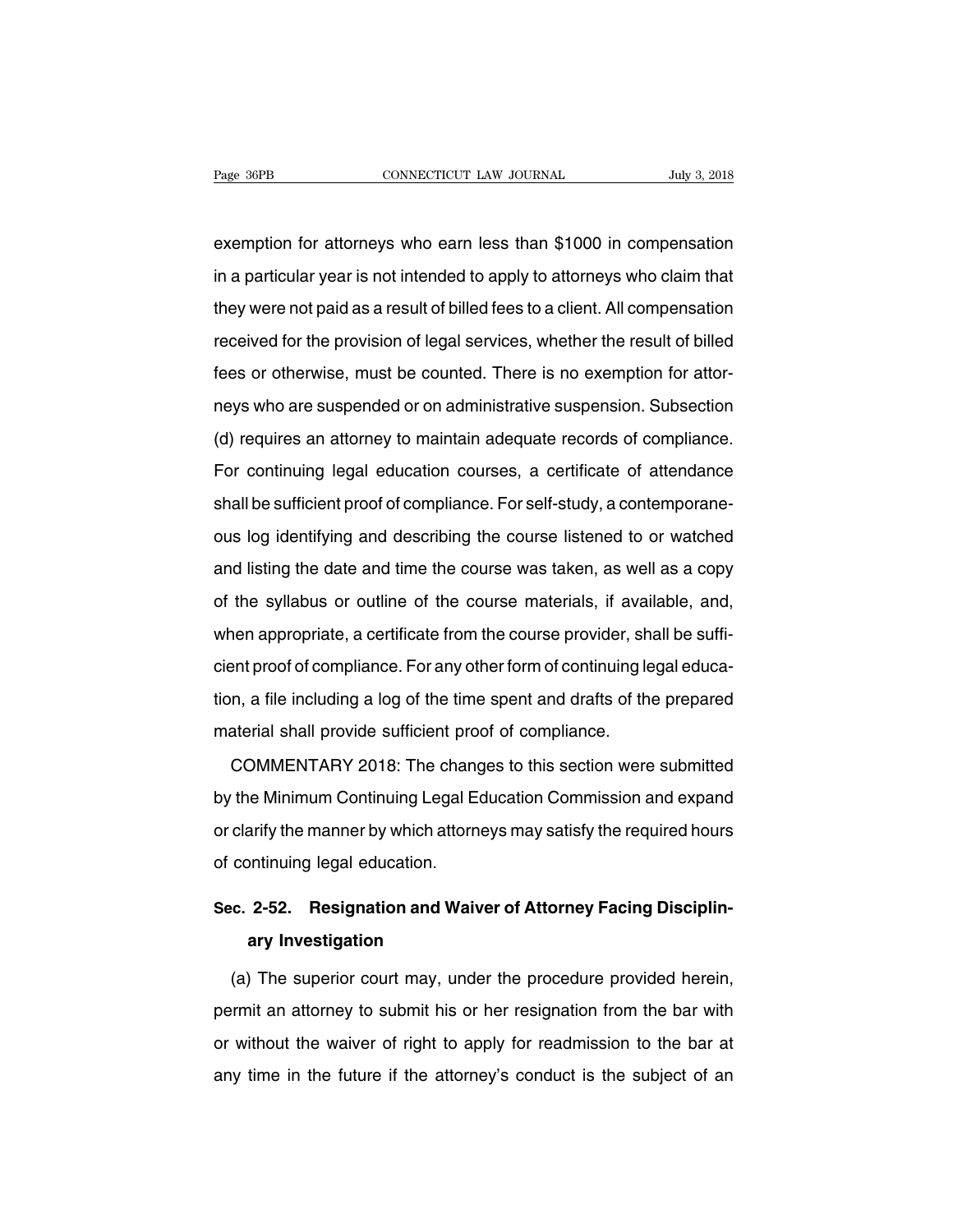Iuly 3, 2018<br>Investigation or proceeding by a grievance panel, a reviewing commit-<br>Investigation or proceeding by a grievance panel, a reviewing commit-<br>tee, the statewide grievance committee, the disciplinary counsel or the state of the statewide grievance committee, the statewide grievance committee, the disciplinary counsel or<br>the court. investigation or<br>tee, the statew<br>the court.<br>(b) Concurre vestigation or proceeding by a grievance panel, a reviewing commit-<br>
be, the statewide grievance committee, the disciplinary counsel or<br>
be court.<br>
(b) Concurrently with the written resignation, the attorney shall sub-<br>
t tee, the statewide grievance committee,<br>the court.<br>(b) Concurrently with the written resigna<br>mit an affidavit stating the following:<br>(1) that he or she desires to resign a

e court.<br>
(b) Concurrently with the written resignation, the attorney shall sub-<br>
t an affidavit stating the following:<br>
(1) that he or she desires to resign and that the resignation is<br>
owingly and voluntarily submitted, knowingly with the written resignation, the attorney shall sub-<br>mit an affidavit stating the following:<br>(1) that he or she desires to resign and that the resignation is<br>knowingly and voluntarily submitted, the attorney is mit an affidavit stating the following:<br>
(1) that he or she desires to resign and that the resignation is<br>
knowingly and voluntarily submitted, the attorney is not being subjected<br>
to coercion or duress, and is fully aware (1) that he or she desires to<br>knowingly and voluntarily submitting to coercion or duress, and is f<br>submitting the resignation;<br>(2) the attorney is aware that the knowingly and voluntarily submitted, the attorney is not being subjected<br>to coercion or duress, and is fully aware of the consequences of<br>submitting the resignation;<br>(2) the attorney is aware that there is currently pendin

to coercion or duress, and is fully aware of the consequences of<br>submitting the resignation;<br>(2) the attorney is aware that there is currently pending an investiga-<br>tion or proceeding concerning allegations that he or she submitting the resignation;<br>
(2) the attorney is aware that there is currently pending an investiga-<br>
tion or proceeding concerning allegations that he or she has been<br>
guilty of misconduct, the nature of which shall be sp (2) the attorney is a<br>tion or proceeding c<br>guilty of misconduct,<br>in the affidavit;<br>(3) either (A) that t (3) either (A) that the material facts of the allegations of misconduct, the material facts of the specifically set forth<br>the affidavit;<br>(3) either (A) that the material facts of the allegations of misconduct<br>e true, or (B

guilty of misconduct, the nature of which shall be specifically set forth<br>in the affidavit;<br>(3) either (A) that the material facts of the allegations of misconduct<br>are true, or (B) if the attorney denies some or all of the in the affidavit;<br>(3) either (A) that the material facts of the allegations of misconduct<br>are true, or (B) if the attorney denies some or all of the material facts<br>of the allegations of misconduct, that the attorney acknow (3) either (A) that the material facts of the allegations of misconduct are true, or (B) if the attorney denies some or all of the material facts of the allegations of misconduct, that the attorney acknowledges that there are true, or (B) if the attorney denies some or all of the mate<br>of the allegations of misconduct, that the attorney acknowled<br>there is sufficient evidence to prove such material facts of the<br>tions of misconduct by clear a the allegations of misconduct, that the attorney acknowledges that<br>ere is sufficient evidence to prove such material facts of the allega-<br>ns of misconduct by clear and convincing evidence;<br>(4) the attorney waives the right

there is sufficient evidence to prove such material facts of the allegations of misconduct by clear and convincing evidence;<br>(4) the attorney waives the right to a hearing on the merits of the<br>allegations of misconduct, as tions of misconduct by clear and convincing evidence;<br>
(4) the attorney waives the right to a hearing on the merits of the<br>
allegations of misconduct, as provided by these rules, and acknowl-<br>
edges that the court will ent (4) the attorney waives the right to a hearing on the merits of the allegations of misconduct, as provided by these rules, and acknowledges that the court will enter a finding that he or she has engaged in the misconduct s (1) are alterney narree are<br>allegations of misconduct, as<br>edges that the court will enter<br>in the misconduct specified in t<br>tance of the resignation. lges that the court will enter a finding that he or she has engaged<br>the misconduct specified in the affidavit concurrently with the accep-<br>nce of the resignation.<br>(c) If the written resignation is accompanied by a waiver o in the misconduct specified in the affidavit concurrently with the acceptance of the resignation.<br>
(c) If the written resignation is accompanied by a waiver of the right<br>
to apply for readmission to the bar, the affidavit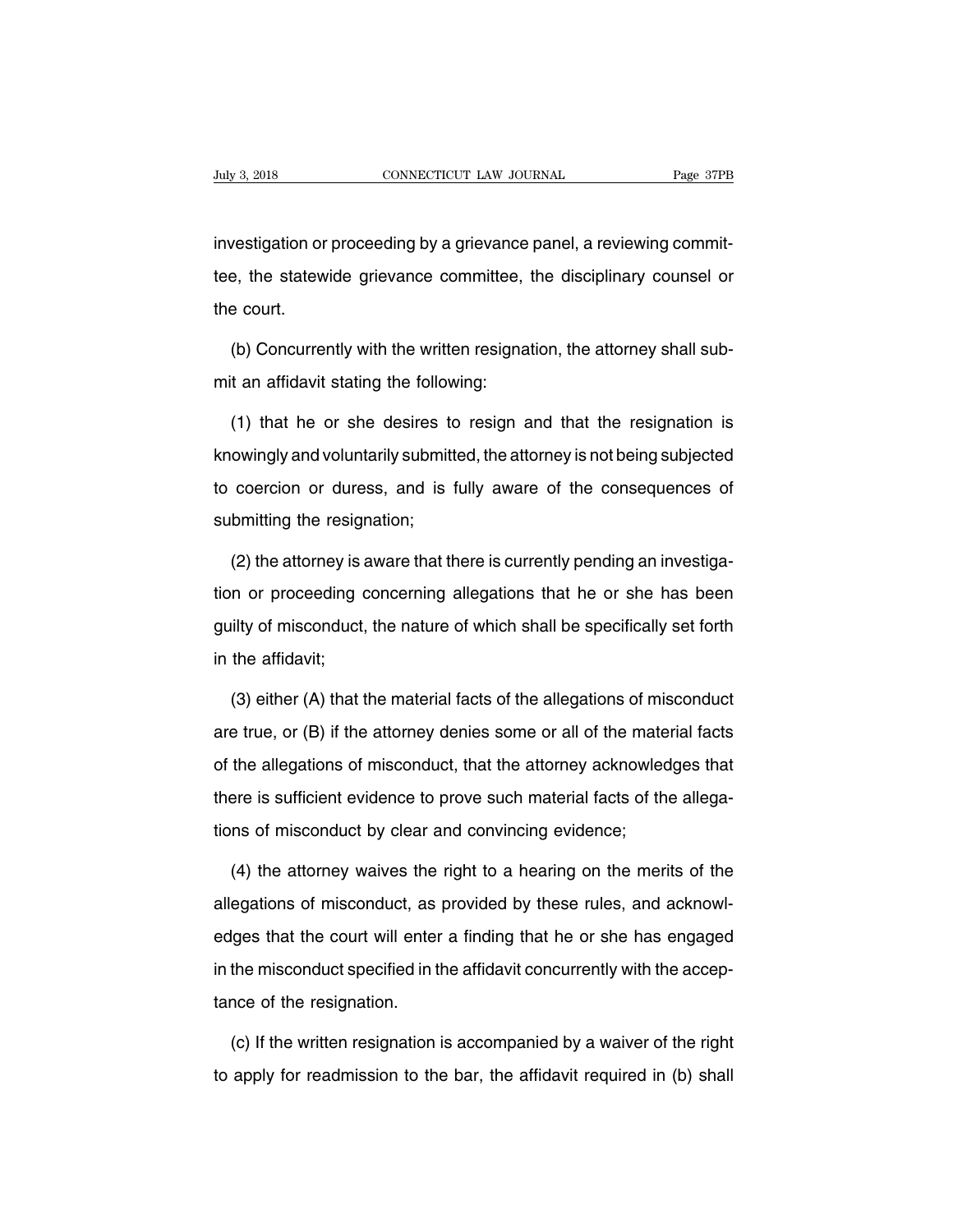Page 38PB<br>
CONNECTICUT LAW JOURNAL<br>
also state that the attorney desires to resign and waive his or her right<br>
to apply for readmission to the bar at any time in the future. The Bage 38PB<br>
The apply for readmission to the bar at any time in the future.<br>
The future of apply for readmission to the bar at any time in the future.<br>
(d) Any resignation submitted in accordance with this section show

So state that the attorney desires to resign and waive his or her right<br>apply for readmission to the bar at any time in the future.<br>(d) Any resignation submitted in accordance with this section shall<br>in writing, signed by also state that the attorney desires to resign and waive his or her right<br>to apply for readmission to the bar at any time in the future.<br>(d) Any resignation submitted in accordance with this section shall<br>be in writing, si to apply for readmission to the bar at any time in the future.<br>
(d) Any resignation submitted in accordance with this section shall<br>
be in writing, signed by the attorney, and filed in sextuplicate with the<br>
clerk of the s (d) Any resignation submitted in accordance with this section shall<br>be in writing, signed by the attorney, and filed in sextuplicate with the<br>clerk of the superior court in the judicial district in which the attorney<br>resid of the superior court in the judicial district in which the attorney<br>resides, or if the attorney is not a resident of this state, with the clerk<br>of the superior court in Hartford. The clerk shall forthwith send one<br>copy to collar whing, eighed by the attenties), and the arrocatipheate with the clerk clerk of the superior court in the judicial district in which the attorney resides, or if the attorney is not a resident of this state, with the resides, or if the attorney is not a resident of this state, with the clerk<br>of the superior court in Hartford. The clerk shall forthwith send one<br>copy to the grievance panel, one copy to the statewide bar counsel,<br>one copy **Example 12 on the superior court in Hartford.** The clerk shall forthwith send one copy to the grievance panel, one copy to the statewide bar counsel, one copy to disciplinary counsel, one copy to the state's attorney, [an copy to the grievance panel, one copy to the statewide bar counsel, one copy to disciplinary counsel, one copy to the state's attorney, [and] one copy to the standing committee on recommendations for admission to the bar, copy to the ghordine pairs, one copy to the statemed set counter,<br>one copy to disciplinary counsel, one copy to the state's attorney,<br>[and] one copy to the standing committee on recommendations for<br>admission to the bar, an and] one copy to the standing committee on recommendations for admission to the bar, and one copy to all complainants whose grievance complaints filed against the attorney in Connecticut resulted in the submission. Such re accepted by the court after a hearing and the complainants whose griev-<br>ance complaints filed against the attorney in Connecticut resulted<br>in the submission. Such resignation shall not become effective until<br>accepted by th aanneerent to the stat<u><sub>l</sub> and one stap<sub>l</sub> to an semplantaine three grieven</u><br>ance complaints filed against the attorney in Connecticut resulted<br>in the submission. Such resignation shall not become effective until<br>accepted in the submission. Such resignation shall not become effective until<br>accepted by the court after a hearing, at which the court has accepted<br>a report by the statewide grievance committee, made a finding of<br>misconduct based in the submission. Such resignation shall not become effective until accepted by the court after a hearing, at which the court has accepted a report by the statewide grievance committee, made a finding of misconduct based a report by the statewide grievance committee, made a finding of<br>misconduct based upon the respondent's affidavit, and made a finding<br>that the resignation is knowingly and voluntarily made. With the excep-<br>tion of the stat entity who and the respondent's affidavit, and made a finding<br>that the resignation is knowingly and voluntarily made. With the excep-<br>tion of the statewide bar counsel and disciplinary counsel, no person or<br>entity who, pur shall have the right to participate in the hearing counsel. With the exception of the statewide bar counsel and disciplinary counsel, no person or entity who, pursuant to this subsection, receives a copy of a resignation s section. (e) the court of this subsection, receives a copy of a resignation<br>all have the right to participate in the hearing required by this sub-<br>ction.<br>(e) Acceptance by the court of an attorney's resignation from the<br>tr without

shall have the right to participate in the hearing required by this subsection.<br>Section.<br>(e) Acceptance by the court of an attorney's resignation from the bar without the waiver of the right to apply for readmission to the section.<br>
(e) Acceptance by the court of an attorney's resignation from the<br>
bar without the waiver of the right to apply for readmission to the bar<br>
at any time in the future shall not be a bar to any other disciplinary<br> (e) Acceptance by the court of an attorney's resignation from the<br>bar without the waiver of the right to apply for readmission to the bar<br>at any time in the future shall not be a bar to any other disciplinary<br>proceedings b the value of the right that any time in the future shall not proceedings based on conduct octance of the attorney's resignation.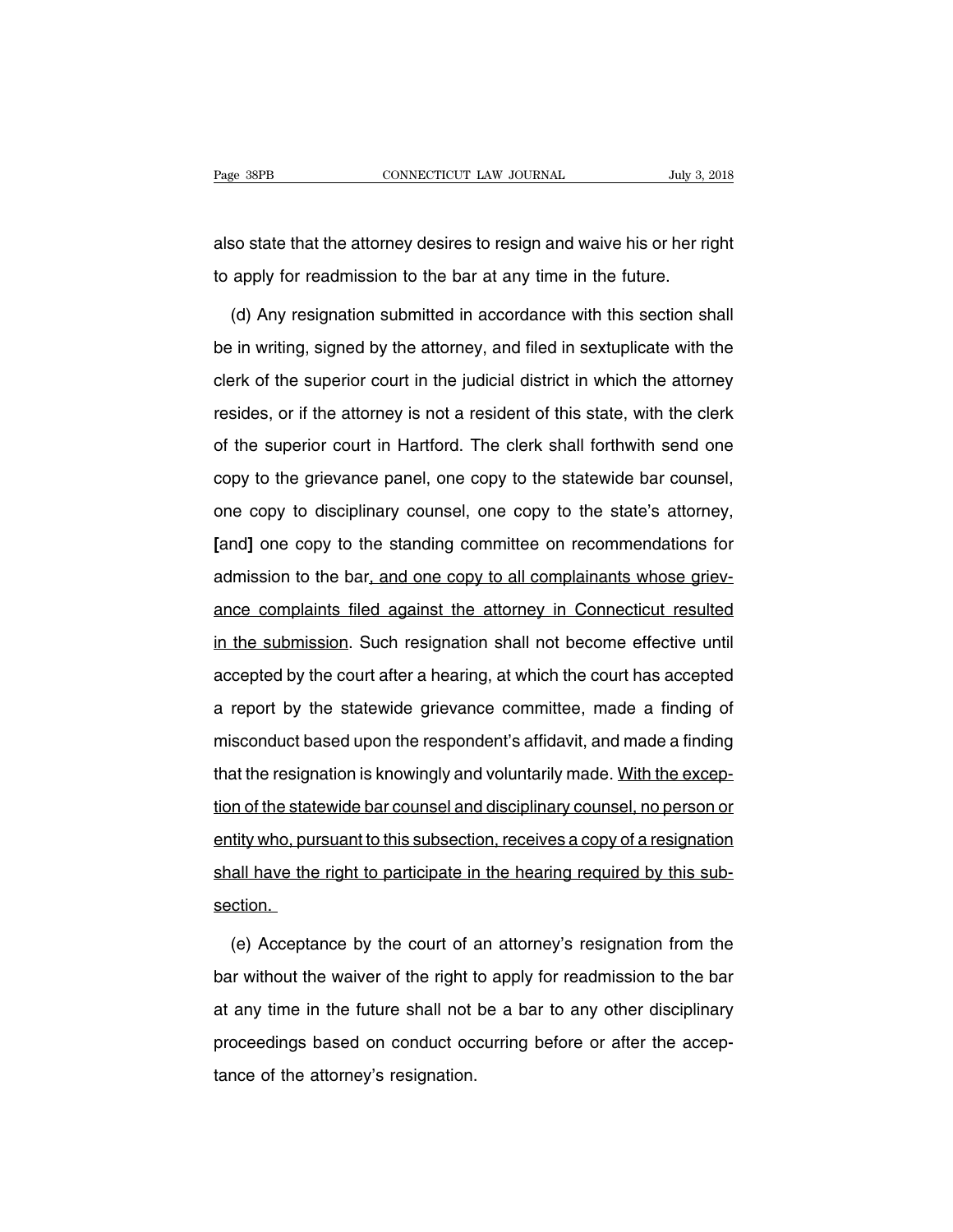EXECTE THE CONNECTICUT CONNECTICUT LAW JOURNAL Trage 39PB<br>COMMENTARY: The changes to this section require that one copy<br>any resignation submitted in accordance with this section be sent July 3, 2018 CONNECTICUT LAW JOURNAL Page 39PB<br>
COMMENTARY: The changes to this section require that one copy<br>
of any resignation submitted in accordance with this section be sent<br>
to, among other individuals and committee COMMENTARY: The changes to this section require that one copy<br>of any resignation submitted in accordance with this section be sent<br>to, among other individuals and committees, all complainants whose<br>grievance complaints fil COMMENTARY: The changes to this section require that one copy<br>of any resignation submitted in accordance with this section be sent<br>to, among other individuals and committees, all complainants whose<br>grievance complaints fil In the submitted in accordance with this section be sent<br>to, among other individuals and committees, all complainants whose<br>grievance complaints filed against the attorney in Connecticut resulted<br>in the submission of the r ber any reeignation easimited in accordance with this economics control.<br>to, among other individuals and committees, all complainants whose<br>grievance complaints filed against the attorney in Connecticut resulted<br>in the sub to, among other individuate and committed, an complainante whose<br>grievance complaints filed against the attorney in Connecticut resulted<br>in the submission of the resignation. With the exception of the statewide<br>bar counsel in the submission of the resignation. With the exception of the stabar counsel and disciplinary counsel, no person or entity who, puto this subsection, receives a copy of a resignation shall have the participate in the hea bar counsel and disciplinary counsel, no person or entity<br>to this subsection, receives a copy of a resignation sha<br>to participate in the hearing required by this subsectic<br>**Sec. 3-17. —Activities of Legal Intern**<br> $f(a)$  The

this subsection, receives a copy of a resignation shall have the right<br>participate in the hearing required by this subsection.<br>**Example:** C. 3-17. —Activities of Legal Intern<br>[(a) The legal intern, supervised in accordance to participate in the hearing required by this subsection.<br>
Sec. 3-17. —Activities of Legal Intern<br>
[(a) The legal intern, supervised in accordance with these rules,<br>
may appear in court or at other hearings in the followi (a) The legal intern, supervised in accordance with these rules,<br>(a) The legal intern, supervised in accordance with these rules,<br>ay appear in court or at other hearings in the following situations:<br>(1) where the client is [(a) The legal intern, supervised in accordance with these rules,<br>ay appear in court or at other hearings in the following situations:<br>(1) where the client is financially unable to afford counsel; or<br>(2) where the intern

(1) where the client is financially unable to afford counsel; or<br>
(2) where the intern is assisting a privately retained attorney; or<br>
(3) where the intern is assisting an established legal aid bureau or<br>
ganization, a pub (1) where the client is financially unable to afford counsel; or (2) where the intern is assisting a privately retained attorney; or (3) where the intern is assisting an established legal aid bureau or organization, a publ agency.**]** (3) where the intern is assisting an established legal aid bureau or<br>ganization, a public defender or prosecutor's office, or a state<br>ency.]<br> $[(b)](a)$  In each case where a legal intern appears in court or before<br>administra

organization, a public defender or prosecutor's office, or a state<br>agency.]<br>[(b)](a) In each case where a legal intern appears in court or before<br>an administrative tribunal, the written consent and approval referred<br>to in agency.]<br>
[(b)](a) In each case where a legal intern appears in court or before<br>
an administrative tribunal, the written consent and approval referred<br>
to in Section 3-14 shall be filed in the record of the case and shall  $[(b)](a)$  In each case where a legal intern appears in court or before<br>an administrative tribunal, the written consent and approval referred<br>to in Section 3-14 shall be filed in the record of the case and shall be<br>brought an administrative tribunal, the writt<br>to in Section 3-14 shall be filed in the brought to the attention of the judici<br>of the administrative tribunal.<br> $[(c)](b)$  In addition to appearing in **EXECUTE:** in Section 3-14 shall be filed in the record of the case and shall be ought to the attention of the judicial authority or the presiding officer the administrative tribunal.<br> **[(c)](b)** In addition to appearing i brought to the attention of the judicial authority or the presiding officer<br>of the administrative tribunal.<br>
[(c)](b) In addition to appearing in court or before an administrative<br>
tribunal, an intern may, under the superv

the administrative tribunal.<br>
[(c)](b) In addition to appearing in court or before an administrative<br>
punal, an intern may, under the supervision of a member of the bar:<br>
(1) prepare pleadings and other documents to be fil  $[(c)](\underline{b})$  In addition <u>to appearing in court or before as</u><br>punal, an intern may, under the supervision of a me<br>(1) prepare pleadings and other documents to be file<br>(2) prepare briefs, abstracts and other documents.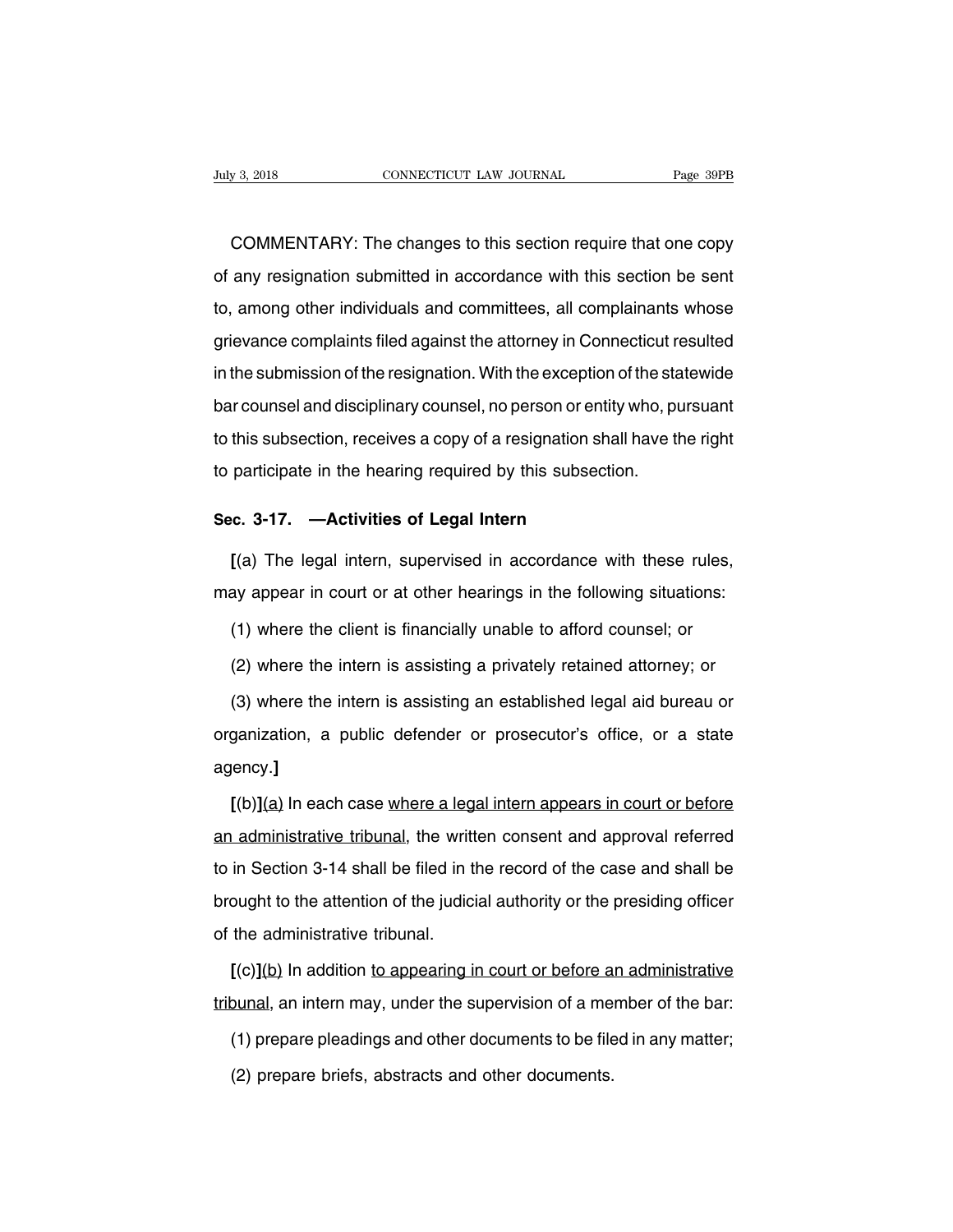**EXECUTE:** THE MUSTEM CONNECTICUT LAW JOURNAL THE MUST SERVING THE MUST SEARCH OF THE DAMAGED CONNECTICUT LAW JOURNAL THE MUST SEARCH CONTAINS IN THE PARTY OF THE MUST SERVING FOR THE MUST SERVING FOR THE MUST SERVING FOR Fage 40PB CONNECTICUT LAW JOURNAL July 3, 2018<br>
[(d)](c) Each document or pleading must contain the name of the<br>
intern who participated in drafting it and must be signed by the supervis-<br>
ing attorney. [(d)]<u>(c)</u> Each do<br>intern who participa<br>ing attorney.<br>COMMENTARY [(d)](c) Each document or pleading must contain the name of the<br>ern who participated in drafting it and must be signed by the supervis-<br>g attorney.<br>COMMENTARY: The change to this section makes it consistent<br>th the general intern who participated in drafting it and must be signed by the supervis-<br>ing attorney.<br>COMMENTARY: The change to this section makes it consistent<br>with the general grant of authority given to legal interns in Section 3-14

ing attorney.<br>
COMMENTARY: The change to this section makes<br>
with the general grant of authority given to legal interns in S<br> **Sec. 3-19. —Legal Internship Committee**<br>
There shall be established a legal internship committe

COMMENTARY: The change to this section makes it consistent<br>th the general grant of authority given to legal interns in Section 3-14.<br>c. 3-19. —**Legal Internship Committee**<br>[There shall be established a legal internship com with the general grant of authority given to legal interns in Section 3-14.<br> **Sec. 3-19.** —**Legal Internship Committee**<br>
[There shall be established a legal internship committee appointed<br>
by the chief justice and composed Sec. 3-19. —Legal Internship Committee<br>
[There shall be established a legal internship committee appointed<br>
by the chief justice and composed of four judges, four practicing attor-<br>
neys, three law professors, and three la [There shall be established a legal internship committee appointed<br>by the chief justice and composed of four judges, four practicing attor-<br>neys, three law professors, and three law students. This committee<br>shall consult w by the chief justice and composed of four judges, four practicing attor-<br>neys, three law professors, and three law students. This committee<br>shall consult with the deans of law schools located in Connecticut,<br>review the pro Ey the sincripations and composed or iour jacgos, iour place meys, three law professors, and three law students. This shall consult with the deans of law schools located in C review the progress of the legal internship pro Ill consult with the deans of law schools located in Connecticut,<br>iew the progress of the legal internship program, and consider any<br>mplaints or suggestions regarding the program.]<br>COMMENTARY: The repeal of this section is

review the progress of the legal internship program, and consider any<br>complaints or suggestions regarding the program.]<br>COMMENTARY: The repeal of this section is in recognition and<br>deference to the Experiential Learning Pr complaints or suggestions regarding the program.]<br>COMMENTARY: The repeal of this section is in recognition and<br>deference to the Experiential Learning Program managed by the Exter-<br>nal Affairs Division of the Judicial Branc COMMENTARY: The repeal of this section is in recognition and<br>deference to the Experiential Learning Program managed by the Exter-<br>nal Affairs Division of the Judicial Branch which provides internship<br>opportunities for law deference to the Ex<br>nal Affairs Division<br>opportunities for la<br>ate students. Inal Affairs Division of the Judicial Branch whic<br>
opportunities for law students, as well as gradu<br>
ate students.<br>
Sec. 3-21. —Out-of-State Interns<br>
A legal intern who is certified under a legal i

portunities for law students, as well as graduate and undergradu-<br>
a students.<br> **c. 3-21. —Out-of-State Interns**<br>
A legal intern who is certified under a legal internship program or<br>
udent practice rule in another state or students.<br>
Sec. 3-21. —Out-of-State Interns<br>
A legal intern who is certified under a legal internship program or<br>
student practice rule in another state or in the District of Columbia<br>
may appear in a court or before an ad Sec. 3-21. —Out-of-State Interns<br>A legal intern who is certified under a legal internship program or<br>student practice rule in another state or in the District of Columbia<br>may appear in a court or before an administrative t A legal intern who is certified under a legal internship program or<br>student practice rule in another state or in the District of Columbia<br>may appear in a court or before an administrative tribunal of Connecti-<br>cut under th It is those applicable to certified Connecticut legal internsity of the Summary appear in a court or before an administrative tribunal of Connecticut under the same circumstances and on the same conditions as those applica state internal and a court or before an administrative tribunal of Connecticut under the same circumstances and on the same conditions as those applicable to certified Connecticut legal interns, if the out-of-state intern a copy to the legal internship committee,<sup>]</sup> a certification by the dean<br>a copy to the legal internship committee,<sup>]</sup> a certification by the dean<br>a copy to the legal internship committee,<sup>]</sup> a certification by the dean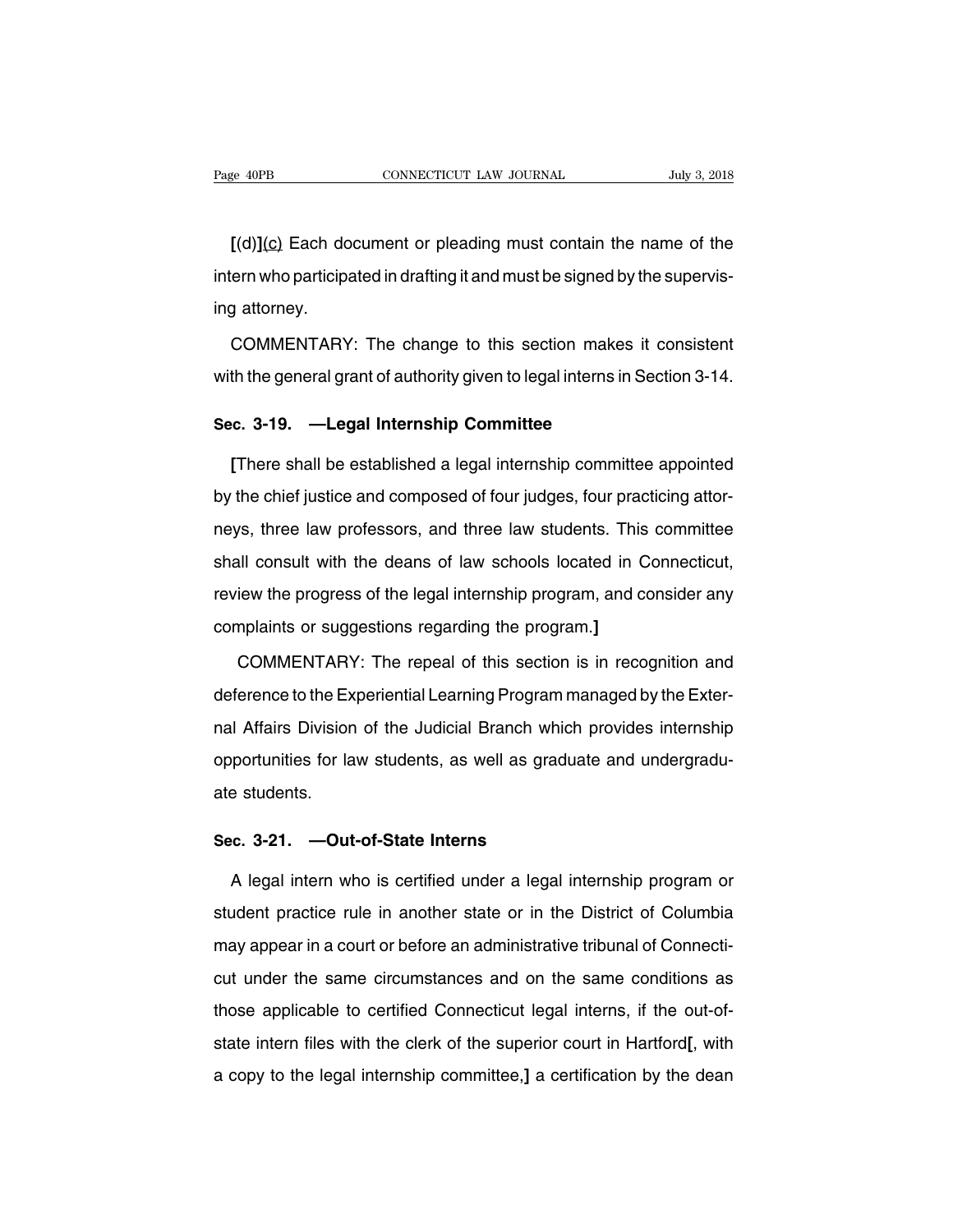Vuly 3, 2018<br>
of his or her law school of his or her admission to internship or student<br>
practice in that state or in the District of Columbia, together with the produce in that state or in the District of Columbia, together with the dext of that state's or the District of Columbia, together with the dext of that state's or the District of Columbia's applicable statute or of his or her law school of his or her admission to internship or student<br>practice in that state or in the District of Columbia, together with the<br>text of that state's or the District of Columbia's applicable statute or<br>ru of his or her law school of his or her administer in that state or in the District<br>text of that state's or the District of Cor<br>trule governing such admissions. actice in that state or in the District of Columbia, together with the<br>xt of that state's or the District of Columbia's applicable statute or<br>le governing such admissions.<br>COMMENTARY: The change to this section is consiste text of that state's or the Dis<br>rule governing such admissic<br>COMMENTARY: The char<br>repeal of Section 3-19.<br>(NEW) Sec. 4-8. Notice of C

## rule governing such admissions.<br>
COMMENTARY: The change to this section is consistent with the<br>
repeal of Section 3-19.<br> **(NEW) Sec. 4-8. Notice of Complaint or Action Filed Against Judi-**<br> **cial Authority COMMENTARY: The change of Section 3-19.<br>
<b>cial Authority**<br> **cial Authority**

peal of Section 3-19.<br>**EW) Sec. 4-8. Notice of Complaint or Action Filed Against Judi-**<br>**cial Authority**<br>An attorney or party who has filed a complaint with the judicial review<br>uncil or an administrative agency or has file (NEW) Sec. 4-8. Notice of Complaint or Action Filed Against Judicial Authority<br>cial Authority<br>An attorney or party who has filed a complaint with the judicial review<br>council or an administrative agency or has filed an acti cial Authority<br>An attorney or party who has filed a complaint with the judicial review<br>council or an administrative agency or has filed an action against any<br>judicial authority other than a small claims magistrate, shall g An attorney or party who has filed a complaint with the judicial review<br>council or an administrative agency or has filed an action against any<br>judicial authority other than a small claims magistrate, shall give notice<br>of t randiesing or party time incerties a complement intrinsic judicial and council or an administrative agency or has filed an action against any judicial authority other than a small claims magistrate, shall give notice of th judicial authority other than a small claims magistrate, shall give notice<br>of the filing of such complaint or action to the judicial authority and to<br>all other attorneys and parties of record in any matter pending before<br>t before the filing of such complaint or action to the judicial authority and to all other attorneys and parties of record in any matter pending before the judicial authority or, if the attorney or party has no matter pendin refultion and particle or with electronic delivery and before<br>the judicial authority or, if the attorney or party has no matter pending<br>before the judicial authority, shall mail such notice by certified mail,<br>return receip the judicial authority or, if the attorney or party has no matter pending<br>before the judicial authority, shall mail such notice by certified mail,<br>return receipt requested or with electronic delivery confirmation, to<br>the j is judicial during<br>before the judicial<br>return receipt req<br>the judicial autho<br>is assigned. turn receipt requested or with electronic delivery confirmation, to<br>e judicial authority at the location at which such judicial authority<br>assigned.<br>COMMENTARY: The purpose of this new section and the amend-<br>ents to Section

the judicial authority at the location at which such judicial authority<br>is assigned.<br>COMMENTARY: The purpose of this new section and the amend-<br>ments to Section 1-22 of the Practice Book and to Rule 2.11 of the<br>Code of Jud is assigned.<br>COMMENTARY: The purpose of this new section and the amend-<br>ments to Section 1-22 of the Practice Book and to Rule 2.11 of the<br>Code of Judicial Conduct is to place an affirmative obligation on the<br>attorneys and COMMENTARY: The purpose of this new section and the amend-<br>ments to Section 1-22 of the Practice Book and to Rule 2.11 of the<br>Code of Judicial Conduct is to place an affirmative obligation on the<br>attorneys and parties who ments to Section 1-22 of the Practice Book and to Rule 2.11 of the Code of Judicial Conduct is to place an affirmative obligation on the attorneys and parties who have filed a complaint or an action against a judicial auth authority is alerted and can proceed in accordance with their ethical<br>authority is alerted and can proceed in accordance with their ethical<br>authority is alerted and can proceed in accordance with their ethical<br>and procedur attorneys and parties who have<br>a judicial authority to give notid<br>authority is alerted and can pro<br>and procedural responsibilities.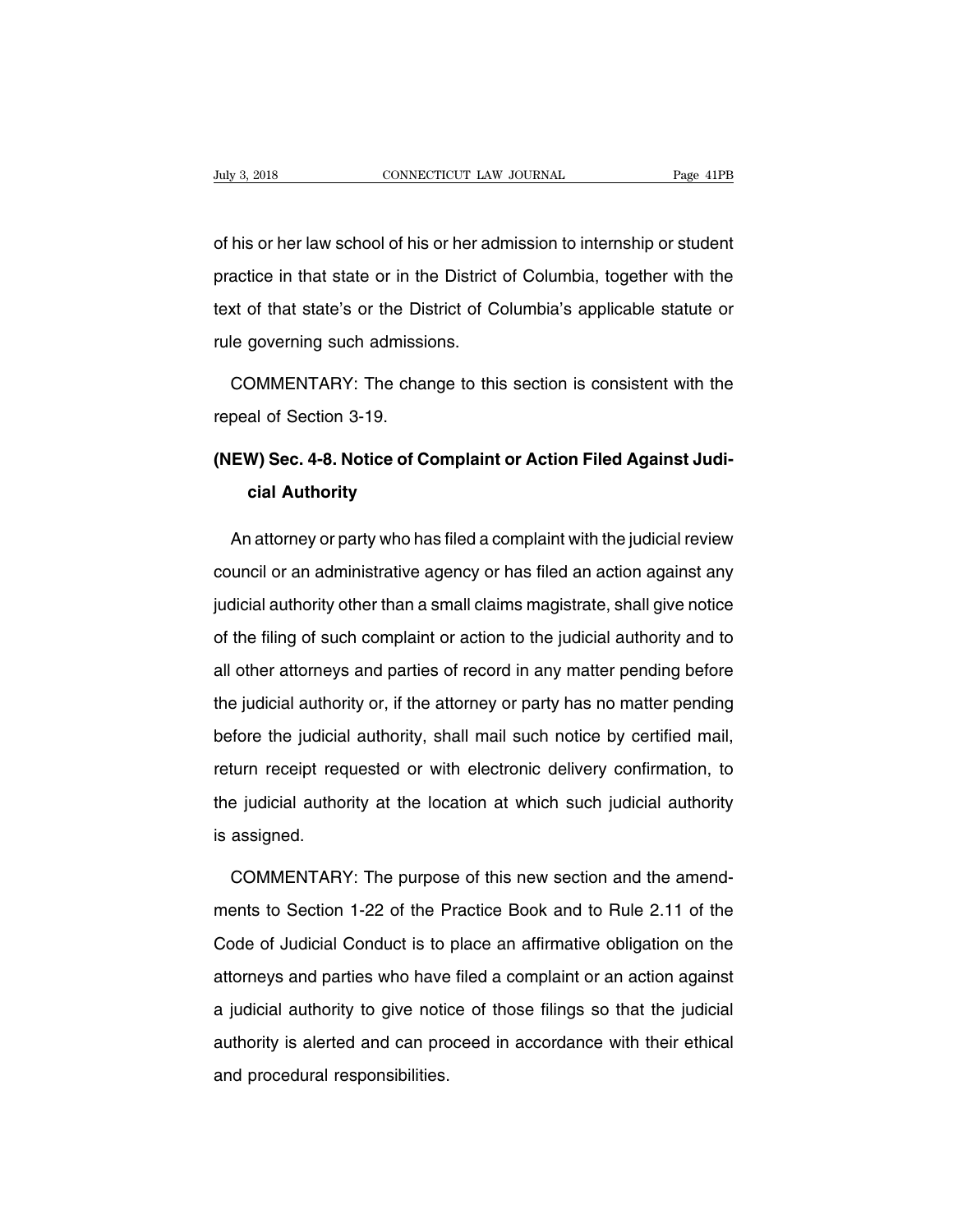# **CONNECTICUT LAW JOURNAL** July 3, 2014<br> **AMENDMENTS TO THE CIVIL RULES**

## Page 42PB CONNECTICUT LAW JOURNAL July 3, 2018<br> **AMENDMENTS TO THE CIVIL RULES**<br>
Sec. 16-1. [Deaf or Hearing Impaired] Jurors <u>Who are Deaf or</u><br>
Hard of Hearing **AMENDMENTS TO**<br>**16-1.** [Deaf or Hearing Im<br>**Hard of Hearing**<br>the request of a Ideaf or hea

AMENDMENTS TO THE CIVIL RULES<br>c. 16-1. [Deaf or Hearing Impaired] Jurors <u>Who are Deaf or</u><br>Hard of Hearing<br>At the request of a [deaf or hearing impaired] juror <u>who is deaf or</u><br>interpreters or interpreters Sec. 16-1. [Deaf or Hearing Impaired] Jurors Who are Deaf or<br>Hard of Hearing<br>At the request of a [deaf or hearing impaired] juror who is deaf or<br>hard of hearing or the judicial authority, an interpreter or interpreters<br>pro Hard of Hearing<br>At the request of a [deaf or hearing impaired] juror who is deaf or<br>hard of hearing or the judicial authority, an interpreter or interpreters<br>provided by the [Commission on the Deaf and Hearing Impaired]<br>Ju At the request of a [deaf or hearing impaired] juror who is deaf or<br>hard of hearing or the judicial authority, an interpreter or interpreters<br>provided by the [Commission on the Deaf and Hearing Impaired]<br>Judicial Branch an hard of hearing or the judicial authority, an interpreter or interpreters<br>provided by the [Commission on the Deaf and Hearing Impaired]<br>Judicial Branch and qualified under General Statutes § 46a-33a shall<br>assist such juror provided by the [Commission on the Deaf and Hearing Impaired]<br>Judicial Branch and qualified under General Statutes § 46a-33a shall<br>assist such juror during the juror orientation program and all subse-<br>quent proceedings, an dicial Branch and qualified under General Statutes § 46a-33a shall<br>sist such juror during the juror orientation program and all subse-<br>ent proceedings, and when the jury assembles for deliberation.<br>COMMENTARY: The changes

assist such juror during the juror orientation program and all subse-<br>quent proceedings, and when the jury assembles for deliberation.<br>COMMENTARY: The changes to this section conform the section<br>to the provisions of No. 17 quent proceedings, and when the jury assembles for deliberation.<br>COMMENTARY: The changes to this section conform the section<br>to the provisions of No. 17-202 of the 2017 Public Acts and recognize<br>that the Commission on the COMMENTARY: The changes to this section conform the section<br>to the provisions of No. 17-202 of the 2017 Public Acts and recognize<br>that the Commission on the Deaf and Hearing Impaired was dissolved<br>and no longer provides in to the provisions of No. 17-20;<br>that the Commission on the De<br>and no longer provides interpreted<br>deaf or hard of hearing. In that the Commission on the Deaf and Hearing Impaired was dissolved<br>
and no longer provides interpreters to the Branch for people who are<br>
deaf or hard of hearing.<br>
Sec. 23-15. —**Request for Complex Litigation Status**<br>
A

d no longer provides interpreters to the Branch for people who are<br>af or hard of hearing.<br>**c. 23-15.** —**Request for Complex Litigation Status**<br>An attorney [or], judge <u>or self-represented party</u> may request the<br>ief court a deat or hard of hearing.<br>Sec. 23-15. — Request for Complex Litigation Status<br>An attorney [or], judge <u>or self-represented party</u> may request the<br>chief court administrator to make an assignment pursuant to Section<br>23-13. Th Sec. 23-15. —Request for Complex Litigation Status<br>An attorney [or], judge <u>or self-represented party</u> may request the<br>chief court administrator to make an assignment pursuant to Section<br>23-13. The request shall be submitt An attorney [or], judge <u>or self-represented party</u> may request the chief court administrator to make an assignment pursuant to Section 23-13. The request shall be submitted in writing [to] <u>on a form prescribed by</u> the ch Form attention party the chief court administrator to make an assignment pursuant to Section<br>23-13. The request shall be submitted in writing [to] on a form pre-<br>scribed by the chief court administrator [and the chief admi 23-13. The request shall be submitted in writing [to] on a form prescribed by the chief court administrator [and the chief administrative judge of the civil division]. When an attorney <u>or self-represented party</u> makes suc scribed by the chief court administrator [and the chief administrative<br>judge of the civil division]. When an attorney <u>or self-represented party</u><br>makes such a request, [the attorney shall serve] a copy of the request<br>shall judge of the civil division]. When an attorney <u>or self-represented party</u><br>makes such a request, [the attorney shall serve] a copy of the request<br>shall be served on other parties pursuant to Sections 10-12 through<br>10-17. S makes such a request, [the attorney shall serve] a copy of the request<br>shall be served on other parties pursuant to Sections 10-12 through<br>10-17. Should the chief court administrator deem it appropriate to do<br>so, the chief shall be served on other parties pursuant to Sections 10-12 through<br>10-17. Should the chief court administrator deem it appropriate to do<br>so, the chief court administrator may solicit comments on the request<br>by causing a n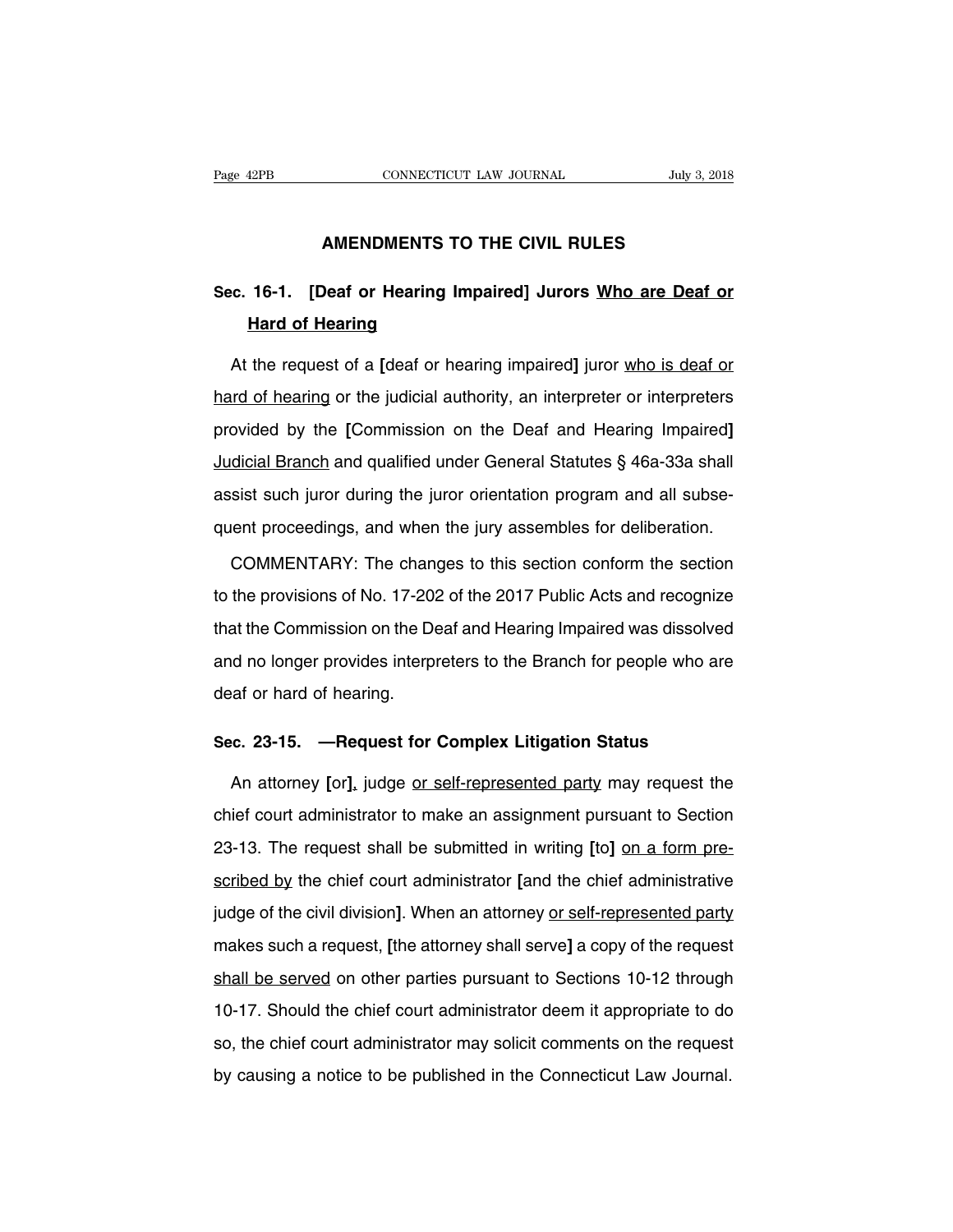EXECTE THE CONNECTICUT CONSECTION CONNECTICUT CONSERVAL THE CONSECTICUT CONSERVATION CONSERVED THE CONSERVIT CONSERVED FOR SEPTING THE CONSERVED THE CONSERVED FOR SEPTING A SEPTING A SEPTING A SEPTING A SEPTING A SEPTING A Fage 43PB<br>COMMENTARY: The changes to this section recognize that a self-<br>represented party may request an assignment of a complex litigation<br>case and that requests for such assignments shall be submitted on COMMENTARY: The changes to this section recognize that a self-<br>represented party may request an assignment of a complex litigation<br>case and that requests for such assignments shall be submitted on<br>a form prescribed by the COMMENTARY: The changes to this section recogniz<br>represented party may request an assignment of a comp<br>case and that requests for such assignments shall be s<br>a form prescribed by the chief court administrator. party may request an assignment of a complex litigation<br>to requests for such assignments shall be submitted on<br>ribed by the chief court administrator.<br>**AMENDMENTS TO THE FAMILY RULES SEC.** 25-32. Mandatory Disclosure and Production<br> **Sec. 25-32. Mandatory Disclosure and Production**<br>
(a) Unless otherwise ordered by the judicial authority for good caus

AMENDMENTS TO THE FAMILY RULES<br>
(a) Unless otherwise ordered by the judicial authority for good cause<br>
(a) Unless otherwise ordered by the judicial authority for good cause<br>
own, upon request by a party involved in an acti Sec. 25-32. Mandatory Disclosure and Production<br>
(a) Unless otherwise ordered by the judicial authority for good cause<br>
shown, upon request by a party involved in an action for dissolution<br>
of marriage or civil union, lega Sec. 25-32. Mandatory Disclosure and Production<br>
(a) Unless otherwise ordered by the judicial authority for good cause<br>
shown, upon request by a party involved in an action for dissolution<br>
of marriage or civil union, lega (a) Unless otherwise ordered by the judicial authority for good cause<br>shown, upon request by a party involved in an action for dissolution<br>of marriage or civil union, legal separation, annulment or support, or<br>a postjudgme shown, upon request by a party involved in an action for dissolution<br>of marriage or civil union, legal separation, annulment or support, or<br>a postjudgment motion for modification of alimony or support, opposing<br>parties sha of marriage or civil union, leapostjudgment motion for m<br>parties shall exchange the<br>days of such request:<br>(1) all federal and state in (1) all federal and state income tax returns filed on behalf of any<br>(1) all federal and state income tax returns filed within the last three<br>(1) all federal and state income tax returns filed within the last three<br>ars, inc

parties shall exchange the following documents within [thirty] sixty<br>days of such request:<br>(1) all federal and state income tax returns filed within the last three<br>years, including personal returns and returns filed on beh days of such request:<br>
(1) all federal and state income tax returns filed within the last three<br>
years, including personal returns and returns filed on behalf of any<br>
partnership or closely-held corporation of which a part (1) all federal and s<br>years, including pers<br>partnership or closely<br>or shareholder;<br>(2) IRS forms W-2 ars, including personal returns and returns filed on behalf of any<br>urtnership or closely-held corporation of which a party is a partner<br>shareholder;<br>(2) IRS forms W-2, 1099 and K-1 within the last three years including<br>ose

partnership or closely-held corporation of which a party is a partner<br>or shareholder;<br>(2) IRS forms W-2, 1099 and K-1 within the last three years including<br>those for the past year if the income tax returns for that year ha or shareholder;<br>
(2) IRS forms W-2,<br>
those for the past year<br>
been prepared;<br>
(3) copies of all pay (2) IRS forms W-2, 1099 and K-1 within the last three years including<br>ose for the past year if the income tax returns for that year have not<br>en prepared;<br>(3) copies of all pay stubs or other evidence of income for the curr those for the past year if the income tax returns for the<br>been prepared;<br>(3) copies of all pay stubs or other evidence of incor<br>year and the last pay stub from the past year;<br>(4) statements for all accounts maintained with

(3) copies of all pay stubs or other evidence of income for the current<br>ar and the last pay stub from the past year;<br>(4) statements for all accounts maintained with any financial institu-<br>n, including banks, brokers and fi

(3) copies of all pay stubs or other evidence of income for the current<br>year and the last pay stub from the past year;<br>(4) statements for all accounts maintained with any financial institu-<br>tion, including banks, brokers a year and th<br>(4) stater<br>tion, includ<br>24 months;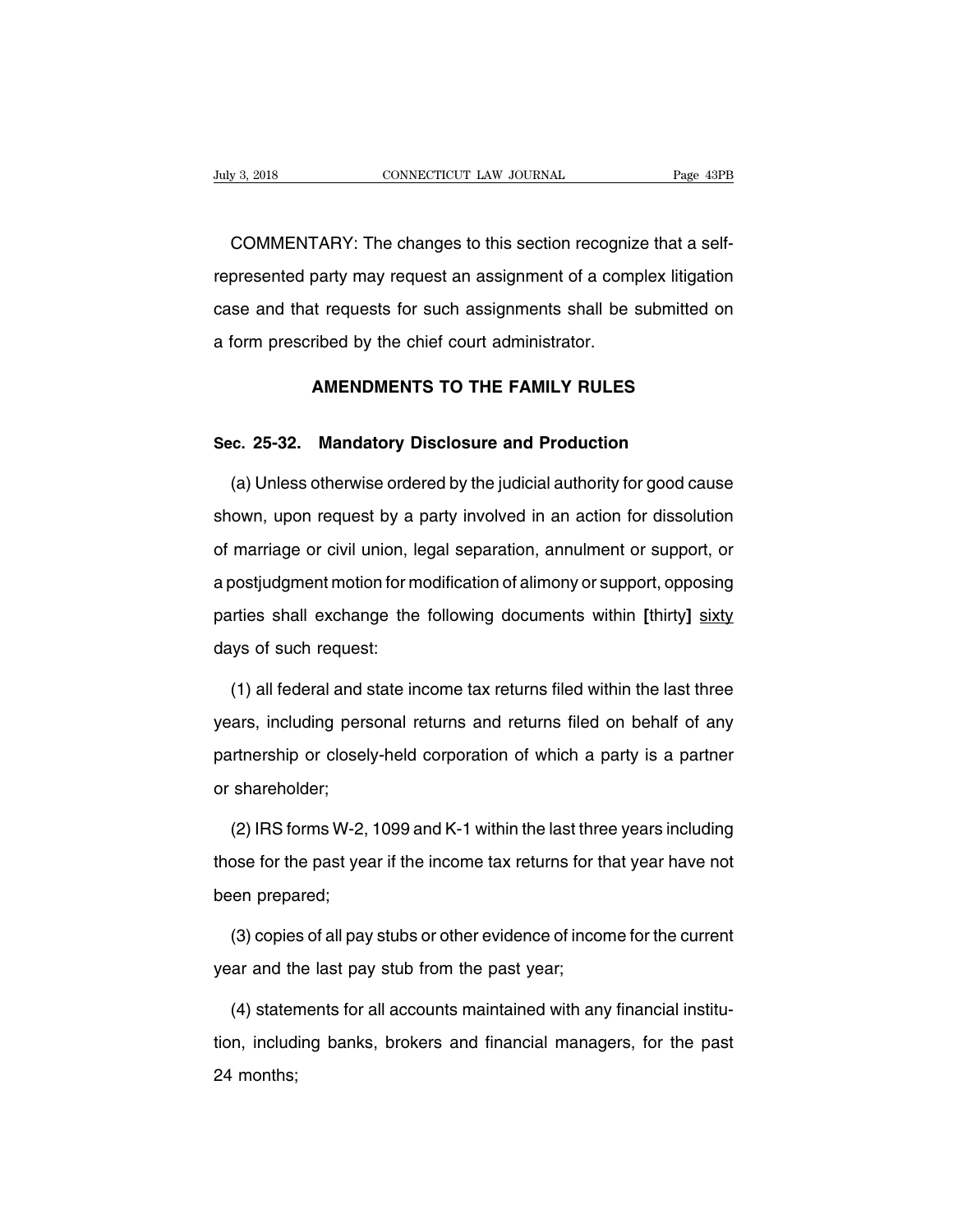<sup>e</sup> <sup>44PB</sup> CONNECTICUT LAW JOURNAL July 3, 2018<br>(5) the most recent statement showing any interest in any Keogh,<br>A, profit sharing plan, deferred compensation plan, pension plan, Page 44PB CONNECTICUT LAW JOURNAL July 3, 2018<br>
(5) the most recent statement showing any interest in any Keogh,<br>
IRA, profit sharing plan, deferred compensation plan, pension plan,<br>
or retirement account; (5) the most recent stater<br>IRA, profit sharing plan, de<br>or retirement account;<br>(6) the most recent stater (5) the most recent statement showing any interest in any Keogh,<br>A, profit sharing plan, deferred compensation plan, pension plan,<br>retirement account;<br>(6) the most recent statement regarding any insurance on the life<br>any p IRA, profit sharing<br>or retirement acco<br>(6) the most rec<br>of any party;<br>(7) a summary

retirement account;<br>(6) the most recent statement regarding any insurance on the life<br>any party;<br>(7) a summary furnished by the employer of the party's medical<br>surance policy, coverage, cost of coverage, spousal benefits, (6) the most recent statement regarding any insurance on the life<br>of any party;<br>(7) a summary furnished by the employer of the party's medical<br>insurance policy, coverage, cost of coverage, spousal benefits, and<br>COBRA costs of any party;<br>
(7) a summary furnished by the emplin<br>
insurance policy, coverage, cost of cove<br>
COBRA costs following dissolution;<br>
(8) any written appraisal concerning any (7) a summary furnished by the employer of the party's medical<br>surance policy, coverage, cost of coverage, spousal benefits, and<br>DBRA costs following dissolution;<br>(8) any written appraisal concerning any asset owned by eit surance policy, coverage, cost of coverage, spousal benefits, and<br>DBRA costs following dissolution;<br>(8) any written appraisal concerning any asset owned by either party.<br>(b) Such duty to disclose shall continue during the

COBRA costs following dissolution;<br>
(8) any written appraisal concerning any asset owned by either party.<br>
(b) Such duty to disclose shall continue during the pendency of the<br>
action should a party appear.<br>
This section sh (8) any written appraisal concerning any asset owned by either party.<br>(b) Such duty to disclose shall continue during the pendency of the<br>tion should a party appear.<br>This section shall not preclude discovery under any othe (b) Such duty to d<br>action should a part<br>This section shall<br>of these rules.<br>COMMENTARY:

tion should a party appear.<br>This section shall not preclude discovery under any other provisions<br>these rules.<br>COMMENTARY: The change in the time period within which to<br>change documents enumerated in this section is consist This section shall not preclude discovery under any other provisions<br>of these rules.<br>COMMENTARY: The change in the time period within which to<br>exchange documents enumerated in this section is consistent with<br>the recent cha of these rules.<br>
COMMENTARY: The change in the time period within which to<br>
exchange documents enumerated in this section is consistent with<br>
the recent changes to Sections 13-7 and 13-10 that changed from<br>
thirty to sixty COMMENTARY: The change in the time period within which to exchange documents enumerated in this section is consistent with the recent changes to Sections 13-7 and 13-10 that changed from thirty to sixty days the time for r COMMENTARY: The change in the time period within which to<br>exchange documents enumerated in this section is consistent with<br>the recent changes to Sections 13-7 and 13-10 that changed from<br>thirty to sixty days the time for r changes to Sections 13-7 and 13-10 that changed from<br>
v days the time for responding or objecting to interrogatories<br>
ts for production.<br> **AMENDMENTS TO THE JUVENILE RULES Sec. 34a-21. Court-Ordered Evaluations**<br>The indicate of production.<br>**Sec. 34a-21. Court-Ordered Evaluations**<br>(a) The indicial authority after bearing on a motion

(a) Tequests for production.<br> **AMENDMENTS TO THE JUVENILE RULES**<br> **c. 34a-21. Court-Ordered Evaluations**<br>
(a) The judicial authority, after hearing on a motion for a court-<br>
dered evaluation or after an agreement has been AMENDMENTS TO THE JUVENILE RULES<br>Sec. 34a-21. Court-Ordered Evaluations<br>(a) The judicial authority, after hearing on a motion for a court-<br>ordered evaluation or after an agreement has been reached to conduct<br>such an evalua Sec. 34a-21. Court-Ordered Evaluations<br>
(a) The judicial authority, after hearing on a motion for a court-<br>
ordered evaluation or after an agreement has been reached to conduct<br>
such an evaluation, may order a mental or ph (a) The judicial authority, after hearing on a motion for a court-<br>ordered evaluation or after an agreement has been reached to conduct<br>such an evaluation, may order a mental or physical examination of a<br>child or youth. Th has been reached may also order a thorough physical or mental examination of a child or youth. The judicial authority after hearing or after an agreement has been reached may also order a thorough physical or mental exami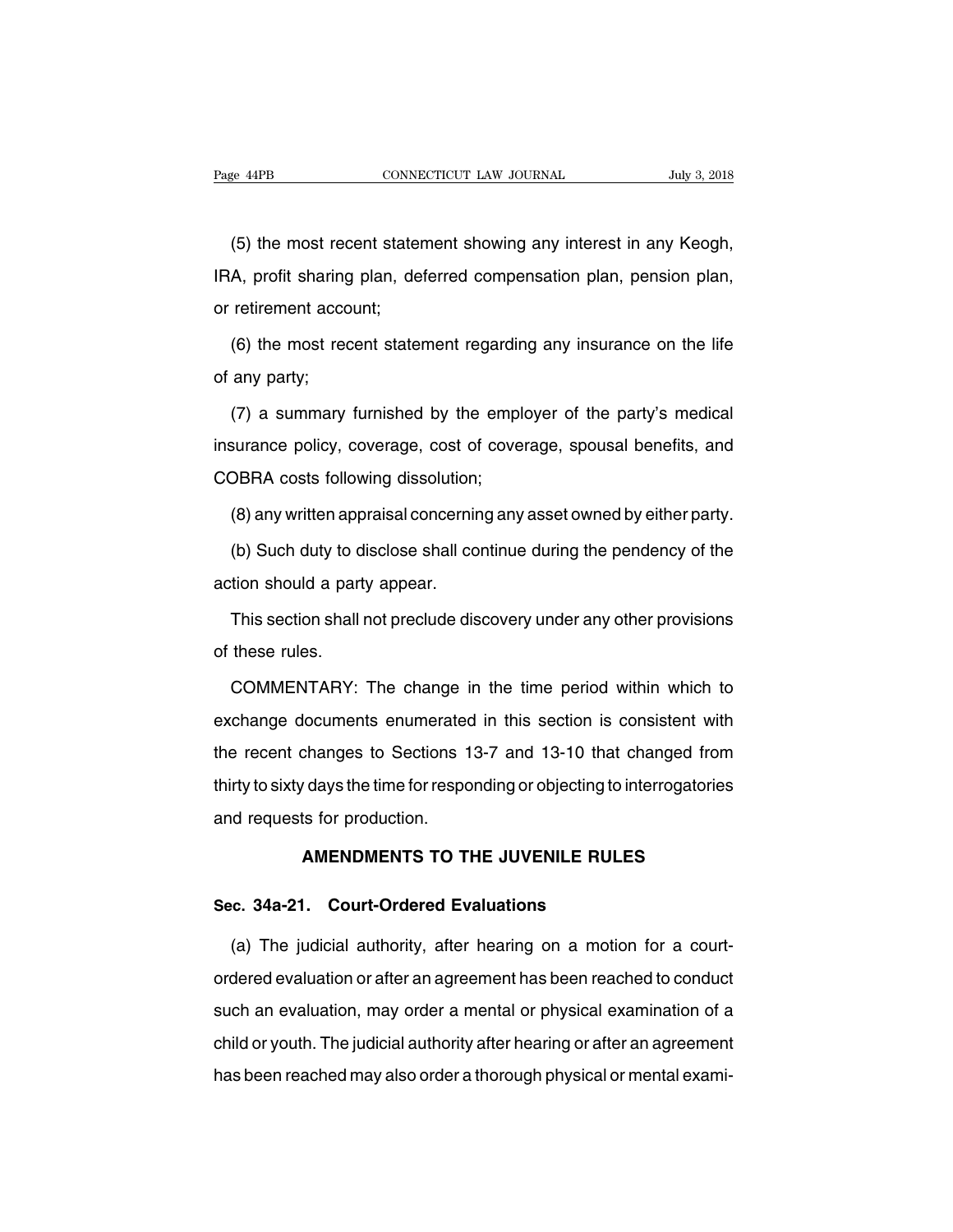Figure 3, 2018<br>
nation of a parent or guardian whose competency or ability to care<br>
for a child or youth is at issue. For a connect of a connect of a parent or guardian whose<br>for a child or youth is at issue.<br>(b) The judicial authority shall seled

(b) the judicial authority shall select and appoint an evaluator quali-<br>(b) The judicial authority shall select and appoint an evaluator quali-<br>d to conduct such assessments, with the input of the parties. All mation of a parent or guardian whose competency or ability to care<br>for a child or youth is at issue.<br>(b) The judicial authority shall select and appoint an evaluator quali-<br>fied to conduct such assessments, with the input for a child or youth is at issue.<br>
(b) The judicial authority shall select and appoint an evaluator quali-<br>
fied to conduct such assessments, with the input of the parties. All<br>
expenses related to the court-ordered evalua (b) The judicial authority shall select and appoint an evaluator quali-<br>fied to conduct such assessments, with the input of the parties. All<br>expenses related to the court-ordered evaluations shall be the respon-<br>sibility o (b) The jadiotal dationly shall belock and appoint an evaluation qualities fied to conduct such assessments, with the input of the parties. All expenses related to the court-ordered evaluations shall be the responsibility penses related to the court-ordered evaluations shall be the respon-<br>bility of the petitioner; however the party calling the evaluator to<br>stify will bear the expenses of the evaluator related to testifying.<br>(c) At the time

sibility of the petitioner; however the party calling the evaluator to<br>testify will bear the expenses of the evaluator related to testifying.<br>(c) At the time of appointment of any court appointed evaluator,<br>counsel and [th testify will bear the expenses of the evaluator related to testifying.<br>
(c) At the time of appointment of any court appointed evaluator,<br>
counsel and [the court services officer] <u>a representative of the court</u><br>
shall comp (c) At the time of appointment of any court appointed evaluator,<br>counsel and [the court services officer] a representative of the court<br>shall complete the evaluation form and agree upon appropriate ques-<br>tions to be addres counsel and [the court services officer] a representative of the court<br>shall complete the evaluation form and agree upon appropriate ques-<br>tions to be addressed by the evaluator and materials to be reviewed<br>by the evaluato shall complete the evaluation form and agree upon appropriate questions to be addressed by the evaluator and materials to be reviewed<br>by the evaluator. If the parties cannot agree, the judicial authority<br>shall decide the i materials to be addressed by the evaluator and materials to be reviewed<br>by the evaluator. If the parties cannot agree, the judicial authority<br>shall decide the issue of appropriate questions to be addressed and<br>materials to by the evaluator. If the parties cannot agree, the judicial authority<br>shall decide the issue of appropriate questions to be addressed and<br>materials to be reviewed by the evaluator. A representative of the<br>court shall conta by the evaluation. It the parties sum<br>shall decide the issue of appropriate (<br>materials to be reviewed by the eva<br>court shall contact the evaluator and<br>delivery of the referral package.<br>(d) Any party who wishes to alter, t Exterials to be reviewed by the evaluator. A representative of the<br>urt shall contact the evaluator and arrange for scheduling and for<br>livery of the referral package.<br>(d) Any party who wishes to alter, to update, to amend o

the initial terms of referral package.<br>
(d) Any party who wishes to alter, to update, to amend or to modify<br>
the initial terms of referral shall seek prior permission of the judicial<br>
authority. There shall be no ex parte delivery of the referral package.<br>
(d) Any party who wishes to alter, to update, to amend or to modify<br>
the initial terms of referral shall seek prior permission of the judicial<br>
authority. There shall be no ex parte commu (d) Any party who wishes to alter, to update, to amend or to modify<br>the initial terms of referral shall seek prior permission of the judicial<br>authority. There shall be no ex parte communication with the evaluator<br>by counse (a) Any party who wished to ditert, to apdate, to different of the judicial<br>the initial terms of referral shall seek prior permission of the judicial<br>authority. There shall be no ex parte communication with the evaluator<br>b authority. There shall be no ex parte communication with the evaluator<br>by counsel prior to completion of the evaluation, except that the evalua-<br>tor conducting a competency evaluation of a parent or guardian may<br>have ex pa by counsel prior to completion of the evaluation, except that the conducting a competency evaluation of a parent or guar<br>have ex parte communication with said counsel of a parent or<br>prior to the completion of the competenc The expart of completency evaluation of a parent or guardian may<br>ve exparte communication with said counsel of a parent or guardian<br>ior to the completion of the competency evaluation.<br>(e) After the evaluation has been comp

have ex parte communication with said counsel of a parent or guardian<br>prior to the completion of the competency evaluation.<br>(e) After the evaluation has been completed and filed with the court,<br>counsel may communicate with prior to the completio<br>
(e) After the evaluat<br>
counsel may commur<br>
terms and conditions: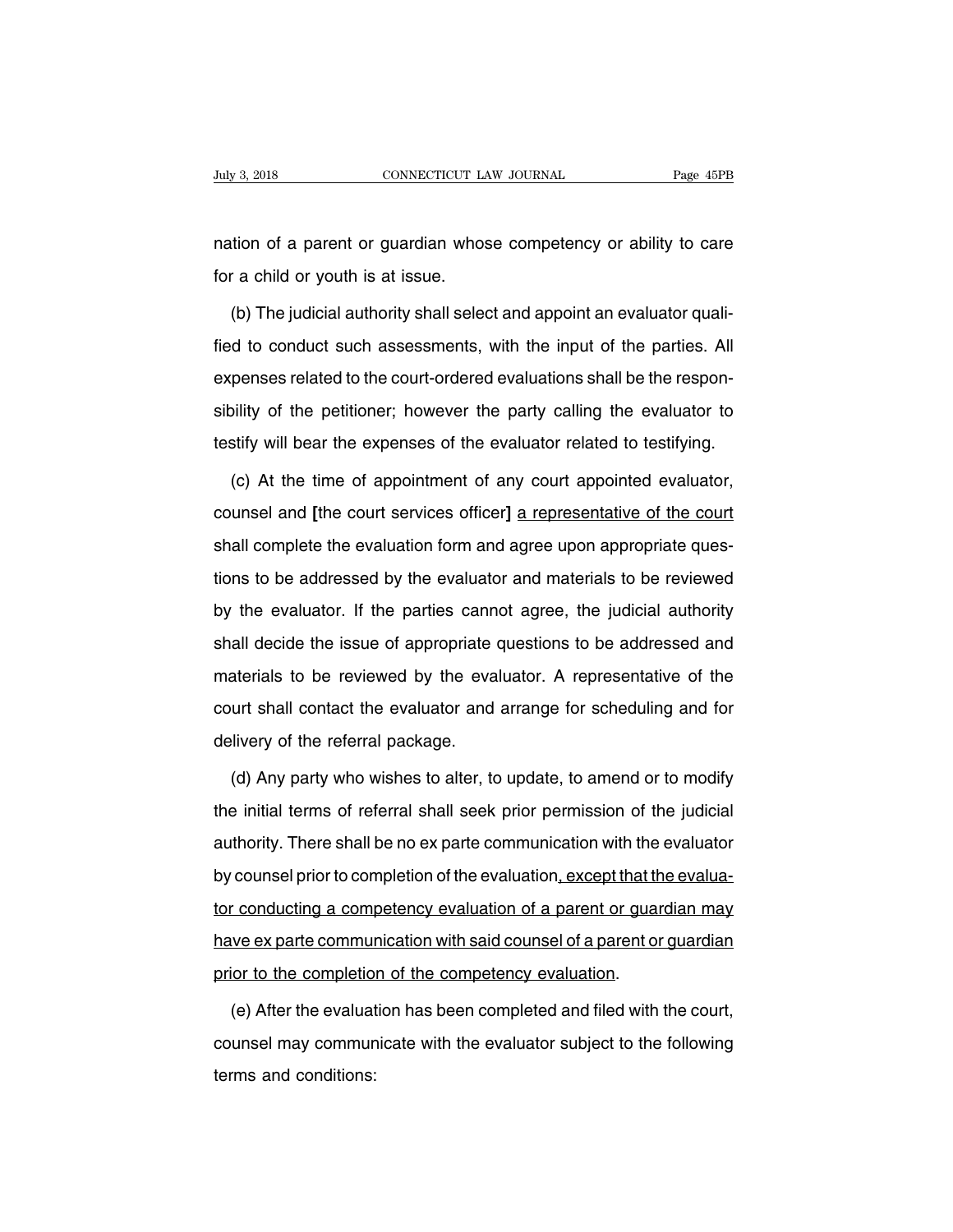EXEMBERT CONNECTICUT LAW JOURNAL THAT SUBSEX 1998 July 3, 2018<br>
(1) Counsel shall identify themselves as an attorney and the party<br>
(1) Counsel shall identify themselves as an attorney and the party Page 46PB CONNI<br>
(1) Counsel shall identify<br>
she or he represents;<br>
(2) Counsel shall advise t

(1) Counsel shall identify themselves as an attorney and the party<br>e or he represents;<br>(2) Counsel shall advise the evaluator that with respect to any sub-<br>antive inquiry into the evaluation or opinions contained therein, (1) Counsel shall identify themselves as an attorney and the party<br>she or he represents;<br>(2) Counsel shall advise the evaluator that with respect to any sub-<br>stantive inquiry into the evaluation or opinions contained there she or he represents;<br>(2) Counsel shall advise the evaluator that with respect to any sub-<br>stantive inquiry into the evaluation or opinions contained therein, the<br>evaluator has the right to have the interview take place in (2) Counsel shall advise the evaluator that with respect to any substantive inquiry into the evaluation or opinions contained therein, the evaluator has the right to have the interview take place in the presence of counsel antive inquiry into the evaluation or opinions contained therein, the aluator has the right to have the interview take place in the presence counsel of his/her choice, or in the presence of all counsel of record;<br>(3) Couns

evaluator has the right to have the interview take place in the presence<br>of counsel of his/her choice, or in the presence of all counsel of record;<br>(3) Counsel shall have a duty to disclose to other counsel the nature<br>of a of counsel of his/her choice, or in the presence of all counsel of record;<br>(3) Counsel shall have a duty to disclose to other counsel the nature<br>of any ex parte communication with the evaluator and whether it was<br>substanti (3) Counsel shall have a duty to disclose to other counsel the nature<br>of any ex parte communication with the evaluator and whether it was<br>substantive or procedural. The disclosure shall occur within a reason-<br>able time aft of any ex parte comm<br>substantive or proced<br>able time after the co<br>tor's testimony; bstantive or procedural. The disclosure shall occur within a reason-<br>le time after the communication and prior to the time of the evalua-<br>
is testimony;<br>
(4) All counsel shall have the right to contact the evaluator and<br>
s

discuss procedural matters relating to the time of the evaluator's testimony;<br>(4) All counsel shall have the right to contact the evaluator and<br>discuss procedural matters relating to the time and place of court hear-<br>ings tor's testimony;<br>(4) All counsel shall have the right to contact the evaluator and<br>discuss procedural matters relating to the time and place of court hear-<br>ings or evaluation sessions, the evaluator's willingness to volunt (4) All counsel shall have the right to contact the evaluator and<br>discuss procedural matters relating to the time and place of court hear-<br>ings or evaluation sessions, the evaluator's willingness to voluntar-<br>ily attend wi discuss procedural matters relating to the time and place of court hearings or evaluation sessions, the evaluator's willingness to voluntarily attend without subpoena, what records are requested, and the parameters of the (f) gs or evaluation sessions, the evaluator's willingness to voluntar-<br>attend without subpoena, what records are requested, and the<br>rameters of the proposed examination of the evaluator as a witness.<br>(f) Counsel for child

ily attend without subpoena, what records are requested, and the<br>parameters of the proposed examination of the evaluator as a witness.<br>(f) Counsel for children, youths, parents or guardians may move<br>the judicial authority parameters of the proposed examination of the evaluator as a witness.<br>
(f) Counsel for children, youths, parents or guardians may move<br>
the judicial authority for permission to disclose court records for an<br>
independent ev (f) Counsel for children, youths, parents or guardians may move<br>the judicial authority for permission to disclose court records for an<br>independent evaluation of their own client. Such evaluations shall be<br>paid for by the m the judicial authority for permission to disclose court records for an independent evaluation of their own client. Such evaluations shall be paid for by the moving party and shall not be required to be disclosed to the jud independent evaluation of their own client. Such evaluations shall be<br>paid for by the moving party and shall not be required to be disclosed<br>to the judicial authority or other parties, unless the requesting party,<br>upon rec masponsion cranadion of their chin client calch cranadions chan be<br>paid for by the moving party and shall not be required to be disclosed<br>to the judicial authority or other parties, unless the requesting party<br>upon receipt the judicial authority or other parties, unless the requesting party,<br>on receipt of the evaluation report, declares an intention to introduce<br>e evaluation report or call the evaluator as a witness at trial.<br>COMMENTARY: The upon receipt of the evaluation report, declares an intention to introduce<br>the evaluation report or call the evaluator as a witness at trial.<br>COMMENTARY: The changes to this section clarify existing prac-<br>tice, provide cons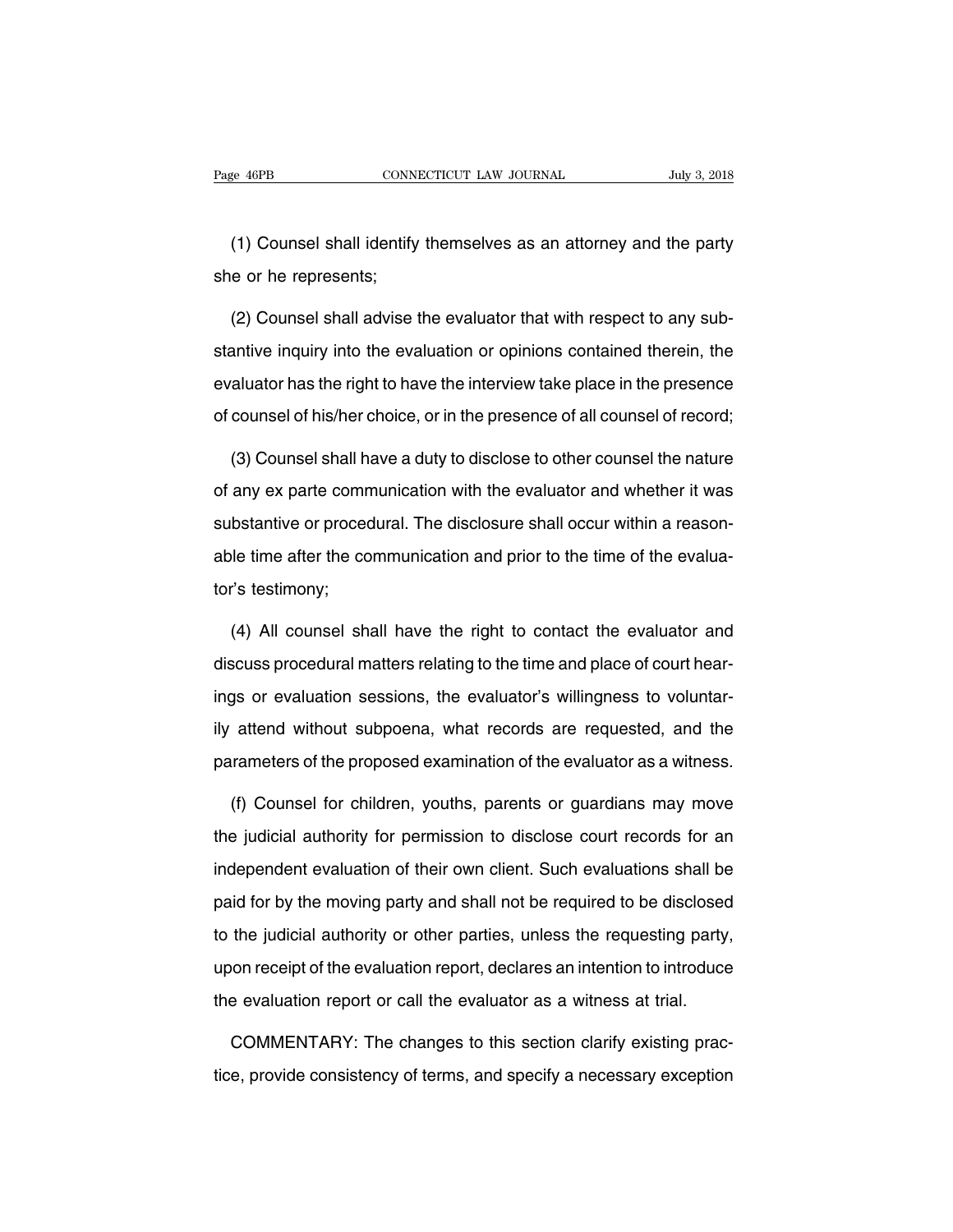The Games Connect Correct Care Journal Trage 47PB<br>to the general prohibition against ex parte communication with an<br>evaluator. evaluator.

## **Sec. 35a-12. Protective Supervision—Conditions, [and] Modifi-**<br> **Sec. 35a-12. Protective Supervision—Conditions, [and] Modifi-**<br> **Conditions Cand Condition cation and Termination and Termination**<br> **cation <u>and Termination</u><br>
Cation <u>and Termination</u><br>
Cation and Termination**

andator.<br> **c. 35a-12. Protective Supervision—Conditions, [and] Modifi-**<br>
(a) When protective supervision is ordered, the judicial authority will<br>
t forth any conditions of said supervision including duration, specific Sec. 35a-12. Protective Supervision—Conditions, [and] Modification and Termination<br>
(a) When protective supervision is ordered, the judicial authority will<br>
set forth any conditions of said supervision including duration, cation and Termination<br>
(a) When protective supervised forth any conditions of said<br>
steps and review dates.<br>
(b) A protective supervision (a) When protective supervision is ordered, the judicial authority will<br>t forth any conditions of said supervision including duration, specific<br>eps and review dates.<br>(b) A protective supervision order shall be scheduled fo

review and review dates.<br>
(b) A protective supervision order shall be scheduled for an in court<br>
review and reviewed by the judicial authority at least thirty days prior<br>
to its expiration. At said review, an updated socia steps and review dates.<br>
(b) A protective supervision order shall be scheduled for an in court<br>
review and reviewed by the judicial authority at least thirty days prior<br>
to its expiration. At said review, an updated social (b) A protective supervision order share<br>view and reviewed by the judicial auto its expiration. At said review, an uprovided to the judicial authority.<br>(c) If an extension of protective super view and reviewed by the judicial authority at least thirty days prior<br>its expiration. At said review, an updated social study shall be<br>ovided to the judicial authority.<br>(c) If an extension of protective supervision is bei

to its expiration. At said review, an updated social study shall be<br>provided to the judicial authority.<br>(c) If an extension of protective supervision is being sought by the<br>commissioner of the department of children and fa provided to the judicial authority.<br>
(c) If an extension of protective supervision is being sought by the<br>
commissioner of the department of children and families or any other<br>
party in interest, including counsel for the (c) If an extension of protective supervision is being sought by the commissioner of the department of children and families or any other party in interest, including counsel for the minor child or youth, then a written mo commissioner of the department of children and families or any other<br>party in interest, including counsel for the minor child or youth, then<br>a written motion for the same shall be filed not less than thirty days<br>prior to s party in interest, including counsel for the minor child or youth, then<br>a written motion for the same shall be filed not less than thirty days<br>prior to such expiration. Such motion shall be heard either at the in<br>court rev a written motion for the same shall be filed not less than thirty days<br>prior to such expiration. Such motion shall be heard either at the in<br>court review of protective supervision if it is held within thirty days of<br>such e filing of such expiration. Such motion shall be heard either at the in<br>court review of protective supervision if it is held within thirty days of<br>such expiration or at a hearing to be held within ten days after the<br>filing court review of protective supervision if it is held within thirty days of<br>such expiration or at a hearing to be held within ten days after the<br>filing of such motion. For good cause shown and under extenuating<br>circumstance such expiration or at a hearing to be held within ten days after the<br>filing of such motion. For good cause shown and under extenuating<br>circumstances, such written motion may be filed in a period of less<br>than thirty days pr filing of such motion. For good cause shown and under extenuating<br>circumstances, such written motion may be filed in a period of less<br>than thirty days prior to the expiration of the protective supervision<br>and the same shal forth the reason worker in the extension may be filed in a period of less<br>than thirty days prior to the expiration of the protective supervision<br>and the same shall be docketed accordingly. The motion shall set<br>forth the re than thirty days prior to the expiration of the protective supervision<br>and the same shall be docketed accordingly. The motion shall set<br>forth the reason(s) for the extension of the protective supervision and<br>the period of such extension of the protective supervision and the same shall be docketed accordingly. The motion shall set<br>forth the reason(s) for the extension of the protective supervision and<br>the period of the extension being sought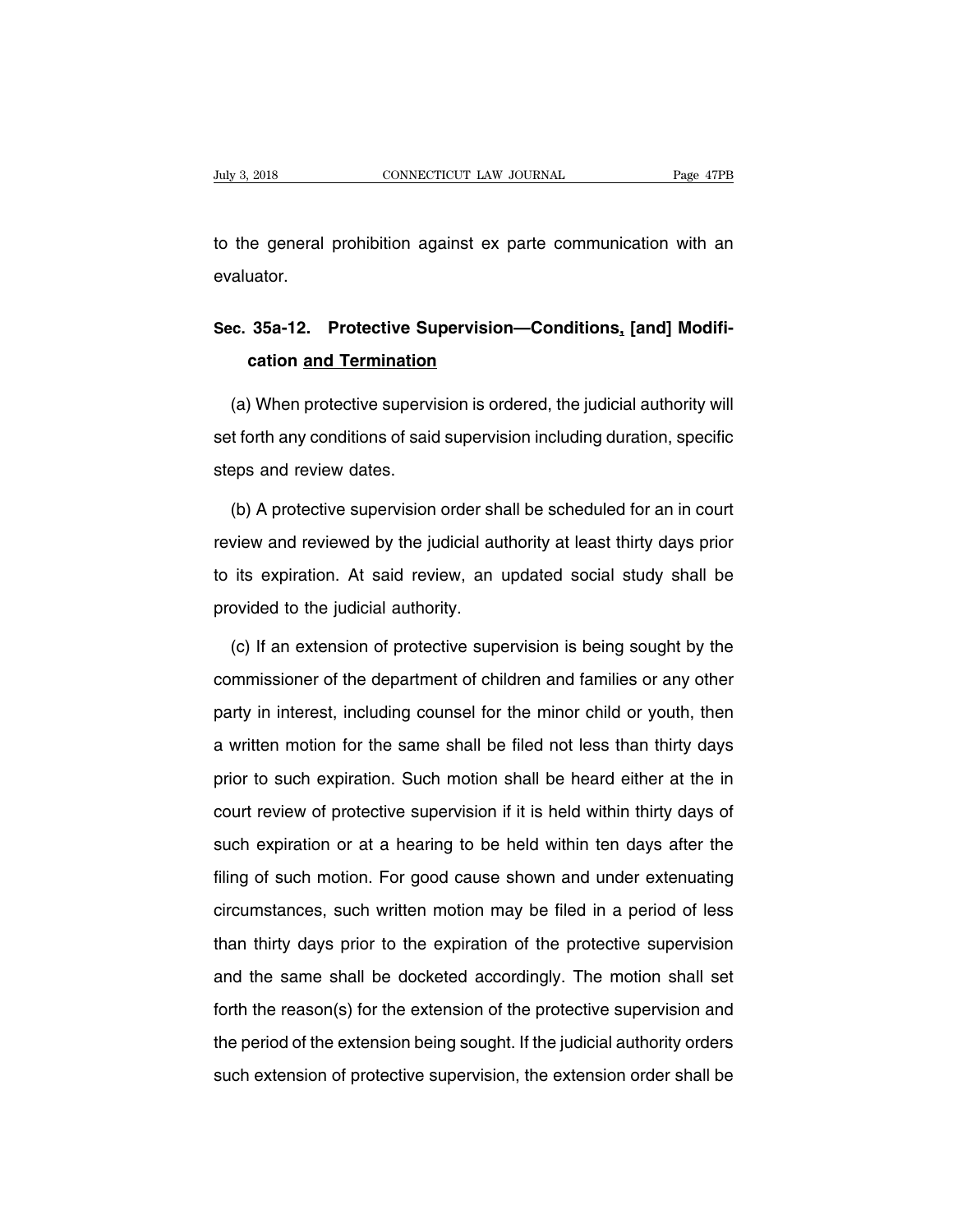Page 48PB<br>
CONNECTICUT LAW JOURNAL July 3, 2018<br>
reviewed by the judicial authority at least thirty days prior to its expi-<br>
ration. ration.

viewed by the judicial authority at least thirty days prior to its expi-<br>tion.<br>(d) Parental or guardian noncompliance with the order of protective<br>pervision shall be a ground for a motion to modify the disposition. reviewed by the judicial authority at least thirty days prior to its expiration.<br>
(d) Parental or guardian noncompliance with the order of protective<br>
supervision shall be a ground for a motion to modify the disposition.<br> ration.<br>
(d) Parental or guardian noncompliance with the order of protective<br>
supervision shall be a ground for a motion to modify the disposition.<br>
Upon finding that the best interests of the child so warrant, the judicia (d) Parental or guardian noncompliance with the order of protective<br>supervision shall be a ground for a motion to modify the disposition.<br>Upon finding that the best interests of the child so warrant, the judicial<br>authority supervision shall be a ground for a motion to modify the disposition.<br>Upon finding that the best interests of the child so warrant, the judicial<br>authority, on its own motion or acting on a motion of any party and<br>after not Upon finding that the best interests of the child so warrant, the judicial<br>authority, on its own motion or acting on a motion of any party and<br>after notice is given and hearing has been held, may modify a pre-<br>viously ente authority, on its own motion or acting on a<br>after notice is given and hearing has beer<br>viously entered disposition of protective s<br>with the applicable General Statutes. (e) the ratio of protective supervision in accordance<br>th the applicable General Statutes.<br>(e) Any party who seeks to have an order of protective supervision<br>minate prior to its scheduled expiration date shall file a writte

triangly entered disposition of protective supervision in accordance<br>with the applicable General Statutes.<br>(e) Any party who seeks to have an order of protective supervision<br>terminate prior to its scheduled expiration date with the applicable General Statutes.<br>
(e) Any party who seeks to have an order of protective supervision<br>
terminate prior to its scheduled expiration date shall file a written<br>
motion to terminate the order. The motion sh (e) Any party who seeks to have an order of protective supervision<br>terminate prior to its scheduled expiration date shall file a written<br>motion to terminate the order. The motion shall set for the reason or<br>reasons why it terminate prior to its scheduled expiration date shall file a written<br>motion to terminate the order. The motion shall set for the reason or<br>reasons why it is in the child's best interests for protective supervision<br>to term motion to terminate the order. The motion shall set for the reason or<br>reasons why it is in the child's best interests for protective supervision<br>to terminate early. If termination of protective supervion is sought on<br>the d reasons why it is in the child's best interests for protective supervision<br>to terminate early. If termination of protective supervion is sought on<br>the day of a scheduled in court review hearing, such motion may be<br>filed th to terminate early. If termination of protective supervion is sought on<br>the day of a scheduled in court review hearing, such motion may be<br>filed that day. All parties shall be afforded reasonable time to review<br>the written the day of a scheduled in court review hearing, such motion may be<br>filed that day. All parties shall be afforded reasonable time to review<br>the written motion and accompanying status reports or other relevant<br>documents. Upo filed that day. All parties shall be afforded reasonable time to review<br>the written motion and accompanying status reports or other relevant<br>documents. Upon finding that the best interests of the child so warrant,<br>the judi the written motion and accompanying status reports or other relevant<br>documents. Upon finding that the best interests of the child so warrant,<br>the judicial authority, acting on such motion and after notice is given<br>and a he superivion prior inding that the best interests of the conduction and after the judicial authority, acting on such motion and after and a hearing has been held, may terminate an order superivion prior to its scheduled expi e judicial authority, acting on such motion and after notice is given<br>d a hearing has been held, may terminate an order of protective<br>perivion prior to its scheduled expiration date.<br>COMMENTARY: These revisions provide a p

and a hearing has been held, may terminate an order of protective<br>superivion prior to its scheduled expiration date.<br>COMMENTARY: These revisions provide a process in a child protec-<br>tion case for the termination of the ord superivion prior to its scheduled expiration date.<br>COMMENTARY: These revisions provide a process in a child protection case for the termination of the order of protective supervision prior<br>to the scheduled expiration date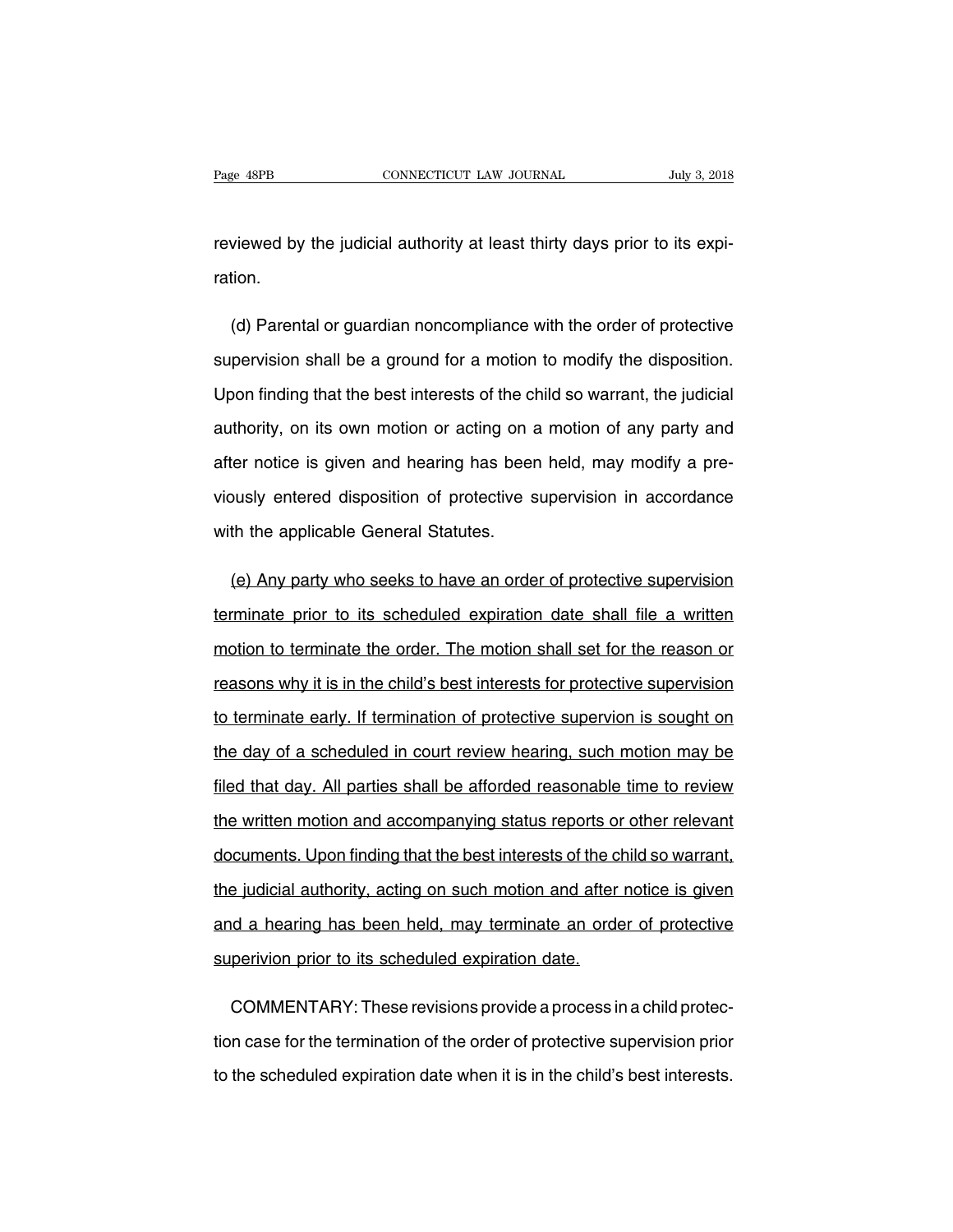# **CONNECTICUT LAW JOURNAL** Page 49PB<br> **AMENDMENTS TO THE CRIMINAL RULES**

## **Suly 3, 2018** CONNECTICUT LAW JOURNAL Page 49PB<br> **AMENDMENTS TO THE CRIMINAL RULES**<br> **Sec. 38-1. Release from Custody; Superior Court Arrest Warrant**<br>
where Appearance before Clerk Required **AMENDMENTS TO THE CRIMINAL RULES<br>38-1. Release from Custody; Superior Court Arrest W<br>where Appearance before Clerk Required<br>When any person is arrested on a warrant pursuant to G**

AMENDMENTS TO THE CRIMINAL RULES<br>C. 38-1. Release from Custody; Superior Court Arrest Warrant<br>where Appearance before Clerk Required<br>(a) When any person is arrested on a warrant pursuant to General<br>atutes § 54-2a in which Sec. 38-1. Release from Custody; Superior Court Arrest Warrant<br>where Appearance before Clerk Required<br>(a) When any person is arrested on a warrant pursuant to General<br>Statutes § 54-2a in which the judicial authority issuin where Appearance before Clerk Required<br>
(a) When any person is arrested on a warrant pursuant to General<br>
Statutes § 54-2a in which the judicial authority issuing such warrant<br>
has indicated that bail should be denied, or (a) When any person is arrested on a warrant pursuant to General<br>Statutes § 54-2a in which the judicial authority issuing such warrant<br>has indicated that bail should be denied, or has ordered that the<br>arrested person be br Statutes § 54-2a in which the judicial authority issuing such warrant<br>has indicated that bail should be denied, or has ordered that the<br>arrested person be brought before a clerk or assistant clerk of the<br>superior court, th betallied got Ed in which the judiolal dutionly ideally death warrant<br>has indicated that bail should be denied, or has ordered that the<br>arrested person be brought before a clerk or assistant clerk of the<br>superior court, th frace indicated that ball should be donied, of has stabled that the arrested person be brought before a clerk or assistant clerk of the superior court, the arresting officer shall, without undue delay, bring such person be superior court, the arresting officer shall, without undue delay, bring<br>such person before the clerk or assistant clerk of the superior court<br>for the geographical area where such offense is alleged to have been<br>committed[, such person before the clerk or assistant clerk of the superior court<br>for the geographical area where such offense is alleged to have been<br>committed[,] during the office hours of such clerk[,] and, if such clerk's<br>office i for the geographical area where such offense is alleged to have been<br>committed[,] during the office hours of such clerk[,] and, if such clerk's<br>office is not open, the arresting officer shall, without undue delay, bring<br>su such the geographical area where sach energy of alleged to have been<br>committed[,] during the office hours of such clerk[,] and, if such clerk's<br>office is not open, the arresting officer shall, without undue delay, bring<br>su office is not open, the arresting officer shall, without undue delay, bring<br>such person to a holding facility within the geographical area where<br>such offense is alleged to have been committed or, if there is no such<br>facili such person to a holding facility within the geographical area where<br>such offense is alleged to have been committed or, if there is no such<br>facility available within such geographical area, to the nearest available<br>facilit such offense is alleged to have been committed or, if there is no such<br>facility available within such geographical area, to the nearest available<br>facility, or the York Correctional Institution. Such clerk or assistant<br>cler Facility available within such geographical area, to the nearest available<br>facility, or the York Correctional Institution. Such clerk or assistant<br>clerk or such person designated by the commissioner of correction<br>shall adv facility, or the York Correctional Institution. Such clerk or assistant<br>clerk or such person designated by the commissioner of correction<br>shall advise the [defendant]arrested person of the warnings contained<br>in Section 37basing, or any test conceases in the denied, shall advise the **[**defendant]arrested person of the warnings contained<br>in Section 37-3 and, when the judicial authority has not indicated that<br>bail should be denied, shall rele shall advise the [defendant]arrested person of the warnings contained<br>in Section 37-3 and, when the judicial authority has not indicated that<br>bail should be denied, shall release the [defendant]arrested person<br>upon his or in Section 37-3 and, when the judicial authority has not indicated that<br>bail should be denied, shall release the [defendant]arrested person<br>upon his or her [meeting]entering into the conditions of release fixed<br>in the warr in Section 37-3 and, when the judicial authority has not indicated that<br>bail should be denied, shall release the [defendant]arrested person<br>upon his or her [meeting]entering into the conditions of release fixed<br>in the warr be different area to answer to the conditions of release fixed<br>in the warrant, conditioned that the arrested person shall appear before<br>the superior court having criminal jurisdiction in and for the geographi-<br>cal area to in the warrant, conditioned that the arrested person shall appear before<br>the superior court having criminal jurisdiction in and for the geographi-<br>cal area to answer to the bench warrant of arrest and information filed<br>in the superior court having criminal jurisdiction in and for the geographical area to answer to the bench warrant of arrest and information filed<br>in the case. If the [defendant]arrested person was brought to such a<br>facility,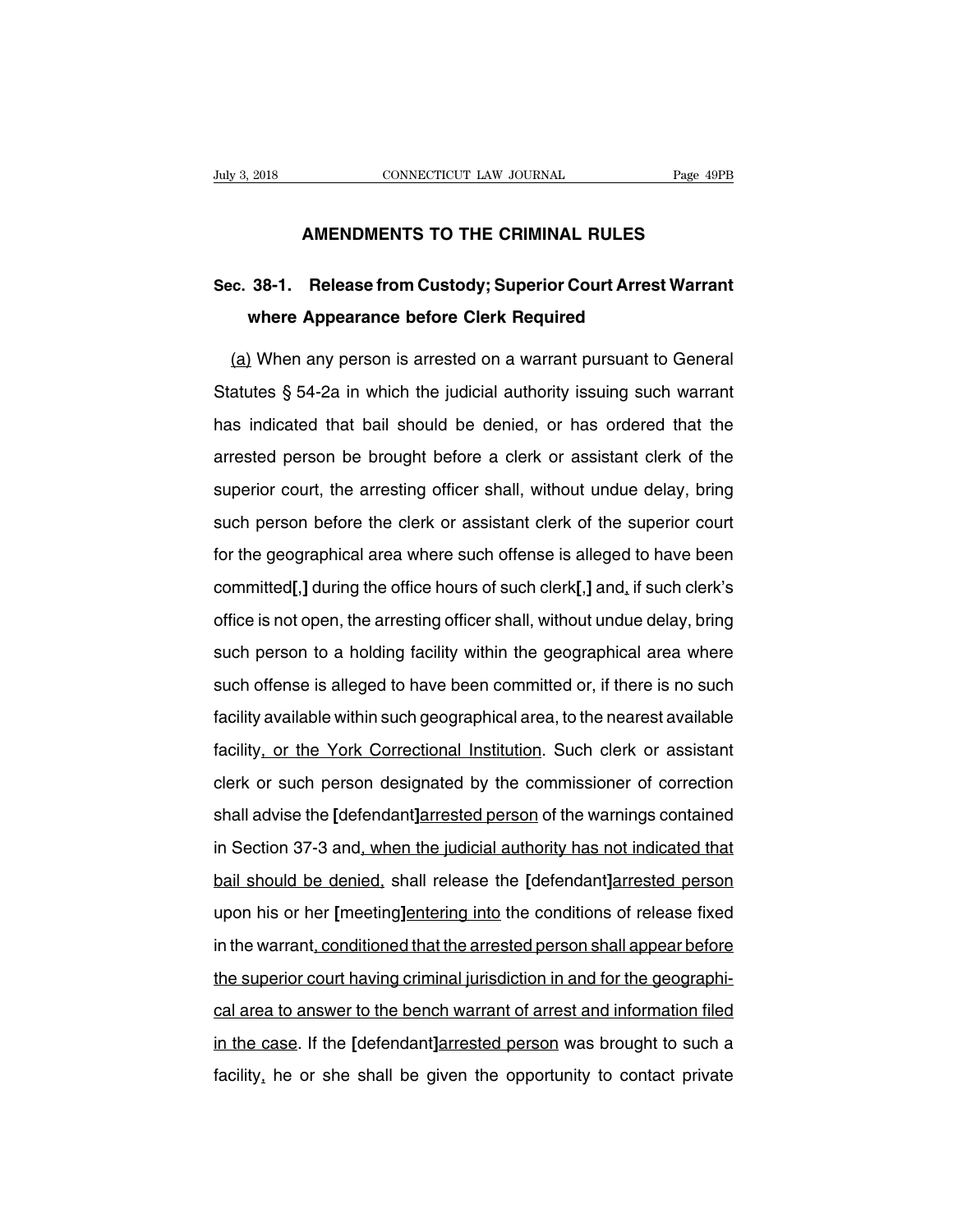counsel or the public defender. If the **[**defendant**]**arrested person is not released because of his or her failure to enter into the conditions<br>of released because of his or her failure to enter into the conditions<br>of release fixed by the judicial authority, or if he or she has been counsel or the public defender. If the [defendant]arrested person is<br>not released because of his or her failure to enter into the conditions<br>of release fixed by the judicial authority, or if he or she has been<br>arrested for counsel or the public defender. If the [defendant]<u>arrested person</u> is<br>not released because of his or her failure to enter into the conditions<br>of release fixed by the judicial authority<u>, or if he or she has been</u><br>arrested person shall be passes of his or her failure to enter into the conditions<br>of release fixed by the judicial authority, or if he or she has been<br>arrested for an offense that is not bailable, the [defendant]arrested<br>person sh for release fixed by the judicial authority, or if he or she has been<br>arrested for an offense that is not bailable, the [defendant]arrested<br>person shall be presented before a judicial authority pursuant to Sec-<br>tions 37-1 arrested for an offense that is not bailable, the [defendant]arrested<br>person shall be presented before a judicial authority pursuant to Sec-<br>tions 37-1 [and 37-4. If the defendant is not released because he or<br>she has been person shall be presented before a judicial authority pursuant to Sections 37-1 [and 37-4. If the defendant is not released because he or she has been arrested for an offense which is not bailable, the defendant shall be p She has been arrested for an offense which is not bailable, the defend-<br>ant shall be presented before a judicial authority pursuant to Section<br>37-1].<br>(b) When any person is arrested on a bench warrant of arrest issued<br>by a

by a judicial authority and the judicial authority pursuant to Section<br>37-1].<br>(b) When any person is arrested on a bench warrant of arrest issued<br>by a judicial authority, in which the judicial authority has not indicated<br>t that bail show person is arrested on a bench warrant of arrest issued<br>by a judicial authority, in which the judicial authority has not indicated<br>that bail should be denied, or has not ordered that the officer making<br>such a (b) When any person is arrested on a bench warrant of arrest issued<br>by a judicial authority, in which the judicial authority has not indicated<br>that bail should be denied, or has not ordered that the officer making<br>such arr by a judicial authority, in which the judicial authority has not indicated<br>that bail should be denied, or has not ordered that the officer making<br>such arrest bring such person before the clerk, the officer making the<br>arres by a jacketar during, in which are jacketar duringly had not indicated<br>that bail should be denied, or has not ordered that the officer making<br>such arrest shall, without undue delay, comply with the provisions of Sec-<br>tions ch arrest bring such person before the clerk, the officer making the<br>est shall, without undue delay, comply with the provisions of Sec-<br>ns 38-2 and 38-3 in setting the conditions of release for such person.<br>COMMENTARY: The

arrest shall, without undue delay, comply with the provisions of Sections 38-2 and 38-3 in setting the conditions of release for such person.<br>COMMENTARY: The revisions to this section make the rule consistent with the corr tions 38-2 and 38-3 in setting the conditions of release for such person.<br>COMMENTARY: The revisions to this section make the rule consis-<br>tent with the correlating statute, General Statutes § 54-64b, particularly<br>to includ COMMENTARY: The revisions to this section<br>tent with the correlating statute, General Statute<br>to include the requirement that any release<br>arrested person's appearance in court. **SEC. SEC.** The correlating statute, General Statutes § 54-64b, particularly<br>
to include the requirement that any release be conditioned on the<br>
arrested person's appearance in court.<br> **Sec. 38-2.** Release Following Any clude the requirement that any release be conditioned on the<br>sted person's appearance in court.<br>**38-2.** Release Following Any Other Arrest; Release by Law<br>Enforcement Officer[s] or Probation Officer Serving Warrant<br>(i) Exc

rested person's appearance in court.<br> **Except in Cases Following Any Other Arrest; Release by Law**<br> **Enforcement Officer[s] <u>or Probation Officer Serving Warrant</u><br>
<u>(a)</u> Except in cases of arrest pursuant to a warrant in w** Sec. 38-2. Release Following Any Other Arrest; Release by Law<br>Enforcement Officer[s] or Probation Officer Serving Warrant<br>(a) Except in cases of arrest pursuant to a warrant in which the<br>judicial authority has indicated th Enforcement Officer[s] or Probation Officer Serving Warrant<br>
(a) Except in cases of arrest pursuant to a warrant in which the<br>
judicial authority has indicated that bail should be denied or has ordered<br>
that the arrested p (a) Except in cases of arrest pursuant to a warrant in which the judicial authority has indicated that bail should be denied or has ordered that the arrested person be brought before a clerk or assistant clerk of the super judicial authority has indicated that bail should be denied or has ordered<br>that the arrested person be brought before a clerk or assistant clerk<br>of the superior court, when any person is taken into custody for a<br>bailable o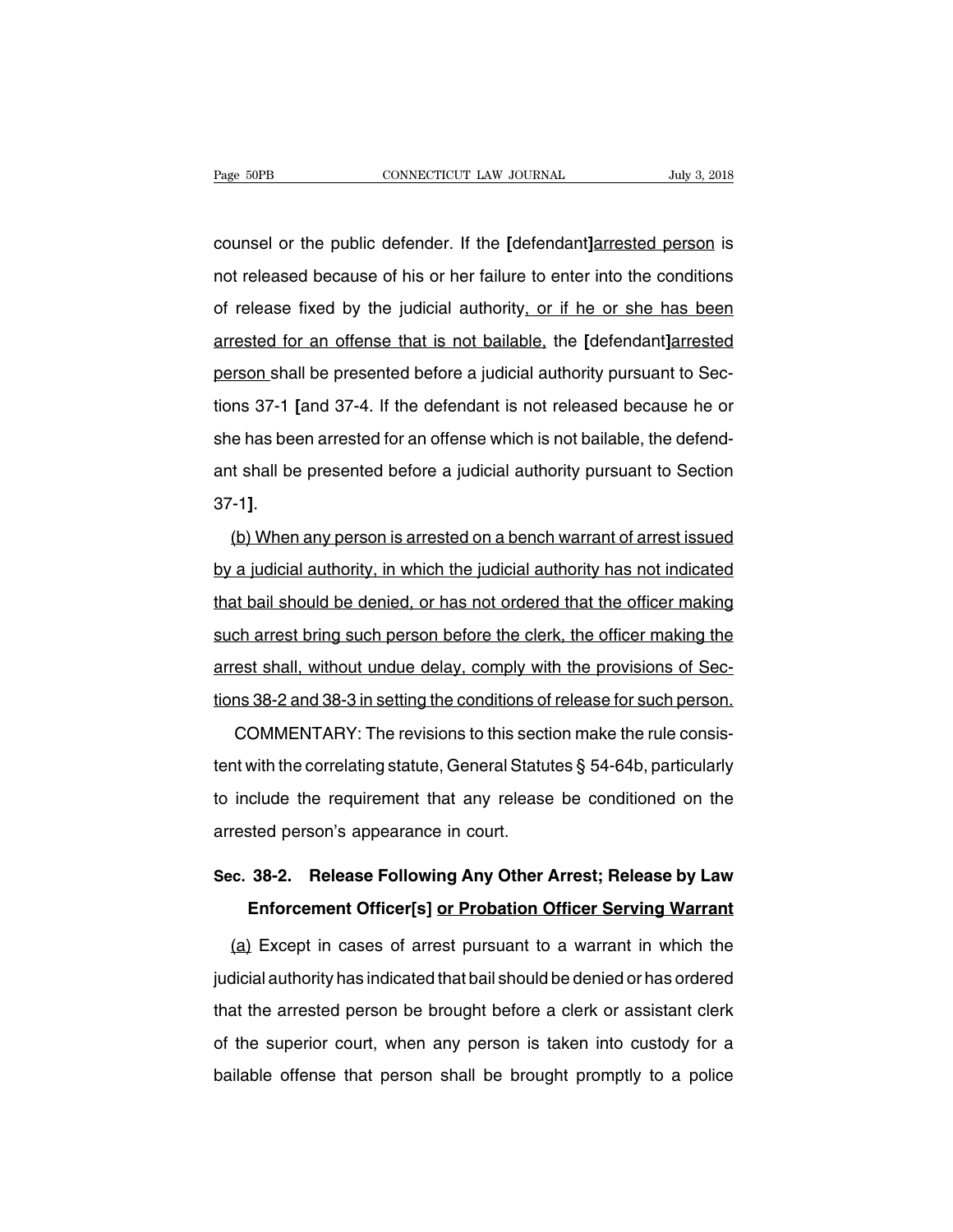Suly 3, 2018 CONNECTICUT LAW JOURNAL Page 51PB<br>Station or other lawful place of detention, where, as quickly as possible<br>under the circumstances, he or she shall be informed or warned in Under 3, 2018 CONNECTICUT LAW JOURNAL Page 51PB<br>station or other lawful place of detention, where, as quickly as possible<br>under the circumstances, he or she shall be informed or warned in<br>writing of his or her rights under station or other lawful place of detention, where, as quickly as possible<br>under the circumstances, he or she shall be informed or warned in<br>writing of his or her rights under Section 37-3 and of his or her right<br>to be inte station or other lawful place of detention, where, as quickly as possible<br>under the circumstances, he or she shall be informed or warned in<br>writing of his or her rights under Section 37-3 and of his or her right<br>to be inte station or other lawful place of detention, where, as quickly as possible<br>under the circumstances, he or she shall be informed or warned in<br>writing of his or her rights under Section 37-3 and of his or her right<br>to be inte writing of his or her rights under Section 37-3 and of his or her right<br>to be interviewed concerning the terms and conditions of release.<br>Unless the [defendant]arrested person waives or refuses such inter-<br>view, a law enfo to be interviewed concerning the terms and conditions of release.<br>Unless the [defendant]arrested person waives or refuses such inter-<br>view, a law enforcement officer or a probation officer serving a violation<br>of probation Unless the [defendant]arrested person waives or refuses such inter-<br>view, a law enforcement officer or a probation officer serving a violation<br>of probation warrant shall promptly interview that person to obtain<br>information From Community of the custody, a law enforcement officer or a probation officer serving a violation<br>of probation warrant shall promptly interview that person to obtain<br>information relevant to the terms and conditions of hi of probation warrant shall promptly interview that person to obtain<br>information relevant to the terms and conditions of his or her release<br>from custody and shall seek independent verification of such informa-<br>tion where ne information relevant to the terms and conditions of his or her release<br>from custody and shall seek independent verification of such informa-<br>tion where necessary. At the request of the [defendant]arrested per-<br>son, his or from custody and shall seek independent verification of such information where necessary. At the request of the [defendant]arrested person, his or her counsel may be present during such interview. No statement made by the tion where necessary. At the request of the [defendant]arrested person, his or her counsel may be present during such interview. No statement made by the arrested person in response to any question during the interview rel son, his or her counsel may be present during such interview. No<br>statement made by the arrested person in response to any question<br>during the interview related to the terms and conditions of release<br>shall be admissible as statement made by the arrested person in response to any question<br>during the interview related to the terms and conditions of release<br>shall be admissible as evidence against the arrested person in any<br>proceeding arising fr during the interview related to the terms and conditions of release<br>shall be admissible as evidence against the arrested person in any<br>proceeding arising from the incident for which the conditions of release<br>were set. Afte shall be admissible as evidence against the arrested person in any<br>proceeding arising from the incident for which the conditions of release<br>were set. After such a waiver, refusal or interview, the law enforcement<br>officer <u></u> proceeding arising from the incident for which the conditions of release<br>were set. After such a waiver, refusal or interview, the law enforcement<br>officer <u>or probation officer</u> shall promptly order release of the [defen-<br>d were set. After such a waiver, refusal or interview, the law enforcement<br>officer or probation officer shall promptly order release of the [defen-<br>dant]arrested person upon his or her execution of a written promise<br>to appea officer <u>or probation officer</u> shall promptly order release of the [defen-<br>dant]arrested person upon his or her execution of a written promise<br>to appear or his or her posting of a bond with or without surety in such<br>amount dant]arrested person upon his or her execution of a written promise<br>to appear or his or her posting of a bond with or without surety in such<br>amount as may be set by such officer, except that no condition of<br>release set by to appear or his or her posting of a bond with or without surety in such<br>amount as may be set by such officer, except that no condition of<br>release set by the [court or a judge thereof]judicial authority may be<br>modified by execution of release set by the [court or a judge thereof]judicial authority may be modified by such officer, and no person shall be released upon the execution of a written promise to appear or the posting of a bond witho release set by the [court or a judge thereof]judicial authority may be<br>modified by such officer, and no person shall be released upon the<br>execution of a written promise to appear or the posting of a bond<br>without surety if modified by such officer, and no person shall be released upon the<br>execution of a written promise to appear or the posting of a bond<br>without surety if the person is charged with a family violence crime<br>and, in the commissi execution of a written promise to appear or the posting of a bond<br>without surety if the person is charged with a family violence crime<br>and, in the commission of such crime, the person used or threatened<br>the use of a firear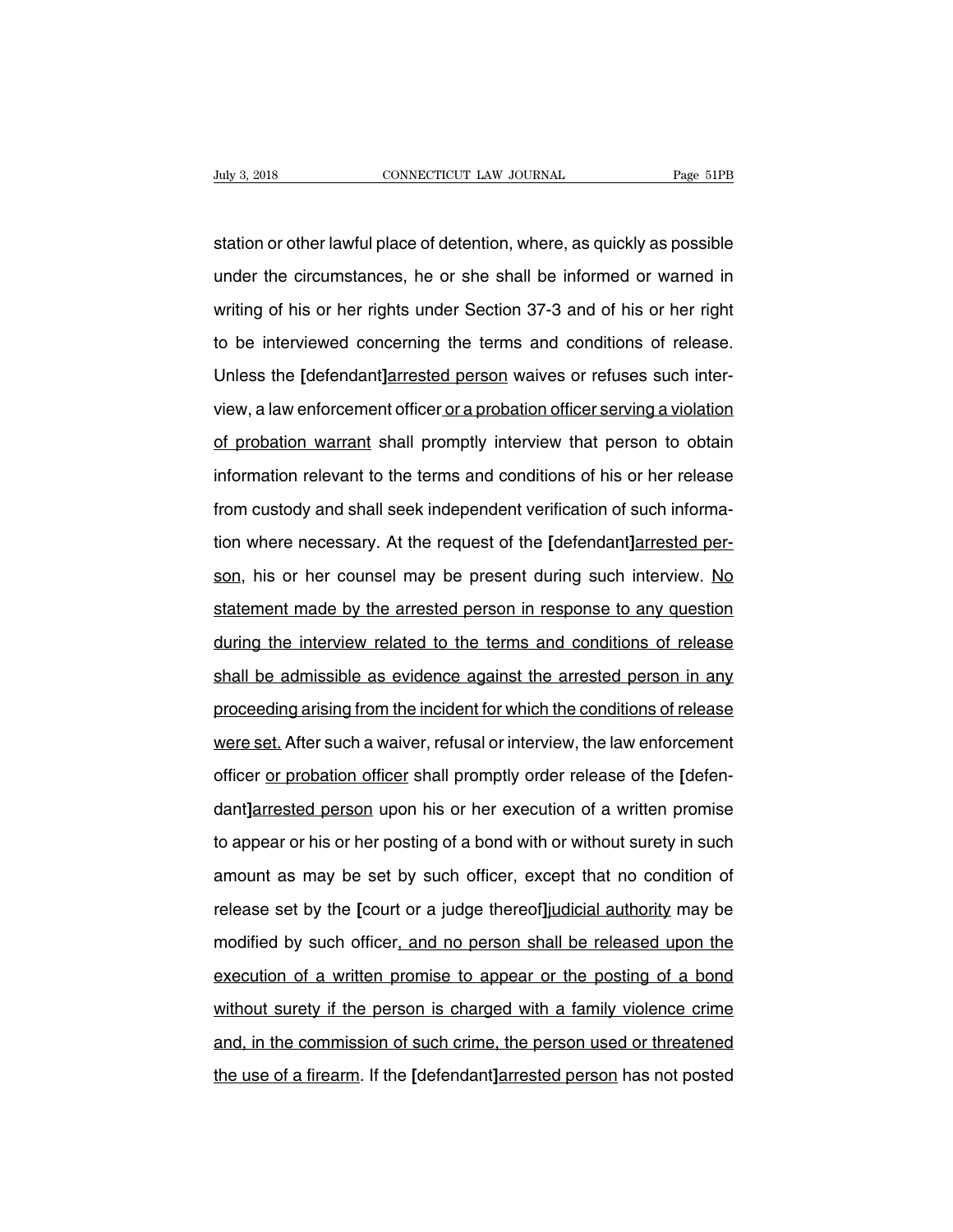Page 52PB<br>
connectricut LAW JOURNAL<br>
bail, the officer shall immediately notify a bail commissioner. The officer<br>
may administer such oaths as are necessary in the taking of promises Page 52PB CONNECTICUT LAW JOURNAL July 3, 2018<br>bail, the officer shall immediately notify a bail commissioner. The officer<br>may administer such oaths as are necessary in the taking of promises<br>or bonds. bail, the officer s<br>may administer<br>or bonds. il, the officer shall immediately notify a bail commissioner. The officer<br>ay administer such oaths as are necessary in the taking of promises<br>bonds.<br>(b) If the arrested person is charged with a family violence crime,<br>id th

may administer such oaths as are necessary in the taking of promises<br>or bonds.<br>(b) If the arrested person is charged with a family violence crime,<br>and the police officer or probation officer does not intend to impose<br>nonfi or bonds.<br>
(b) If the arrested person is charged with a family violence crime,<br>
and the police officer or probation officer does not intend to impose<br>
nonfinancial conditions of release pursuant to this subsection, the<br>
po (b) If the arrested person is charged with a family violence crime, and the police officer or probation officer does not intend to impose nonfinancial conditions of release pursuant to this subsection, the police officer o and the police officer or probation officer does not intend to impose<br>nonfinancial conditions of release pursuant to this subsection, the<br>police officer or probation officer shall promptly order the release of<br>such person the art are performed on probation officer and to this subsection, the police officer or probation officer shall promptly order the release of such person pursuant to the procedure set forth in subsection (a) of this secti make reasonable efforts to contact a bail promptly order the release of such person pursuant to the procedure set forth in subsection (a) of this section. If the arrested person is not so released, the officer shall make r such person pursuant to the procedure set forth in subsection (a) of<br>this section. If the arrested person is not so released, the officer shall<br>make reasonable efforts to contact a bail commissioner or an intake,<br>assessmen this section. If the arrested person is not so released, the officer shall<br>make reasonable efforts to contact a bail commissioner or an intake,<br>assessment, and referral specialist immediately. If, after making such<br>reasona make reasonable efforts to contact a bail commissioner or an intake,<br>assessment, and referral specialist immediately. If, after making such<br>reasonable efforts, the officer is unable to contact a bail commissioner<br>or an int contact of solid and commissioner or an intake, assessment, and referral specialist immediately. If, after making such reasonable efforts, the officer is unable to contact a bail commissioner or an intake, assessment, and reasonable efforts, the officer is unable to contact a bail commissioner<br>or an intake, assessment, and referral specialist, or the officer makes<br>contact, but the bail commissioner or intake, assessment, and referral<br>specia or an intake, assessment, and referral specialist, or the officer makes<br>contact, but the bail commissioner or intake, assessment, and referral<br>specialist is unavailable promptly to perform his or her duties pursuant<br>to Sec contact, but the bail commissioner or intake, assessment, and referral<br>specialist is unavailable promptly to perform his or her duties pursuant<br>to Section 38-3, the officer shall, order the release of the arrested<br>person p specialist is unavailable promptly to perform his or her duties pursuant<br>to Section 38-3, the officer shall, order the release of the arrested<br>person pursuant to the procedure set forth in subsection (a) of this<br>section, a to Section 38-3, the officer shall, order the release of the arrested<br>person pursuant to the procedure set forth in subsection (a) of this<br>section, and may impose nonfinancial conditions of release, which<br>may require the a From pursuant to the procedure set forth in subsection (a) of ction, and may impose nonfinancial conditions of release, we ay require the arrested person to do one or more of the follow (1) Avoid all contact with the alleg

ction, and may impose nontinancial conditions of release, which<br>ay require the arrested person to do one or more of the following:<br>(1) Avoid all contact with the alleged victim of the crime;<br>(2) Comply with specified restr may require the arrested person to do one or more of the following:<br>
(1) Avoid all contact with the alleged victim of the crime;<br>
(2) Comply with specified restrictions on his or her travel, association,<br>
or place of abode (1) Avoid all contact with the a<br>
(2) Comply with specified restrice<br>
or place of abode that are directless<br>
alleged victim of the crime;<br>
(2) Net use or necesses a data (2) Comply with specified restrictions on his or her travel, association, place of abode that are directly related to the protection of the eged victim of the crime;<br>(3) Not use or possess a dangerous weapon, intoxicant or or place of abode<br>alleged victim of t<br>(3) Not use or<br>trolled substance.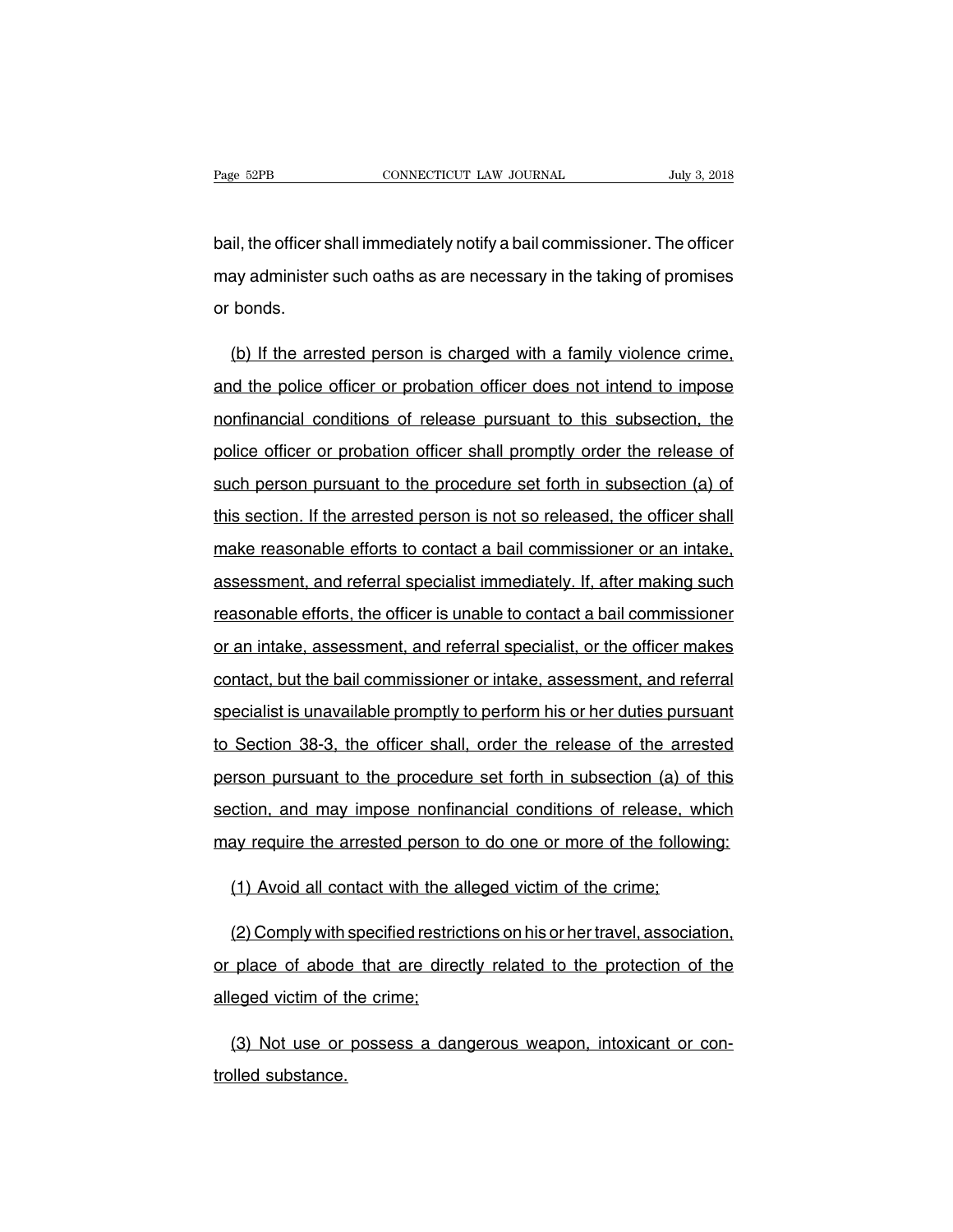EXECUTE THE MULTIMUM CONSECTION CONNECTICUT LAW JOURNAL Page 53PB<br>Any nonfinancial conditions of release imposed pursuant to this<br>bsection shall remain in effect until the arrested person is presented Suly 3, 2018 CONNECTICUT LAW JOURNAL Page 53PB<br>
Any nonfinancial conditions of release imposed pursuant to this<br>
subsection shall remain in effect until the arrested person is presented<br>
before the Superior Court. On such Any nonfinancial conditions of release imposed pursuant to this<br>subsection shall remain in effect until the arrested person is presented<br>before the Superior Court. On such date, the judicial authority shall<br>conduct a heari Any nonfinancial conditions of release imposed pursuant to this<br>subsection shall remain in effect until the arrested person is presented<br>before the Superior Court. On such date, the judicial authority shall<br>conduct a heari subsection shall remain in effect until the arrested person is presented<br>before the Superior Court. On such date, the judicial authority shall<br>conduct a hearing pursuant to General Statutes § 46b-38c, at which<br>the arrested before the Superior Court.<br>
conduct a hearing pursuar<br>
the arrested person is entitl<br>
of a protective order.<br>
An officer imposing non An officer imposing nonfinancial conditions of release shall, on a<br>An officer imposing nonfinancial conditions of release shall, on a<br>An officer imposing nonfinancial conditions of release shall, on a<br>An officer imposing n

for the arrested person is entitled to be heard with respect to the issuance<br>of a protective order.<br>An officer imposing nonfinancial conditions of release shall, on a<br>form prescribed by the Office of the Chief Court Admini of a protective order.<br>
An officer imposing nonfinancial conditions<br>
form prescribed by the Office of the Chief Court<br>
such conditions and state and swear to:<br>
(1) The efforts that were made to contact a An officer imposing nonfinancial conditions of release shall, on a<br>
imprescribed by the Office of the Chief Court Administrator, indicate<br>
ch conditions and state and swear to:<br>
(1) The efforts that were made to contact a m prescribed by the Office of the Chief Court Administrator, indicate<br>ch conditions and state and swear to:<br>(1) The efforts that were made to contact a bail commissioner;<br>(2) The specific factual basis relied upon by the o

such conditions and state and swear to:<br>
(1) The efforts that were made to contact a bail cor<br>
(2) The specific factual basis relied upon by the off<br>
the nonfinancial conditions of release; and<br>
(3) If the arrested person

(1) The efforts that were made to contact a bail commissioner;<br>(2) The specific factual basis relied upon by the officer to impose<br>e nonfinancial conditions of release; and<br>(3) If the arrested person was non-English speaki (2) The specific factual basis relied upon by the officer to<br>the nonfinancial conditions of release; and<br>(3) If the arrested person was non-English speaking, that<br>vices of a translation service or interpreter were used.<br>A

Forthandore is and<br>
A copy of this form shall be provided to the arrested person immedi-<br>
A copy of this form shall be provided to the arrested person immedi-<br>
A copy of this form shall be provided to the arrested person i (3) If the arrested person was non-English speaking, that the services of a translation service or interpreter were used.<br>A copy of this form shall be provided to the arrested person immediately, and a copy of this form sh vices of a translation service or interprete<br>A copy of this form shall be provided to t<br>ately, and a copy of this form shall also<br>the arrested person at arraignment.<br>(c) No officer shall set the terms and (c) A copy of this form shall be provided to the arrested person immedi-<br>ely, and a copy of this form shall also be provided to counsel for<br>e arrested person at arraignment.<br>(c) No officer shall set the terms and condition

ately, and a copy of this form shall also be provided to counsel for<br>the arrested person at arraignment.<br>(c) No officer shall set the terms and conditions of an arrested<br>person's release, set a bond for an arrested person, arrested person at arraignment.<br>
(c) No officer shall set the terms and conditions of an arrested<br>
person's release, set a bond for an arrested person, or release an<br>
arrested person from custody under this section unless (c) No officer shall set the terms and conditions of an arrested<br>person's release, set a bond for an arrested person, or release an<br>arrested person from custody under this section unless the officer has<br>first checked the N person's release, set a bond for an arrested person, or release an arrested person from custody under this section unless the officer has first checked the National Crime Information Center (NCIC) computer-<br>ized index of c person is release; set a bond for<br>arrested person from custody unde<br>first checked the National Crime Ini<br>ized index of criminal justice inform<br>person is listed in the index.<br>COMMENTARY: The revisions t Example in the revision of the revision of the revision of the revision is listed in the index.<br>COMMENTARY: The revisions to this section make the rule consis-<br>COMMENTARY: The revisions to this section make the rule consis

ized index of criminal justice information to determine if the arrested<br>person is listed in the index.<br>COMMENTARY: The revisions to this section make the rule consis-<br>tent with the correlating statute, General Statutes § 5 person is listed in the index.<br>
COMMENTARY: The revisions to this section make the rule consistent with the correlating statute, General Statutes § 54-63c, particularly<br>
to include probation officers in the arresting offic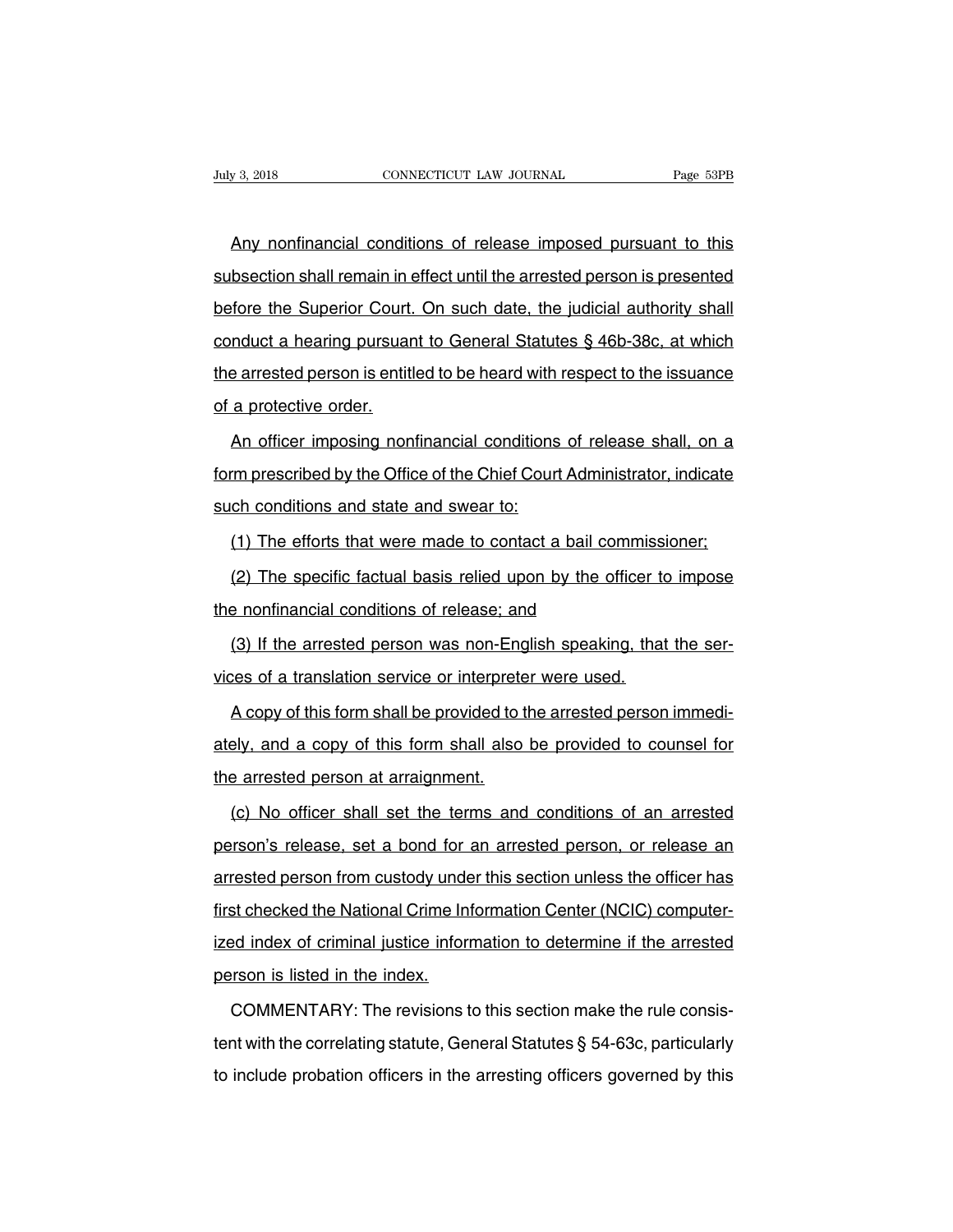Page 54PB<br>
connectricut LAW JOURNAL<br>
provision, specify the procedure for addressing persons arrested for<br>
family violence crimes, and include the NCIC check requirement before Fage 54PB CONNECTICUT LAW JOURNAL July 3, 2018<br>provision, specify the procedure for addressing persons arrested for<br>family violence crimes, and include the NCIC check requirement before<br>releasing any arrested person under provision, specify the procedure for addressing persons<br>family violence crimes, and include the NCIC check require<br>releasing any arrested person under this provision. provision, specify the procedure for addressing persons arrested for<br>family violence crimes, and include the NCIC check requirement before<br>releasing any arrested person under this provision.<br>Sec. 38-3. –Release by Bail Com **hy violence crimes, and include the NCIC**<br>**sing any arrested person under this p<br><b>38-3.** - Release by Bail Commissi<br>**ment, and Referral Specialist**<br>**D** Upon notification by a law enforcem

leasing any arrested person under this provision.<br> **c. 38-3.** -Release by Bail Commissioner or Intake, Assess-<br>
ment, and Referral Specialist<br>
(a) Upon notification by a law enforcement officer that an *[defen-*nt]<br>
arrest Sec. 38-3. –Release by Bail Commissioner or Intake, Assess-<br>
ment, and Referral Specialist<br>
(a) Upon notification by a law enforcement officer that an [defen-<br>
dant]**arrested person** has not posted bail, a bail commissione ment, and Referral Specialist<br>
(a) Upon notification by a law enforcement officer that an [defen-<br>
dant]arrested person has not posted bail, a bail commissioner or an<br>
intake, assessment, and referral specialist shall prom (a) Upon notification by a law enforcement officer that an [defen-<br>dant]arrested person has not posted bail, a bail commissioner or an<br>intake, assessment, and referral specialist shall promptly conduct an<br>interview and in dant]arrested person has not posted bail, a bail commissioner or an intake, assessment, and referral specialist shall promptly conduct an interview and investigation and, based upon release criteria established by the [chi intake, assessment, and referral specialist shall promptly conduct an<br>interview and investigation and, based upon release criteria estab-<br>lished by the [chief bail commissioner]Court Support Services Division,<br>shall, excep interview and investigation and, based upon release criteria established by the [chief bail commissioner]Court Support Services Division, shall, except as provided in subsection (c) of this section, promptly order the rele lished by the [chief bail commissioner]Court Support Services Division,<br>shall, except as provided in subsection (c) of this section, promptly<br>order the release of the [defendant] <u>arrested person</u> upon the first<br>of the fol defendant is provided in subsection (c) of this section, promptly<br>order the release of the [defendant] arrested person upon the first<br>of the following conditions of release found sufficient to ensure [the<br>defendant's]his o onal, *oxcept as provided in diseasemit (c) of any obditent*; promptorder the release of the [defendant] <u>arrested person</u> upon the f<br>of the following conditions of release found sufficient to ensure [<br>defendant's]his or h the following conditions of release found sufficient to ensure [the fendant's]his or her appearance in court [and to reasonably ensure at the safety of any other person will not be endangered]:<br>(1) The [defendant's]arreste defendant's]his or her appearance in court [and that the safety of any other person will not be (1) The [defendant's]arrested person's exective to appear without special conditions;<br>(2) The [defendant's]arrested person's e

at the safety of any other person will not be endangered]:<br>(1) The [defendant's]arrested person's execution of a written prom-<br>to appear without special conditions;<br>(2) The [defendant's]arrested person's execution of a wri (1) The [defendant's]arrested person's execution of a written prom-<br>ise to appear without special conditions;<br>(2) The [defendant's]arrested person's execution of a written prom-<br>ise to appear with any of the nonfinancial c ise to appear without special cost<br>ise to appear without special cost<br>ise to appear with any of the not<br>section (b) of this section;<br>(3) The [defendant's]arrested (2) The **[**defendant's**]**arrested person's execution of a written prom-<br>e to appear with any of the nonfinancial conditions specified in sub-<br>ction (b) of this section;<br>(3) The **[**defendant's<u>]arrested person's</u> execution sure to appear with any of the nonfinancial condition<br>section (b) of this section;<br>(3) The [defendant's]arrested person's execution<br>surety in no greater amount than necessary;<br>(4) The [defendant's]arrested person's executi

(4) The **[**defendant's**]**arrested person's execution of a bond without<br>rety in no greater amount than necessary;<br>(4) The **[**defendant's]arrested person's execution of a bond with<br>rety in no greater amount than necessary. (3) The [defendant's] $\frac{1}{2}$  arrested person's execution<br>surety in no greater amount than necessary;<br>(4) The [defendant's] $\frac{1}{2}$  arrested person's execution<br>surety in no greater amount than necessary.<br>If the arrested The arrest person is unable to meet the conditions of a bond with<br>
If the arrested person is unable to meet the conditions of release<br>
If the arrested person is unable to meet the conditions of release<br>
If the arrested per (4) The [defendant's]arrested person's execution of a bond with<br>surety in no greater amount than necessary.<br>If the arrested person is unable to meet the conditions of release<br>ordered, the bail commissioner or intake, asses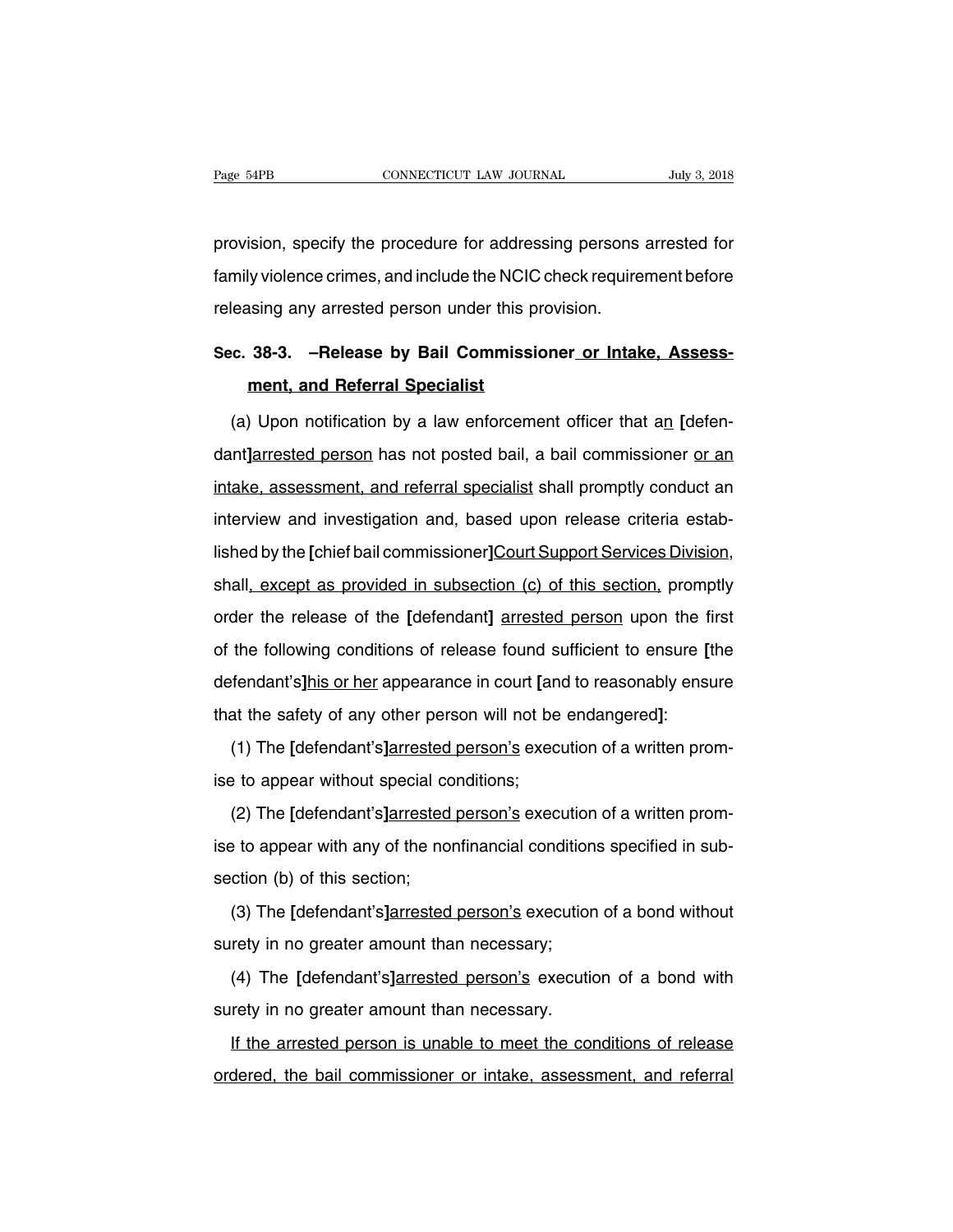Fuly 3, 2018<br>CONNECTICUT LAW JOURNAL Page 55PB<br>Specialist shall inform the court in a report prepared pursuant to subsec-<br>tion (d) of this section. July 3, 2018<br>
specialist shall inform the courtion (d) of this section.<br>
(b) In addition to or in coniu

ecialist shall inform the court in a report prepared pursuant to subsec-<br>
(b) In addition to or in conjunction with any of the conditions enumer-<br>
ed in [subdivisions (1) to (4), inclusive, of] subsection (a) of this specialist shall inform the court in a report prepared pursuant to subsection (d) of this section.<br>
(b) In addition to or in conjunction with any of the conditions enumerated in [subdivisions (1) to (4), inclusive, of] sub ion (d) of this section.<br>
(b) In addition to or in conjunction with any of the conditions enumer-<br>
ated in [subdivisions (1) to (4), inclusive, of] subsection (a) of this<br>
section, the bail commissioner <u>or intake, assessm</u> (b) In addition to or in conjunction with any of the conditions enumer-<br>ated in [subdivisions (1) to (4), inclusive, of] subsection (a) of this<br>section, the bail commissioner <u>or intake, assessment, and referral</u><br>specialis require that the [defendant]arrested person do any of the following:<br> **ated in [subdivisions (1) to (4), inclusive, of] subsection (a) of this**<br>
section, the bail commissioner <u>or intake, assessment, and referral</u><br>
special ction, the bail commissioner <u>or intake, assessment, and referral</u><br>ecialist may impose nonfinancial conditions of release, which may<br>quire that the [defendant]arrested person do any of the following:<br>(1) Remain under the s

zation; quire that the [defendant]arrested person do any of the following:<br>(1) Remain under the supervision of a designated person or organi-<br>tion;<br>(2) Comply with specified restrictions on his or her travel, association,<br>place of (1) Remain under the<br>zation;<br>(2) Comply with specifier place of abode;<br>(3) Not engage in spec

(2) Comply with specified restrictions on his or her travel, association,<br>place of abode;<br>(3) Not engage in specified activities, including the use or possession<br>a dangerous weapon, an intoxicant, or a controlled substance (2) Comply with specified restrictions on his or her travel, association,<br>or place of abode;<br>(3) Not engage in specified activities, including the use or possession<br>of a dangerous weapon, an intoxicant, or a controlled sub place of abode;<br>(3) Not engage in specified activities, including the use or possession<br>a dangerous weapon, an intoxicant, or a controlled substance;<br>(4) Avoid all contact with an alleged victim of the crime and with a<br>ten (3) Not engage in specified activities, including the use or possessic<br>of a dangerous weapon, an intoxicant, or a controlled substance;<br>(4) Avoid all contact with an alleged victim of the crime and with<br>potential witness

a dangerous weapon, an intoxicant, or a controlled substance;<br>(4) Avoid all contact with an alleged victim of the crime and with a<br>tential witness who may testify concerning the offense; or<br>(5) Satisfy any other condition (4) Avoid all contact with an alleged victim of the crime and with a<br>potential witness who may testify concerning the offense; or<br>(5) Satisfy any other condition that is reasonably necessary to ensure<br>**[the]his or her appe** spotential witness who may testify concerning the offense; or<br>
(5) Satisfy any other condition that is reasonably necessary to ensure<br>
[the]his or her appearance [of the defendant] in court [and that the<br>
safety of any oth

[the]his or her appearance [of the defendant] in court [and that the safety of any other person will not be endangered].<br>Any of the conditions imposed under subsection (a) of this section and this subsection [by the bail c safety of any other person will not be endanger<br>Any of the conditions imposed under subset<br>and this subsection [by the bail commissioner]<br>the appearance of such person in court.<br>(c) No person shall be released upon the Any of the conditions imposed under subsection (a) of this section<br>d this subsection [by the bail commissioner] shall be effective until<br>e appearance of such person in court.<br>(c) No person shall be released upon the execut

and this subsection [by the bail commissioner] shall be effective until<br>the appearance of such person in court.<br>(c) No person shall be released upon the execution of a written<br>promise to appear or the posting of a bond wit the appearance of such person in court.<br>
(c) No person shall be released upon the execution of a written<br>
promise to appear or the posting of a bond without surety if the person<br>
is charged with a family violence crime and (c) No person shall be released upon the execution of<br>promise to appear or the posting of a bond without surety if t<br>is charged with a family violence crime and, in the commissic<br>crime, the person used or threatened the us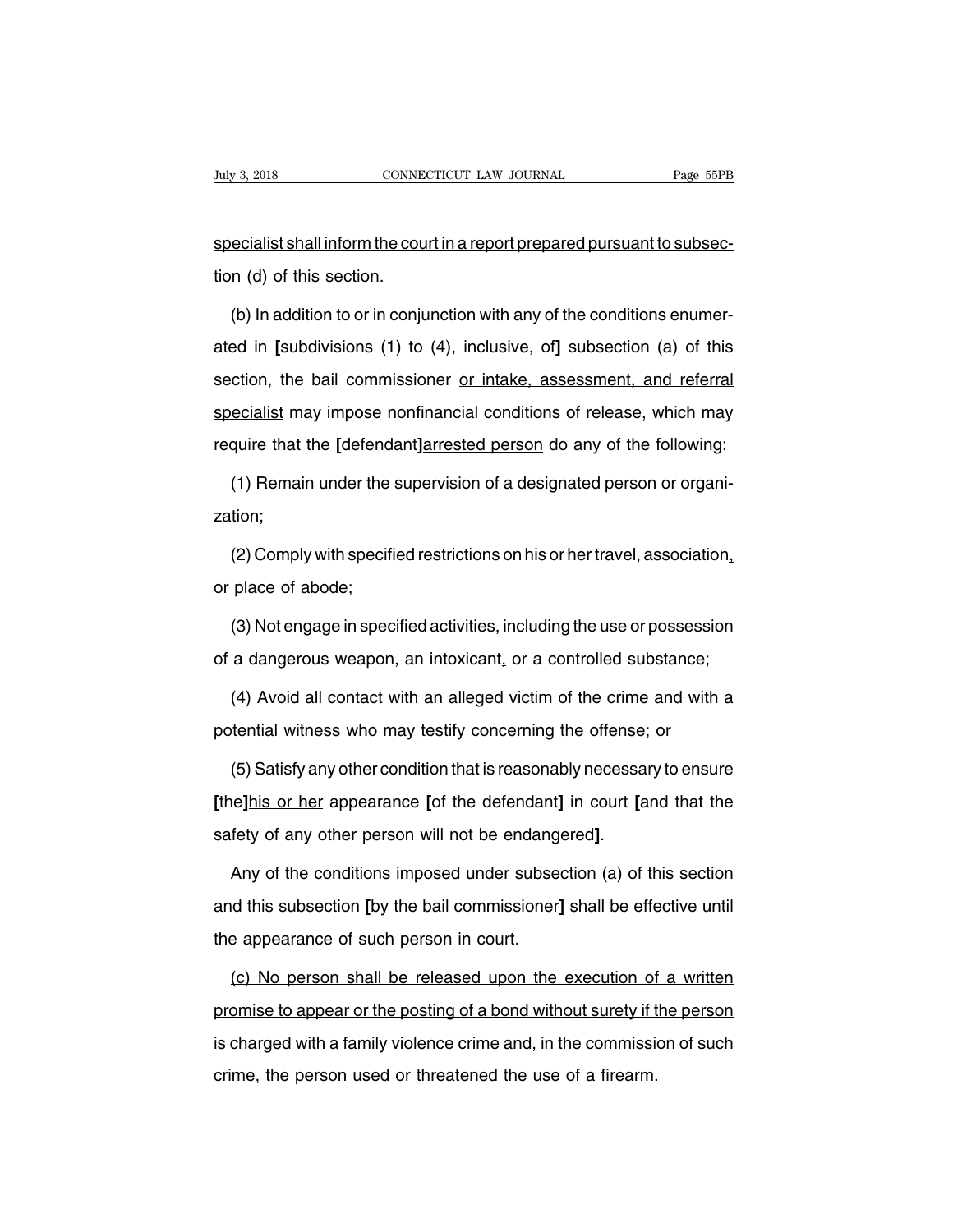**EXECUTE ACTE CONNECTICUT LAW JOURNAL THE SEPB**<br> **[(c)](d)** The bail commissioner shall prepare for review by the judicial<br>
thority an interview record and a written report for each person Page 56PB CONNECTICUT LAW JOURNAL July 3, 2018<br>  $[(c)](d)$  The bail commissioner shall prepare for review by the judicial<br>
authority an interview record and a written report for each person<br>
interviewed. The written report s I(c)](d) The bail commissioner shall prepare for review by the judicial<br>authority an interview record and a written report for each person<br>interviewed. The written report shall contain the information obtained<br>during the i [(c)](d) The bail commissioner shall prepare for review by the judicial<br>authority an interview record and a written report for each person<br>interviewed. The written report shall contain the information obtained<br>during the i authority an interview record and a written report for each person<br>interviewed. The written report shall contain the information obtained<br>during the interview and verification process, the [defendant's]arrested<br>person's pr interviewed. The written report shall contain the information obtained<br>during the interview and verification process, the [defendant's]arrested<br>person's prior criminal record, if possible, the determination or recom-<br>menda during the interview and verification process, the [defendant's]arrested<br>person's prior criminal record, if possible, the determination or recom-<br>mendation of the bail commissioner concerning terms and conditions<br>of releas person's prior criminal record, if possible, the determination or recom-<br>mendation of the bail commissioner concerning terms and conditions<br>of release, and, where applicable, a statement that the [defendant]ar-<br>rested pers by the bail commissioner concerning terms and conditions<br>of release, and, where applicable, a statement that the [defendant]ar-<br>rested person was unable to meet the conditions of release ordered<br>by the bail commissioner <u>o</u> cialist. sted person was unable to meet the conditions of release ordered<br>the bail commissioner <u>or the intake, assessment, and referral spe-</u><br>alist.<br>COMMENTARY: The revisions to this section make the rule consis-<br>nt with the corre

the bail commissioner <u>or the intake, assessment, and referral specialist</u>.<br>COMMENTARY: The revisions to this section make the rule consistent with the correlating statute, General Statutes § 54-63d, particularly<br>to includ cialist.<br>COMMENTARY: The revisions to this section make the rule consis-<br>tent with the correlating statute, General Statutes § 54-63d, particularly<br>to include intake, assessment, and referral specialists in the officials<br>g COMMENTARY: The revisions to this section make the rule consistent with the correlating statute, General Statutes § 54-63d, particularly to include intake, assessment, and referral specialists in the officials governed by dentified with the correlating statute, General Statutes § 54-63d, particularly<br>to include intake, assessment, and referral specialists in the officials<br>governed by this provision, require a report to the court when an<br>arr relative of a person arrested for a family violence crime that involved<br>governed by this provision, require a report to the court when an<br>arrested person is not released under this provision, and limit the<br>release of a per to motate make, assessment, and referral supportened by this provision, require a reportancested person is not released under this release of a person arrested for a family viole the use or threatened use of a firearm. arrested person is not released under this provision, a<br>release of a person arrested for a family violence crime ti<br>the use or threatened use of a firearm.<br>**Sec. 38-4.** –**Release by Judicial Authority**<br>(a) Except as provid

(a) Except as provided in subsection (c) of this section, **[W]when**<br>(a) Except as provided in subsection (c) of this section, **[W]when**<br>(a) Except as provided in subsection (c) of this section, **[W]when**<br>in defendant is pr sec. 38-4. –Release by Judicial Authority<br>
(a) Except as provided in subsection (c) of this section, [W]when<br>
any defendant is presented before a judicial authority, such authority<br>
shall, in bailable offenses, promptly or Sec. 38-4. –Release by Judicial Authority<br>
(a) Except as provided in subsection (c) of this section, [W]when<br>
any defendant is presented before a judicial authority, such authority<br>
shall, in bailable offenses, promptly or (a) Except as provided in subsection (c) of this section. [W]when<br>any defendant is presented before a judicial authority, such authority<br>shall, in bailable offenses, promptly order the release of such [per-<br>son]defendant u sure process in succession, by succession,  $[\cdot]$  and  $[\cdot]$  and  $[\cdot]$  and  $[\cdot]$  and  $[\cdot]$  and  $[\cdot]$  and  $[\cdot]$  shall, in bailable offenses, promptly order the release of such [person]defendant upon the first of the following any detendant to procentical detect of yalatical determiny, solen dialities,<br>shall, in bailable offenses, promptly order the release of such [per-<br>son]<u>defendant</u> upon the first of the following conditions of release found son]defendant upon the first of the following conditions of release found<br>sufficient to reasonably [to assure] ensure the [person's]defendant's<br>appearance in court [and, when the crimes charged or the facts and<br>circumstanc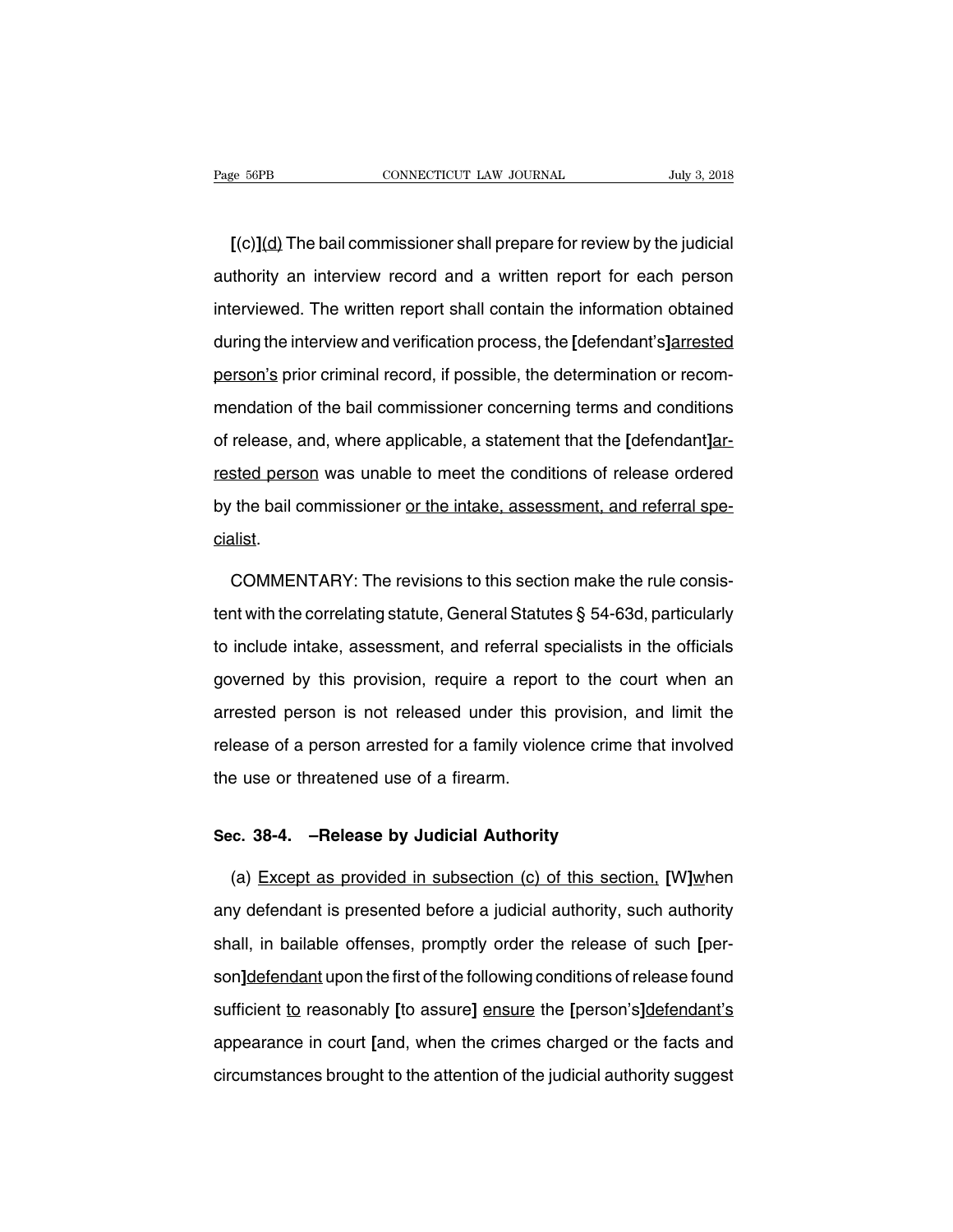that the defendant may pose a risk to the physical safety of any person,<br>that the defendant may pose a risk to the physical safety of any person,<br>that the safety of any person will not be endangered]: that the defendant may pose a risk to the physical safety of any<br>that the safety of any person will not be endangered]:<br>(1) The defendant's execution of a written promise to appea at the defendant may pose a risk to the physical safety of any person,<br>at the safety of any person will not be endangered]:<br>(1) The defendant's execution of a written promise to appear without<br>ecial conditions; that the defendant may p<br>that the safety of any pe<br>(1) The defendant's ex<br>special conditions;<br>(2) The defendant's e

at the safety of any person will not be endangered]:<br>
(1) The defendant's execution of a written promise to appear without<br>
ecial conditions;<br>
(2) The defendant's execution of a written promise to appear with<br>
infinancial (1) The defendant's executi<br>special conditions;<br>(2) The defendant's execution<br>nonfinancial conditions;<br>(3) The defendant's execution

(2) The defendant's execution<br>nonfinancial conditions;<br>(3) The defendant's execution<br>amount than necessary;<br>(4) The defendant's deposit

(2) The defendant's execution of a written promise to appear with<br>nfinancial conditions;<br>(3) The defendant's execution of a bond without surety in no greater<br>nount than necessary;

(3) The defendant's execution of a bond without surety in no greater<br>nount than necessary;<br>(4) The defendant's deposit with the clerk of the court of an amount<br>cash equal to 10 percent of the amount of the surety bond set, (3) The defendant's execution of a bond without surety in no greater<br>amount than necessary;<br>(4) The defendant's deposit with the clerk of the court of an amount<br>of cash equal to 10 percent of the amount of the surety bond amount than necessary;<br>
(4) The defendant's deposit w<br>
of cash equal to 10 percent of<br>
pursuant to Section 38-8;<br>
(5) The defendant's execution (4) The defendant's deposit with the clerk of the court of an amount<br>cash equal to 10 percent of the amount of the surety bond set,<br>rsuant to Section 38-8;<br>(5) The defendant's execution of a bond with surety in no greater amount than necessary **[;]**.<br> **[(6)** The defendant's execution of a bond with surety in no greater amount than necessary **[;]**.<br> **[(6)** The defendant's execution of a cash bond and his or her deposit with the clerk of the

(5) The defendant's execution of a bond with surety in no greater<br>amount than necessary[;].<br> $[(6)$  The defendant's execution of a cash bond and his or her deposit<br>with the clerk of the court of cash in the amount of the bo amount than necessary[;].<br>
[(6) The defendant's execution of a cash bond and his or her depo<br>
with the clerk of the court of cash in the amount of the bond set<br>
the judicial authority in no greater amount than necessary.]<br> I(6) The defendant's execution of a cash bond and his or her deposit<br>th the clerk of the court of cash in the amount of the bond set by<br>e judicial authority in no greater amount than necessary.]<br>In no event shall the judi with the clerk of the computer with the clerk of the computer of the computer of the posted by surety.<br>In no event shall the posted by surety.

Figure 1 in a dition to or in conjunction with an interessary.]<br> **In no event shall the judicial authority prohibit a bond from being**<br>
sted by surety.<br>
[In addition to or in conjunction with any of the conditions of relea In no event shall the judicial authority prohibit a bond from being<br>posted by surety.<br>[In addition to or in conjunction with any of the conditions of release<br>enumerated in this subsection, the judicial authority may impose posted by surety.<br>
[In addition to or in conjunction with any of the conditions of release<br>
enumerated in this subsection, the judicial authority may impose one<br>
or more nonfinancial conditions of release pursuant to subse [In addition to or in conjunction with any of the conditions of release<br>umerated in this subsection, the judicial authority may impose one<br>more nonfinancial conditions of release pursuant to subsection (d).]<br>(b) The judici

enumerated in this subsection, the judicial authority may impose one<br>or more nonfinancial conditions of release pursuant to subsection (d).]<br>(b) The judicial authority may, in determining what conditions of<br>release will re or more nonfinancial conditions of release pursuant to subsection (d).]<br>
(b) The judicial authority may, in determining what conditions of<br>
release will reasonably [assure] ensure the appearance of the defen-<br>
dant in cour (b) The judicial authority may, in determining what conditions of release will reasonably [assure] ensure the appearance of the defen-<br>dant in court <u>pursuant to subsection (a) of this section</u>, consider the following fact release will reasonably [assure] ensure the appearance of the defen-<br>dant in court pursuant to subsection (a) of this section, consider the<br>following factors [(1) through (7) below, and, when the crimes charged<br>or the fact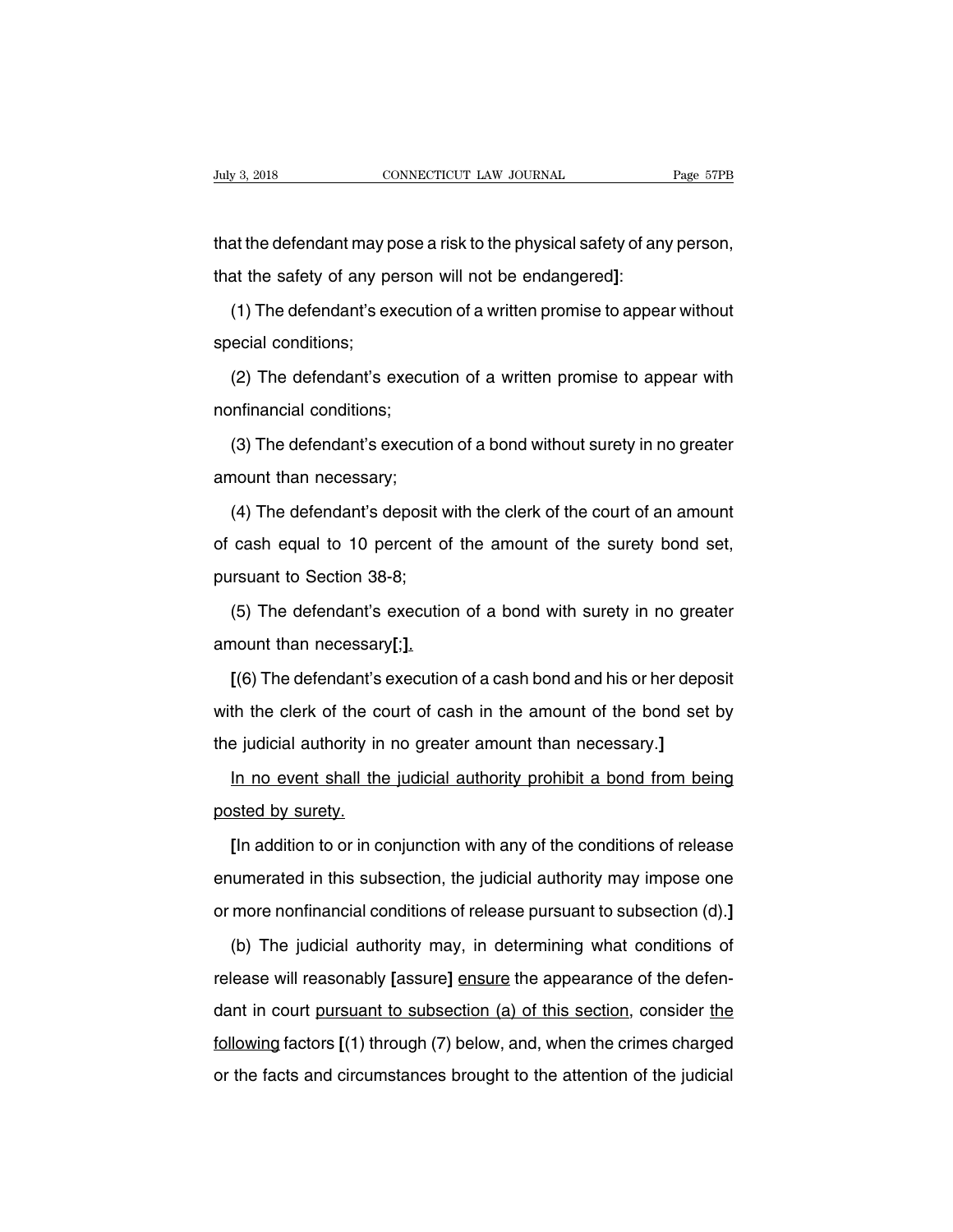Page 58PB<br>
CONNECTICUT LAW JOURNAL<br>
authority suggest that the defendant may pose a risk to the physical<br>
safety of any person, the judicial authority may also consider factors Fage 58PB CONNECTICUT LAW JOURNAL July 3, 2018<br>authority suggest that the defendant may pose a risk to the physical<br>safety of any person, the judicial authority may also consider factors<br>(8) through (10) below]: (a) the unity suggest that the def<br>
safety of any person, the judio<br>
(8) through (10) below]:<br>
(1) The nature and circum (1) The nature and circumstances of the offense**[**, including the nature and circumstances of the offense**[**, including the nature and circumstances of the offense**[**, including the hight of the evidence against the defend safety of any person, the judicial authority may also<br>(8) through (10) below]:<br>(1) The nature and circumstances of the offense<br>weight of the evidence against the defendant];<br>(2) The defendant's record of previous convictio

(1) The nature and circumstances of the offense[, inclear<br>
1) The nature and circumstances of the offense[, inclear<br>
1) The defendant's record of previous convictions;<br>
1) The defendant's past record of appearance in court

(1) The nature and circumstances of the offense[, including the<br>eight of the evidence against the defendant];<br>(2) The defendant's record of previous convictions;<br>(3) The defendant's past record of appearance in court [afte weight of the evidence<br>(2) The defendant's<br>(3) The defendant's<br>admitted to bail];<br>(4) The defendant's (2) The defendant's record of previou<br>(3) The defendant's past record of ap<br>lmitted to bail];<br>(4) The defendant's family ties;<br>(5) The defendant's employment reco (3) The defendant's past record of appearance<br>Imitted to bail];<br>(4) The defendant's family ties;<br>(5) The defendant's employment record;<br>(6) The defendant's financial resources, charac

Imitted to bail];<br>(4) The defendant's family ties;<br>(5) The defendant's employment record;<br>(6) The defendant's financial resources, character, and mental con-<br>ion; <u>and</u> (4) The defendant's<br>
(5) The defendant's<br>
(6) The defendant's<br>
dition; <u>and</u><br>
(7) The defendant's (5) The defendant's employment record;<br>(6) The defendant's financial resources, chara<br>ion; <u>and</u><br>(7) The defendant's community ties[;]<br>[(8) The defendant's history of violence; (6) The defendant's financial resources, charad<br>ion; <u>and</u><br>(7) The defendant's community ties[;]<br>[(8) The defendant's history of violence;<br>(9) Whether the defendant has previously been

ion; <u>and</u><br>(7) The defendant's community ties[;]<br>[(8) The defendant's history of violence;<br>(9) Whether the defendant has previously been convicted of similar<br>fenses while released on bond; and (7) The defendant's community ties[;]<br> $[(8)$  The defendant's history of violence;<br> $(9)$  Whether the defendant has previously been<br>offenses while released on bond; and<br> $(10)$  The likelihood based upon the express

(8) The defendant's history of violence;<br>(9) Whether the defendant has previously been convicted of similar<br>fenses while released on bond; and<br>(10) The likelihood based upon the expressed intention of the<br>fendant that he o (9) Whether the defendant has previously been convicted of similar<br>offenses while released on bond; and<br>(10) The likelihood based upon the expressed intention of the<br>defendant that he or she will commit another crime while

(10) The likelihood based upon the expressed intention of the defendant that he or she will commit another crime while released].<br>
(c) When any defendant charged with a serious felony enumerated in General Statutes § 54-6 defendant that he or she will commit another crime while released].<br>
(c) When any defendant charged with a serious felony enumerated<br>
in General Statutes § 54-64a (b) (1) or a family violence crime is<br>
presented before a j (c) When any defendant charged with a serious felony enumerated<br>in General Statutes § 54-64a (b) (1) or a family violence crime is<br>presented before a judicial authority, such authority shall, in bailable<br>offenses, promptly in General Statutes § 54-64a (b) (1) or a family violence crime is<br>presented before a judicial authority, such authority shall, in bailable<br>offenses, promptly order the release of such defendant upon the first<br>of the follo presented before a judicial authority, such authority shall, in bailable<br>offenses, promptly order the release of such defendant upon the first<br>of the following conditions of release found sufficient to reasonably<br>ensure th procentica before a jadicial datifolity,<br>offenses, promptly order the release<br>of the following conditions of release<br>ensure the defendant's appearance in<br>other person will not be endangered: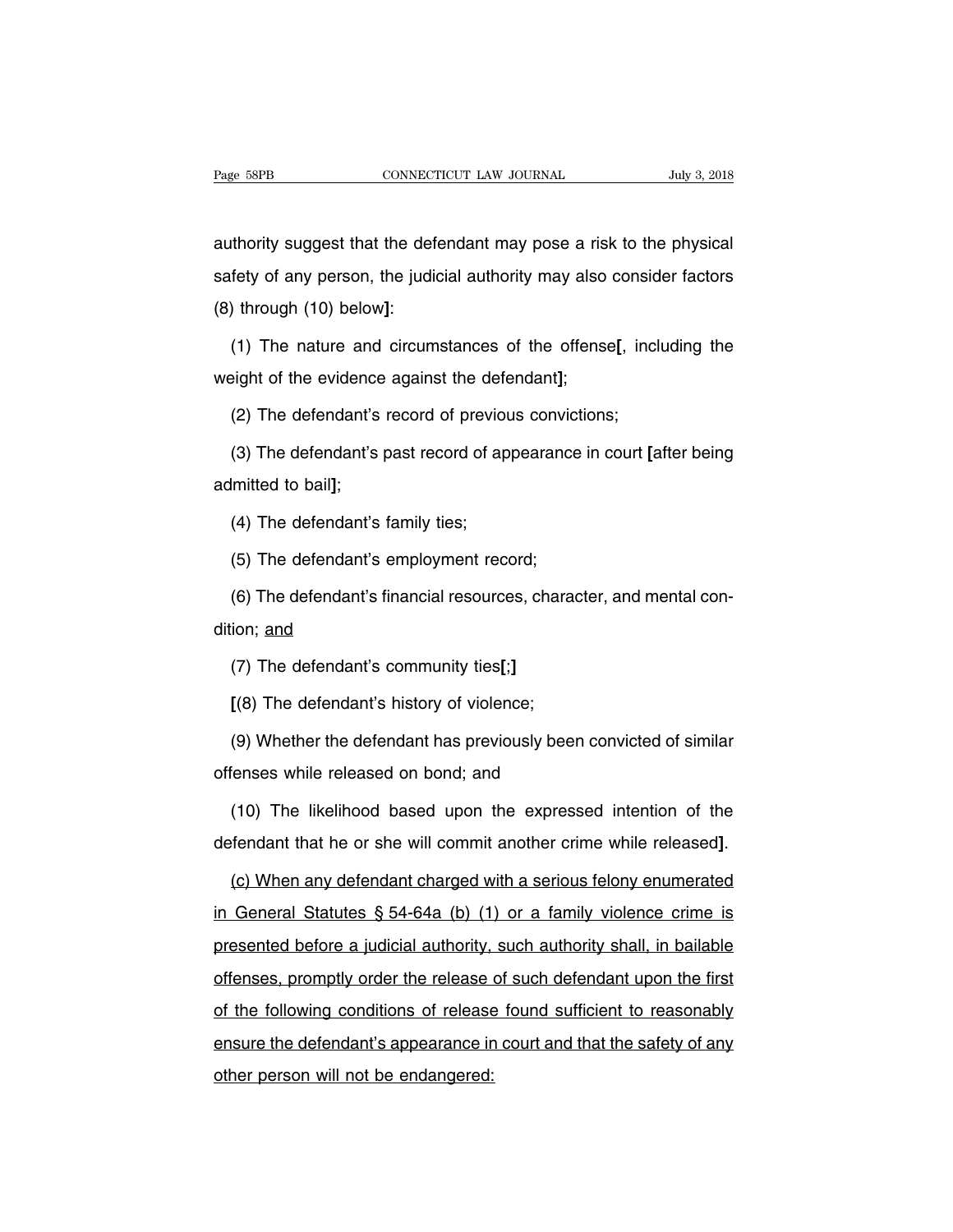(1) The defendant's execution of a written promise to appear without<br>ecial conditions; July 3, 2018<br>
(1) The defendant's ex<br>
special conditions;<br>
(2) The defendant's e

(1) The defendant's execution of a written promise to appear without<br>ecial conditions;<br>(2) The defendant's execution of a written promise to appear with<br>infinancial conditions; (1) The defendant's executi<br>special conditions;<br>(2) The defendant's execution<br>nonfinancial conditions;<br>(3) The defendant's execution

(2) The defendant's execution of a written promise to appear with<br>nfinancial conditions;<br>(3) The defendant's execution of a bond without surety in no greater<br>nount than necessary; (2) The defendant's execution<br>nonfinancial conditions;<br>(3) The defendant's execution<br>amount than necessary;<br>(4) The defendant's deposit

(3) The defendant's execution of a bond without surety in no greater<br>nount than necessary;<br>(4) The defendant's deposit with the clerk of the court of an amount<br>cash equal to 10 percent of the amount of the surety bond set, (3) The defendant's execution of a bond without surety in no greater<br>amount than necessary;<br>(4) The defendant's deposit with the clerk of the court of an amount<br>of cash equal to 10 percent of the amount of the surety bond amount than necessary;<br>(4) The defendant's deposit work cash equal to 10 percent of<br>pursuant to Section 38-8;<br>(5) The defendant's execution (4) The defendant's deposit with the clerk of the court of an amount<br>cash equal to 10 percent of the amount of the surety bond set,<br>rsuant to Section 38-8;<br>(5) The defendant's execution of a bond with surety in no greater<br> of cash equal to 10 percent<br>pursuant to Section 38-8;<br>(5) The defendant's execution<br>amount than necessary.<br>In no event shall the judicia

In the Section 38-8:<br>
In the defendant's execution of a bond with surety in no greater<br>
In no event shall the judicial authority prohibit a bond from being<br>
In no event shall the judicial authority prohibit a bond from bei (5) The defendant's<br>amount than necessary<br>In no event shall the<br>posted by surety.<br>(d) The judicial auth

(a)<br>
(d) The judicial authority prohibit a bond from being<br>
(d) The judicial authority may, in determining what conditions of<br>
(ease will reasonably ensure the appearance of the defendant in In no event shall the judicial authority prohibit a bond from being<br>posted by surety.<br>(d) The judicial authority may, in determining what conditions of<br>release will reasonably ensure the appearance of the defendant in<br>cour posted by surety.<br>(d) The judicial authority may, in determining what conditions of<br>release will reasonably ensure the appearance of the defendant in<br>court and that the safety of any other person will not be endangered<br>pur (d) The judicial authority may, in determining what conditions of release will reasonably ensure the appearance of the defendant in court and that the safety of any other person will not be endangered pursuant to subsectio (2) The jastical dationty may, in accomming that as<br>lease will reasonably ensure the appearance of the d<br>urt and that the safety of any other person will not be a<br>rsuant to subsection (c) of this section, consider the foll urt and that the safety of any other person will not be en<br>insuant to subsection (c) of this section, consider the followir<br>(1) The nature and circumstances of the offense;<br>(2) The defendant's record of previous conviction

(1) The nature and circumstances of the offense;<br>
(2) The defendant's record of previous convictions;<br>
(3) The defendant's past record of appearance in court after being<br>
Imitted to bail; (1) The nature and<br>(2) The defendant's<br>(3) The defendant's<br>admitted to bail;<br>(4) The defendant's (2) The defendant's record of previou<br>(3) The defendant's past record of ap<br>lmitted to bail;<br>(4) The defendant's family ties;<br>(5) The defendant's employment reco (3) The defendant's past record of appearance<br>
imitted to bail:<br>
(4) The defendant's family ties;<br>
(5) The defendant's employment record;<br>
(6) The defendant's financial resources, charac

(4) The defendant's family ties;<br>
(4) The defendant's family ties;<br>
(5) The defendant's employment record;<br>
(6) The defendant's financial resources, character, and mental con-<br>
ion; dition; (5) The defendant's employment red<br>(6) The defendant's financial resourcion;<br>(7) The defendant's community ties;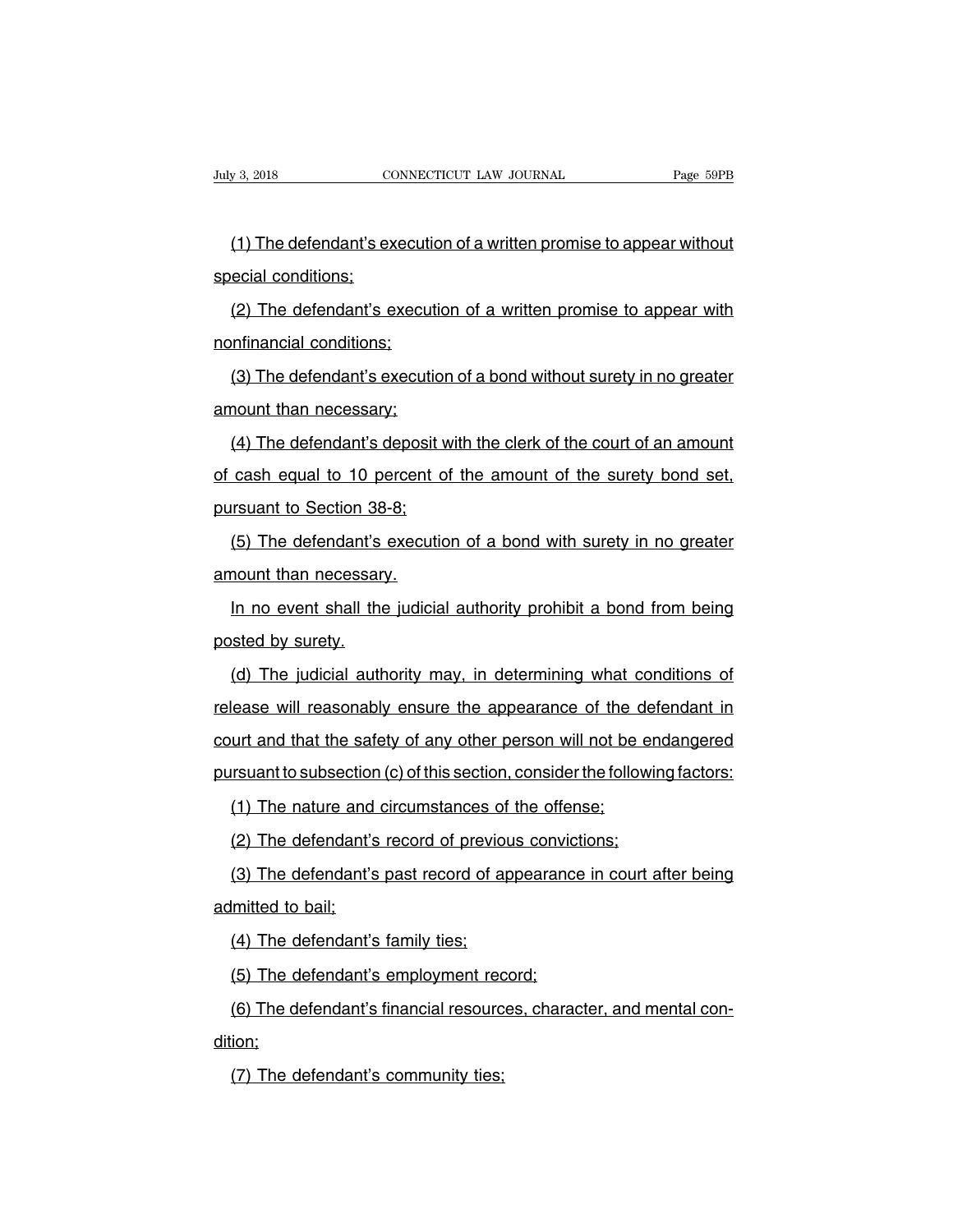(8) The number and seriousness of the charges pending against<br>
get and seriousness of the charges pending against<br>
get and the charges pending against<br>
get and the charges pending against<br>
get and the charges pending again Page 60PB<br>
(8) The number a<br>
the defendant;<br>
(9) The weight of (8) The number and seriousness of the charges pendinent<br>of defendant;<br>(9) The weight of evidence against the defendant;<br>(10) The defendant's history of violence; (8) The number and seriousness of the chargender defendant;<br>(9) The weight of evidence against the defend<br>(10) The defendant's history of violence;<br>(11) Whether the defendant has previously been

e defendant;<br>(9) The weight of evidence against the defendant;<br>(10) The defendant's history of violence;<br>(11) Whether the defendant has previously been convicted of similar<br>fenses while released on bond; and (9) The weight of evidence against the defenda<br>(10) The defendant's history of violence;<br>(11) Whether the defendant has previously been<br>offenses while released on bond; and<br>(12) The likelihood based upon the express (10) The defendant's history of violence;<br>(11) Whether the defendant has previously been convicted of similar<br>fenses while released on bond; and<br>(12) The likelihood based upon the expressed intention of the<br>fendant that he (11) Whether the defendant has previously been convicted of similar<br>offenses while released on bond; and<br>(12) The likelihood based upon the expressed intention of the<br>defendant that he or she will commit another crime whil

Frances while released on bond; and<br>
(12) The likelihood based upon the expressed intention of the<br>
fendant that he or she will commit another crime while released.<br>
When imposing conditions of release under subsection (c) (12) The likelihood based upon the expressed intention of the defendant that he or she will commit another crime while released.<br>When imposing conditions of release under subsection (c) of this section, the court shall sta defendant that he or she will commit another crime while released.<br>When imposing conditions of release under subsection (c) of this<br>section, the court shall state for the record any factors under subsection<br>(d) of this sec When imposing conditions of release under subsection (c) of this<br>section, the court shall state for the record any factors under subsection<br>(d) of this section that it considered and the findings that it made as<br>to the dan any of this section, the court shall state for the record any factors under subsection<br>(d) of this section that it considered and the findings that it made as<br>to the danger, if any, that the defendant might pose to the saf (d) of this section that it considered and the findings that it made<br>to the danger, if any, that the defendant might pose to the safety<br>any other person upon the defendant's release that caused the co<br>to impose the specifi the danger, if any, that the defendant might pose to the safety of<br>y other person upon the defendant's release that caused the court<br>impose the specific conditions of release that it imposed.<br>(e) If the defendant is charge

any other person upon the defendant's release that caused the court<br>to impose the specific conditions of release that it imposed.<br>(e) If the defendant is charged with no offense other than a misde-<br>meanor, the court shall to impose the specific cor<br>
(e) If the defendant is cl<br>
meanor, the court shall no<br>
such person unless:<br>
(1) The defendant is ch (e) If the defendant is charged with no offense other than a misd<br>eanor, the court shall not impose financial conditions of release of<br>ch person unless:<br>(1) The defendant is charged with a family violence crime;<br>(2) The de (1) The court shall not impose financial conditions of release<br>
(1) The defendant is charged with a family violence crime;<br>
(2) The defendant requests such financial conditions; or<br>
(3) The judicial authority makes a findi

(1) The defendant is charged with a family violence crime;<br>(2) The defendant requests such financial conditions; or<br>(3) The judicial authority makes a finding on the record that there<br>a likely risk that: (1) The defendant is c<br>(2) The defendant req<br>(3) The judicial author<br>is a likely risk that:<br>(A) The defendant will (2) The defendant requests such financial conditions; or<br>(3) The judicial authority makes a finding on the record that the<br>a likely risk that:<br>(A) The defendant will fail to appear in court, as required;<br>(B) The defendant

(3) The judicial authority makes a finding on the record that there<br>a likely risk that:<br>(A) The defendant will fail to appear in court, as required;<br>(B) The defendant will obstruct or attempt to obstruct justice, or<br>reaten theorythum is a likely risk that:<br>
(A) The defendant will fail to appear in court, as required;<br>
(B) The defendant will obstruct or attempt to obstruct justice, or<br>
threaten, injure, or intimidate, or attempt to threaten, (A) The defendant will fail to appear<br>(B) The defendant will obstruct or<br>threaten, injure, or intimidate, or attem<br>date a prospective witness or juror; or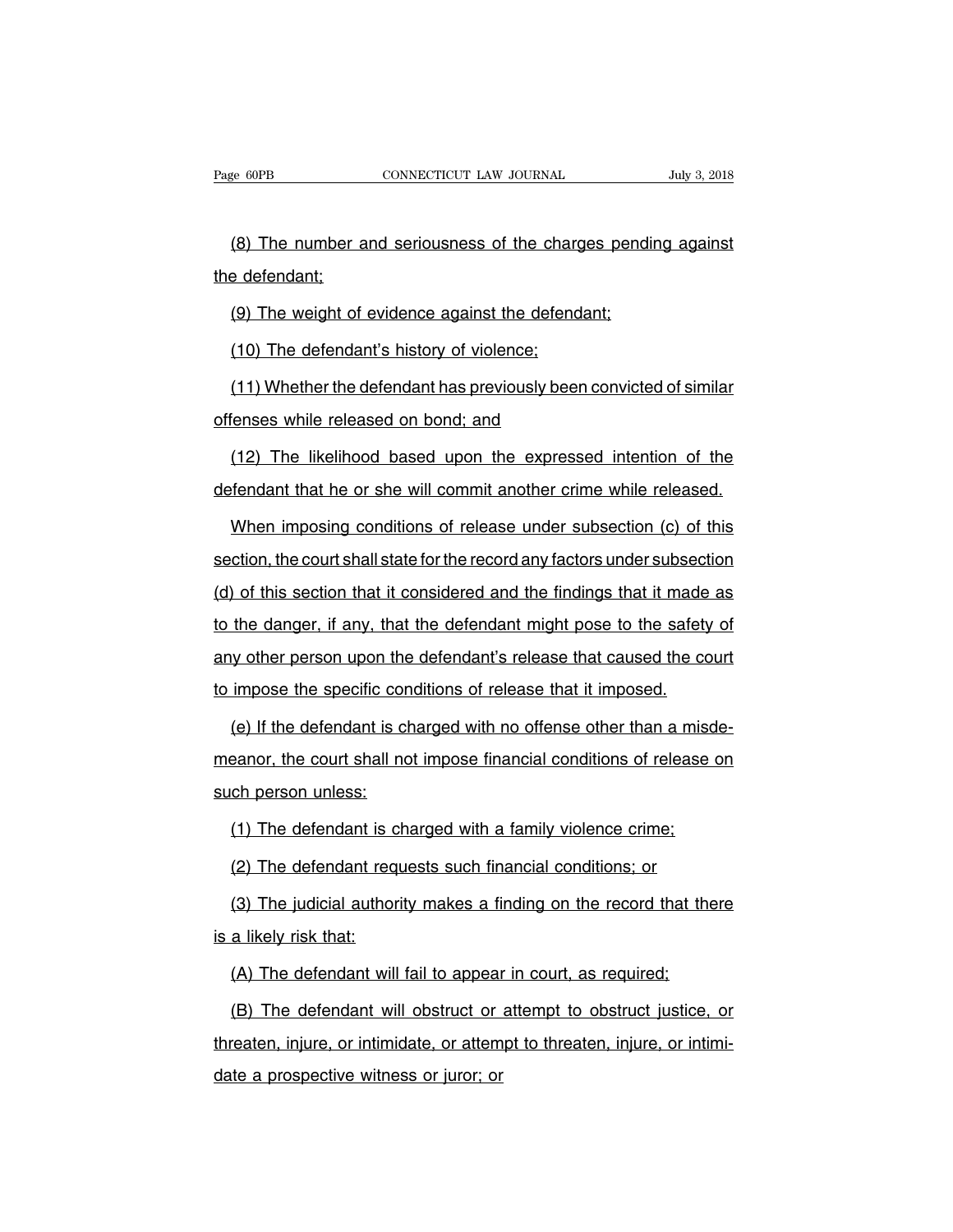v 3, 2018 CONNECTICUT LAW JOURNAL Page 61PB<br>(C) The defendant will engage in conduct that threatens the safety<br>himself or herself or another person. July 3, 2018 CONNECTICUT LAW JOURNA<br>
(C) The defendant will engage in conduct to thimself or herself or another person.<br>
In making such finding, the judicial author

(C) The defendant will engage in conduct that threatens the safety<br>himself or herself or another person.<br>In making such finding, the judicial authority may consider past<br>minal history, including any prior record of failing (C) The defendant will engage in conduct that threatens the safety<br>of himself or herself or another person.<br>In making such finding, the judicial authority may consider past<br>criminal history, including any prior record of f of himself or herself or another person.<br>In making such finding, the judicial authority may consider past<br>criminal history, including any prior record of failing to appear as<br>required in court that resulted in any convicti In making such finding, the judicial authority may consider past<br>criminal history, including any prior record of failing to appear as<br>required in court that resulted in any conviction for failure to appear<br>in the first deg criminal history, including any prior record of failing to appear as<br>required in court that resulted in any conviction for failure to appear<br>in the first degree, in violation of General Statutes § 53a-172, or any<br>convictio between the first degree, in violation of General Statutes § 53a-172, or any conviction during the previous ten years for failure to appear in the second degree, in violation of General Statutes § 53a-172, or any convictio in the first degree, in violation of Geonviction during the previous tense<br>conviction during the previous tensecond degree, in violation of Gen<br>other pending criminal cases.<br> $\Gamma(c)1(f)$  In addition to or in conjui mviction during the previous ten years for failure to appear in the<br>cond degree, in violation of General Statutes § 53a-172, and any<br>ner pending criminal cases.<br>[(c)](f) In addition to or in conjunction with any of the con

second degree, in violation of General Statutes § 53a-172, and any<br>other pending criminal cases.<br>[(c)](f) In addition to or in conjunction with any of the conditions<br>enumerated in [subdivisions (1) to (6) of] subsections ( other pending criminal cases.<br>
[(c)](f) In addition to or in conjunction with any of the conditions<br>
enumerated in [subdivisions (1) to (6) of] subsections (a) or (c) of this<br>
section, the judicial authority may, when it h  $[(c)](f)$  In addition to or in conjunction with any of the conditions<br>enumerated in [subdivisions (1) to (6) of] subsections (a) or (c) of this<br>section, the judicial authority may, when it has reason to believe that<br>the de enumerated in [subdivisions (1) to (6) of] subsections (a) or (c) of this section, the judicial authority may, when it has reason to believe that the defendant is drug-dependent and where necessary, reasonable, and approp section, the judicial authority may, when it has reason to believe that<br>the defendant is drug-dependent and where necessary, reasonable,<br>and appropriate, order the person to submit to a urinalysis drug test<br>and to particip the defendant is drug-dependent and where necessary, reasonable, and appropriate, order the person to submit to a urinalysis drug test and to participate in a program of periodic drug testing and treatment.<br>The results of and appropriate, order the person to submit t<br>and to participate in a program of periodic drug<br>The results of any such drug test shall not be ad<br>proceeding concerning such defendant.<br>[(d)](g) If the iudicial authority dete In the participate in a program of periodic drug testing and treatment.<br>
Ile results of any such drug test shall not be admissible in any criminal<br>
Deceding concerning such defendant.<br> **[(d)](g)** If the judicial authority

The results of any such drug test shall not be admissible in any criminal<br>proceeding concerning such defendant.<br>[(d)](g) If the judicial authority determines that a nonfinancial condi-<br>tion of release should be imposed in proceeding concerning such defendant.<br>
[(d)](g) If the judicial authority determines that a nonfinancial condition of release should be imposed in addition to or in conjunction<br>
with any of the conditions enumerated in [su  $[(d)](g)$  If the judicial authority determines that a nonfinancial condition of release should be imposed in addition to or in conjunction with any of the conditions enumerated in [subdivisions (1) to (6) of] subsections ( tion of release should be imposed in addition to or in conjunction<br>with any of the conditions enumerated in [subdivisions (1) to (6) of]<br>subsections (a) or (c) of this section, the judicial authority shall order<br>the pretr tion of release should be imposed in addition to or in conjunction<br>with any of the conditions enumerated in [subdivisions (1) to (6) of]<br>subsections (a)  $or (c)$  of this section, the judicial authority shall order<br>the </u> subsections (a) <u>or (c</u>) of this section, the judicial authority shall order<br>the pretrial release of the defendant subject to the least restrictive<br>condition or combination of conditions that the judicial authority deter-<br> the pretrial release of the defendant subject to the least restrictive<br>condition or combination of conditions that the judicial authority deter-<br>mines will reasonably [assure] ensure the appearance of the defendant<br>in cour and promal release of the defendant edgloot to the least redinative<br>condition or combination of conditions that the judicial authority deter-<br>mines will reasonably [assure] ensure the appearance of the defendant<br>in court a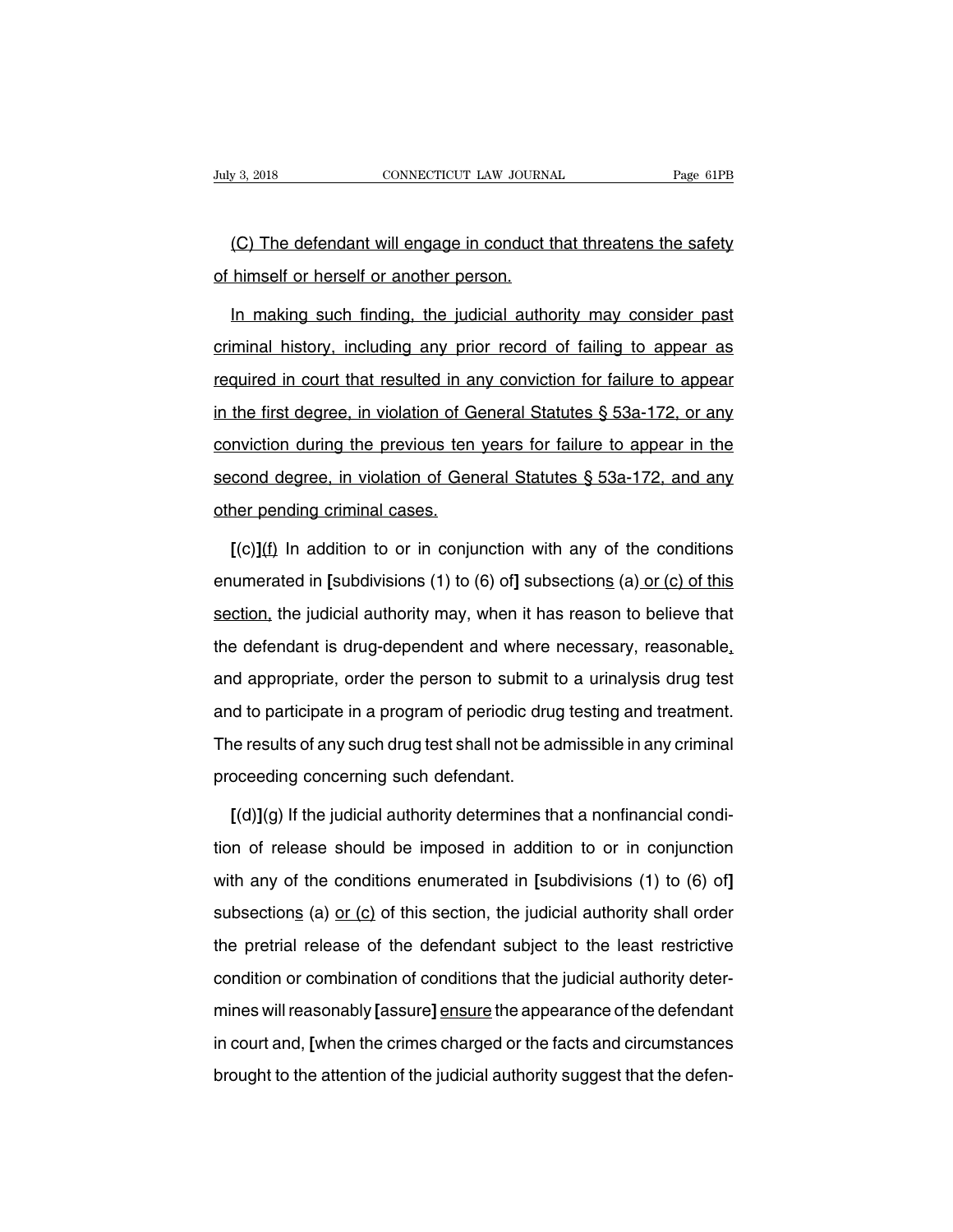Page 62PB CONNECTICUT LAW JOURNAL July 3, 2018<br>
dant may pose a risk to the physical safety of any person, <u>] when the defendant is charged with a felony enumerated in General Statutes</u> Page 62PB CONNECTICUT LAW JOURNAL July 3, 2018<br>
dant may pose a risk to the physical safety of any person,] <u>when the</u><br>
defendant is charged with a felony enumerated in General Statutes<br>
§ 54-64a (b) (1) or a family violen dant may pose a risk to the physical safety of any person,] when the<br>defendant is charged with a felony enumerated in General Statutes<br>§ 54-64a (b) (1) or a family violence crime, that the safety of any<br>person will not be dant may pose a risk to the physical safety of any person,] when the defendant is charged with a felony enumerated in General Statutes § 54-64a (b) (1) or a family violence crime, that the safety of any person will not be defendant is charged with a felony enumerated in C<br>S 54-64a (b) (1) or a family violence crime, that th<br>person will not be endangered, which conditions may<br>that he or she do one or more of the following:<br>(1) Remain under t  $54-64a$  (b) (1) or a family violence crime, that the safety of any rrson will not be endangered, which conditions may include an order at he or she do one or more of the following:<br>(1) Remain under the supervision of a d

zation;

at he or she do one or more of the following:<br>
(1) Remain under the supervision of a designated person or organi-<br>
tion;<br>
(2) Comply with specified restrictions on his or her travel, association,<br>
place of abode; (1) Remain under the<br>zation;<br>(2) Comply with specifi<br>or place of abode;<br>(3) Not engage in spec (2) Comply with specified restrictions on his or her travel, association,<br>place of abode;<br>(3) Not engage in specified activities, including the use or possession<br>a dangerous weapon, an intoxicant, or a controlled substance (2) Comply with specified restrictions on his or her travel, association,<br>or place of abode;<br>(3) Not engage in specified activities, including the use or possession<br>of a dangerous weapon, an intoxicant, or a controlled su

place of abode;<br>(3) Not engage in specified activities, including the use or possession<br>a dangerous weapon, an intoxicant, or a controlled substance;<br>(4) Provide sureties of the peace pursuant to General Statutes § 54-<br>if (3) Not engage in specified activities, including the use or possession<br>of a dangerous weapon, an intoxicant, or a controlled substance;<br>(4) Provide sureties of the peace pursuant to General Statutes § 54-<br>56f under super of a dangerous weapon, an intoxicant, or<br>
(4) Provide sureties of the peace pursua<br>
56f under supervision of a designated b<br>
assessment, and referral specialist;<br>
(5) Avoid all contact with an alleged vic (4) Provide sureties of the peace pursuant to General Statutes § 54-<br>
if under supervision of a designated bail commissioner <u>or intake,</u><br>
sessment, and referral specialist;<br>
(5) Avoid all contact with an alleged victim o 56f under supervision of a designated bail commissioner or in<br>assessment, and referral specialist;<br>(5) Avoid all contact with an alleged victim of the crime and v<br>potential witness who may testify concerning the offense;<br>(

sessment, and referral specialist;<br>(5) Avoid all contact with an alleged victim of the crime and with a<br>tential witness who may testify concerning the offense;<br>(6) Maintain employment or, if unemployed, actively seek emplo ment; tential witness who may testify concerning the offense;<br>(6) Maintain employment or, if unemployed, actively seek<br>ent;<br>(7) Maintain or commence an educational program;<br>(8) Be subiect to electronic monitoring; or (6) Maintain employment or, if unemployed, activent;<br>ent;<br>(7) Maintain or commence an educational progra<br>(8) Be subject to electronic monitoring; or<br>(9) Satisfy any other condition that is reasona

ent;<br>(7) Maintain or commence an educational program;<br>(8) Be subject to electronic monitoring; or<br>(9) Satisfy any other condition that is reasonably necessary to<br>ssure] <u>ensure</u> the appearance of the defendant in court and (7) Maintain or commence an educational program;<br>
(8) Be subject to electronic monitoring; or<br>
(9) Satisfy any other condition that is reasonably necessary to<br>
[assure] <u>ensure</u> the appearance of the defendant in court and (8) Be subject to electronic monitoring; or<br>
(9) Satisfy any other condition that is reasonably neces<br>
[assure] <u>ensure</u> the appearance of the defendant in court<br>
the safety of any other person will not be endangered.<br>
[( (9) Satisfy any other condition that is reasonably necessary to<br>ssure] <u>ensure</u> the appearance of the defendant in court and that<br>e safety of any other person will not be endangered.<br>[(e)] The judicial authority shall stat [assure] ensure the appearance of the d<br>the safety of any other person will not be<br>[(e)] The judicial authority shall state or<br>imposing any such nonfinancial condition.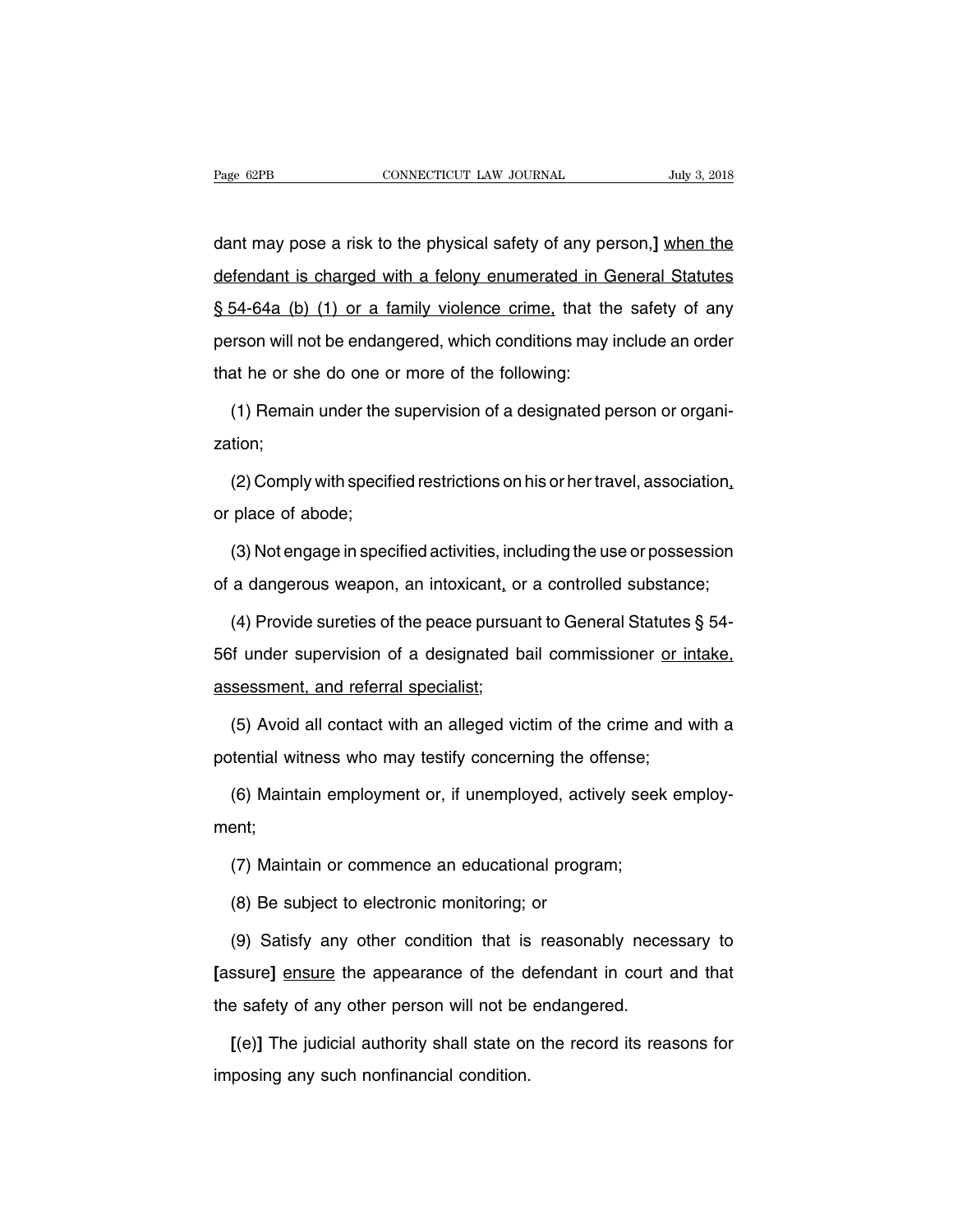**EXECUTE OF ALL CONNECTICUT LAW JOURNAL Page 63PB**<br> **[(f)](h)** The judicial authority may require that the defendant subject<br>
electronic monitoring pursuant to subsection [(d)](g) of this section to electronic monitoring pursuant to subsection **[(d)**](g) of this section<br>pay directly to the electronic monitoring pursuant to subsection **[(d)](g)** of this section<br>pay directly to the electronic monitoring service provi  $[(f)](h)$  The judicial authority may require that the defendant subject<br>to electronic monitoring pursuant to subsection  $[(d)](g)$  of this section<br>pay directly to the electronic monitoring service provider a fee for the<br>cost  $[(f)](h)$  The judicial authority may require that the defendant subject<br>to electronic monitoring pursuant to subsection  $[(d)](g)$  of this section<br>pay directly to the electronic monitoring service provider a fee for the<br>cost to electronic monitoring pursuant to subsection  $[(d)](g)$  of this section<br>pay directly to the electronic monitoring service provider a fee for the<br>cost of such electronic monitoring services. If the judicial authority<br>find and unable to pay the costs of electronic monitoring services. If the judicial authority finds that the defendant subject to electronic monitoring is indigent and unable to pay the costs of electronic monitoring services, pay allocaly to the electronic<br>cost of such electronic<br>finds that the defendan<br>and unable to pay the c<br>waive such costs.<br>(i) If any defendant is (i) If any defendant is not released, the judicial authority shall order<br>is indigent<br>(i) If any defendant is not released, the judicial authority shall order<br>edefendant committed to the custody of the Commissioner of Corre

the defendant committed to the custody of the Committed to the defendant committed to the custody of the Commissioner of Correction until he or she is released or discharged in due course of law. the dilation to pay the ecose of closificating the incrimently someocy in smaller<br>waive such costs.<br>(i) If any defendant is not released, the judicial authority shall order<br>the defendant committed to the custody of the Com (i) If any defendant is not released, the judicial authority shall order<br>edefendant committed to the custody of the Commissioner of Correc-<br>n until he or she is released or discharged in due course of law.<br>COMMENTARY: The

the defendant committed to the custody of the Commissioner of Correction until he or she is released or discharged in due course of law.<br>COMMENTARY: The revisions to this section make the rule consistent with the correlat and tion until he or she is released or discharged in due course of law.<br>COMMENTARY: The revisions to this section make the rule consistent with the correlating statute, General Statutes § 54-64a, as<br>amended by Public Acts COMMENTARY: The revisions to this section make the rule consistent with the correlating statute, General Statutes § 54-64a, as<br>amended by Public Acts 2017, No. 17-145, § 1 and Public Acts, Spec.<br>Sess., June, 2017, No. 17-2 tent with the correlating statute, General Statutes § 54-64a, as<br>amended by Public Acts 2017, No. 17-145, § 1 and Public Acts, Spec.<br>Sess., June, 2017, No. 17-2, § 205. Specifically, the revisions include<br>the limitation on setting conditions of release for individuals charged with no crime individuals charged with no crime induce the limitation on setting cash only bonds, specify the procedures for setting conditions of release for individua difference by Fashervele 2017, No. 17-110, y Fand Fashervele, oppositions, Sess., June, 2017, No. 17-2, § 205. Specifically, the revisions include the limitation on setting cash only bonds, specify the procedures for setti release, sand, 2017, 10.117 2, 3 200. Opcomodily, the revisions indicate<br>the limitation on setting cash only bonds, specify the procedures for<br>setting conditions of release for individuals charged with no crime other<br>than violence crimes of release for individuals charged with no crime other<br>than a misdemeanor, specify the procedures for setting conditions of<br>release for an individuals charged with serious felonies and family<br>violence crime than a misdemeanor, specify the procedures for setting conditions of<br>release for an individuals charged with serious felonies and family<br>violence crimes, and specify the procedure for committing defendants<br>not released und release for an individuals charged with serious felonies an violence crimes, and specify the procedure for committing defnot released under this provision to the Commissioner of Corr<br>**Sec. 38-5.** –**Release by Correctional** blence crimes, and specify the procedure for committing defendants<br>t released under this provision to the Commissioner of Corrections.<br>c. 38-5. –Release by Correctional Officials<br>Any person who has not made bail shall be d

Facility and shall be release by Correctional Officials<br>Any person who has not made bail shall be detained in a correctional<br>facility and shall be released from such institution upon entering into<br>a recognizance, with suff Sec. 38-5. –Release by Correctional Officials<br>Any person who has not made bail shall be detained in a correctional<br>facility and shall be released from such institution upon entering into<br>a recognizance, with sufficient sur Any person who has not made bail shall be detained in a correctional<br>facility and shall be released from such institution upon entering into<br>a recognizance, with sufficient surety, or upon posting cash bail as<br>provided in The court who has not made ban shall be dotal lot in a conceller distributed in a recognizance, with sufficient surety, or upon posting cash bail as provided in Sections 38-7 and 38-9 for his or her appearance before the c